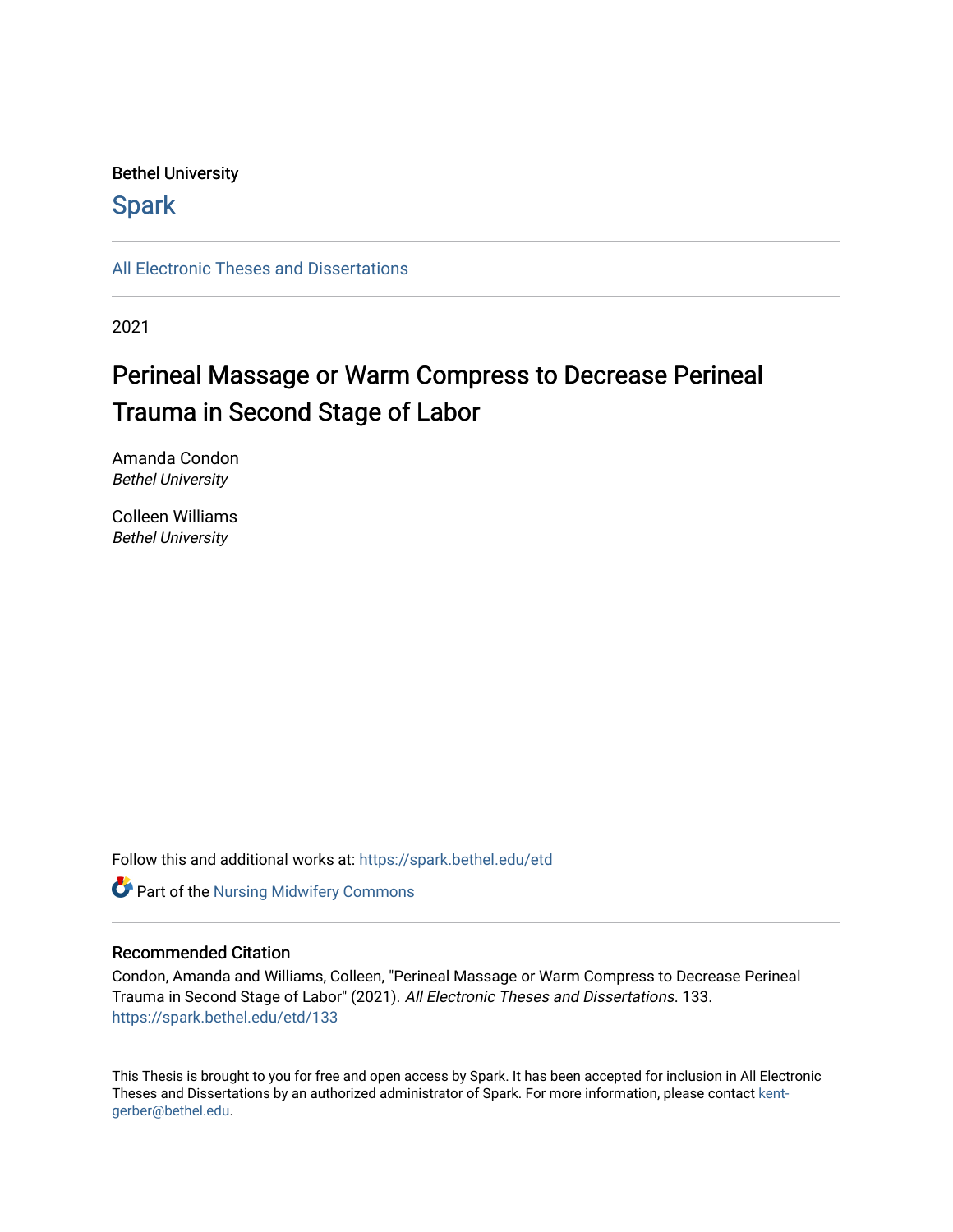# PERINEAL MASSAGE OR WARM COMPRESS TO DECREASE PERINEAL TRAUMA IN SECOND STAGE OF LABOR

# A MASTER'S PROJECT SUBMITTED TO THE GRADUATE FACULTY OF THE GRADUATE SCHOOL BETHEL UNIVERSITY

BY

AMANDA CONDON

# COLLEEN WILLIAMS

# IN PARTIAL FULFILLMENT OF THEREQUIREMENTS

## FOR THE DEGREE OF

MASTER OF SCIENCE IN NURSING

# MAY 2021

# BETHEL UNIVERSITY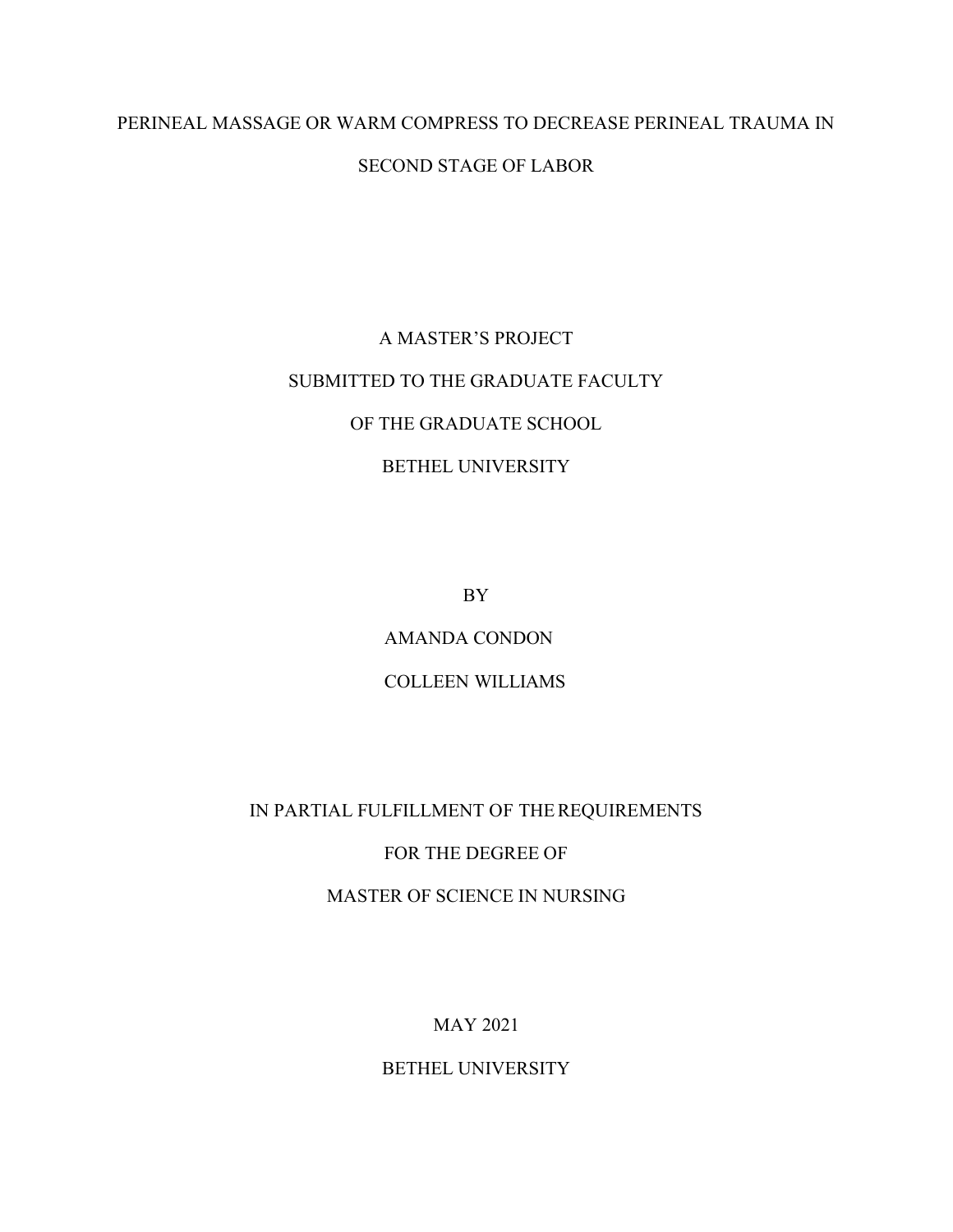# PERINEAL MASSAGE OR WARM COMPRESS TO DECREASE PERINEAL TRAUMA IN SECOND STAGE OF LABOR

Amanda Condon

Colleen Williams

May 2021

Approvals:

Project Advisor Name: Alison Meyer, DNP, BSN, APRN, FNP Project Advisor Signature:  $\sqrt{2\pi}$  Myer ANP NP-C Second Reader Name: Jane Wrede, PhD, APRN, CNM Second Reader Signature: \_ Director of Nurse-Midwifery Program Name: Jane Wrede, PhD, APRN, CNM Gane Wude Director of Nurse-Midwifery Program Signature: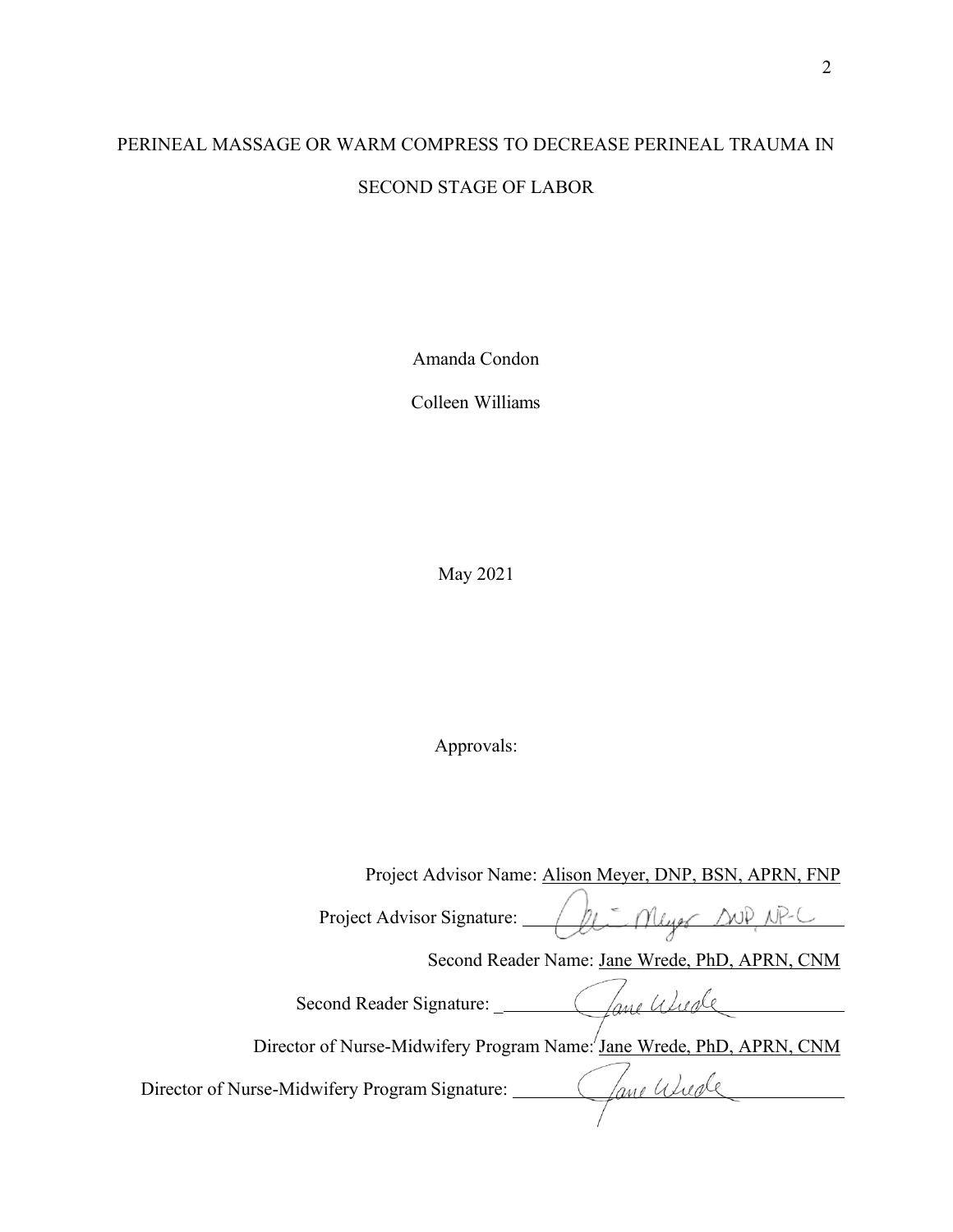#### **Acknowledgments**

Together we would like to thank with our deepest sincerity our advisor, Alison Meyer, for your willingness to step outside of your comfort zone and broaden your lens further into the world of midwifery. Without your support and guidance, this project would not be possible. We would also like to thank Jane Wrede, our program director, for your support in more ways than we can list. Not only would this capstone project not be possible without your guidance, you have guided our entire midwifery course thus far and for that we are eternally grateful. To our faculty and preceptors, thank you for instilling in us your knowledge and counsel throughout the past three years. Daily, we will strive to be the midwives that we have seen through your example. Lastly, to our classmates, you have become family, sisters. You have supported us, laughed with us, cried and lamented with us for the past three years, and we promise to continue to support each of you in your journey in midwifery moving forward.

#### -Amanda and Colleen

I would like to thank my family, friends, coworkers, and babysitters who have supported me and our family throughout this journey. To my parents and in-laws, you have supported our family in various ways. You have loved my children when I was away giving my own self to another woman's child. You have encouraged us in ways that I cannot describe. You have raised me in a way in which I will forever be grateful and raised my husband to support a woman who is following her dreams. Specifically, to my mother, Susan and mother-in-law, Ann, you have not only set examples of what a strong and driven woman is and able to accomplish, you have both prayed without ceasing for the past three years. I find empowerment in both of your examples.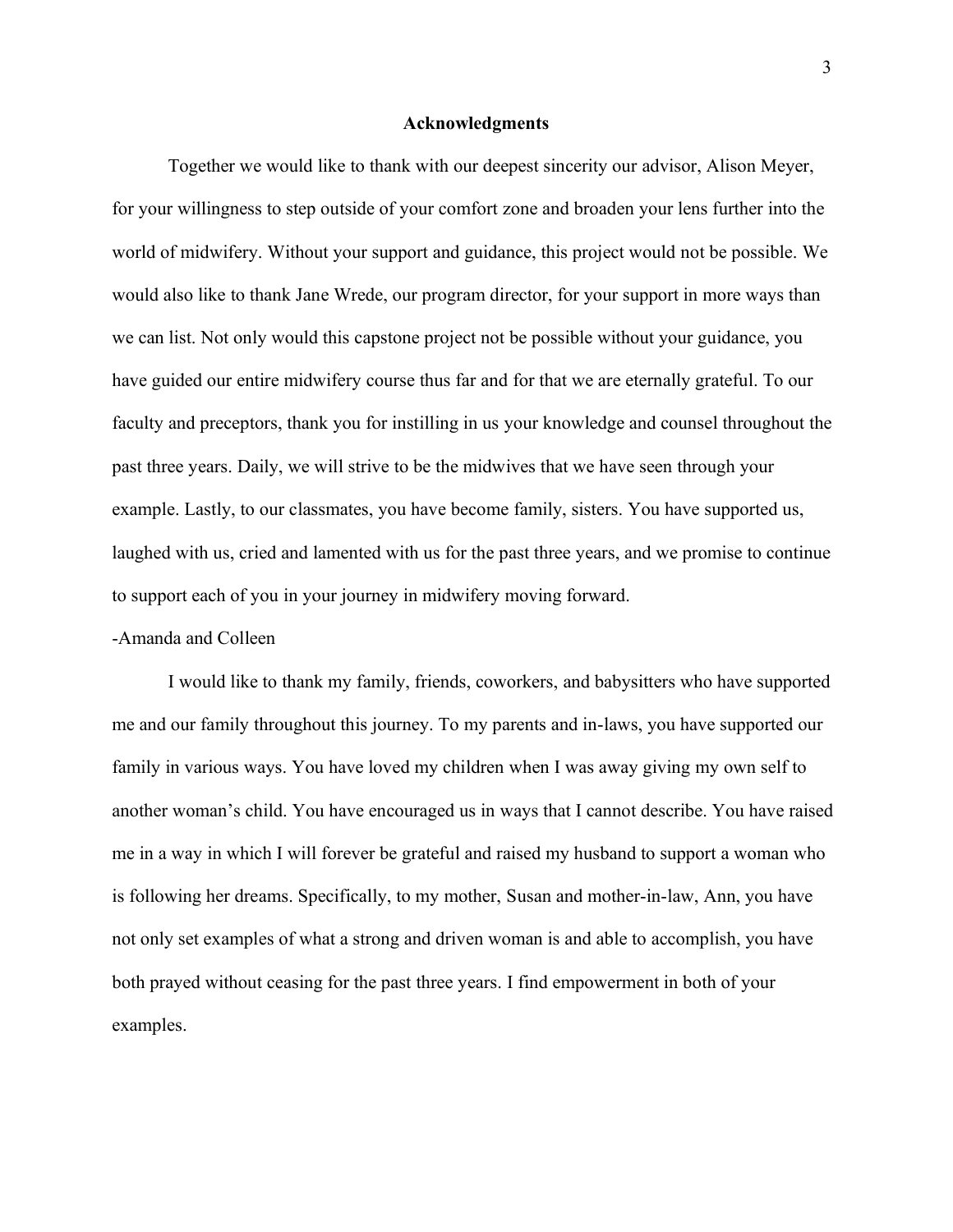I dedicate this capstone project to my children, who come in all shapes and sizes. I promise to be more present in your life in the coming months and years. To Jack, whose own birth set the stage for my journey to midwifery—the child who has truly known my absence the most and who has persevered through it all. To Claire—your prenatal care and birth showed me what empowering care for women truly is. I pray that you remember watching your mother strive for something large and follow her dreams. To Condon baby #3, an early first trimester loss, you taught me the care and sensitivity to provide for women who experience loss. To Evelyn—whose entire pregnancy and birth took the backburner to graduate school, you taught me about overcoming obstacles in unforeseen circumstances surrounding birth. You taught me to appreciate life in its simplest forms and to trust physiologic birth. To Ryan David, who will always live within my heart. You taught me more than you will ever know. You taught me about loss and grief of a mother. You provided for me time to experience obstetric emergency in a way that most providers have not. You have changed me as a midwife and a mother.

Lastly, to my amazing, dedicated, and supportive husband, John. Your support for myself and our family has been sole reason for my success within this journey. You have carried me when I could not carry myself. You have been Daddy and Mommy to our children over the past three years. You have cooked, cleaned, supported our family financially, cuddled and loved our children in ways that I cannot describe. I am eternally grateful for your love, support, and dedication to not only myself, our children but also other women and the future generations. Without you, this journey would not have been possible.

#### -Amanda Condon

I would like to thank my husband, Greg, who always sees the best in me. I would also like to thank Kennedy, Rowan, Leo, and Keira, who I have missed much time with while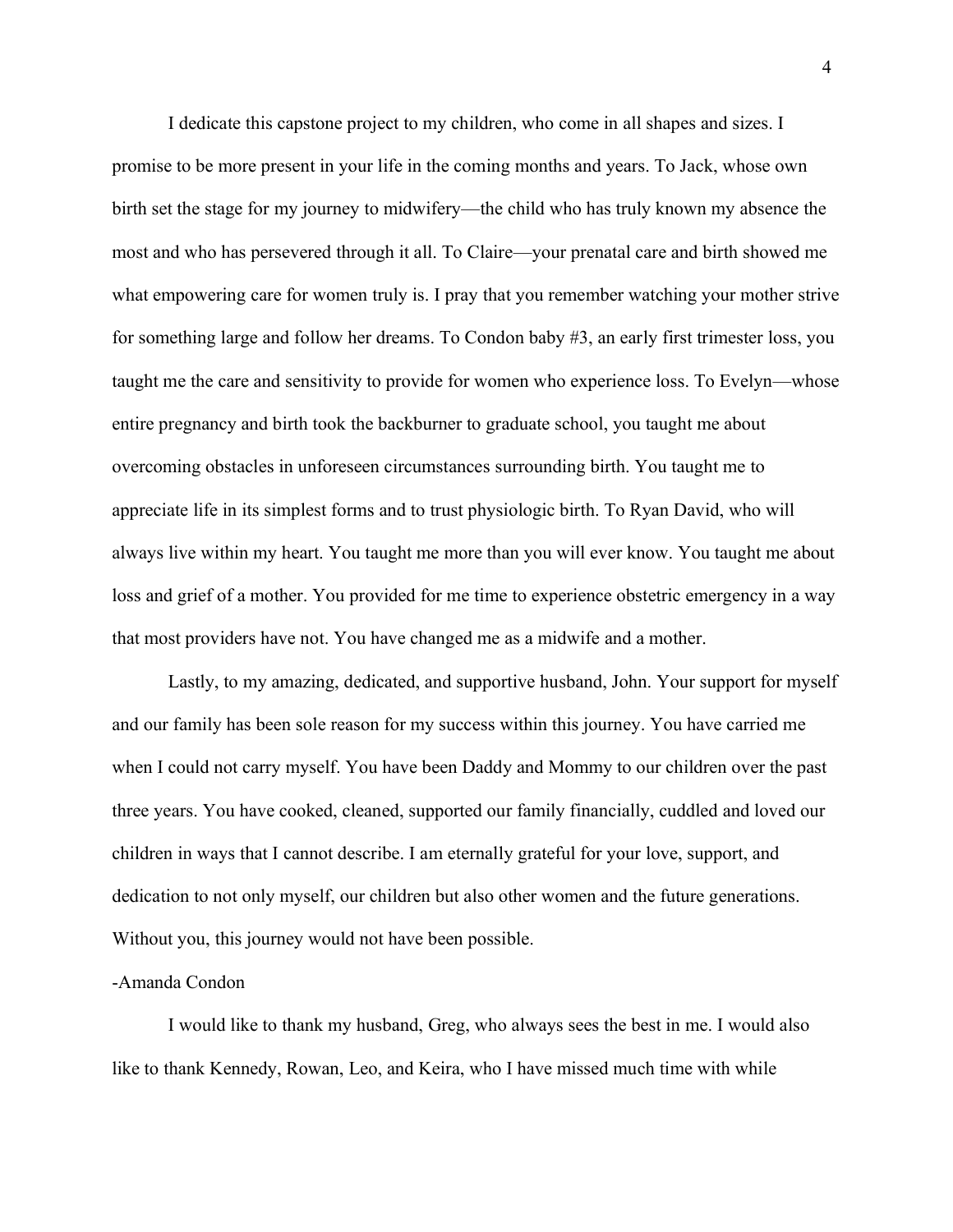achieving this dream. You all remind me that knowledge for the future is a worthwhile endeavor. To my parents, your love and support throughout my life has allowed me to believe in myself. Finally, I would like to thank the women of my family, who taught me the value of midwifery from an early age. I feel your collective presence when caring for women in the mundane moments and in the sacred power of birth.

-Colleen Williams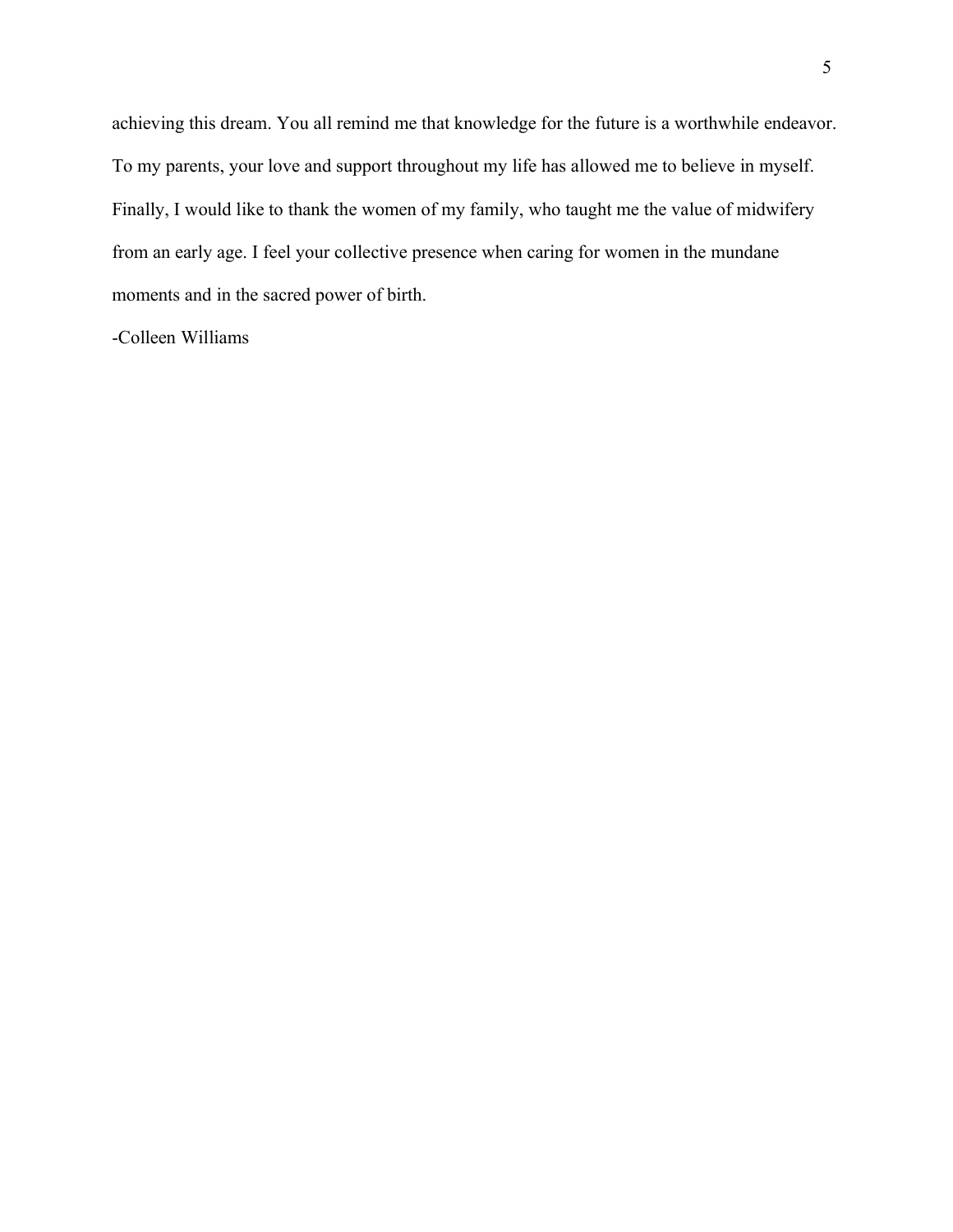#### **Abstract**

<span id="page-6-0"></span>**Background/Purpose**: The purpose of this review of research is to determine if the use of perineal massage or warm compress in the second stage of labor decreases perineal trauma, including spontaneous lacerations or the need for an episiotomy.

**Theoretical Framework**: Betty Neuman's Systems Model asserts that each person will interact with the environment with their own set of variables. Neuman's Systems Model focuses on maintaining health with the prevention of three categories of stressors: primary, secondary and tertiary. Nurse-midwives work to prevent perineal trauma by considering what interventions strengthen the defense of each women to the environment stressors of physiologic birth.

**Methods**: Twenty research articles were reviewed with the purpose of determining if perineal trauma, including spontaneous lacerations or the need for an episiotomy, is decreased with the use of perineal massage or warm compress during the second stage of labor. Additional aspects of review analyzed the effects of perineal massage and warm compress on birth outcomes including maternal pain and neonatal Apgar scores. Lastly, components surrounding birth culture and their effects on research were examined.

**Results/Findings**: This critical review concluded that there are inconsistencies among data in perineal massage and warm compress for perineal protection against lacerations and episiotomies. Conclusions can be made that warm compress shows more benefit in terms of perineal protection and maternal pain perception. Neonatal Apgar scores were unaffected with either intervention. It was also determined the birth culture plays an active role in perineal integrity measures taken by providers.

**Implications for Research and Practice**: This critical review determined that more research needs to be performed in the United States within a birth culture that operates under the umbrella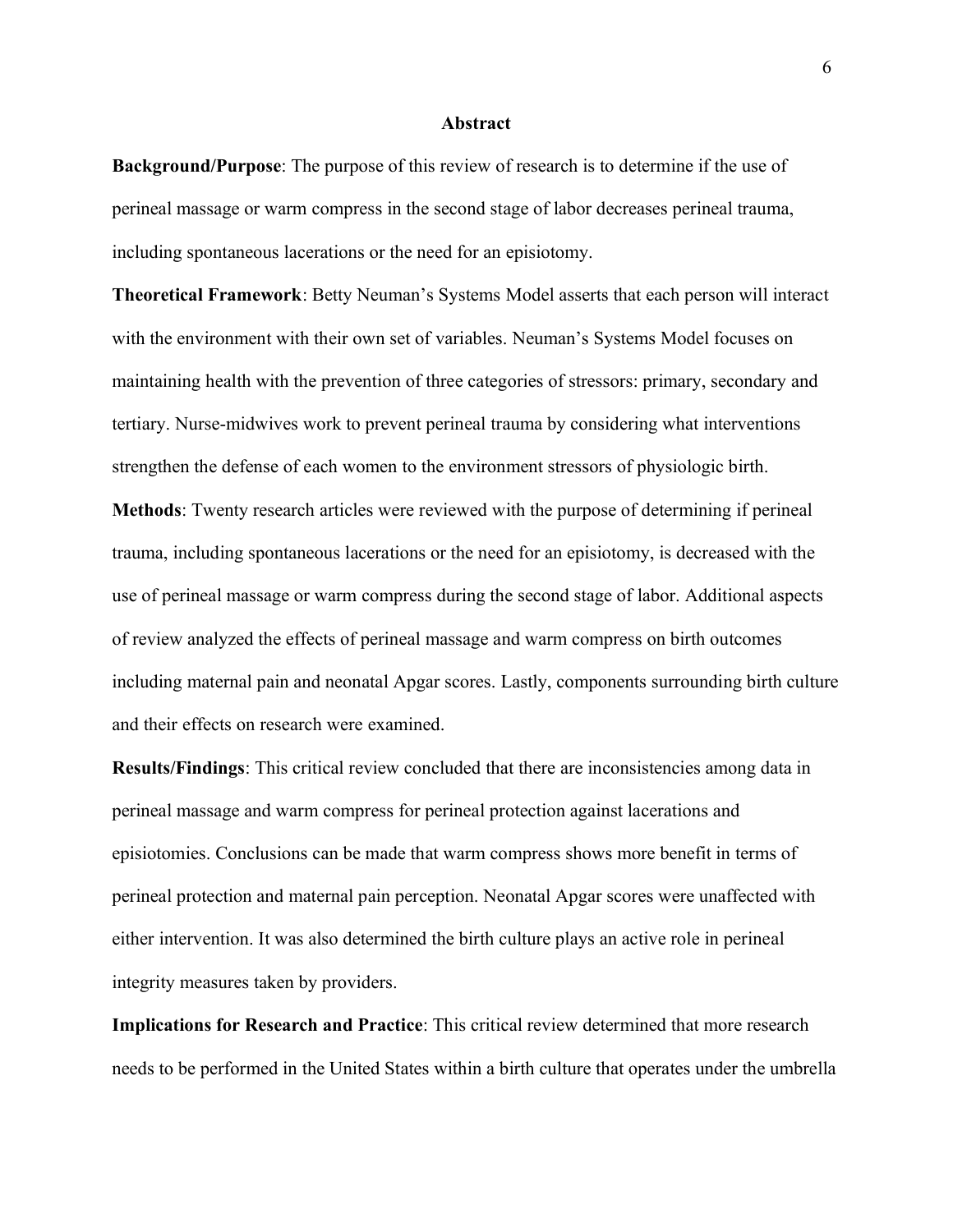of recommendations by organizations such as the American College of Nurse-Midwives (ACNM). Episiotomy rates need to be recorded by nation, region, hospital, and provider in order to focus efforts for optimal rates worldwide. The research for warm compress application is more consistent and can be recommended for nurse-midwives to utilize in the second stage of labor. Nurse-midwives should offer shared decision making and the right to self-determination for all women in regards to measures taken to promote perineal integrity, reduce maternal pain, and support positive neonatal outcomes.

*Keywords: perineal trauma, second stage, warm compress perineal massage, perineal protection and perineal integrity.*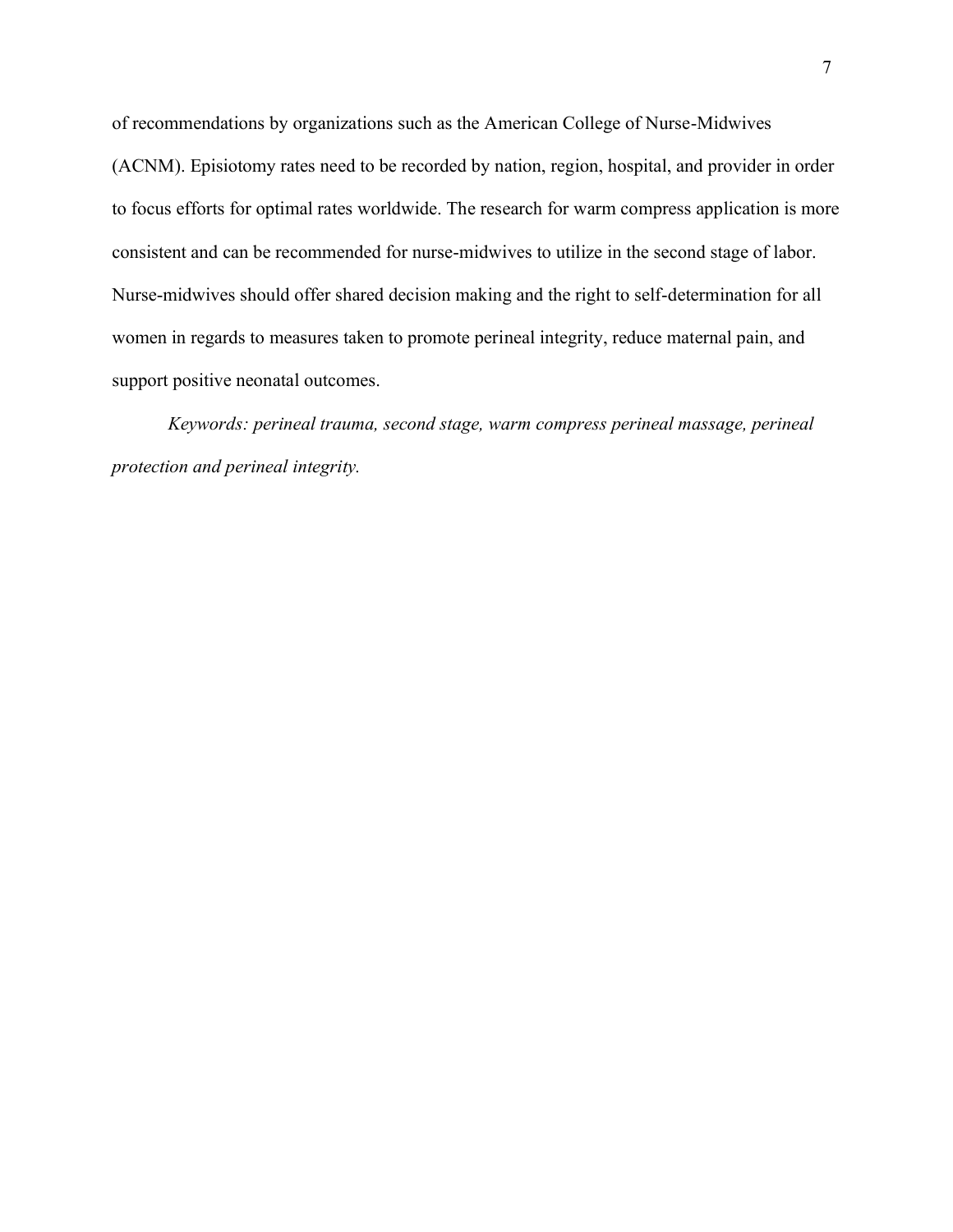# **Table of Contents**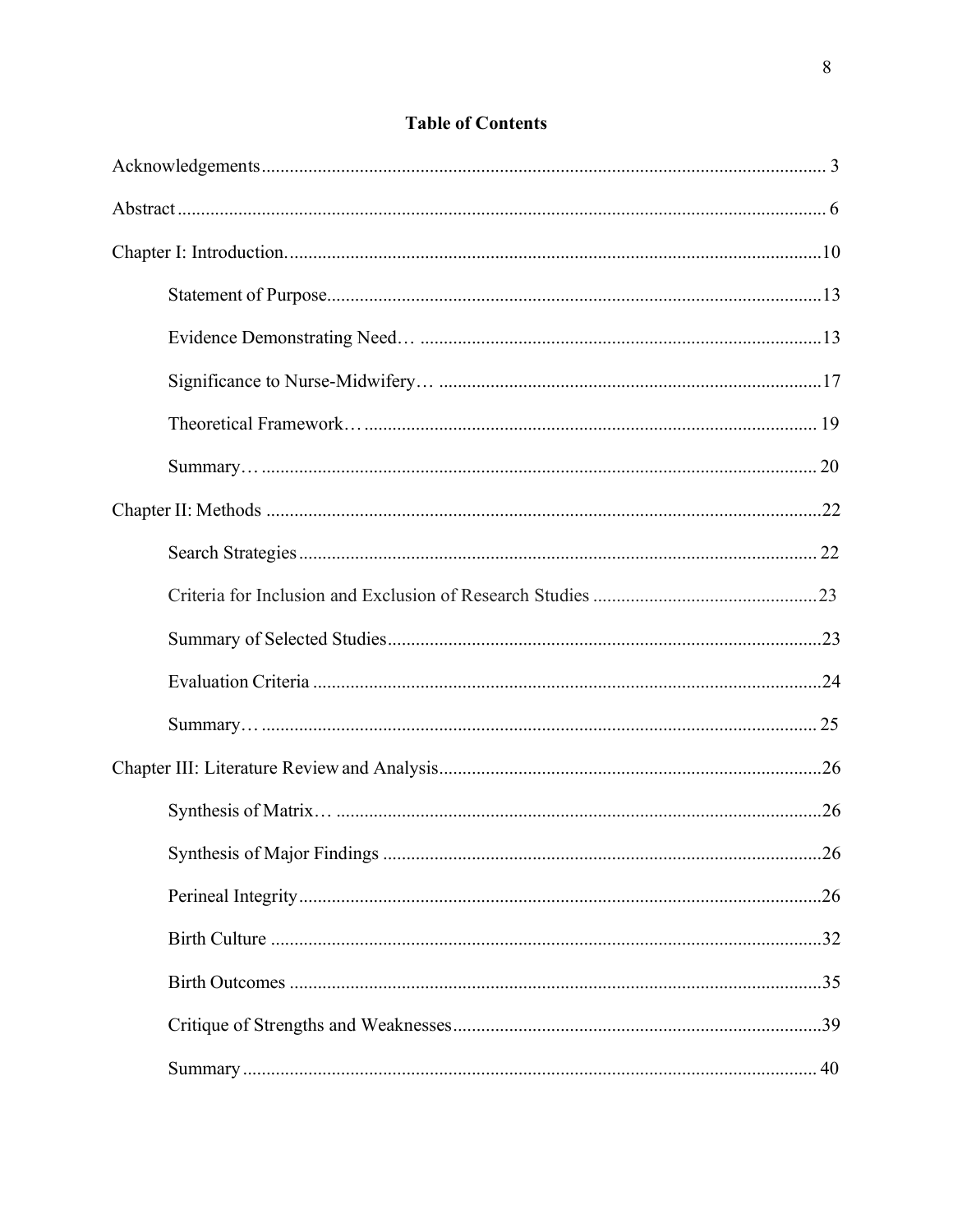$\overline{9}$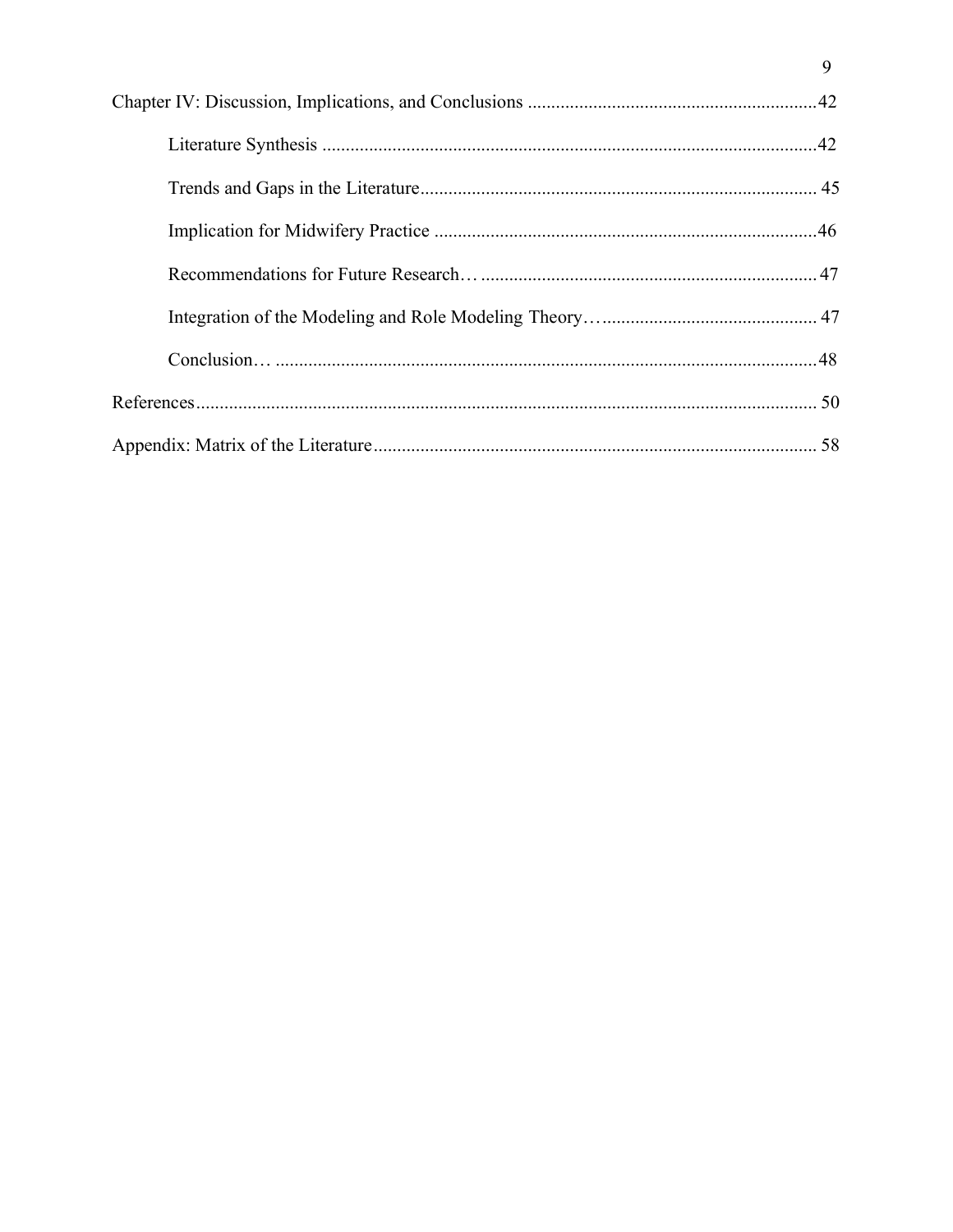#### **Chapter I: Introduction**

<span id="page-10-0"></span>Birth is constant. The 2020 estimated worldwide birth rate equates to 18.1 births/1,000 population; in turn, this equates to about 259 births per minute worldwide or alternately, 4.3 births every single second (Central Intelligence Agency [CIA], 2021). According to *The State of the World's Midwifery* report (2014), midwives have the ability to deliver 87% of all sexual, reproductive, maternal, and newborn health services. But strikingly, only 22 % of countries have enough adequately trained midwives to meet the basic needs of their vulnerable populations of women and children (*The State of the World's Midwifery*, 2014). In the United States, Certified Nurse-Midwives/Certified Midwives (CNM/CM) attended 12.1% of all vaginal births and 8.3% of total births (American College of Nurse-Midwives [ACNM], 2016).

As the act of birth commences, an important focus for nurse-midwives is maintaining perineal integrity and preventing perineal lacerations (King et al., 2019). Despite this goal, most women who give birth will sustain a perineal laceration; the American College of Obstetrics and Gynecology (ACOG) reports that 53% to 79% of women sustain perineal injury during birth (The American College of Obstetricians and Gynecologists [ACOG], 2018). Primiparity is one risk factor for perineal trauma in childbirth (Leal et al., 2014). Primiparity is an instance in which a woman has reached 20 weeks of pregnancy and given birth one time, as opposed to a multiparous woman, one who has had two or more pregnancies that reached 20 weeks of gestation and has given birth more than once (King et al., 2019).

Perineal trauma occurs when there is a loss of integrity in the perineum and damage to the genital region occurs. The majority of perineal trauma occurs during the second stage of labor, frequently called the pushing phase. This is the time period during the birth process when the cervix is dilated to 10 cm and there is an urge to bear down until the birth of the infant (King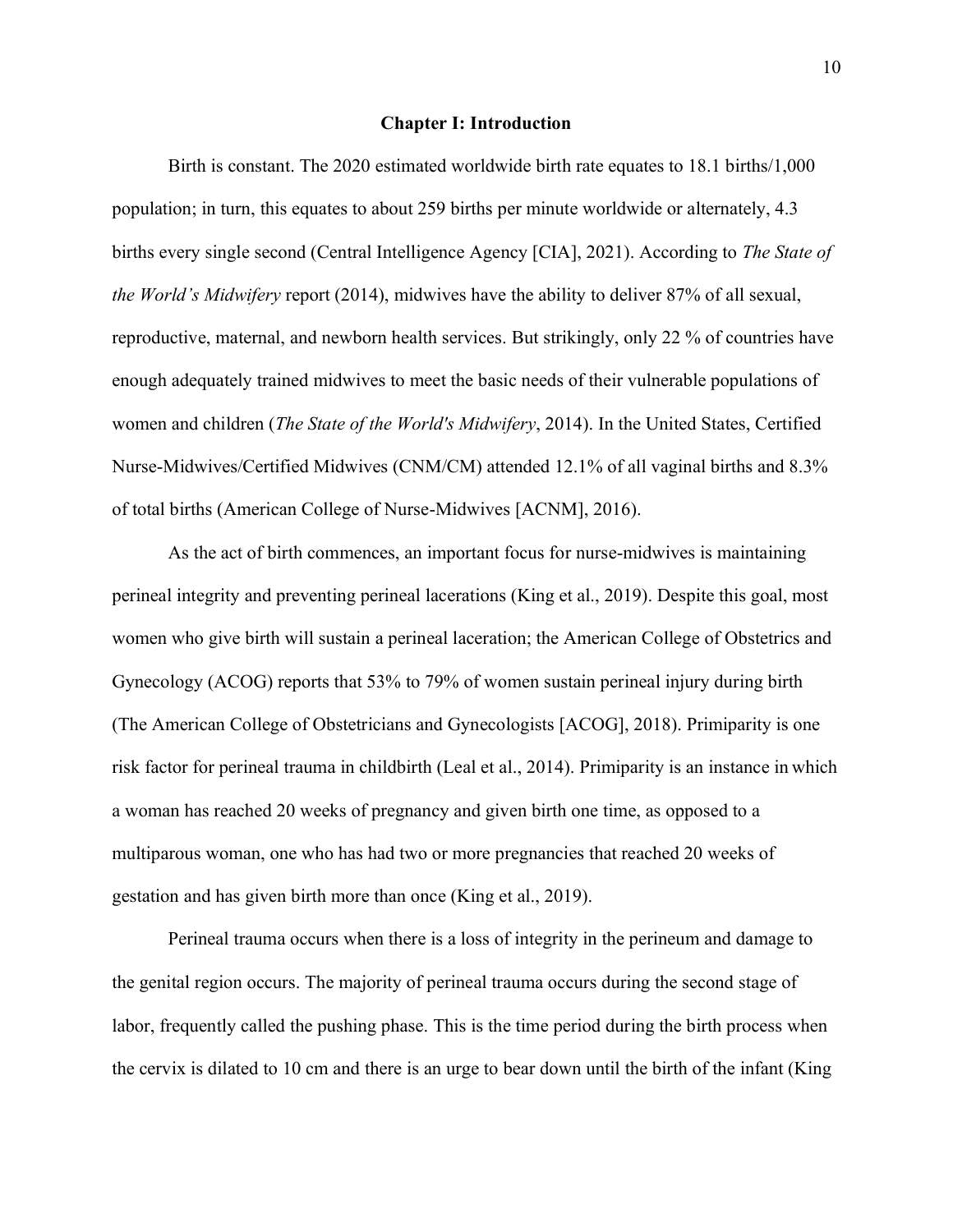et al., 2019). Perineal trauma can be sustained in the form of spontaneous lacerations or due to an episiotomy; however, the goal is an intact perineum, to which no trauma occurs. Lacerations are classified based on severity, with a rating of first degree through fourth degree with first being the least extensive and fourth being the highest level of trauma. A first-degree laceration refersto injury to the perineal skin; a second-degree laceration results in injury to the perineal skin that extends to the perineal muscles, but does not include injury to the anal sphincter; a third-degree laceration results in injury through to the anal sphincter complex; a fourth-degree laceration is diagnosed when there is injury to the anal sphincter and the anal/rectal epithelium (Toglia, 2020).

Alternatively, episiotomy is the surgical enlargement, using scissors or scalpel, of the vaginal opening during the final portion of the second stage of labor (Berkowitz & Foust-Wright, 2020). Episiotomy is from the Greek word "episton" which refers to the pubic area (Cunningham et al., 2014). Literature discussion of episiotomies dates back to 1742. The first public discussion and advocacy for mediolateral episiotomy at all births for nulliparous women was made by Dr. Joseph DeLee in 1920 at the American Gynecological Society meeting held in Chicago (Gabbe, 2002). There are two types of episiotomies, mediolateral and midline. A midline episiotomy is cut at six o'clock in the vaginal opening incised posteriorly. A mediolateral episiotomy is cut at either seven o'clock or five o'clock at the vaginal opening. Mediolateral episiotomies are associated with more than a 400% decrease in severe perineal lacerations. However, a midline episiotomy is less likely to result in poor healing, significant blood loss, and painful intercourse (Cunningham et al., 2014).

The trauma associated with episiotomies is associated with both immediate and delayed morbidities. Currently, episiotomy rates and techniques vary greatly among nations (Rodrigues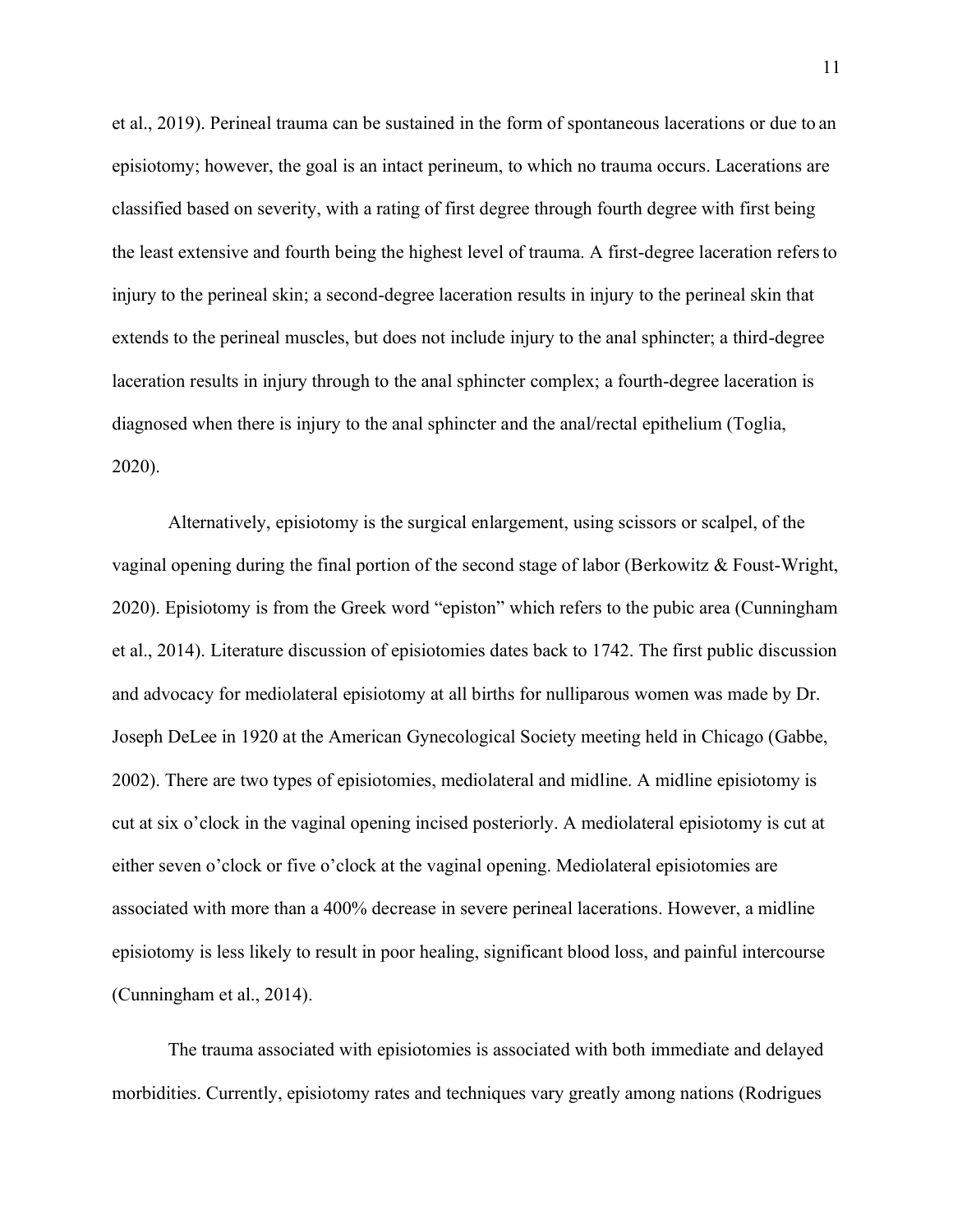et al., 2019). In the United States, midline episiotomies are performed more frequently. However, in Europe mediolateral episiotomies are more commonly utilized (King et al., 2019). ACOG (2018) recommends restrictive episiotomy over routine use, citing that women who experience routine episiotomy during birth receive no immediate or future benefit. In fact, routine episiotomies are associated with postpartum anal incontinence and painful intercourse.

Perineal trauma can be influenced by many factors. Each woman giving birth will have a different combination of factors with varying degrees of influence. Such factors include: parity, maternal age, birthing position, induction of labor, fetal malpresentation, gestational age of the newborn, instrument-assisted birth, shoulder dystocia, precipitous labor, length of the second stage, a male infant, birth in a private hospital, maternal education, labor augmentation, the weight of the newborn, and maternal race (Abedzadeh-Kalahroudi et al., 2019).

ACOG has collected evidence and developed a position statement regarding the effects of the following factors on perineal integrity: episiotomies, instrumental birth, maternal ethnicity, fetal positioning, epidurals, maternal parity, labor augmentation, maternal age, familiar risk, maternal body mass index, management of the second stage of labor, and the onset of pushing (ACOG, 2018). In regards to anal sphincter injury, ACOG concludes that the strongest risk factors for severe perineal trauma are instrument assisted birth, fetal macrosomia, and midline episiotomy. The greatest incidence of severe perineal trauma occurs with the combination of a forceps delivery and a midline episiotomy. Lower risk factors for perineal trauma include primiparity, Asian race, epidural anesthesia, persistent occiput posterior fetal positioning, familial history of perineal trauma, and labor augmentation. Maternal age, gestation, body mass index, and duration of the second stage were factors that did not significantly affect the occurrence of severe perineal trauma.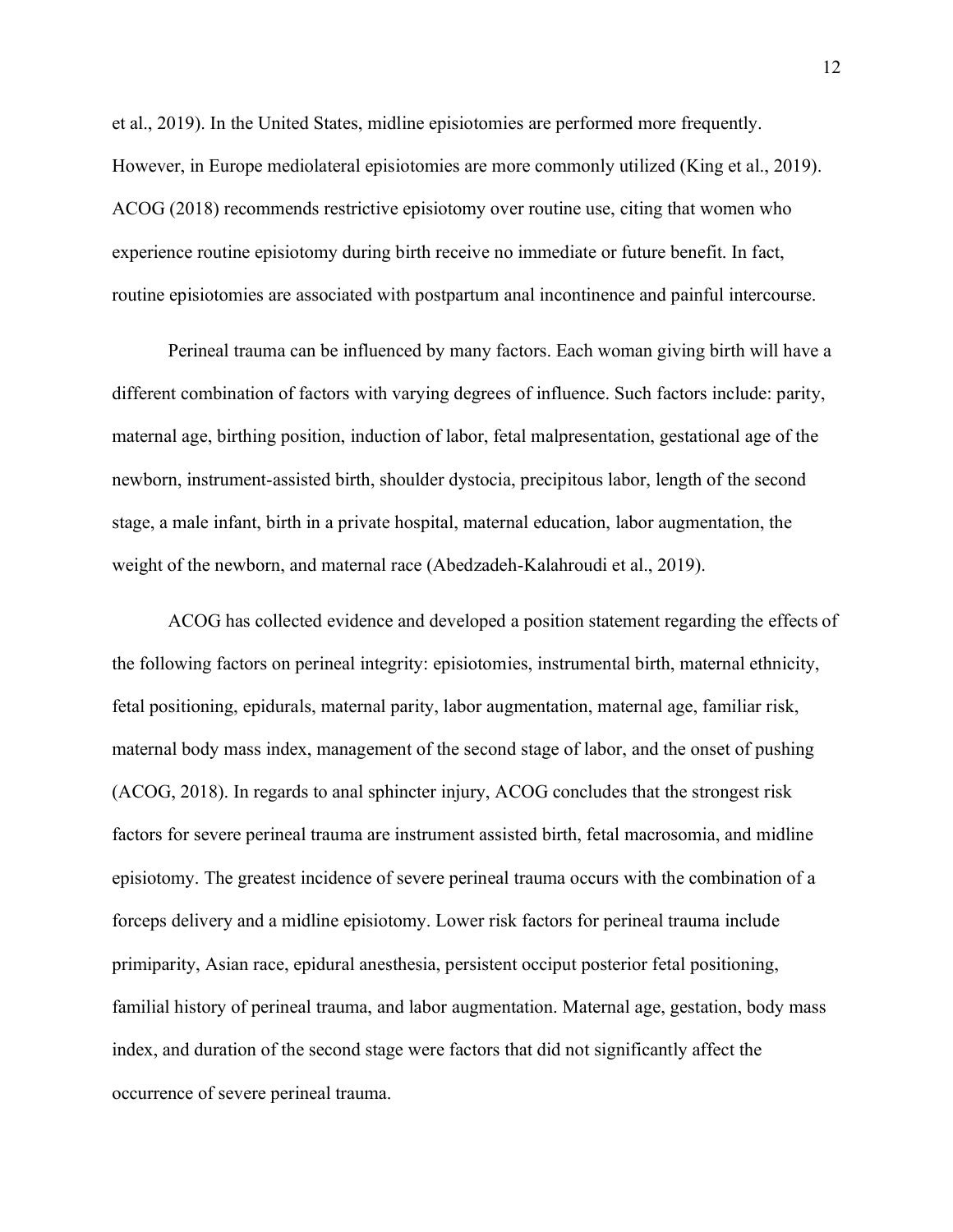It is important to limit perineal trauma due to a variety of multifaceted factors including improved physical maternal outcomes related to injury surrounding childbirth, immediate issues with infant bonding and initiation of breastfeeding. There are also longer-term outcomes such as infection, pelvic floor muscle tone, urinary and/or fecal incontinence, and painful intercourse. Additionally, nurse-midwives seek to support women surrounding childbirth and with their overall health outcomes while also advocating for low intervention techniques to support physiologic birth (ACNM, 2020).

#### <span id="page-13-0"></span>**Statement of Purpose**

Nurse-midwifery is as much an art as it is a science. Nurse-midwives value the promotion of birth as a state of wellness and seek to provide high-touch and low-tech care throughout the intrapartum experience. This review concentrates on management of the second stage of labor with two specific interventions: perineal massage or application of warm compress to the perineum. The use of massage and warm compresses are easy to implement, may be independently completed by the nurse-midwives, and serves to support the midwifery model of care honoring physiologic birth (ACNM, 2012).

#### <span id="page-13-1"></span>**Evidence Demonstrating Need**

During birth, the most commonly injured area of a woman's genitalia is the perineal body. The perineal body contains connective tissue and muscle. The muscles involved include the transverse perineal muscles which attach to the bulbocavernosus muscles. The anal sphincter complex is below the perineal body and includes internal and external sphincters that encircle the external anal sphincter. With severe lacerations or the extension of an episiotomy, the anal sphincter can be damaged. Additionally, any or all areas of the female genitalia can be injured during childbirth. This includes the mons pubis, labia minora, clitoris, labia majora, vaginal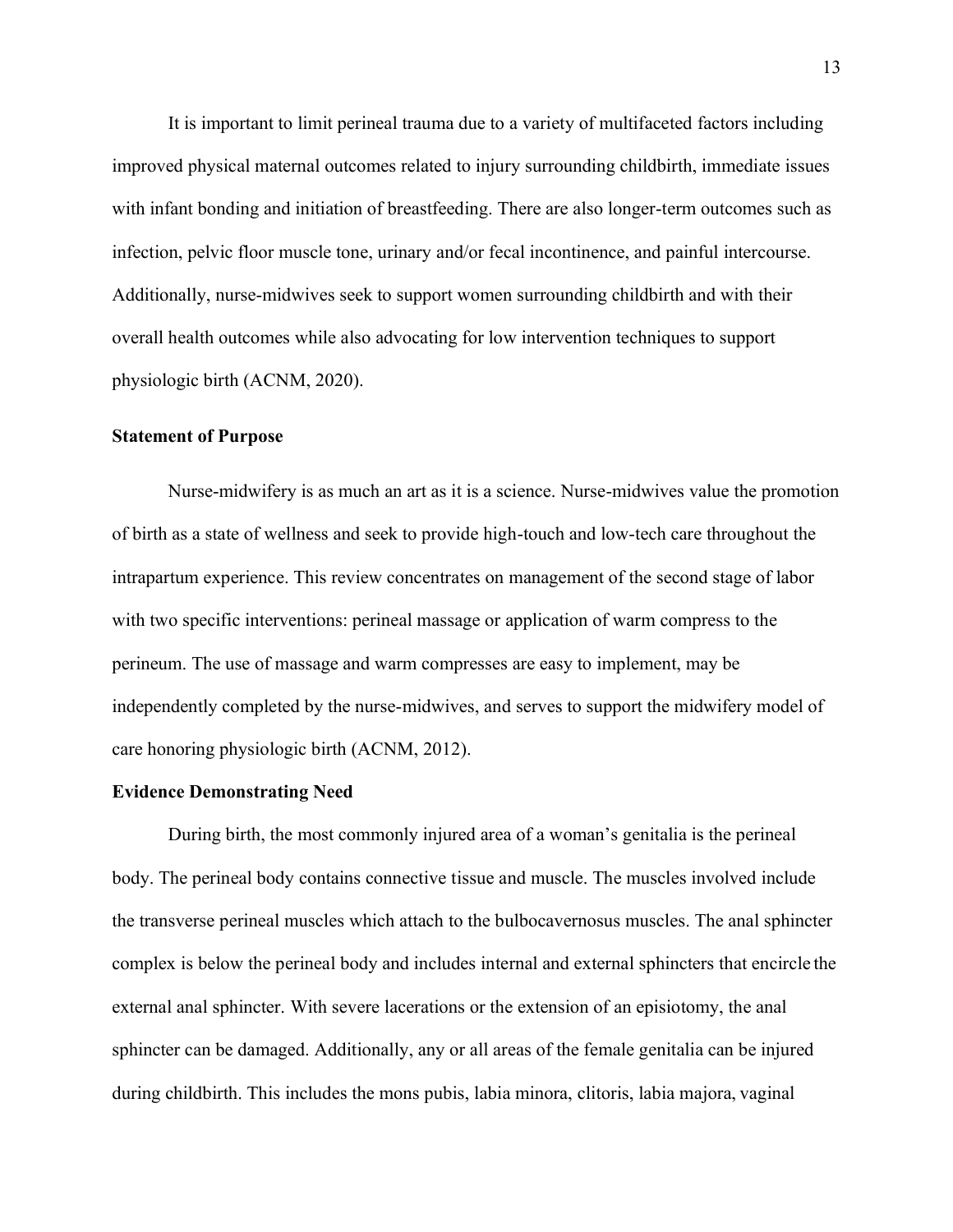vestibule, and the perineal body. Perineal trauma occurs as a result of spontaneous birth as well as episiotomies (ACNM, 2012).

Immediate morbidities of perineal trauma include hematoma, hemorrhage, infection, abscess, sutures, weak pelvic floor muscles, and urinary and/or fecal incontinence. Additionally, there are psychological risk factors associated with perineal trauma that can affect maternal relationships with intimate partners and with newborn bonding (Abedzadeh-Kalahroudi et al., 2019). One of the most severe complications from perineal trauma is related to bleeding. Postpartum hemorrhage, the leading cause of maternal deaths worldwide, occurs in two to three percent of all births in the United States. There are four general components of a postpartum hemorrhage, including tone, tissue, thrombin, and trauma. Limiting or avoiding the component of trauma during birth will result in fewer postpartum hemorrhages to women across the globe (King et al., 2019).

Unfortunately, poor outcomes of perineal trauma are not limited to the immediate postpartum period. There also are lasting effects for women who experience perineal trauma. At six months postpartum, women who suffered perineal trauma reported more symptoms of urinary and anal incontinence, pelvic organ prolapse, and painful intercourse (Leeman et al., 2016). As a result, they were slightly less likely than their peers who had an intact perineum to be engaging in sexual activity (Leeman et al., 2016). Complete avoidance of perineal trauma may not be possible, but there does appear to be benefit to limiting the degree of trauma. The natural process of vaginal delivery often results in some degree of perineal trauma; however, the trauma of laceration is often favored over that of episiotomy.

Until the 1970s, episiotomies were utilized for almost all nulliparous women due to the false belief that a surgical incision would be an easier repair and would result in an easier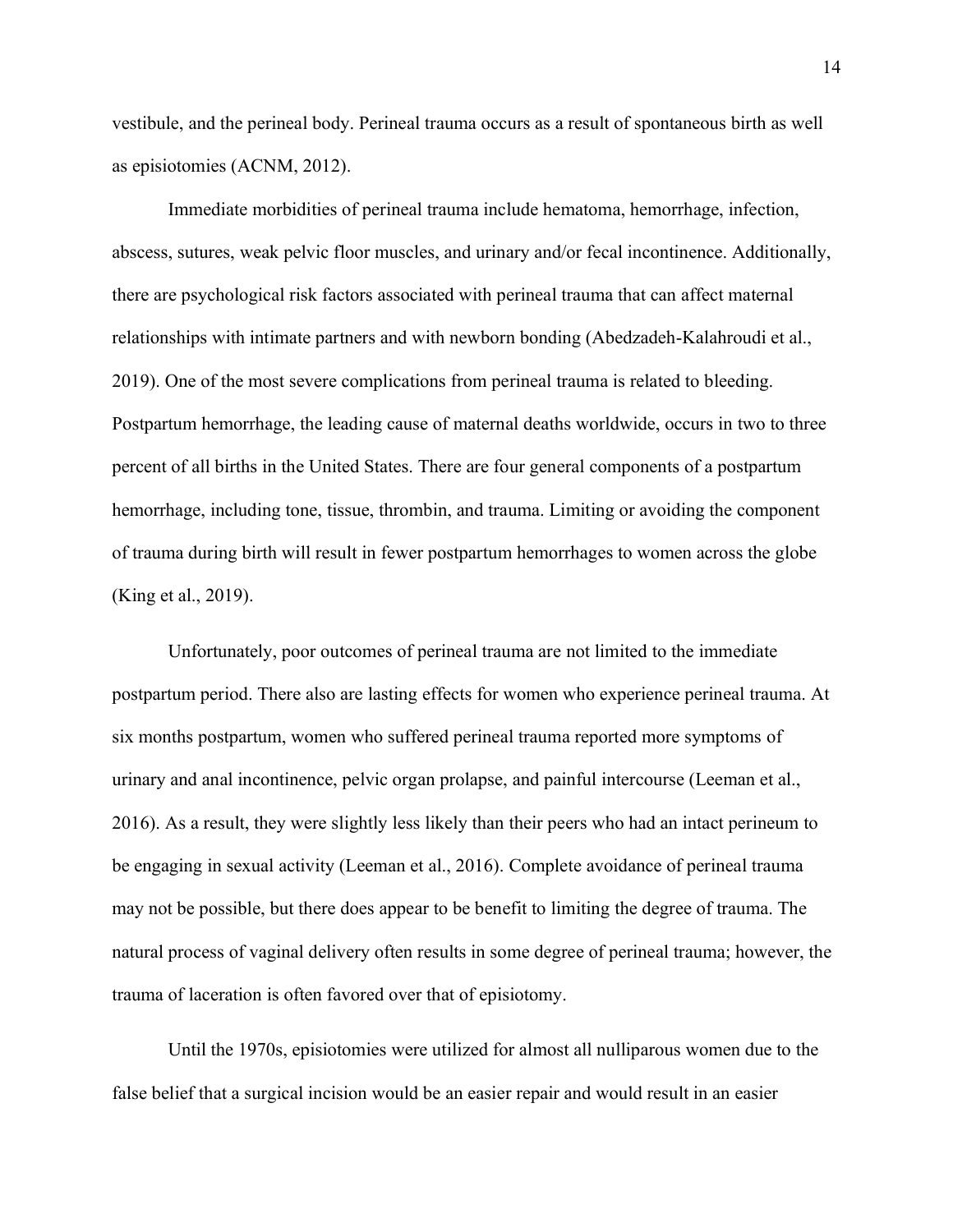postpartum experience. Additionally, many birth providers falsely believed that episiotomies would prevent future pelvic floor dysfunction. Later evidence demonstrated that in addition to the increased incidence of anal sphincter trauma, episiotomies also contributed to fecal incontinence and placed women at risk for a reoccurrence of perineal trauma in subsequent births (Cunningham et al., 2014). As a result of adverse outcomes, ACOG recommends against the use of all kinds of routine episiotomies; although this practice is discouraged in the United States, it is still a common birth intervention in various parts of the world (ACOG, 2018). Episiotomies must only be utilized when necessary and may be considered in specific situations. A shoulder dystocia, breech presentation, occiput posterior position, or a newborn weight of 4,000 grams or greater may present such a scenario (Cunningham et al., 2014). Additionally, an episiotomy may be considered under some conditions, such as risk of fetal acidemia that requires swift vaginal birth (King et al., 2019). In these situations, the episiotomy may increase the size of the vaginal opening allowing the birth provider to perform the necessary interventions to deliver the infant safely.

Episiotomy rates in the United States have varied over time and continue to vary among health providers. In the U.S. from 1979 to 2006, the National Hospital Discharge Survey found a 75% reduction in the rates of episiotomies (Cunningham et al., 2014). More recently, according to the Leapfrog Group, the organization charged with gathering yearly data from American hospitals, episiotomies in 2017 occurred in eight percent of vaginal. Nurse-midwives perform episiotomies less than the national average, with a rate of 3.6% compared to 25% nationally (ACNM, 2012). Statistically, the longer birth providers have been practicing, the more likely they are to perform an episiotomy. Additionally, rates vary widely among birth institutions. For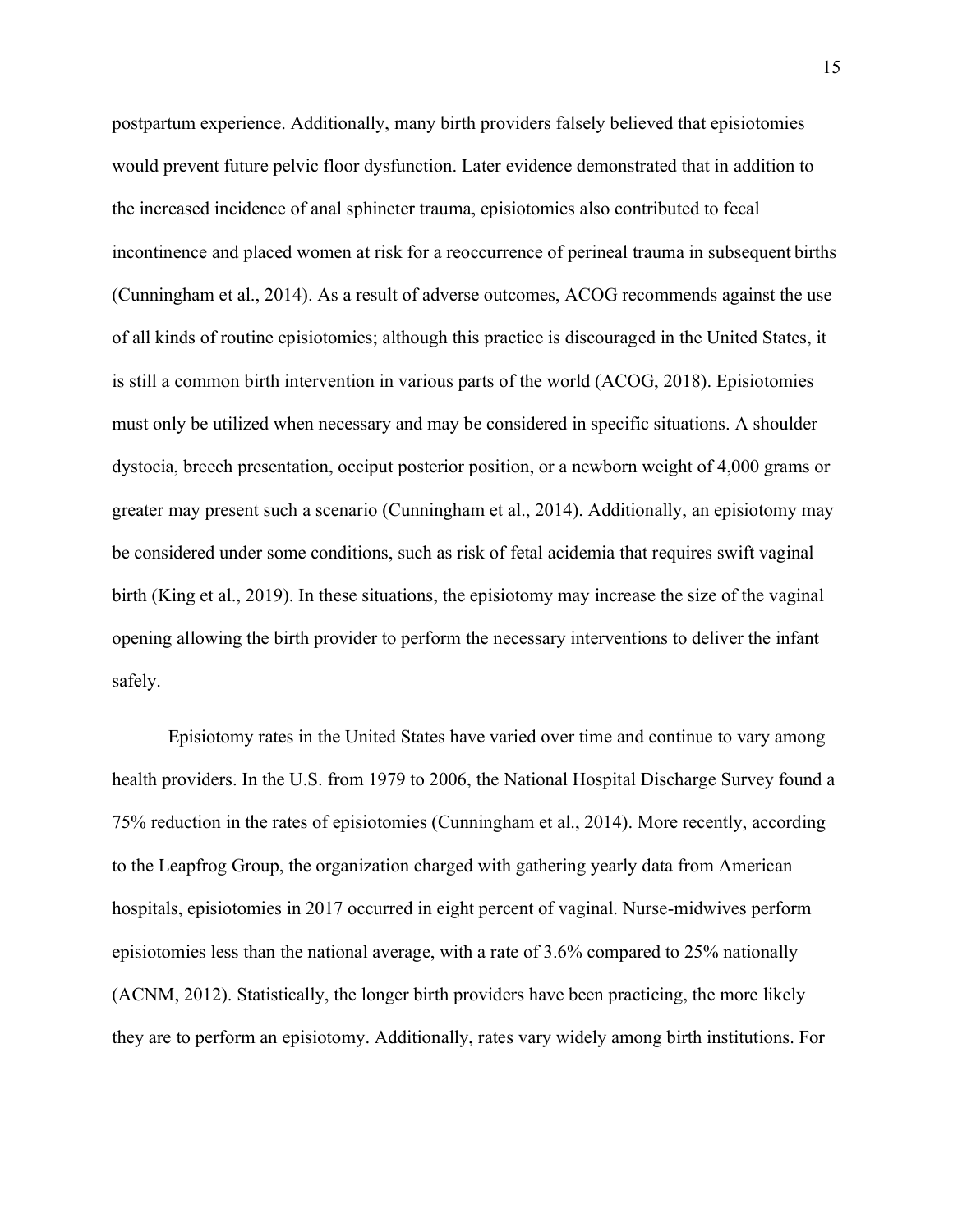example, in Los Angeles in 2019, there was one hospital with an episiotomy rate of 0.5%, and another with an episiotomy rate of 47% (Willyard, 2020).

When considering the episiotomy rate reduction in the United States in recent decades, the same cannot be said about various other nations. In Portugal, Poland, Cyprus, and Romania, episiotomies are still used in 70% of vaginal births. Episiotomies are used the least frequently in Iceland (7.2%), Sweden (6.6%), and Denmark (4.9%) (Rodrigues et al., 2019). In teaching hospitals in Iran, the rates of episiotomy have been reported as high as 97% (Khani et al., 2012).

In addition to ACOG, the World Health Organization (WHO) discourages the routine use of episiotomies. They also have made several other recommendations for the second stage of labor that promote the natural process of infant delivery. Choosing a birth position in which the mother is comfortable, regardless of whether epidural anesthesia is being used, is one such stance. Upright birth positions are encouraged in the second stage of labor as they may lead to a reduced instrumental birth and episiotomy. However, there may be an increased incidence of second-degree lacerations and postpartum hemorrhage (King et al., 2019). It is important to note that the evidence supporting these claims is of low certainty.

Additionally, for mothers utilizing epidural anesthesia, once the second stage of labor occurs, pushing should be deferred until an urge to push is present, or for up to two hours. Of note, WHO emphasizes safety, indicating delayed pushing should only be encouraged if fetal hypoxia can be monitored. Perineal massage, warm compresses, and guarding of the perineum are techniques recommended for women in the second stage of labor, provided they are in line with a laboring mother's preferences. The WHO reports warm compresses may be protective against third- and fourth-degree perineal lacerations, while perineal protection and guiding may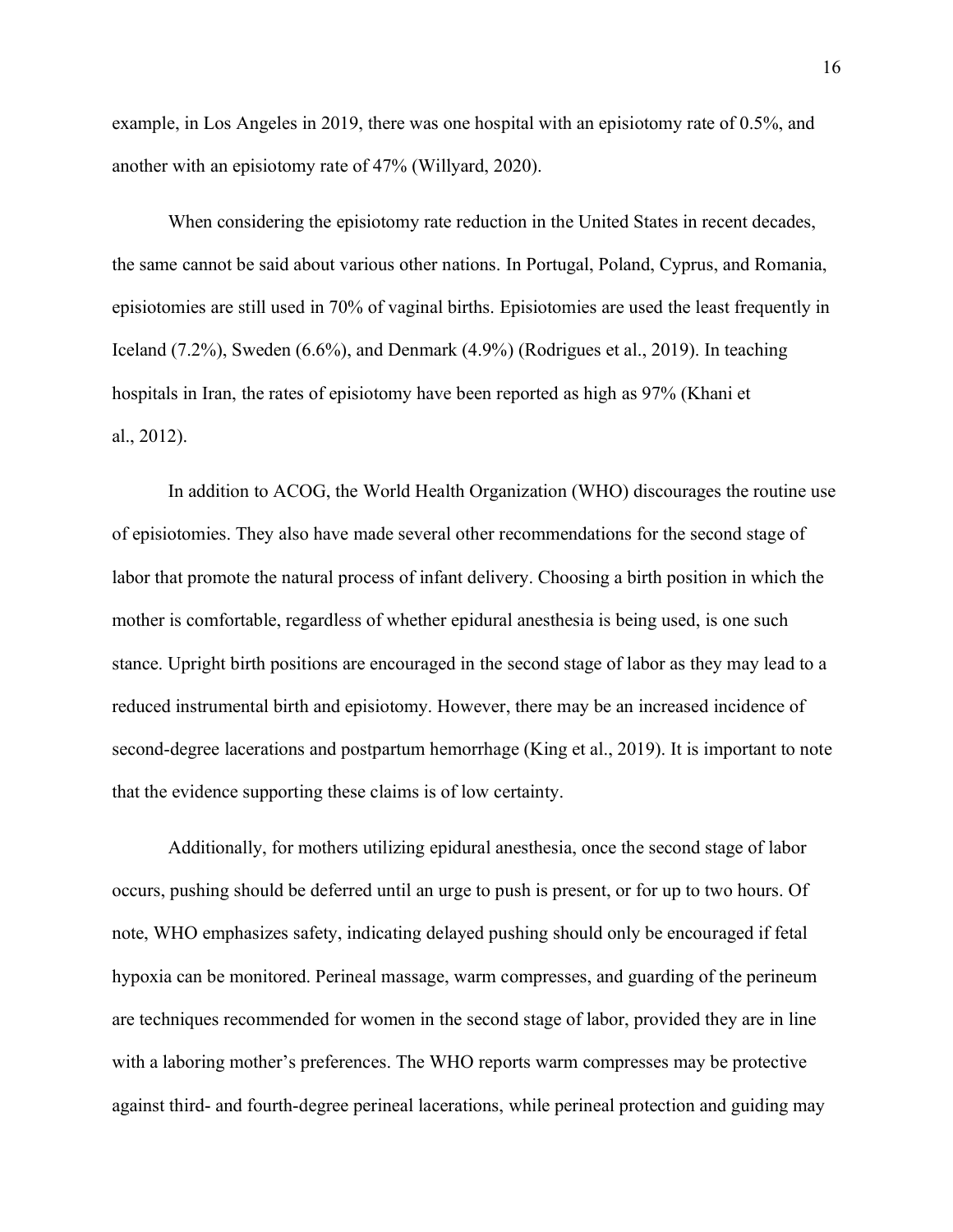prevent against first degree lacerations. The Ritgen's maneuver, the process of pulling the fetal chin between the maternal coccyx while the birth provider's other hand is on the fetal occiput, is not recommended (WHO, 2018).

Concurrently, midwifery literature suggests that the birth of the fetal head should occur between contractions, with communication between the laboring mother and the midwife, to promote perineal integrity (King et al., 2019). Nurse-midwives support the evidence-based recommendations from WHO and ACOG. According to ACNM's hallmarks of midwifery, nurse-midwives strive for the incorporation of evidence-based care into clinical practice and for the skillful communication, guidance, and counseling of patients (ACNM, 2020).

#### <span id="page-17-0"></span>**Significance to Nurse-Midwifery**

A CNM is an advanced practice registered nurse who provides healthcare to women across the continuum from menarche to menopause, including the antepartum, intrapartum, and postpartum period. Nurse-midwives also care for newborns in the first 28 days of life. Founded in 1955, the American College of Nurse-Midwives is the professional organization that was initiated to provide oversight, guidance, and instruction to nurse-midwives. By 1960, nursemidwives were seeking standardized education and accreditation of educational institutions. In 1982 the U.S. Department of Education recognized the now named Accreditation Commission for Midwifery Education (ACME), which remains the educational credential body for nursemidwifery programs in the United States. Nurse-midwives within the United States are educated at either the master's or doctoral level. Additionally, all nurse-midwives in the U.S. must pass national certification to practice (King et al., 2019). As of May 2015, there were 11, 194 CNMs within the United States (ACNM, 2016).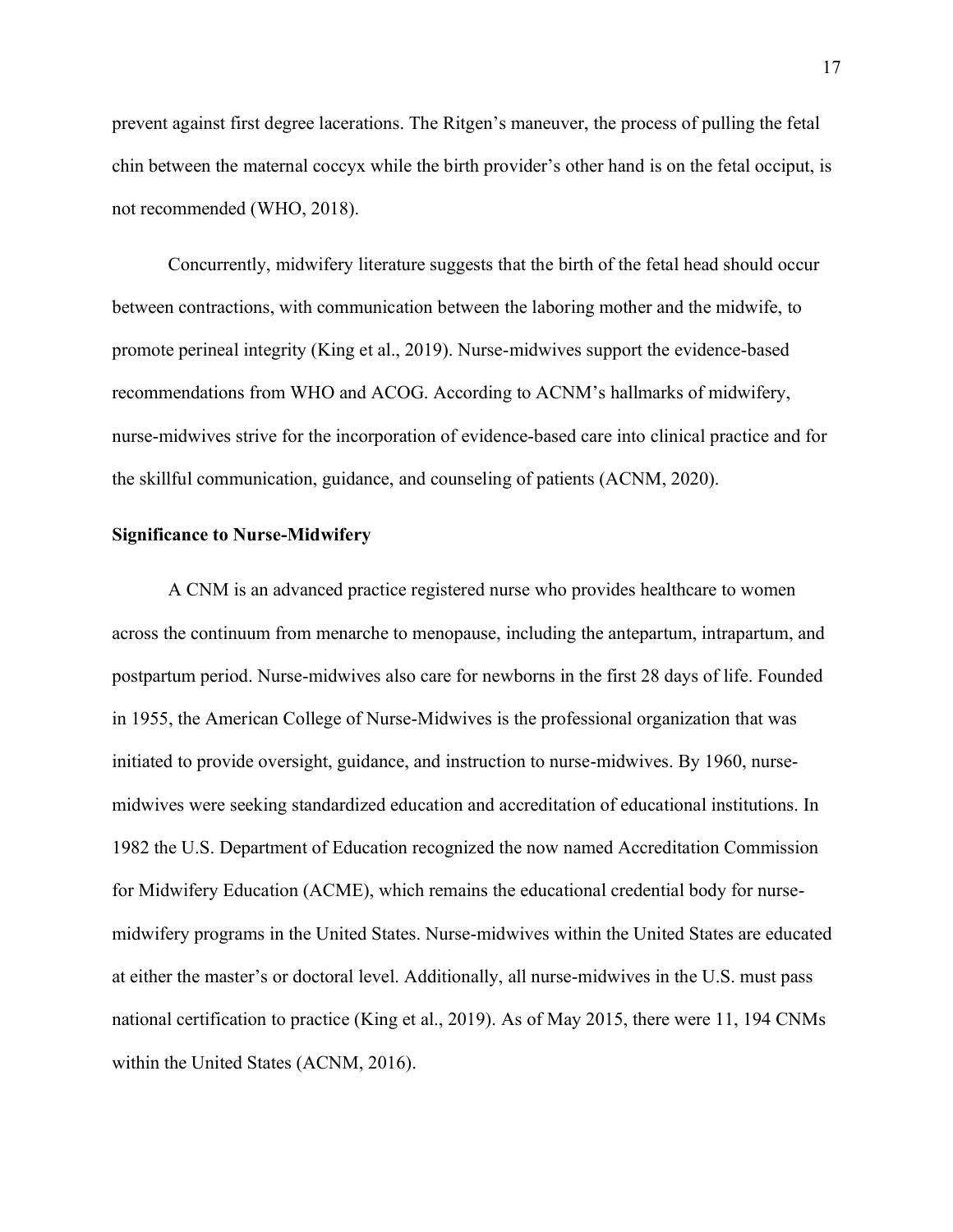Education for midwives varies from nation to nation. This review will include the nations of Iran, Turkey, Israel, Spain, Egypt, India, Australia, and Sweden. Midwives in Iran are educated at a medical university for at least four years of study without previous nursing experience. Midwives in Iran are not independent providers, and work as assistants to physicians. According to critics, this has resulted from the medicalization of midwifery care, and lack of trust in physiologic birth (TorkZahrani, 2008). In Turkey, since 1996, midwives have been required to hold a bachelor's degree, and since 2000 an increasing number of midwives have received graduate education. Like in the United States, Turkish midwives are expected to perform a minimum number of births, labor management, newborn assessments, contraception counseling, and antepartum encounters (Ejder Apay et al., 2012). In Israel, midwives are registered nurses, with an additional year of advanced education. Israeli midwives, as in the United States, must pass a national certification exam (Ben Natan & Ehrenfeld, 2011). Nurses in Spain with three years of education can apply to train as a midwife. This training takes an additional two years (Meehan-Ryan, 2013). In Egypt, midwives have a standardized three-year education, with a minimum number of supervised births (United Nations Population Fund [UNFPA], 2014). Midwives in India completed either a three-and-a-half-year vocational program, or a four-year university-based program in midwifery (Sharma et al., 2015). Midwives in Sweden are master's prepared (Hermansson & Martensson, 2013) while Australian midwives must earn a bachelor's degree or graduate education (Tierney et al., 2018). Ultimately, while the education for midwives varies worldwide, there are similar overall goals and health outcomes across the globe. One unifying goal is maintaining perineal integrity during birth. Consideration must be upheld that these factors of education, scope of practice, and levels of independence demonstrated within varying cultures may result in differing perineal integrity outcomes. While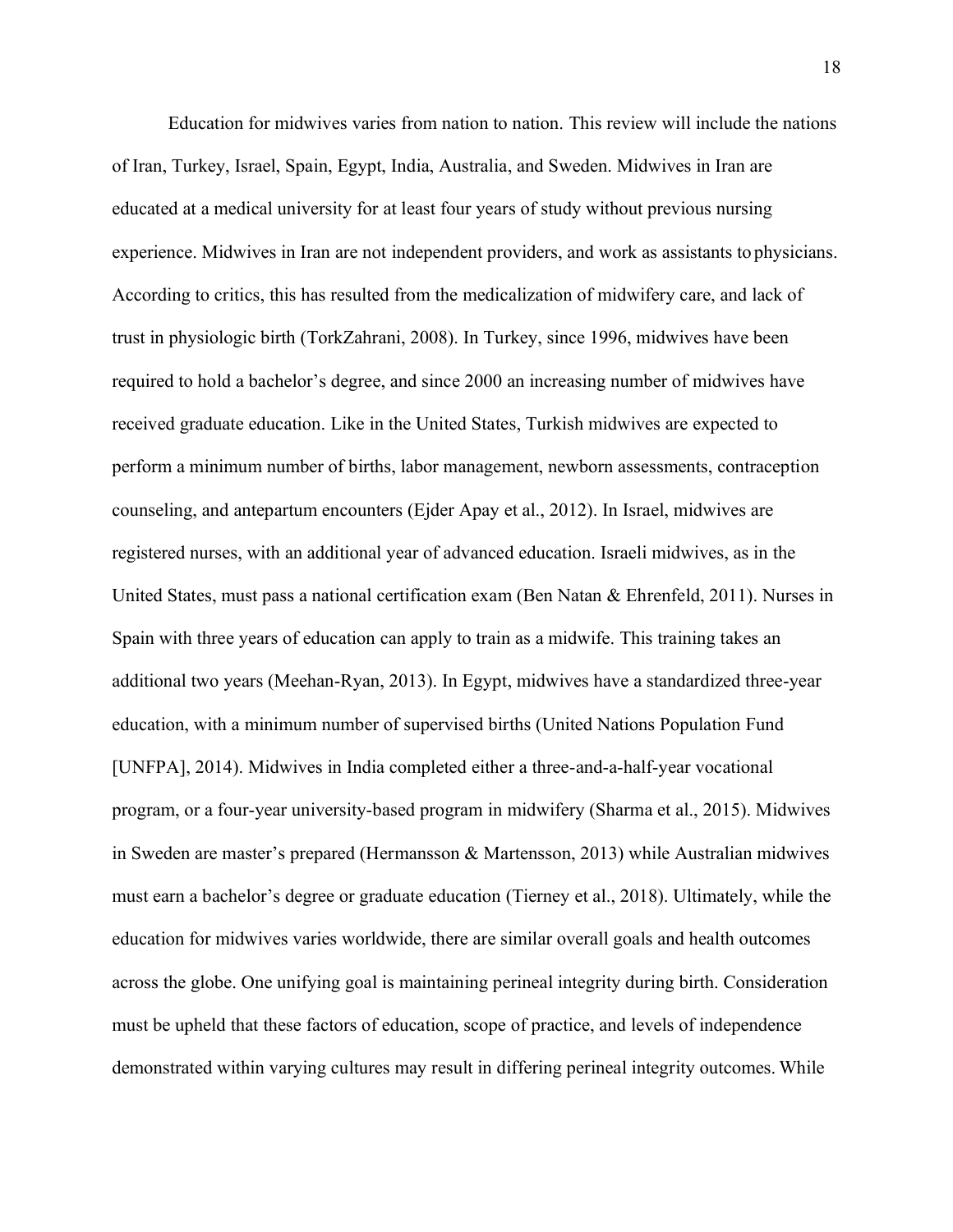this study is written as a part of a United States nurse-midwife program, the goal is to consider all available research in order to best understand the evidence available.

The American College of Nurse-Midwives promotes pearls of midwifery in promotion of birth as a state of wellness. One such pearl is the avoidance of routine episiotomy and aggressive perineal massage in the second stage. Midwives should only perform episiotomies in the case of fetal or maternal distress. The second stage of labor may be assisted by warm heat application, oil for comfort, low lighting, birth of the fetal head between contractions, and discouragement of the Valsalva maneuver (King & Pinger, 2014).

Nurse-midwives believe in the "incorporation of evidence-based care into clinical practice" and the "ability to provide safe and effective care across settings including home, birth center, hospital, or any other maternity care service" (ACNM, 2020, p. 3). Nurse-midwives are called to uphold these hallmarks as pillars of the profession while providing evidence-based care to women in promotion of physiologic birth. Nurse-midwives must seek to promote physiologic birth in all settings with easily implemented interventions. As a vehicle to promote consistent structure for change, nursing theories can be utilized to further understand systematic principles within a theoretical framework.

#### <span id="page-19-0"></span>**Theoretical Framework**

Nursing theories provide theoretical frameworks in which practices and trends can be studied. More specifically, Neuman's Systems Model is a theoretical framework that can be applied to research and practice regarding maintaining perineal integrity in childbirth. Neuman's Systems Model asserts that each person will interact with their environment with their own set of variables (Petiprin, 2020). The Neuman Systems Model focuses on maintaining health by preventing stressors, and is divided into primary prevention, secondary prevention, and tertiary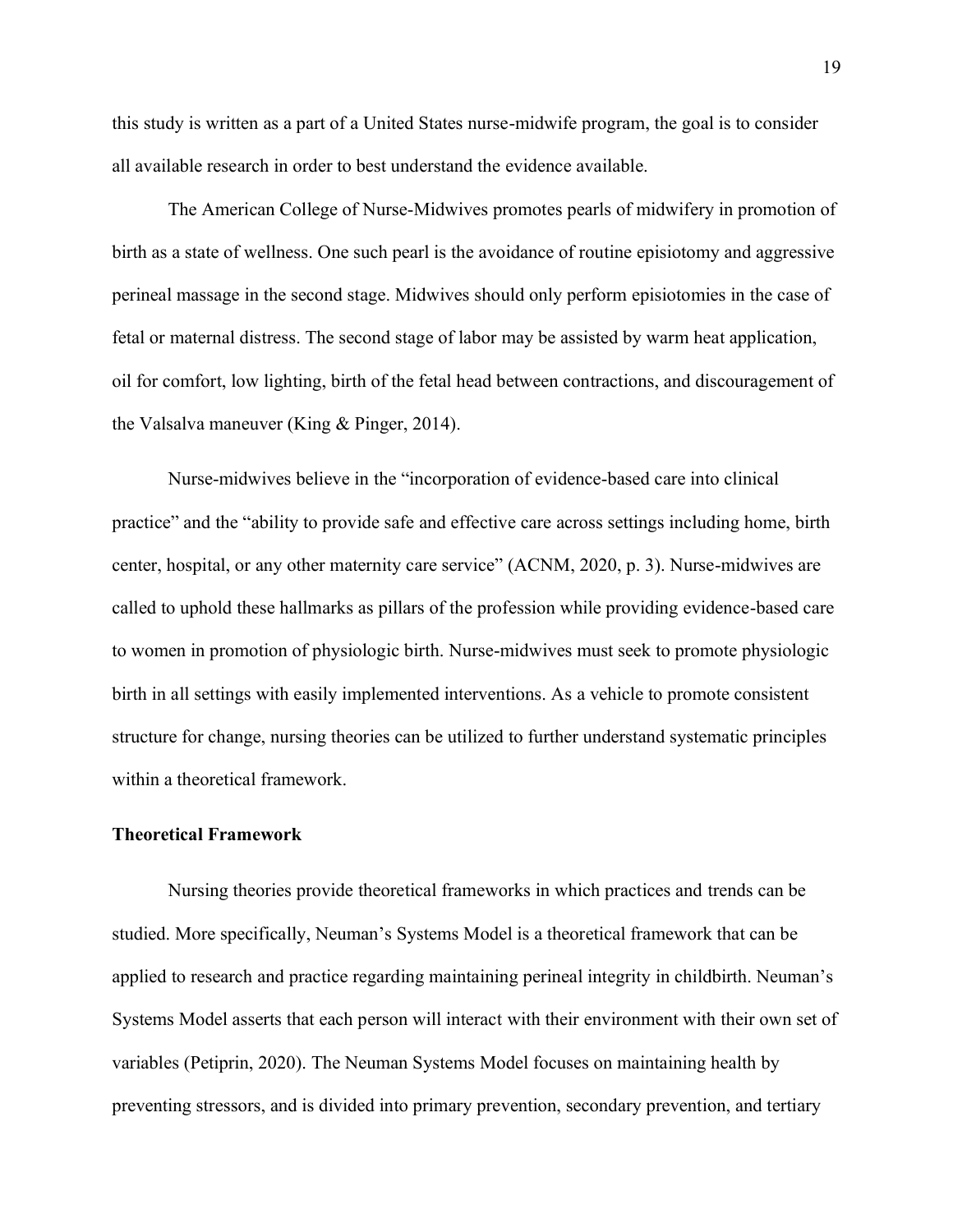prevention. In this theory, prevention is the first intervention and occurs when stressors to health can be avoided (Petiprin, 2020). Ultimately, primary prevention works via health promotion. Secondary prevention refers to when a patient is reacting to a stressor. During secondary prevention, the focus of the nurse is on preventing damage, strengthening the patient's internal resistance to the stressor, and eliminating the stressor. Tertiary prevention occurs once a patient has been assisted through secondary prevention. This is a supportive phase that focuses on increasing the patient's energy (Petiprin, 2020).

Neuman's theory, recognizing that humans are multidimensional, emphasizes five variables, which include physio-chemical structure, psychological structure, socio-cultural structure, developmental structure, and spirituality (Petiprin, 2020). The patient's environment encompasses their own variables in addition to outside stressors. This theory is focused on wellness, and according to Neuman, the role of the nurse is to help control the variables a person may experience that bring stress. They do this by addressing the whole person and promoting interventions that reduce stress (Petiprin, 2020). Within Neuman's theory, the ultimate goal for the nurse is to maintain a stable system, strengthen a patient's resistance to outside stressors, and promote wellness. The model supports the belief that each woman will have a normal response to the environment, or a line of defense in maintaining wellness. Nurse-midwives must consider what interventions, if any, will strengthen the line of defense for laboring women and maintain wellness, perineal integrity, and promote physiologic birth (Petiprin, 2020).

#### <span id="page-20-0"></span>**Summary**

Nurse-midwives seek to walk with women and promote physiologic birth as a state of wellness. The intrapartum period is an opportunity to empower women through shared decision making and minimal interventions. Application of warm compresses and perineal massage in the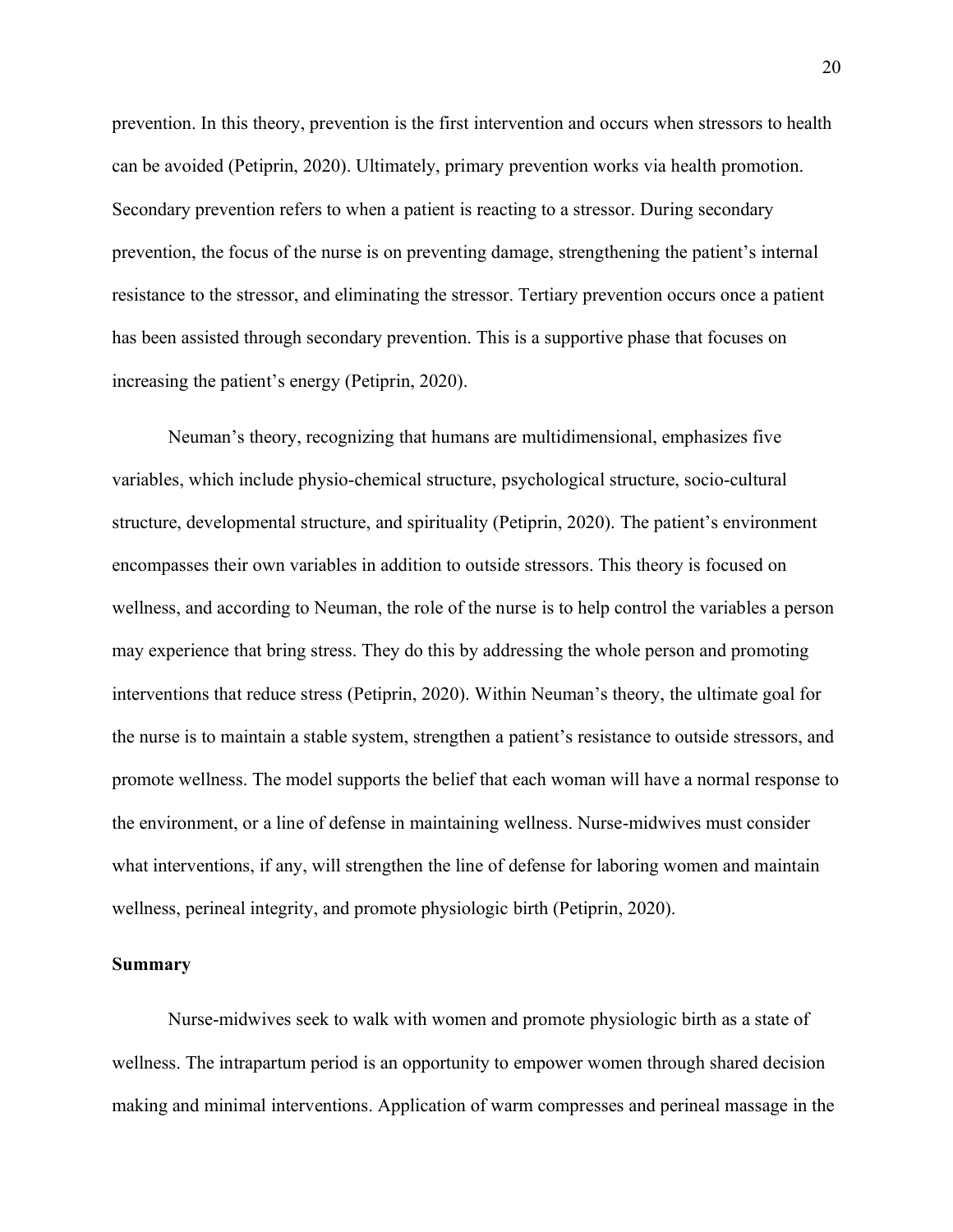second stage of labor are low-risk, easily-implemented interventions that may promote perineal integrity. These interventions also keep with the midwifery model of care in promoting physiologic birth. Utilizing Neuman's Systems Model framework of wellness promotion, nursemidwives can empower women in birth and maintain optimal perineal integrity.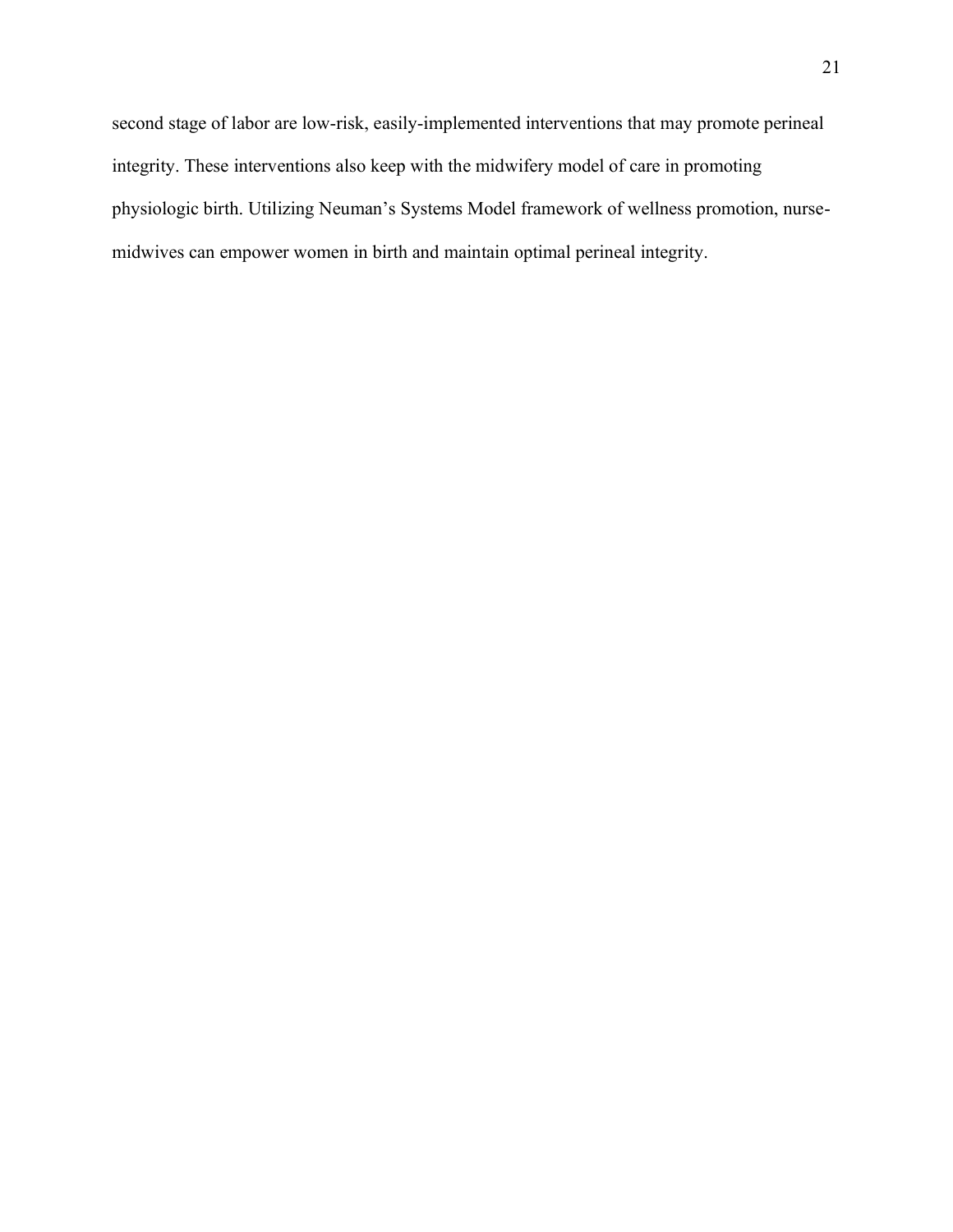#### **Chapter II: Methods**

<span id="page-22-0"></span>In order to determine if perineal massage or warm compresses used in the second stage of labor offer perineal protection, a systematic approach was used to find scholarly sources. These methods assisted in identifying, evaluating, and appraising the literature appropriate for this review. The researchers defined perineal protection as a decrease in rates of trauma from either episiotomy or from lacerations. In doing this research, the authors asked the question: do women who have active management of the second stage of labor, such as perineal massage or warm compress, have less perineal trauma than women who receive standard care? Appropriate search terms were used to identify and analyze articles for their appropriateness to this review through multiple databases available from the Bethel University library. Articles were also found by data mining once appropriate articles were identified. The final 20 articles used in this review were selected after inclusion and exclusion criteria were met.

#### <span id="page-22-1"></span>**Search Strategies**

The review of literature included studies that were dated between the years 2010 and 2021. Boolean logic and data mining were utilized in the search. The databases consulted in the search method include: PubMed, CINAHL, Google Scholar, ScienceDirect, and Cochrane Reviews. The terms searched as keywords included: *perineal trauma*, *second stage*, *warm compress perineal massage*, *perineal protection*, and *perineal integrity*. For databases yielding large results, such as Google Scholar, "perineal trauma AND second stage" was used to limit results. The Boolean "NOT" operator was used to exclude the antepartum period. This was required as there is growing research discussing antepartum perineal massage in the prevention of perineal tearing. These words and phrases were used to identify if women who have perineal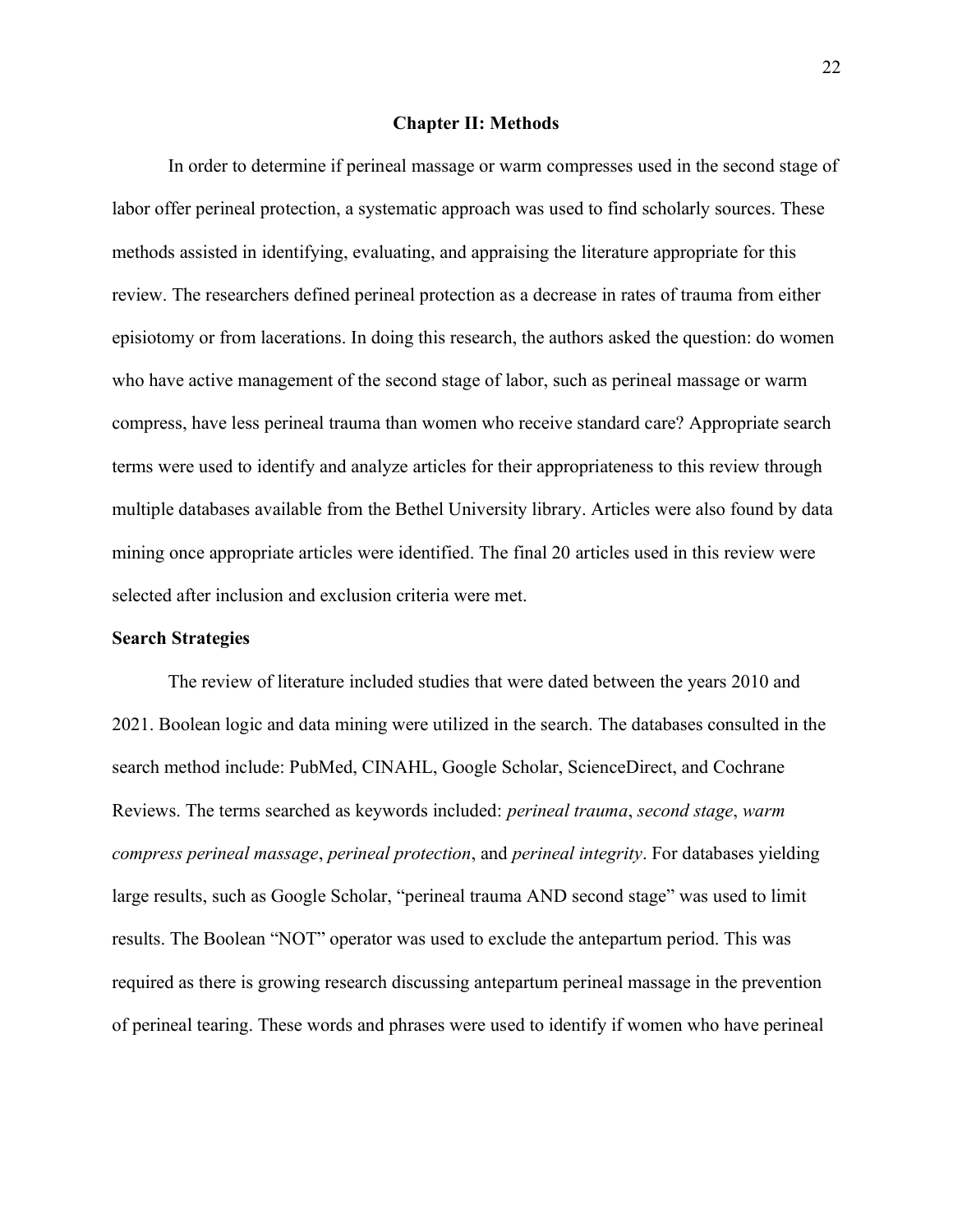massage or warm compress as active management during the second stage of labor have less perineal trauma than women who receive standard care.

#### **Criteria for Inclusion and Exclusion**

The articles selected for this capstone were chosen based on the shared goal of achieving perineal protection in the second stage of labor. The interventions included in this review of literature were perineal massage and warm compress specifically. Inclusion criteria included experimental designs and currency, with only studies published between 2010 and 2021 included due to adequate recent research being widely available. The studies included births attended by nurse-midwives or OB/GYNs as well as various other birth providers world-wide. All of the studies took place in hospitals. Although midwives in the United States do not routinely utilize episiotomy during childbirth, it became quite evident in our search internationally that the term *perineal protection* needed to include the absence of an episiotomy as an outcome or intervention for childbirth.

Exclusion criteria included management occurring prior to the second stage of labor. Any discussion of second stage management methods outside of those included in this paper(perineal massage and warm compress) were excluded in order to keep this review focused. Lastly, studies older than ten years of age, with an evidence level less than III, and/or a quality level less than B were excluded from review.

#### **Summary of Evaluated Studies**

Of the studies evaluated, 17 were randomized control trials (RCTs). One quasiexperimental design study was utilized, in addition to one experimental prospective cohort study. Lastly, a single retrospective observational study was used. Geographic location was not a limiting factor in this literature review; therefore, research was included from Europe, Australia,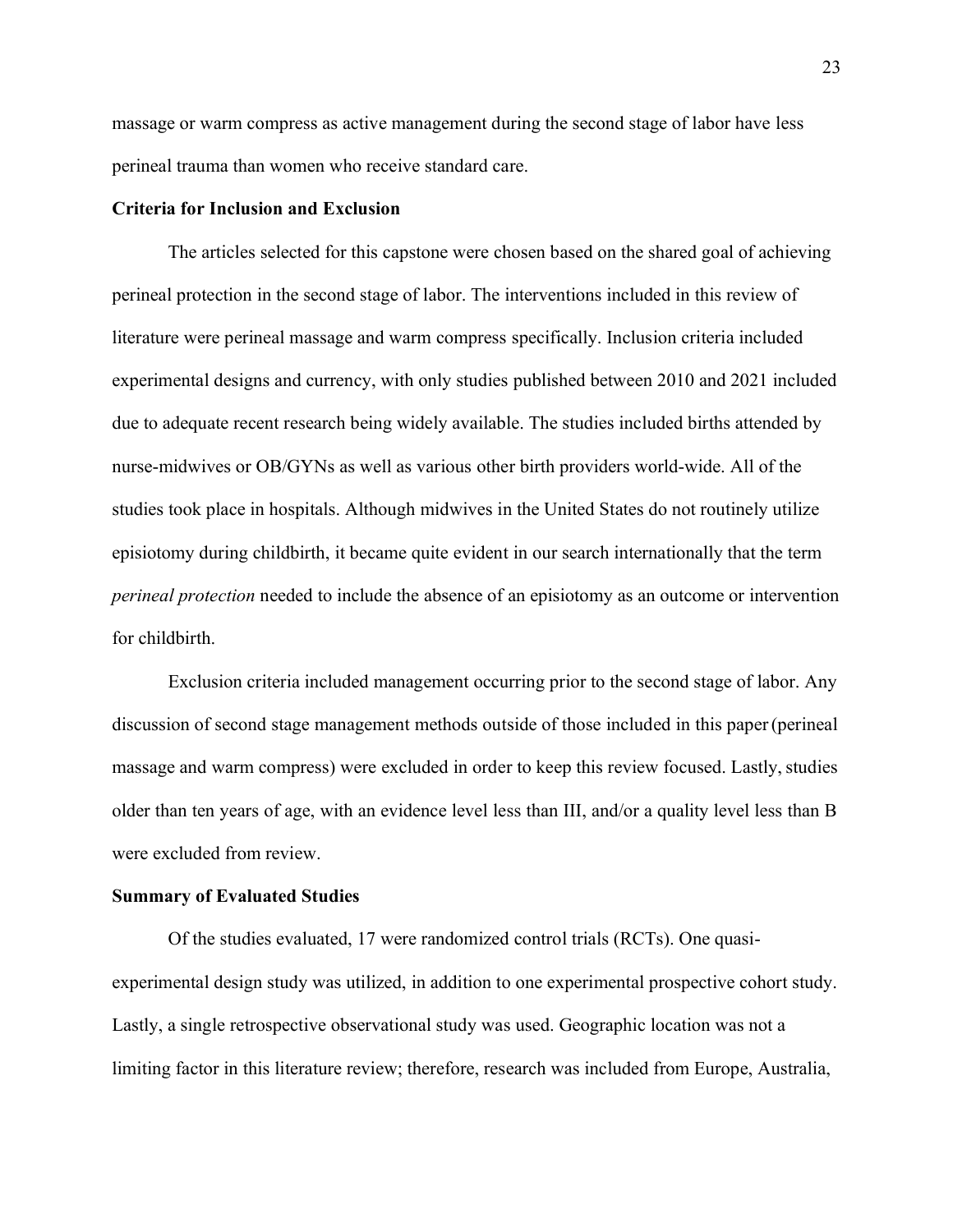Asia, and Africa. There were no applicable studies from North America, South America, or Antarctica. A significant majority of the studies assessed included trials that were performed in the Middle East, with nine studies conducted in Iran, three from Egypt, two from Israel, and two from Turkey. Abstracts were reviewed for relevance with 87 abstracts being read. By adding additional search terms and refining inclusion and exclusion criteria as described above, and after removing duplicates, 20 studies were included in this literature review.

#### <span id="page-24-0"></span>**Evaluation Criteria**

Article quality was assessed using The Johns Hopkins Research Evidence Appraisal Tool. Level I evidence includes RCTs and systematic reviews of RCTs. Level II evidence refers to quasi-experimental studies, or systematic review of combination RCTs. Level III evidence includes non-experimental studies. While the John Hopkins Research Evidence Appraisal tool extends to level V evidence, this study does not include evidence above a level III rating. While utilizing the Johns Hopkins Research Evidence Appraisal Tool, once the level of the evidence is defined, it is then important to determine the quality of the evidence being used. Quality rating A or high quality provides consistent, generalizable results, and possesses a strong control, a large sample size, and is definitive in the conclusions found. Quality rating B or good quality evidence includes a sufficient sample size, study control, and reasonably consistent results, with reference to scientific evidence. Quality rating C is low quality evidence and this type of evidence was not utilized in this study due to inconsistent results, insufficient sample size, and/or lack of conclusions (Dang & Dearholt, 2018).

Inclusion criteria for this review focused on RCTs, and excluding systematic reviews of RCTs and meta-analyses. However, systematic reviews and meta-analyses were reviewed by the researchers in order to familiarize themselves with the extent of literature available regarding this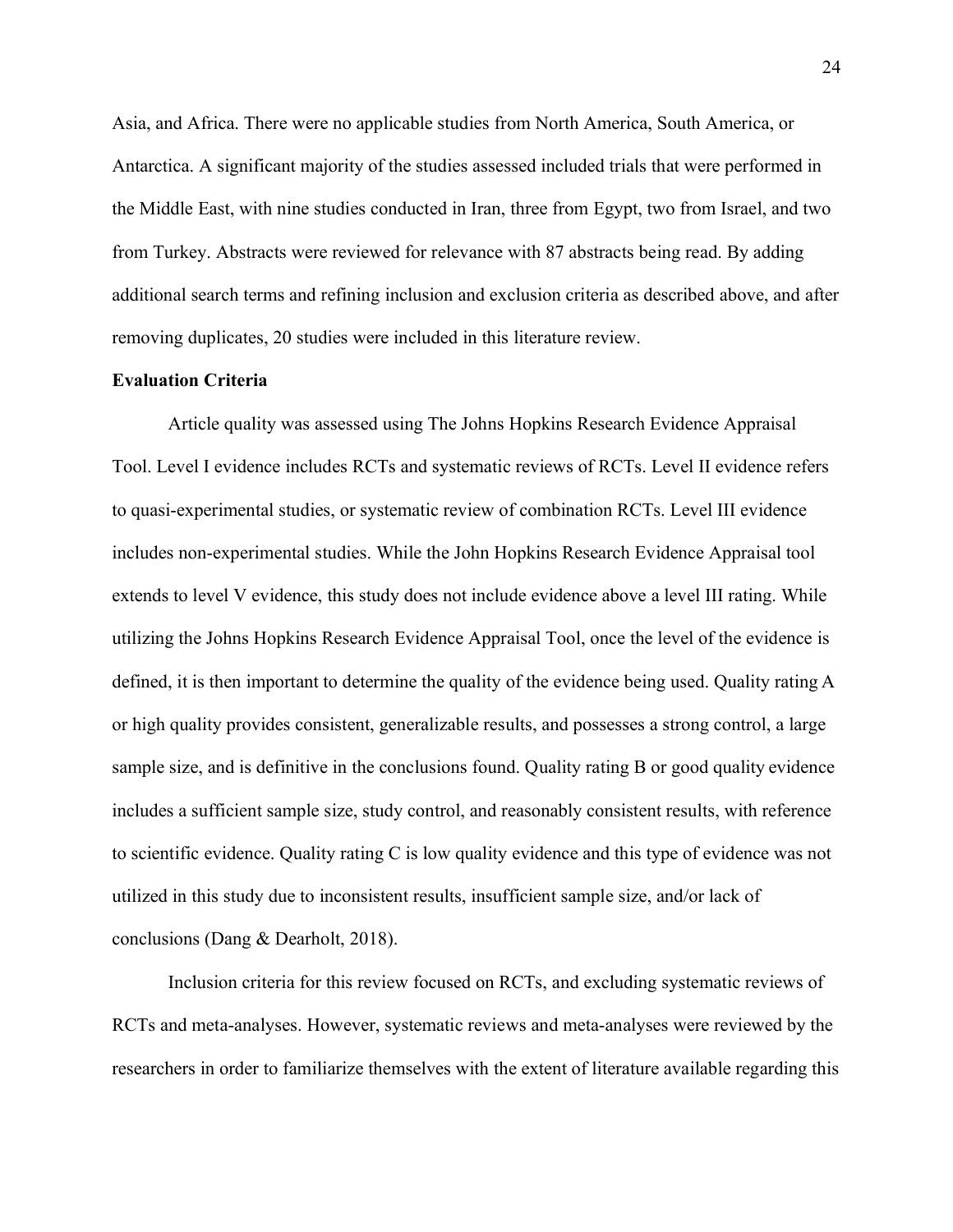topic and for data mining purposes. Studies with an evidence level I, II, and III were included in this review. The quality of the articles included quality A and quality B evidence. Level I evidence with quality A is extremely limited on the topic of perineal protection in the second stage of labor. According to our critiques, this is largely based on limitations identified, including that the studies were not blinded due to their nature as well as the use of episiotomy being at the discretion of the midwife or birth provider. This lack of Level I evidence with quality A suggests that additional research is necessary. Quality rating B evidence is often the highest quality regarding perineal protection in the second stage, and thus was included most frequently in this review, with all 20 of the included studies receiving a quality rating of B. Additionally, studies without an experimental design, expert opinions, case studies, and quality improvement studies were excluded (Dang & Dearholt, 2018).

#### <span id="page-25-0"></span>**Summary**

Multiple databases were searched to identify appropriate articles. The articles were included based on quality of evidence and relevance to the stated question. This review was limited to 20 articles, based on the principles described above, with the John Hopkins Research Evidence Tool used as a guide to identify the level and quality of the studies appraised. Moving forward we will further analyze the results from the studies to develop themes relevant to the clinical practice question: "Does the use of perineal massage or warm compresses in the second stage of labor offer perineal protection?"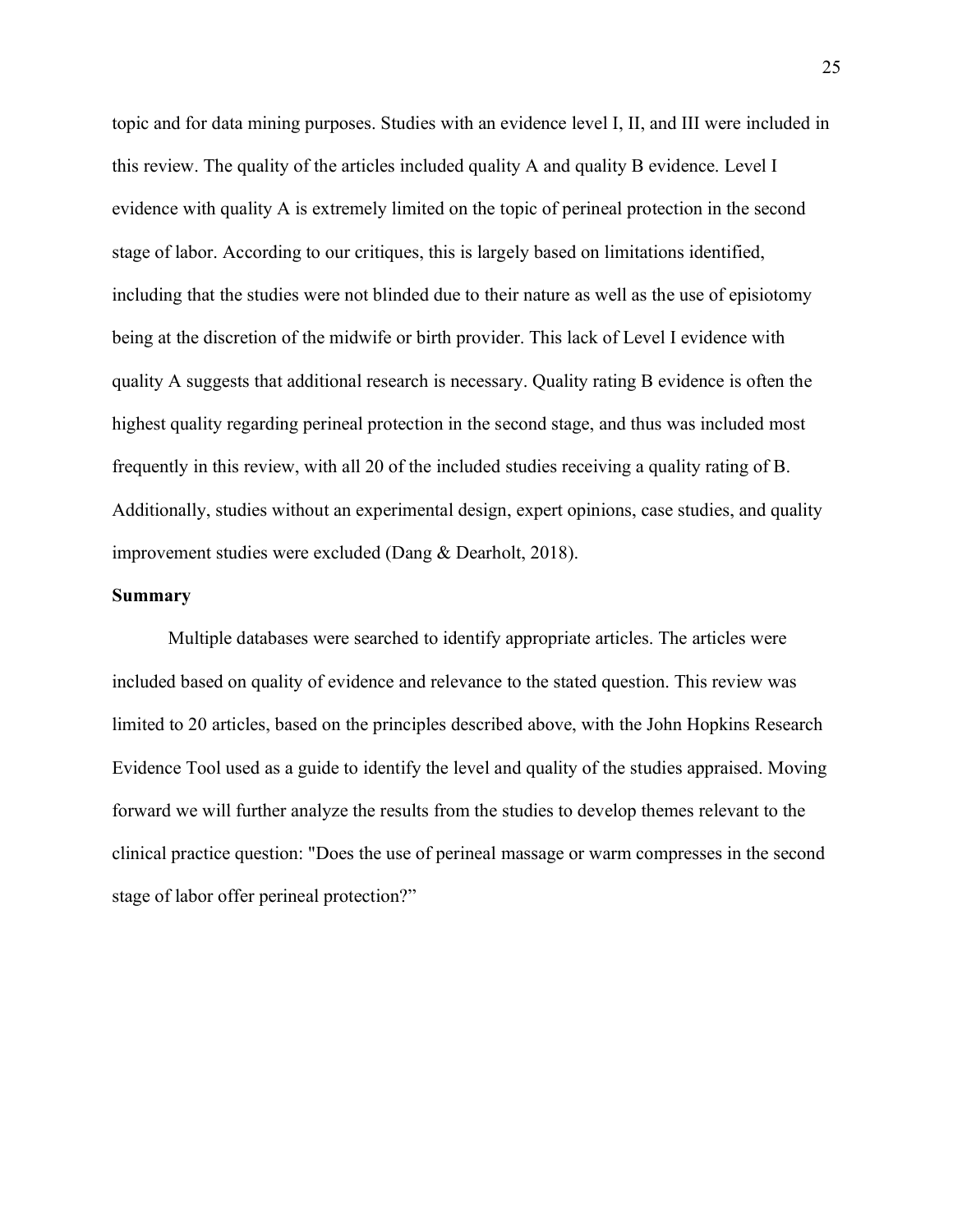#### **Chapter III: Literature Review and Analysis**

#### <span id="page-26-1"></span><span id="page-26-0"></span>**Synthesis of Matrix**

The scientific literature in this capstone review includes 17 experimental RCTs, one secondary analysis with data from an experimental prospective cohort study, one retrospective observational study, and one quasi experimental clinical trial. Each matrix layout includes the purpose, sample, setting, level of evidence, quality of evidence, design including methods and instruments, results, conclusions, strengths, limitations, author recommendations, and a summary related to the current clinical practice question (see Appendix). The Johns Hopkins Research Evidence Appraisal Tool was utilized to evaluate the level of evidence and quality of each research study (Dang & Dearholt, 2018).

#### <span id="page-26-2"></span>**Synthesis of Major Findings**

The 20 articles included in this matrix synthesis evaluate warm compresses or perineal massage in the second stage of labor and their subsequent effects on perineal integrity and birth outcomes. Warm compress is defined as the application of heat to the perineal tissues through a moist cloth or heating pad, while perineal massage is defined as manipulation of the perineal tissue with the hands with an agent used as a lubricant. These low-tech interventions are examined within the context of birth culture and will evaluate maternal and neonatal outcomes. The chapter will conclude by acknowledging the strengths and limitations of the studies used in this matrix synthesis.

#### <span id="page-26-3"></span>*Perineal Integrity*

All 20 of the articles in this review focused on preserving perineal integrity with two primary interventions of perineal massage or application of warm compresses to the perineum.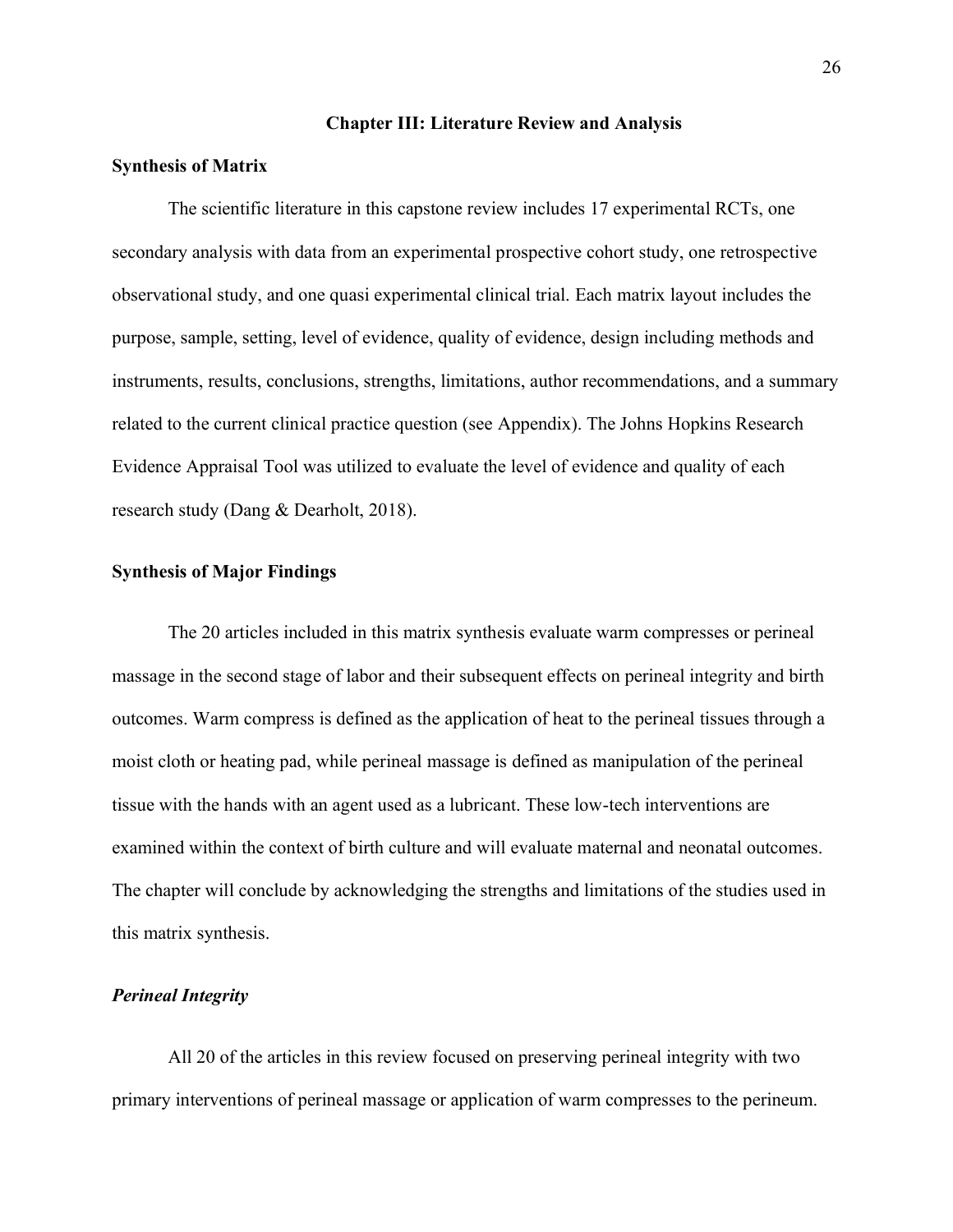Throughout the course of this review, massage and warm compress were examined independently from one another; however, in two studies, they were compared directly. In the context of this review, perineal trauma encompasses both episiotomies and spontaneous perineal lacerations; rates of each are examined separately. This review begins with the effectiveness of perineal massage in the second stage of labor.

**Perineal Massage in the Second Stage of Labor.** The first intervention discussed in this review is massage to the perineum during the second stage of labor. Of the 20 studies reviewed, 13 evaluated the use of perineal massage (Akhlaghi et al., 2019; Ashwal et al., 2016; Demirel & Golbasi, 2015; Edqvist et al., 2018; Fahami et al., 2012; Geranmayeh et al., 2011; Harlev et al., 2013; Ibrahim et al., 2017; Karaçam et al., 2012; Mohamed et al., 2011; Raja et al., 2019; Romina et al., 2020; Zare et al., 2014). The technique used for this varied slightly among studies but could be replicated in future research.

*Perineal Massage as Protective Against Spontaneous Lacerations.* Of the 20 studies, only one study found perineal massage as protective against spontaneous lacerations, but the results were not statistically significant. Fahami et al. (2012), studying primiparous women only, concluded from their quasi-experimental study  $(N = 99)$  that 78.8% of women experienced spontaneous perineal laceration after perineal massage, compared to 81.8% of women in the control group. Although the study did not indicate perineal massage to be statistically protective against lacerations, the results regarding episiotomy are significantly different.

*Perineal Massage as Protective Against Episiotomy.* Six studies demonstrated that perineal massage was helpful in preventing episiotomies (Akhalaghi et al., 2019; Demirel & Golbasi, 2015; Geranmayeh et al., 2011; Karaçam et al., 2012; Raja et al., 2019; Romina et al.,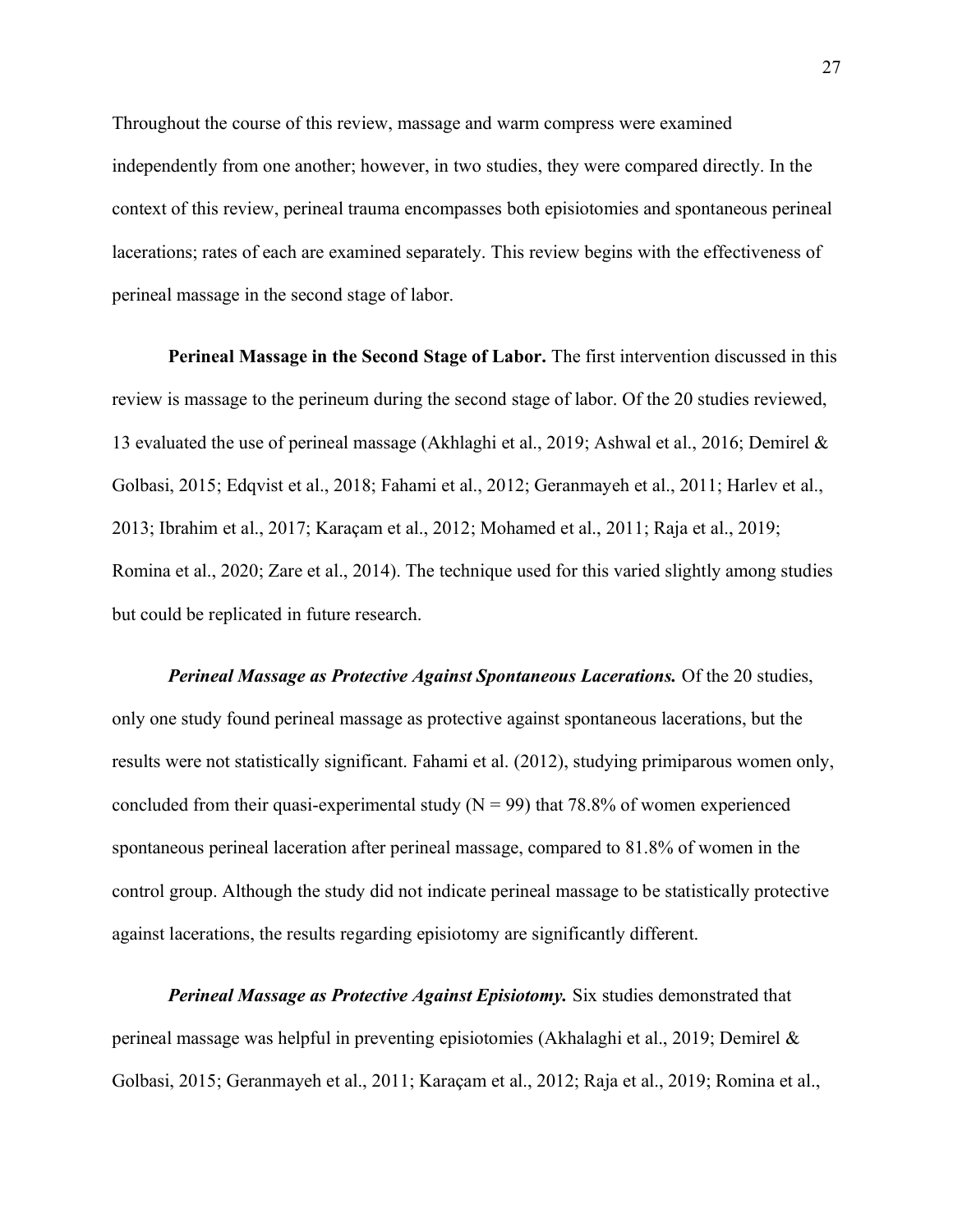2020). Two of the six aforementioned studies found that perineal massage, while helpful in episiotomy prevention, saw an increase in the rate of spontaneous lacerations (Akhalaghi et al., 2019; Geranmayeh et al., 2011). Four of the studies determined that perineal massage was protective against episiotomies and had no significant effect on spontaneous perineal lacerations (Demirel & Golbasi, 2015; Karaçam et al., 2012; Raja et al., 2019; Romina et al., 2020). An RCT conducted on primiparous women in Iran  $(N = 90)$  revealed that perineal massage correlated with a lower episiotomy rate, but alternately found a higher rate of first- and seconddegree perineal tears (*p* < 0.001) (Geranmayeh et al., 2011). Akhalaghi et al. (2019), also studying primiparous women in Iran, determined through an RCT that women receiving perineal massage were significantly less likely to need an episiotomy  $(p = 0.05)$  but were significantly more likely to experience lacerations ( $p = 0.05$ ). One difference in the latter study is that when comparing severity of spontaneous lacerations, women who received perineal massage were more likely to experience first-degree lacerations, while those who did not receive perineal massage were more likely to experience second-degree lacerations (Akhalaghi et al., 2019). Alternately, four studies determined perineal massage to be protective against episiotomies with no significant difference in lacerations (Demirel & Golbasi, 2015; Karaçam et al., 2012; Raja et al., 2019; Romina et al., 2020). In an RCT on primiparous women from Turkey ( $N = 396$ ), Karaçam et al. (2012) found a significantly lower percentage of women in the massage group had episiotomies together with spontaneous lacerations ( $p = 0.012$ ). None of the women included in this study sustained a third- or fourth-degree laceration. Demirel and Golbasi (2015) from Turkey conducted an RCT on primiparous and multiparous women  $(N = 284)$  and discovered that perineal massage was protective against episiotomies but had no effect on spontaneous lacerations. Episiotomy was performed among  $31.0\%$  (N = 44) in the massage group and 69.7%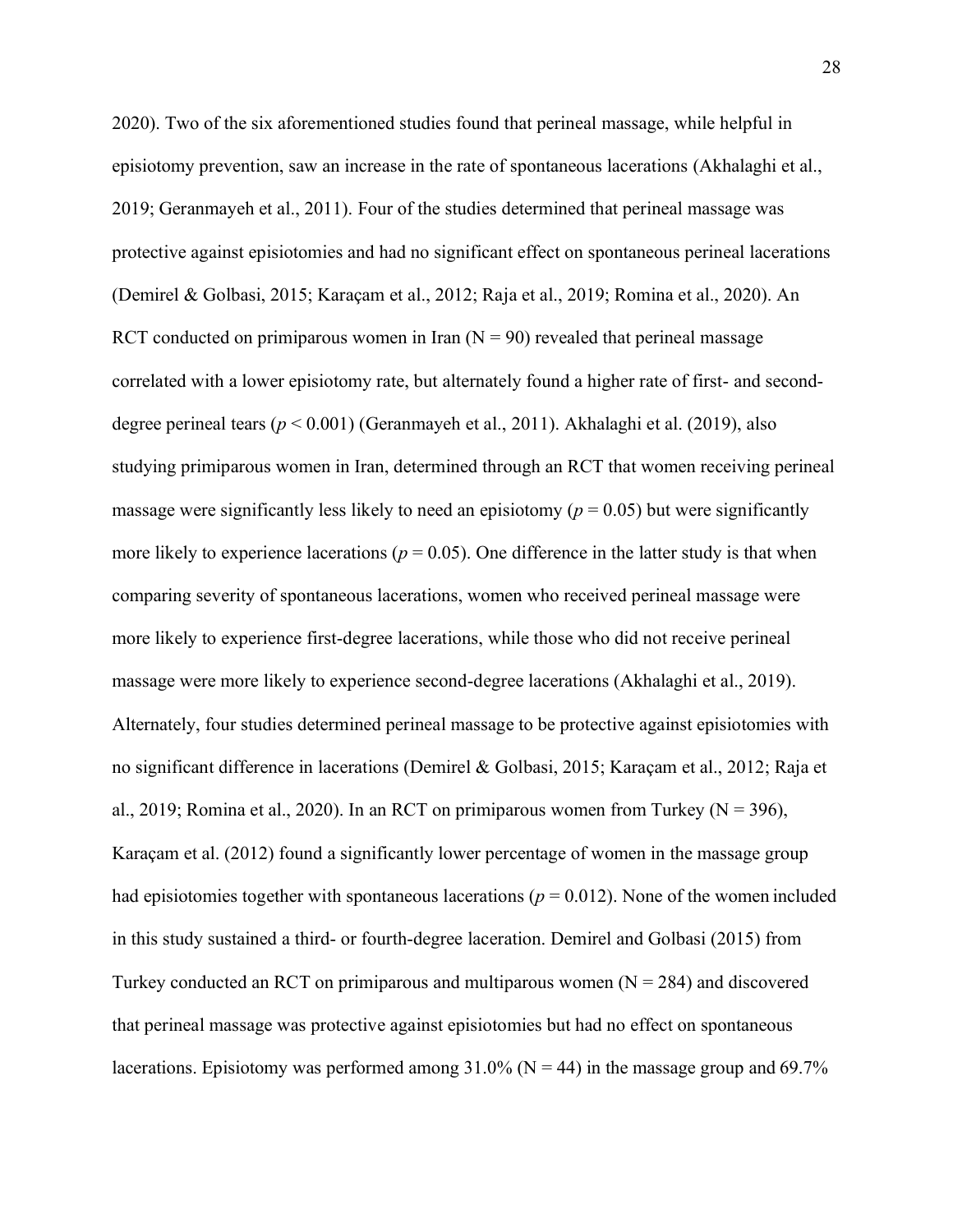$(N = 99)$  in the control group ( $p = 0.001$ ). Lacerations were recorded among 4.2% ( $N = 13$ ) in the massage group and 4.2% ( $N = 6$ ) in the control group ( $p = 0.096$ ) (Demirel & Golbasi, 2015). In an RCT on primiparous women in India ( $N = 150$ ), women with perineal massage received an episiotomy 80% of the time and women without massage received an episiotomy 93.3% of the time ( $p = 0.016$ ). However, there was no statistical difference ( $p = 0.22$ ) between the groups regarding spontaneous perineal lacerations. The incidence of intact perineum in the intervention group,  $4\%$ , was not significantly different ( $p = 0.08$ ) from those in the control group. It is, however, important to note that no women in the control group remained intact following birth (Raja et al., 2019). As in previous studies, an RCT on primiparous women in Iran ( $N = 77$ ) found that perineal massage with ostrich oil resulted in statistically fewer episiotomies (*p* < 0.001); however, there was no change to spontaneous perineal lacerations (Romina et al., 2020).

*Perineal Massage with No Significant Benefits***.** In contrast, perineal massage provided no significant benefit in two studies, which included an experimental prospective cohort study on primiparous women ( $N = 704$ ) in Sweden (Edqvist et al., 2018) and an RCT on primiparous women in Iran  $(N = 145)$  (Zare et al., 2014). In the literature it was found that various oils, gels, or waxes applied to the perineum also had no supporting evidence to promote perineal integrity. An RCT on primiparous and multiparous women in Israel ( $N = 164$ ) that compared wax and oil perineal massage found there was no statistical difference between each group in terms of perineal lacerations, grade of lacerations, suturing time, or number of sutures (Harlev et al., 2013). There was also no significant difference in episiotomy rates (Harlev et al., 2013). Ashwal et al. (2016) conducted an RCT on primiparous and multiparous women in Iran ( $N = 200$ ) to evaluate an obstetric gel, Dianadtal, applied to the perineum. Unfortunately, no statistically significant benefit was found.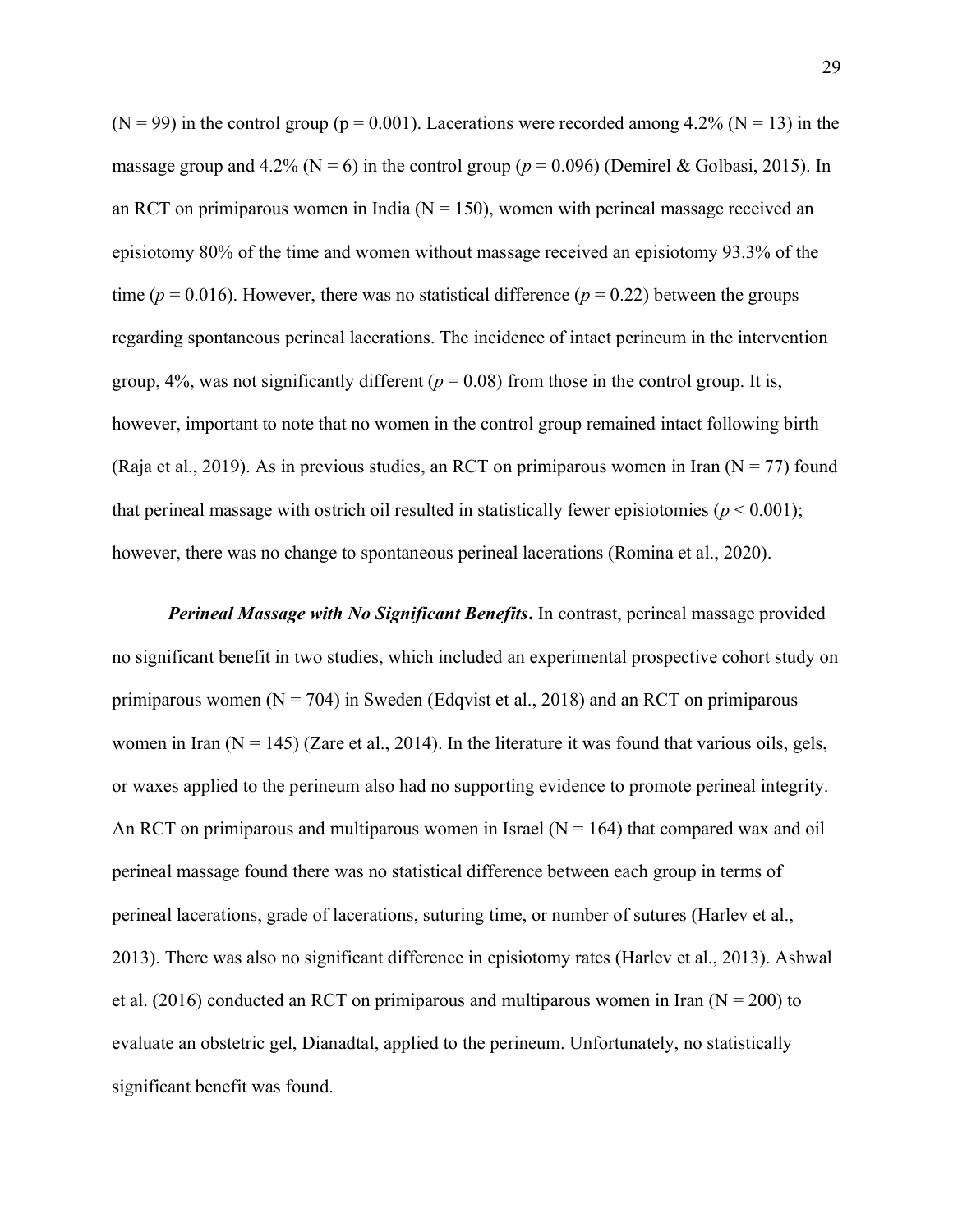#### **Application of Warm Compresses to the Perineum during the Second Stage of**

**Labor**. The second intervention discussed in this review is application of heat to the perineum with warm compresses during the second stage of labor. Of the 20 studies reviewed ten evaluated the use of warm compresses (Akbarzadeh et al., 2016; Alihosseni et al., 2018; Borrman et al., 2020; Essa & Ismail, 2015; Ganji et al., 2013; Ibrahim et al., 2017; Mohamed et al., 2011; Terré-Rull et al., 2014; Türkmen et al., 2020). The technique used for this varied slightly among studies but could be replicated in future research.

#### *Warm Compress as Protective Against Spontaneous Lacerations and Episiotomies.*

Three studies determined that warm compresses were helpful in decreasing both spontaneous lacerations and episiotomies (Akbarzadeh et al., 2016; Borrman et al., 2020; Essa & Ismail, 2015). An Egyptian RCT on primiparous women  $(N = 160)$  found that women who received warm compresses were less likely to experience perineal tearing and those who did tear required less suturing ( $p = 0.000$ ). Of the women who received warm compresses, 62.5% remained intact post birth, whereas only 2.5% of women in the control group maintained an intact perineum (*p* = 0.000). Additionally, in the control group, 48% of women experienced a third-degree perineal tear, and no women in the intervention group sustained a third-degree perineal tear  $(p = 0.000)$ (Essa & Ismil, 2015). Akbarzadeh et al. (2016) in Iran conducted an RCT on primiparous and multiparous women  $(N = 150)$  that found increased incidence of intact perineum in the intervention group (27%) compared with the control group (6.7%) ( $p < 0.001$ ). Episiotomy rates were also decreased to 45% in the intervention group compared with 90.7% in the control group  $(p < 0.001)$ . In regards to lacerations, a significant difference was found between the intervention and control groups when considering the rate of first- and second-degree lacerations (19% vs. 1.3%), as well as third- and fourth-degree lacerations (8.1% vs. 1.3%). There was a significant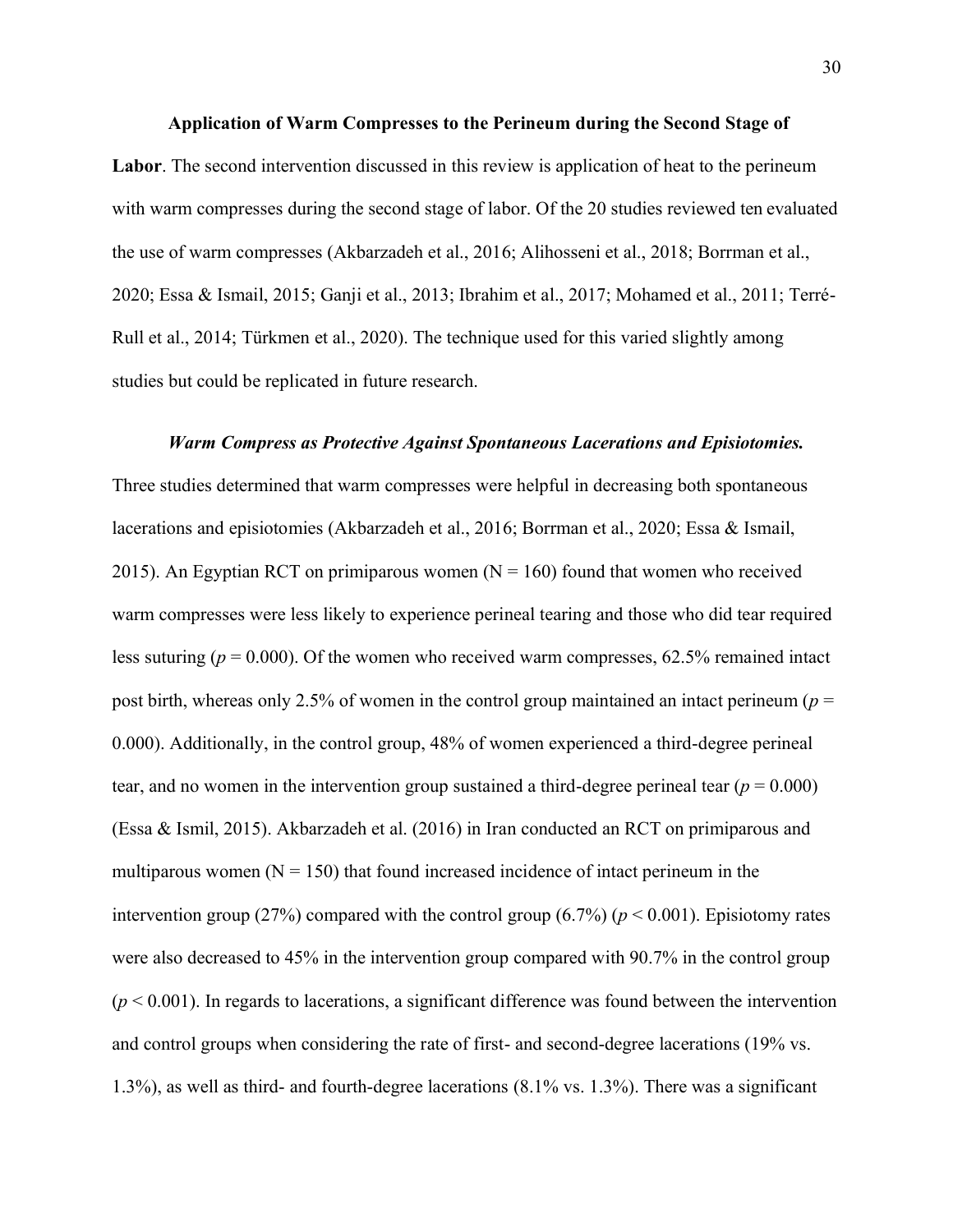difference between the two groups regarding the frequency of the location of the laceration ( $p =$ 0.019) (Akbarzadeh et al., 2016). A recent Australian retrospective observational study on primiparous women  $(N = 4128)$  found that the application of warm compresses was statistically significant (*p* < 0.001) against severe perineal trauma (Borrman et al., 2020). For the purpose of Borrman et al.'s study (2020), severe perineal trauma was defined as any tear involving the anal sphincter or rectal mucosa. Lastly, there was a 37% reduction in severe perineal trauma with spontaneous vaginal birth and a 26% reduction with instrument assisted birth  $(p < 0.001)$ (Borrman et al., 2020).

*Warm Compress as Protective Against Episiotomy***.** Two studies found that the use of warm compresses decreased rates of episiotomy but did not significantly affect the rate of spontaneous perineal lacerations (Alihosseni et al., 2018; Türkmen et al., 2020). In Israel, Türkmen et al. (2020) conducted an RCT on primiparous women ( $N = 100$ ) that demonstrated decreased episiotomy in the intervention group and an increase in lacerations ( $p = 0.003$ ). Of the lacerations in the control group, it was determined that all were first-degree lacerations and did not require suturing; thus the need for perineal suturing was significantly higher ( $p = 0.016$ ) in the control group compared to the warm compress application group (Türkmen et al., 2020). In a similar finding, an Iranian RCT on primiparous women  $(N = 114)$  revealed that the application of a heating pad decreased episiotomy rates. Women in the intervention group sustained episiotomies at a rate of 20.8%, while 40.7% of women in the control group received episiotomies ( $p = 0.025$ ). There was no significant difference between the two groups regarding spontaneous first- and second-degree lacerations (Alihosseni et al., 2018).

*Warm Compress with No Significant Benefit***.** In contrast to the above research findings, Ganji et al. (2013), in an Iranian RCT on primiparous women ( $N = 64$ ), found no significant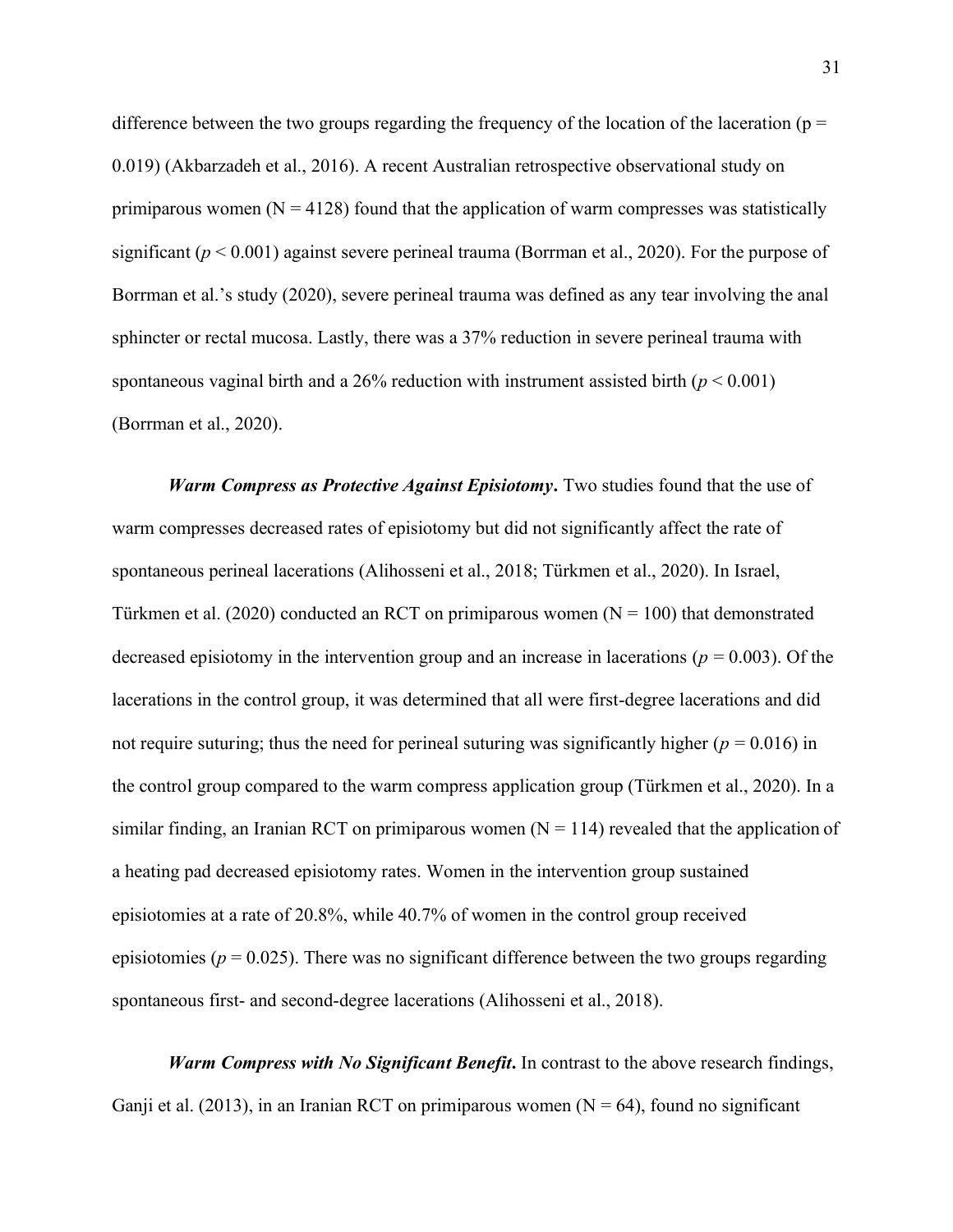impact on laceration or episiotomy rates  $(p > 0.05)$  with application of warm compresses. Similarly, Türkmen et al. (2020) discovered that the application of warm compresses may contribute to first-degree spontaneous perineal lacerations. In a Spanish RCT on primiparous and multiparous women ( $N = 198$ ), the application of heat, both wet and dry, was examined. Although an extensive study, Terré-Rull et al. (2014) did not find any statistically significant differences among the groups. The only statistically significant finding in this study was regarding the application of warm compress increasing likelihood of first-degree perineal laceration (*p* = 0.001) (Terré-Rull et al., 2014).

**Combination of Perineal Massage and Warm Compress in the Second Stage of**  Labor. Two of the studies in this review compared the effectiveness of both warm compresses and perineal massage as independent variables against a control group (Ibrahim et al., 2017; Mohamed et al., 2011). Ibrahim et al. (2017) conducted an Egyptian RCT on primiparous women  $(N = 304)$  and determined that the use of perineal massage decreased the severity of tears compared with both warm compresses and standard care (*p* = 0.012). In contrast, Mohamed et al. (2011) also conducted an Egyptian RCT but on primiparous and multiparous women ( $N = 200$ ), discovering warm compresses were more protective against perineal trauma. In this study, 68% of women who received warm compress application remained intact post birth, whereas 47% remained intact in the perineal massage group ( $p = 0.00$ ). There was no statistical significance between the groups in episiotomy rates  $(p = 0.19)$  (Mohamed et al., 2011).

### <span id="page-32-0"></span>*Birth Culture*

Birth culture is being defined for the purpose of this paper as the variables that vary among births and may be further impacted by geographic location. This synthesis includes studies from Europe, Australia, Asia, and Africa with most of the studies assessed including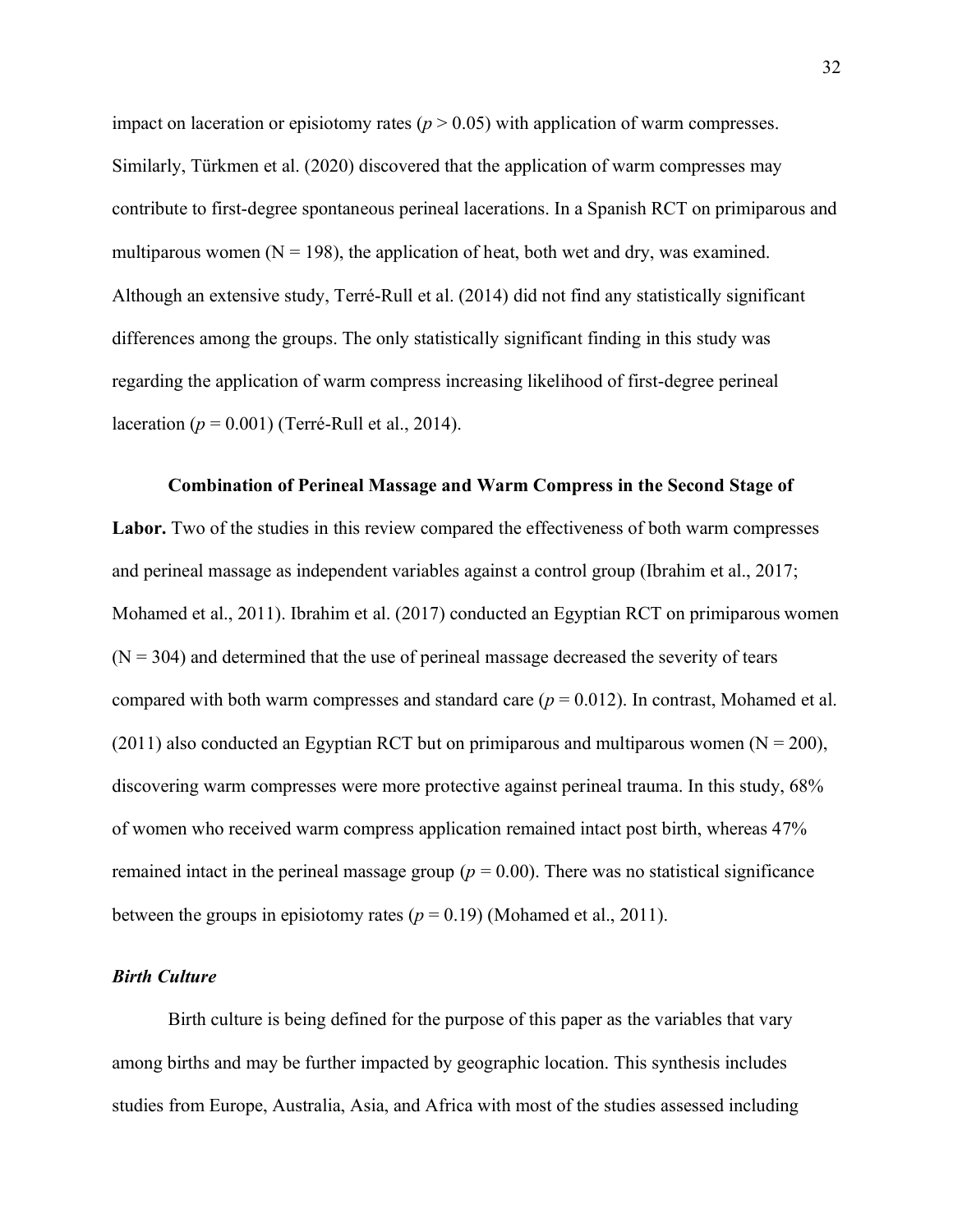trials that were performed in the Middle East, with nine studies from Iran, three from Egypt, two from Israel, and two from Turkey. For this review, variables that are impacted by geographic location include birth provider (midwife, OB/GYN, or both), episiotomy use, use of pitocin, amniotomies, or fundal pressure, spontaneous versus directed pushing, and birthing position.

**Birth Provider.** When considering variables surrounding delivery provider, fifteen of the twenty studies included only midwives (Akbarzadeh et al., 2016; Akhlaghi et al., 2019; Alihosseni et al., 2018; Borrman et al., 2020; Edqvist et al., 2018; Essa & Ismail, 2015; Fahami et al., 2012; Ganji et al., 2013; Karaçam et al., 2012; Mohamed et al., 2011; Romina et al., 2020; Terré-Rull et al., 2014; Türkmen et al., 2020; Zare et al., 2014). Two of the studies did not mention a professional category of the birth provider (Demirel & Golbasi, 2015; Raja et al., 2019), and three of the studies noted to contain mixed company of midwives and physicians (Ashwal et al., 2016; Harlev et al., 2013; Ibrahim et al., 2017).

**Episiotomy Use.** The most widespread observation in regards to birth culture found within the research studies analyzed involved the use of episiotomy. Of the 20 studies, one single RCT on primiparous women in Iran  $(N = 99)$  controlled for the variable of episiotomies by not allowing use of them during birth (Fahami et al., 2012). In contrast, 19 of 20 studies included the use of episiotomy (Akbarzadeh et al., 2016; Akhlaghi et al., 2019; Alihosseni et al., 2018; Ashwal et al., 2016; Borrman et al., 2020; Demirel & Golbasi, 2015; Edqvist et al., 2018; Essa & Ismail, 2015; Ganji et al., 2013; Geranmayeh et al., 2011; Harlev et al., 2013; Ibrahim et al., 2017; Mohamed et al., 2011; Raja et al., 2019; Romina et al., 2020; Terré-Rull et al., 2014; Türkmen et al., 2020; Zare et al., 2014). Interestingly, one article mentioned that episiotomies were used "selectively" within the study, but also noted a cumulative rate of 39.5% use among all of the participants (Terré-Rull et al., 2014).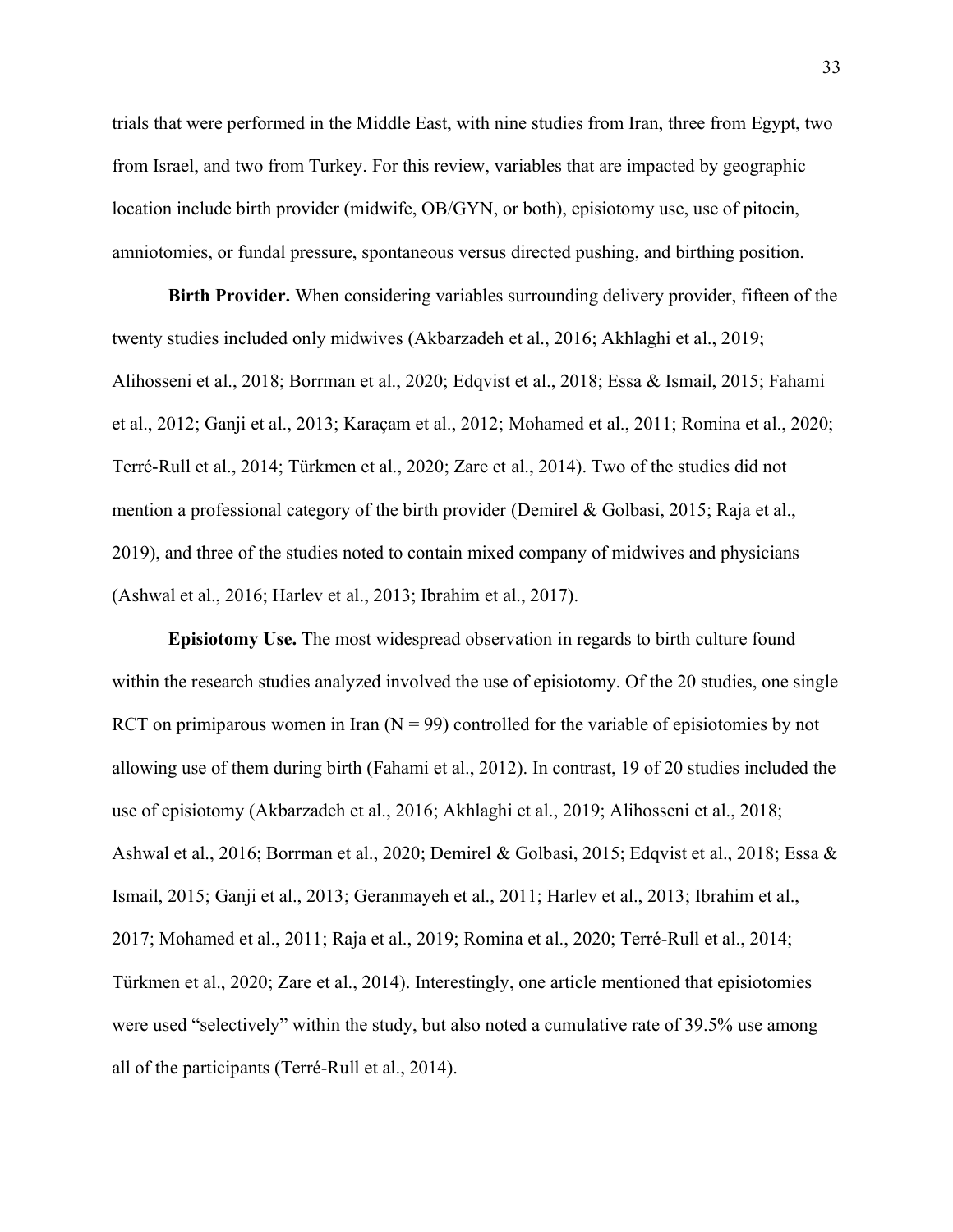**Use of Pitocin or Amniotomies**. When considering the use of pitocin or amniotomies, five articles mentioned the use of one or both techniques as augmentation for labor. There were no statistical differences found surrounding the use of pitocin or amniotomies between the study and control groups (Ashwal et al., 2016; Edqvist et al., 2018; Geranmayeh et al., 2011; Ibrahim et al., 2017; Karaçam et al., 2012 ).

**Fundal Pressure.** Alternately the birth cultural practice of fundal pressure was analyzed in three of the studies (Edqvist et al., 2018; Karaçam et al., 2012; Mohamed et al., 2011). One study conducted in Turkey found that fundal pressure was provided in more than 42% of the participants in both the massage and the control groups (Karaçam et al., 2012), while another from Sweden noted that the practice was performed in 15% of the total participants (Edqvist et al., 2018). Additionally, Mohamed et al. (2011), of Egypt, noted that over one third of women received fundal pressure and of those women, specifically those in the warm compress group (31.25%), were less likely to have perineal trauma than those who received perineal massage  $(43.3\%)$ . This was not a statistically significant finding ( $p = 0.32$ ).

**Spontaneous Versus Directed Pushing Techniques**. In regards to pushing techniques, two studies measured differences between either exhalation pushing and Valsalva pushing (Terré-Rull et al., 2014) or directed pushing (Edqvist et al., 2018); however, none of the methods showed statistically significant results in terms of perineal integrity.

**Birth Position.** Birth position is a factor that can also contribute to perineal integrity and was a focus in five of the studies (Akbarzadeh et al., 2016; Demirel & Golbasi, 2015; Edqvist et al., 2018; Karaçam et al., 2012; Terré-Rull et al., 2014). While the lithotomy position was predominantly used in four of the five studies, two studies made note of other positions. Terré-Rull et al. (2014) included lithotomy, vertical, and neutral positions. Edqvist et al. (2018)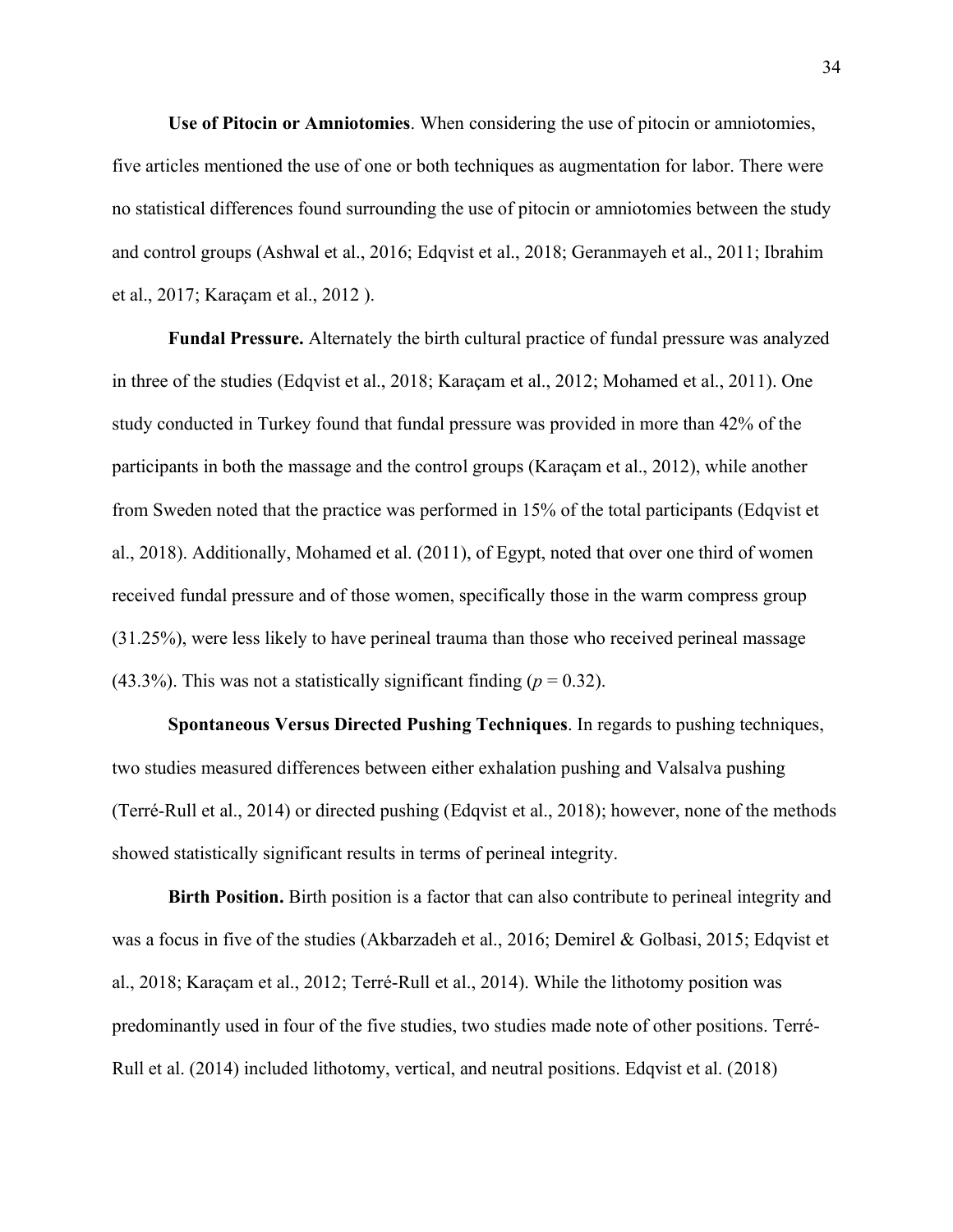included positions of sitting, lithotomy, lateral, kneeling, all fours, and birth seat. In both studies, there was not significant evidence of birth position impact on perineal integrity. Of note, Karaçam et al. (2012) stated that all of the women gave birth in the lithotomy position, but stirrups were used at a rate that was significantly less in the intervention group than in the control group (massage,  $85.8\%$  [N = 169]; control,  $91.9\%$  [N = 182]) ( $p = 0.053$ ).

#### <span id="page-35-0"></span>*Birth Outcomes*

This review finds three themes in regards to birth outcomes correlated with the use of the interventions of perineal massage or warm compresses. These include duration of the second stage of labor, maternal pain perception, and newborn Apgar scores as a measure of newborn health.

**Duration of the Second Stage of Labor.** Of the 20 studies included in this review, 11 discussed the duration of the second stage of labor. Five found that perineal massage decreased the duration (Akhlagi et al., 2019; Ashwal et al., 2016; Demirel & Golbasi, 2015; Geranmayeh et al., 2011; Raja, et al., 2019). Findings from Geranmayeh et al. (2011) indicated that the second stage of labor was significantly shorter in the massage group than in the control group ( $p =$ 0.038) with the length of labor lasting  $46 + (-19)$  minutes in the control group and  $37 + (-20)$ minutes in the massage group. In a similar finding, Demirel and Golbasi (2015) discovered that the mean duration of the second stage of labor was significantly shorter in the massage group than in the control group ( $p = 0.01$ ) for both primiparous and multiparous women. Akhlagi et al. (2019) noted that the second stage of labor lasted for a mean duration of 45 minutes in the intervention group, compared to 55 minutes in the control group ( $p = 0.002$ ). Raja et al. (2019) also found that perineal massage shortened the second stage of labor, resulting in women who received massage having a mean second stage duration of 42.13 +/- 14.19 minutes, compared to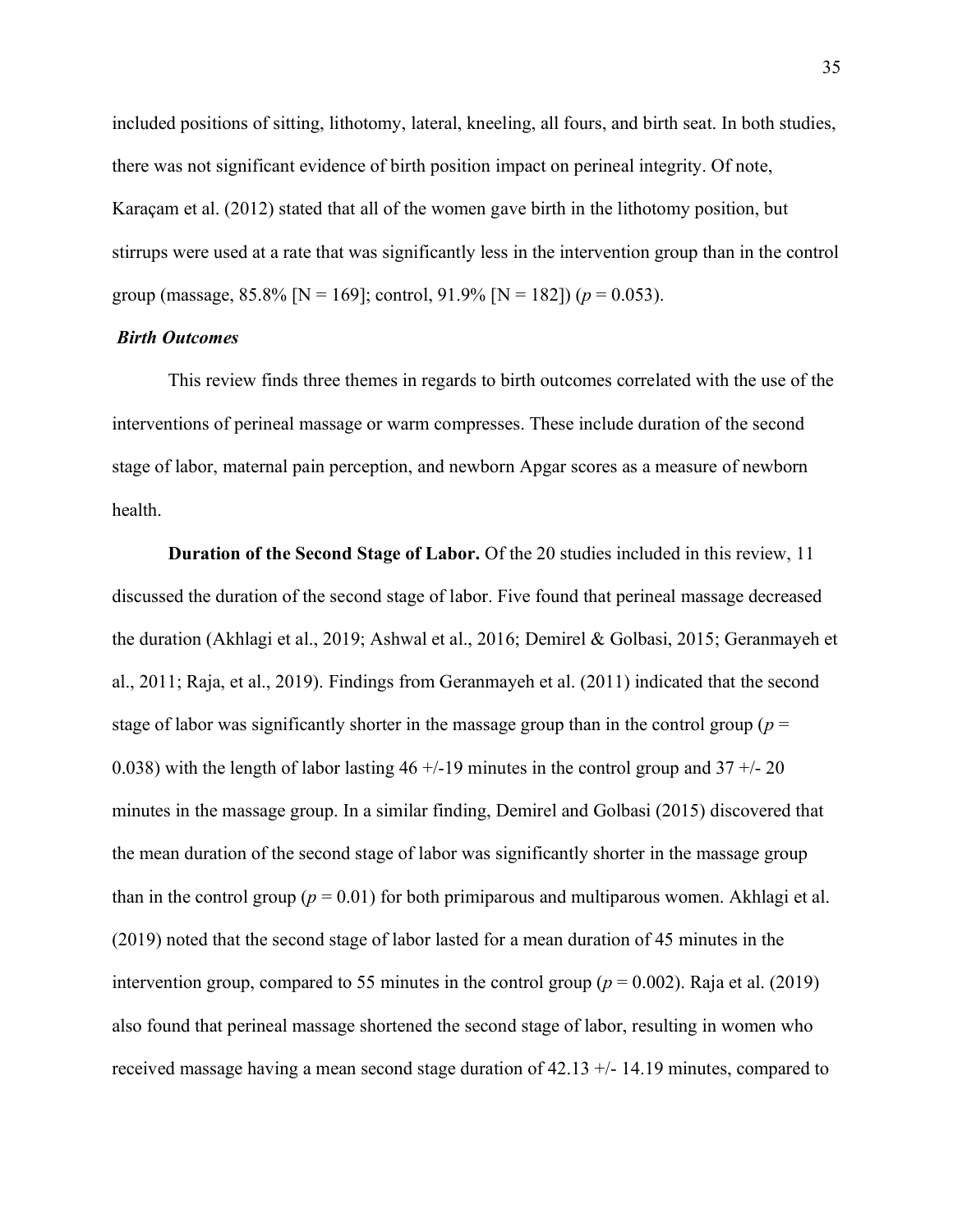51.45 +/- 14.45 in the control group. Although statistically insignificant, Ashwal et al. (2016) determined application of obstetric gel resulted in a mean reduction of 15.4%, or 6.9 minutes, in the second stage of labor ( $p > 0.05$ ).

In contrast, two RCTs on primiparous women in Iran and Egypt found no significant impact on the duration of the second stage of labor in their intervention groups compared with their control groups (Ibrahim et al., 2017; Zare et al., 2014). Although it was not statistically significant, Fahami et al. (2012), who performed an RCT on primiparous women in Iran ( $N =$ 99), was the only study to report that perineal massage resulted in a longer duration in the second stage of labor. This study found women who received perineal massage experienced a 49.09 minute  $(SD = 29.35)$  second stage of labor whereas women that did not experience perineal massage experienced a 38.48 minute  $(SD = 20.30)$  mean duration (Fahami et al., 2012).

The effect of warm compress was split, with one study reporting no statistical difference and another finding shortened duration of labor. Essa and Ismail (2015), in a study of primiparous women  $(N = 160)$ , found no statistically significant correlation between warm compress and the duration of the second stage. In contrast, Alihosseni et al. (2018), while also studying primiparous women  $(N = 114)$ , found that application of warm compresses resulted in a significantly shorter second stage of labor ( $p = 0.034$ ). Mohamed et al. (2011) included both the use of perineal massage and warm compress application as separate interventions. This Egyptian RCT found there was no statistically significant difference  $(p = 0.23)$  among women who received perineal massage, warm compresses, or standard care.

**Maternal Pain Perception.** The second theme to emerge regarding birth outcomes is that of maternal pain perceptions both during birth and the postpartum period. Of the 20 studies included in this review, eight studies examined maternal pain regarding the interventions, either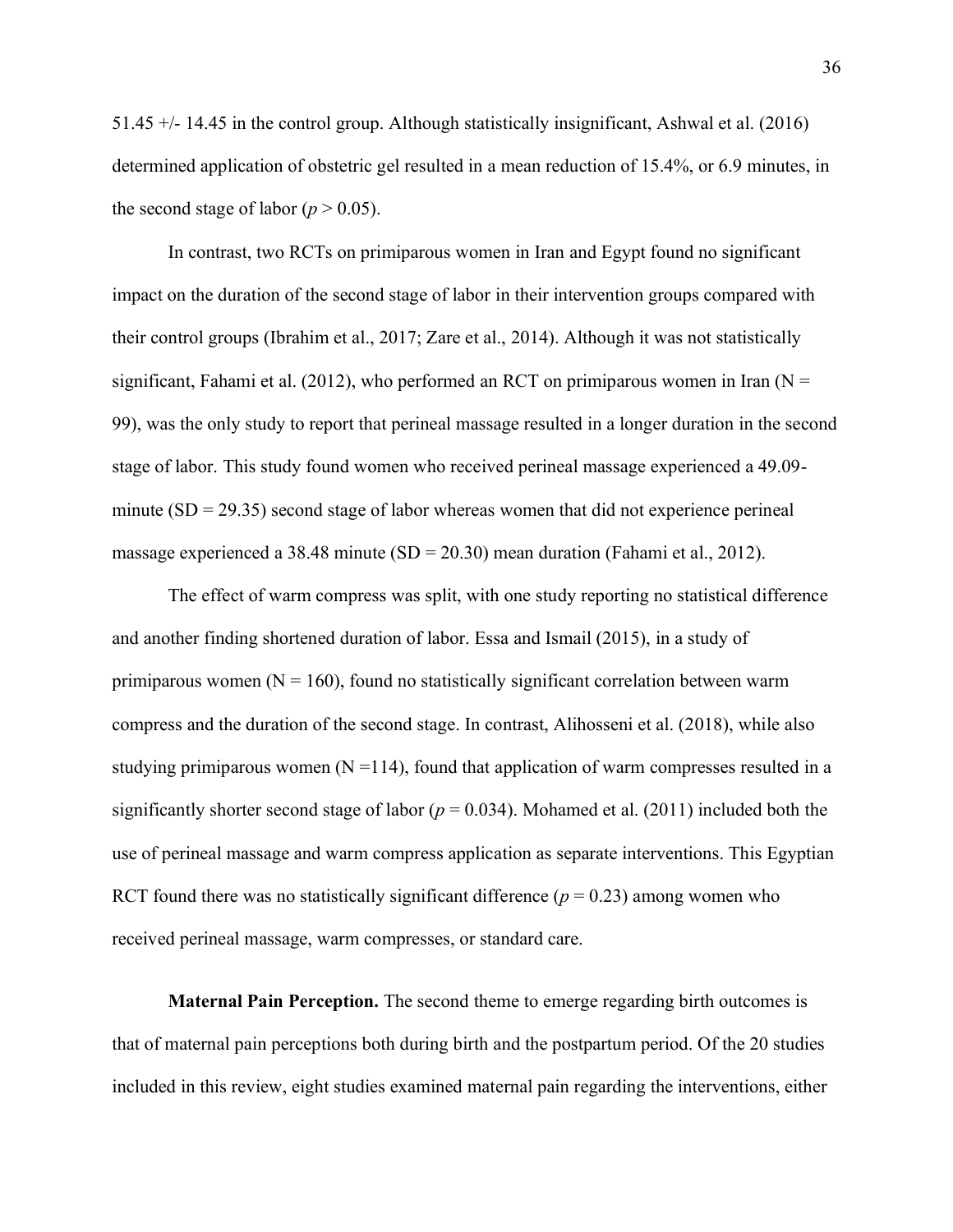perineal massage or warm compress. Two of the eight noted no significant difference in maternal pain perception. These two studies were both RCTs that evaluated pain at one day, ten days, three weeks, and one year postpartum (Geranmayeh et al., 2011; Karaçam et al., 2012). Six of the eight concluded that maternal pain perception was improved (Akbarzadeh et al. 2016; Essa & Ismail, 2015; Ganji et al. 2013; Ibrahim et al., 2017; Raja et al. 2019; Türkmen et al. 2020).

Warm compresses were found to be helpful in preventing maternal pain in four of the studies included in this review. Akbarzadeh et al. (2016) noted that the mean intensity of maternal pain on the first day postpartum was significantly lower in women who received warm compresses (*p* <0.001). Türkmen et al. (2020) found that women who received warm compress experienced significantly less pain immediately after the intervention  $(p < 0.0001)$ , immediately post birth ( $p < 0.0001$ ), and two hours after birth ( $p = 0.028$ ). Ganji et al. (2013) revealed maternal pain perception was significantly lower for women in labor who received warm compress application ( $p = 0.002$ ). Of note, this study utilized both warm compresses and cool compresses intermittently. Essa and Ismail (2015) noted similar results of the application of a warm compress being very effective in controlling pain. Utilizing a visual analogue scale, Essa and Ismail discovered the use of warm compresses significantly decreased pain ( $p = 0.000$ ). They determined the women in the intervention group experienced pain relief when considering the following: visual measures, tense muscles, restlessness, grimacing, and vocalization  $(p = 0.000)$ . Additionally, while 45% of women in the control group requested additional pain relief measures in the second stage of labor, only 7% of women receiving warm compresses requested pain relief measures during the same time (Essa & Ismail, 2015).

Raja et al. (2019) found that women who received perineal massage experienced significantly less ( $p = 0.038$ ) pain than women who did not. Of the articles included in this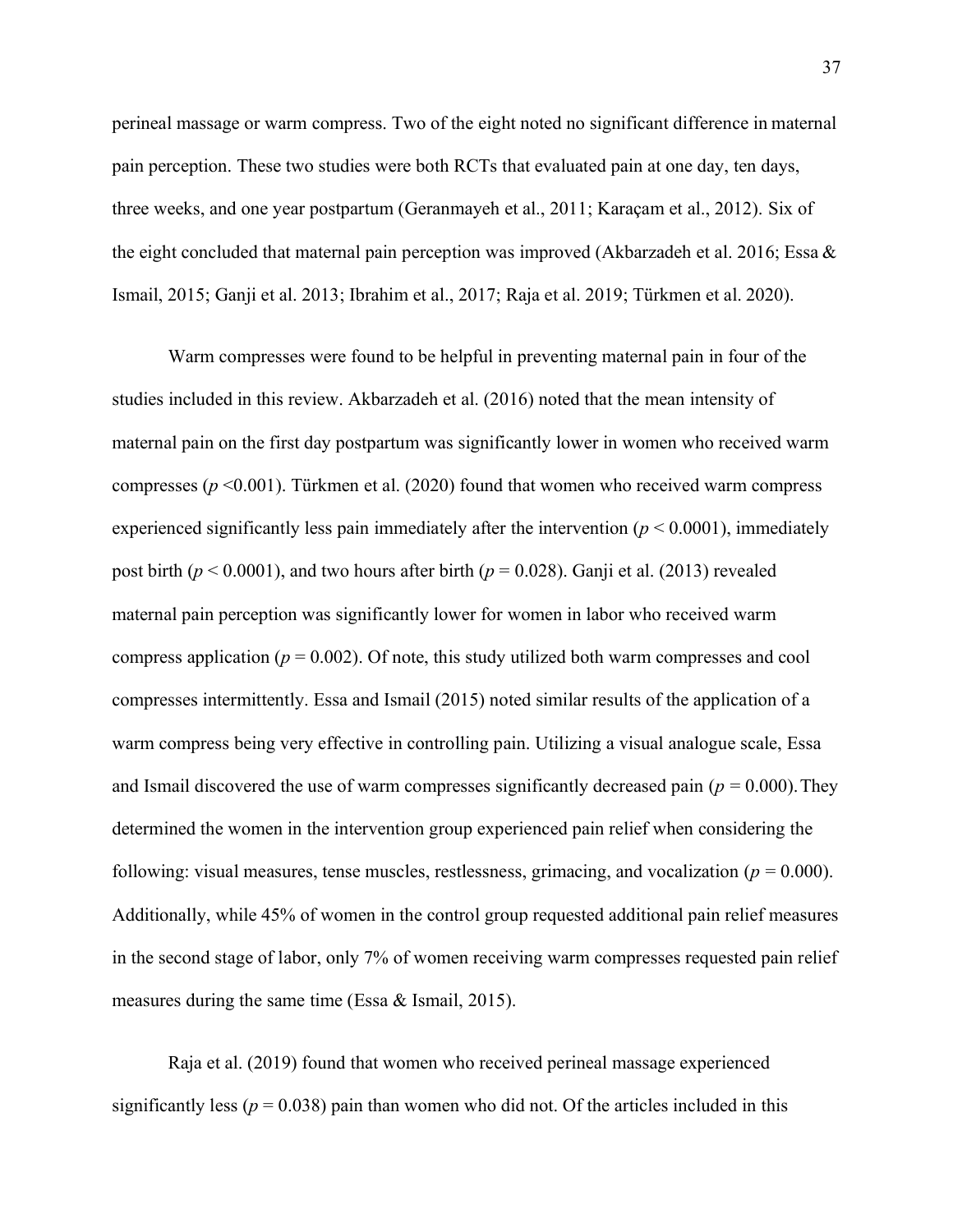review, Raja et al. (2019) was only study that concluded that perineal massage in the second stage of labor was effective in improving maternal pain perception.

Finally, Ibrahim et al. (2017), in an RCT of primiparous women ( $N = 304$ ) that looked at both perineal massage and warm compresses, determined that both interventions improve maternal pain perceptions. A pain analogue scale was used to observe behavioral pain parameters among the participants. The variables associated with the behavioral pain parameters included tense muscles, restlessness, grimacing, and patient sounds. This study first observed tense muscles. At 15 minutes prior to the interventions, tense muscles were observed in 30.4% of the warm compress group and in 35.3% of the perineal massage group. Fifteen minutes after the intervention, 18.6% of women in the warm compress group had tense muscles, and 20.6% of women in the perineal massage group still experienced tense muscles. Additionally, 29.4% of women in the warm compress group and 31.4% of women in the perineal massage group were observed as very restless 15 minutes prior to intervention. These rates decreased to 23.5% and 26.5%, respectively, at 15 minutes post intervention. Constant grimacing was observed in 53.9% of the warm compress group and in 56.9% of the perineal massage group 15 minutes prior to intervention. These rates decreased to 38.2% post warm compress application and 37.3% post perineal massage. Finally, crying and sobbing were reduced 15 minutes post intervention: women in the warm compress group began at 43.1% and reduced to 25.5%; and, women in the perineal massage group began at 42.2% and decreased to 36.3%. Regarding behavioral response patterns, pain reduction was highly significant in the intervention groups ( $p = 0.000$ ) (Ibrahim et al., 2017).

**Newborn Apgar Scores.** A third emerging theme discovered among these studies refers to newborn Apgar scores as one measure of newborn health. Of the 20 articles included for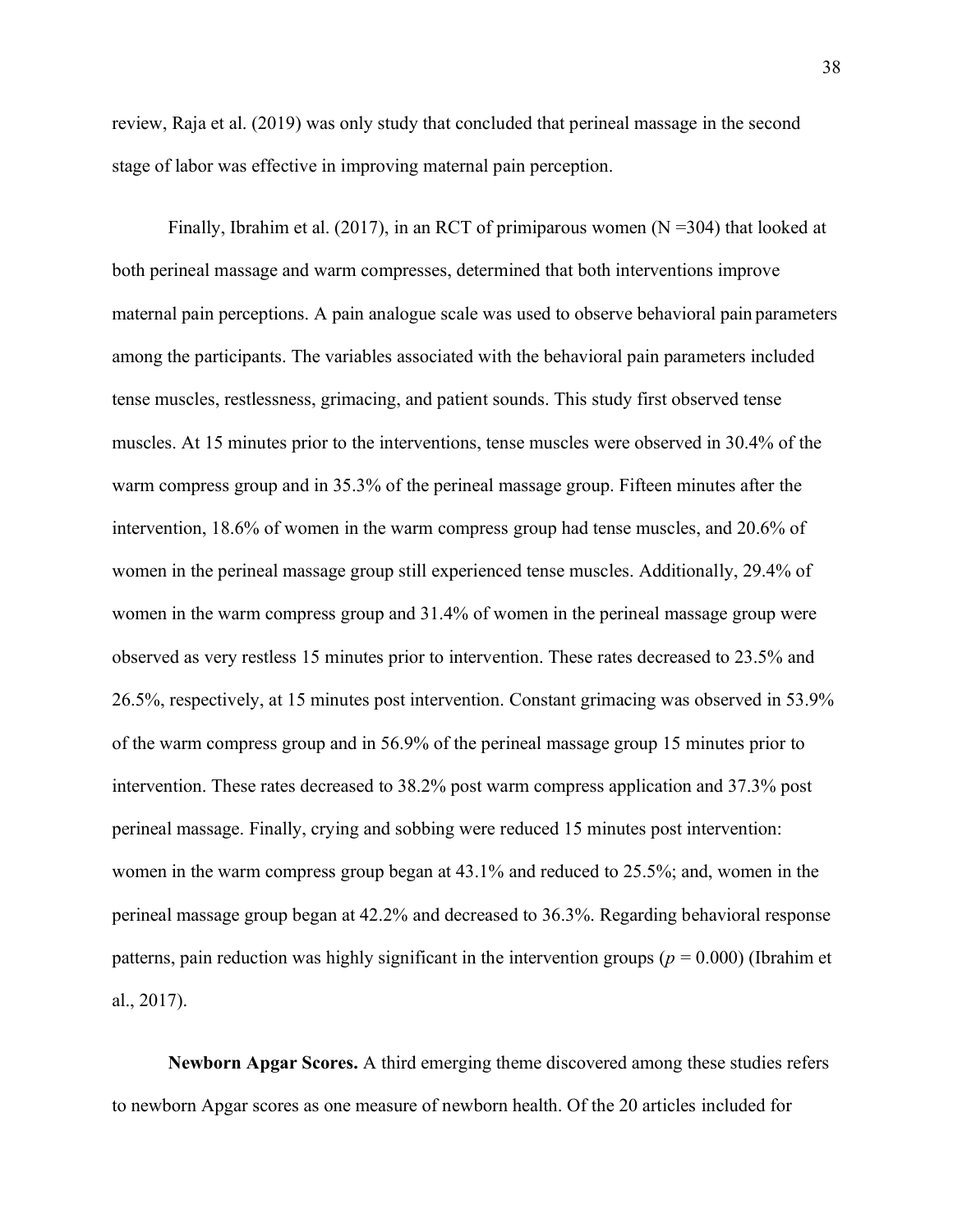review, nine specifically mentioned Apgar scores. None of the studies that included Apgar scores reported any statistical difference between the intervention groups and the control group (Akhlaghi et al., 2019; Alihosseni et al., 2018; Ashwal et al., 2016; Edqvist et al., 2018; Ganji et al., 2013; Geranmayeh et al., 2011; Raja et al., 2019; Terré-Rull et al., 2014; Zare et al., 2014). No other adverse neonatal effects were noted as a result of the interventions performed within the studies critiqued.

#### **Critique of Strengths and Weaknesses**

The main strengths of the studies reviewed in this paper tend to be present as themes throughout most of the studies. One strength includes that 17 of the 20 studies were RCTs, exhibiting the highest level of evidence because they require a control group, with a defined intervention on the study group for comparison. Within the studies presented, most found that not only was the sample size sufficient for the study design, but that the majority of the groups contained participants that were homogenous in terms of demographic data. Standardized, wellstudied tools and methods such as SPSS version 24 and Kolmogorov-Smirnov test were often used to examine the data. Additionally, t-test, chi-square, and Mann-Whitney U test were commonly used to compare the two groups within studies. Several of the trials initiated pilot studies to test clarity and applicability of the study tools for the researchers. Many of the studies' results agree with several other researchers.

There are a few other strengths identified as outliers among the studies. Of note, Akhlaghi et al. (2019) included methods that blinded the delivery midwives to the performance of perineal massage prior to the completion of the second stage. Additionally, Alihosseni et al. (2018) included a single-blind method design that involved the midwife who applied the warm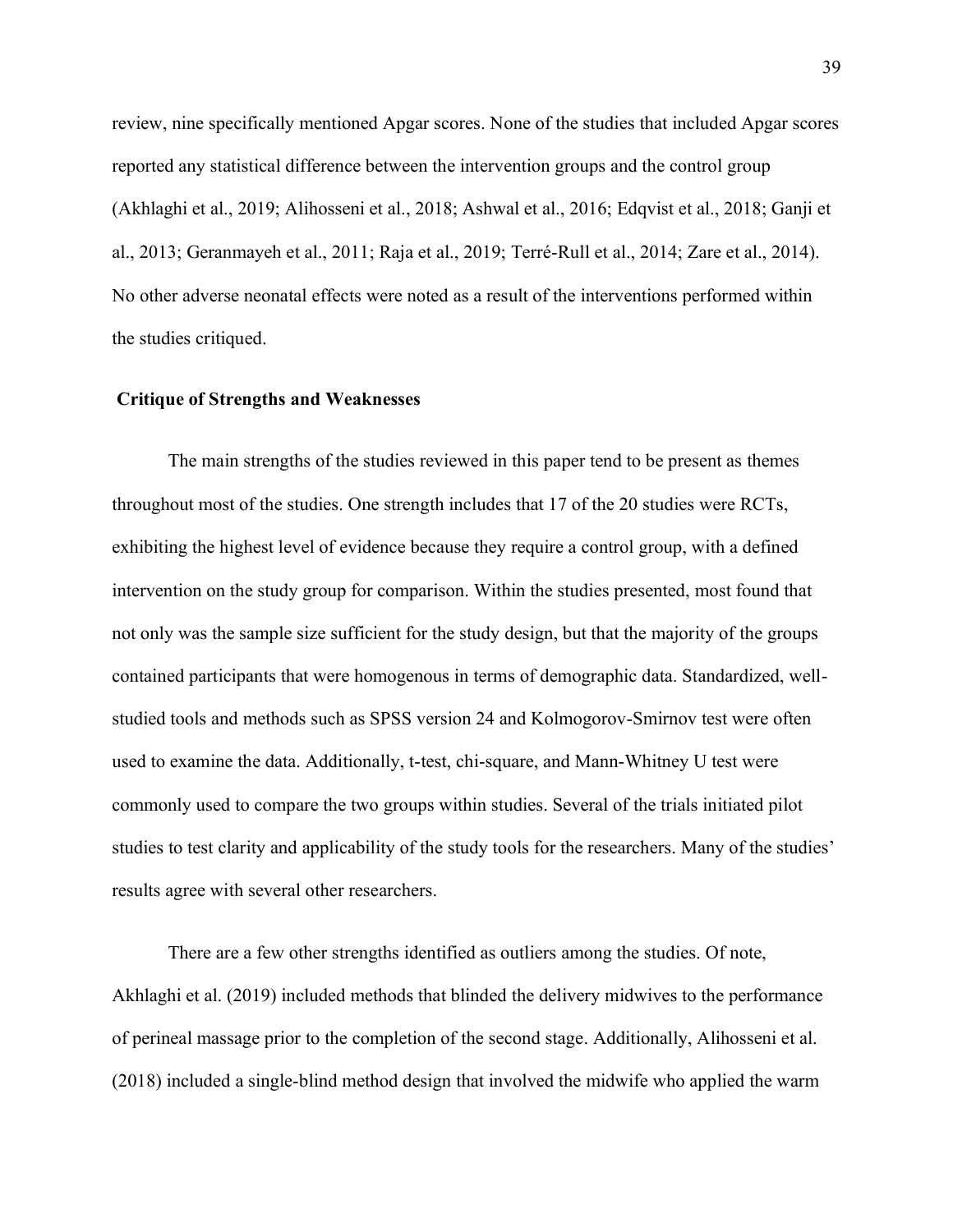compress, the delivery midwife, and the outcome-measuring midwife to all be three different people who were unaware of the study intervention performed.

Limitations of the studies include the fact that performing an episiotomy is ultimately at the discretion of the birth provider, as only one study noted that none of the participants received an episiotomy  $(N = 99)$  (Fahami et al., 2012). Many of the geographical locations of the studies have high rates of episiotomies including trials that were performed in the Middle East, with nine studies coming out of Iran, three from Egypt, two from Israel, and two from Turkey. Blinding of the birth provider was only completed in two of the studies (Akhlaghi et al., 2019; Alihosseni et al., 2018). Another limiting factor was that a few of the trials utilized self-reporting for healing and pain assessments (Akbarzadeh et al., 2016; Essa & Ismail, 2015; Fahami et al., 2012; Ganji et al., 2013; Harlev et al., 2013; Ibrahim et al., 2017; Karaçam et al., 2012; Raja et al., 2019; Türkmen et al., 2020), and two of the trials implemented various methods simultaneously; therefore, direct correlation between outcomes was difficult (Borrman et al., 2020; Edqvist et al., 2018).

#### **Summary**

In conclusion, chapter three outlines the synthesis of articles reviewed for the purpose of this paper. Twenty research articles were critically analyzed in order to determine if active management of the second stage of labor with perineal massage or warm compress impacts outcomes related to perineal integrity. The 20 research articles were appraised using the Johns Hopkins Research Evidence Appraisal Tool. In regards to the levels of evidence, 17 of the 20 articles were level I, one was level II, and two were level III studies. The major themes identified in our analysis include the effects of interventions such as perineal massage or warm compress on perineal integrity, the impact of birth culture variables in relation to perineal integrity, and the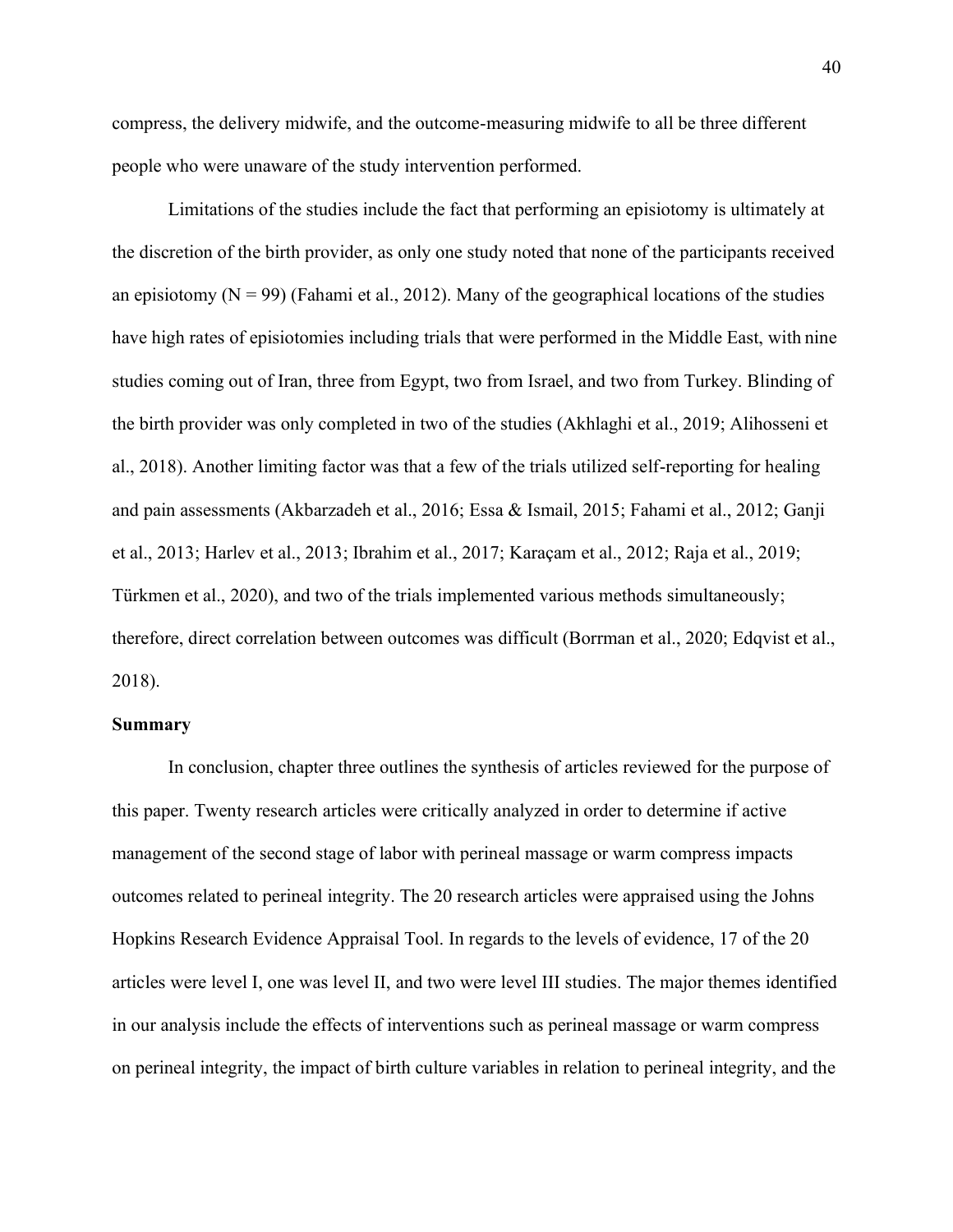birth outcomes and safety in which these interventions can be implemented. Finally, major themes among the strengths and limitations of the studies were considered to incorporate a comprehensive review of the evidence provided.

Chapter four will focus on the implications of perineal massage or warm compress on the practice of nurse-midwifery. Practice guidelines will be investigated to make recommendations for nurse-midwifery practice in order to actively manage the second stage of labor. Recommendations for future research will aid in practice changes as well as recommendations for safety, birth outcomes, and ultimately decreased perineal trauma during and as a result of vaginal childbirth.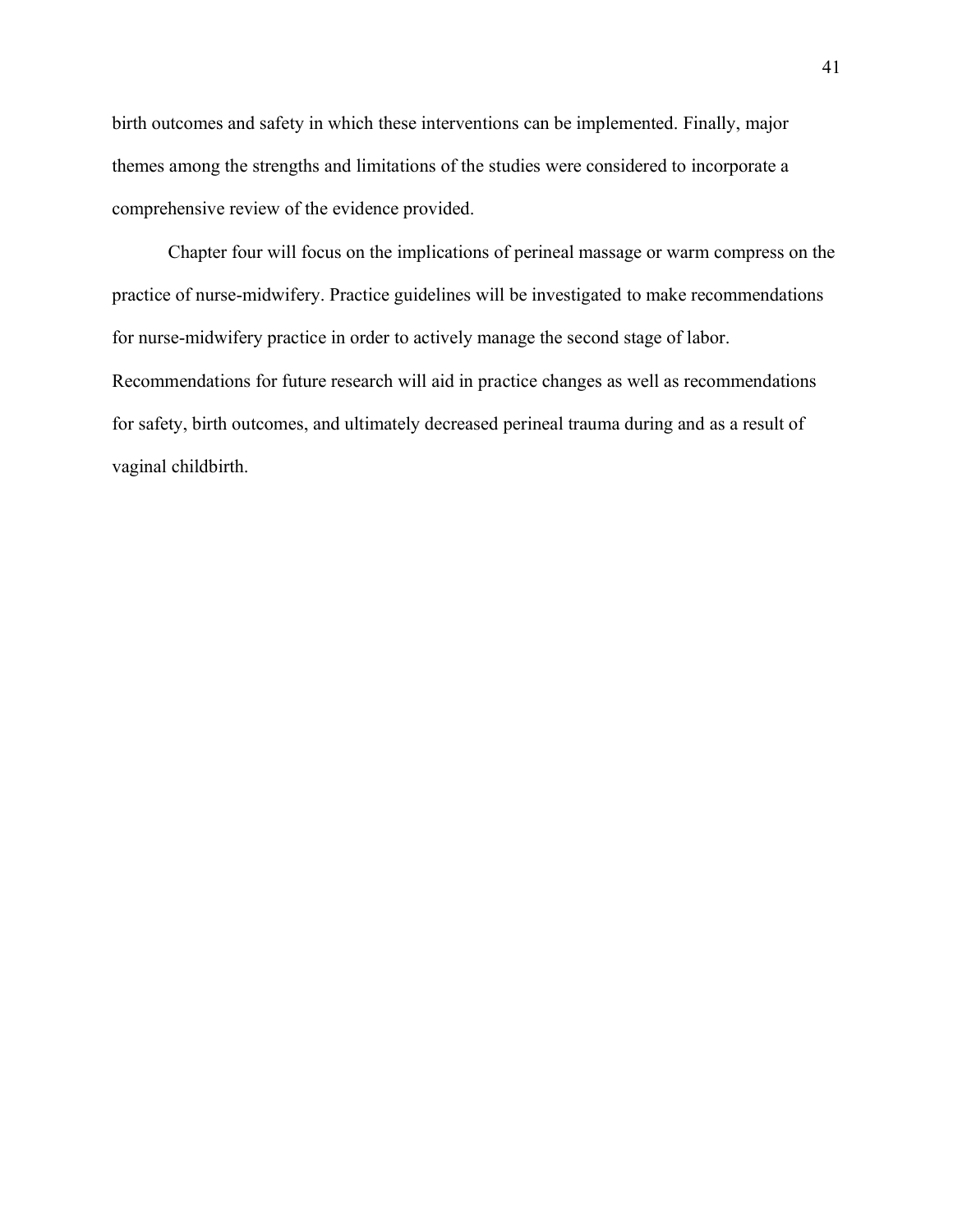#### **Chapter IV: Discussion, Implications and Conclusions**

#### **Literature Synthesis**

This review considered two low-tech interventions, perineal massage or warm compress application, in the second stage of labor and their effect on perineal integrity. This review focused on both episiotomy prevention and spontaneous perineal lacerations that can occur with the act of birth. The effectiveness of both strategies was reviewed and synthesized in this capstone. This review examined a total of 20 relevant articles that were evaluated via the Johns Hopkins Research Evidence Appraisal Tool. Chapter three of this review was used to synthesize the available research associated with both interventions in regards to perineal integrity, birth culture, and birth outcomes. Chapter three was also used to analyze and assign their relevance for nurse-midwifery practice. This review adopted the framework of Neuman's Systems Model.

This critical review explored research related to the clinical practice question: "Does the use of perineal massage or warm compresses in the second stage of labor offer perineal protection?" Unfortunately, findings were inconsistent among studies, some of which came to opposing conclusions. The main finding is that there needs to be additional research regarding both interventions in relation to perineal integrity in the second stage of labor.

## *Warm Compress Application and Perineal Integrity*

The effectiveness of warm compresses application was more consistent than perineal massage. Three of the studies included in this review found that the application of a warm compress in the second stage of labor was preventative against spontaneous lacerations (Akbarzadeh et al., 2016; Borrman et al., 2020; Essa & Ismail, 2015). An additional two studies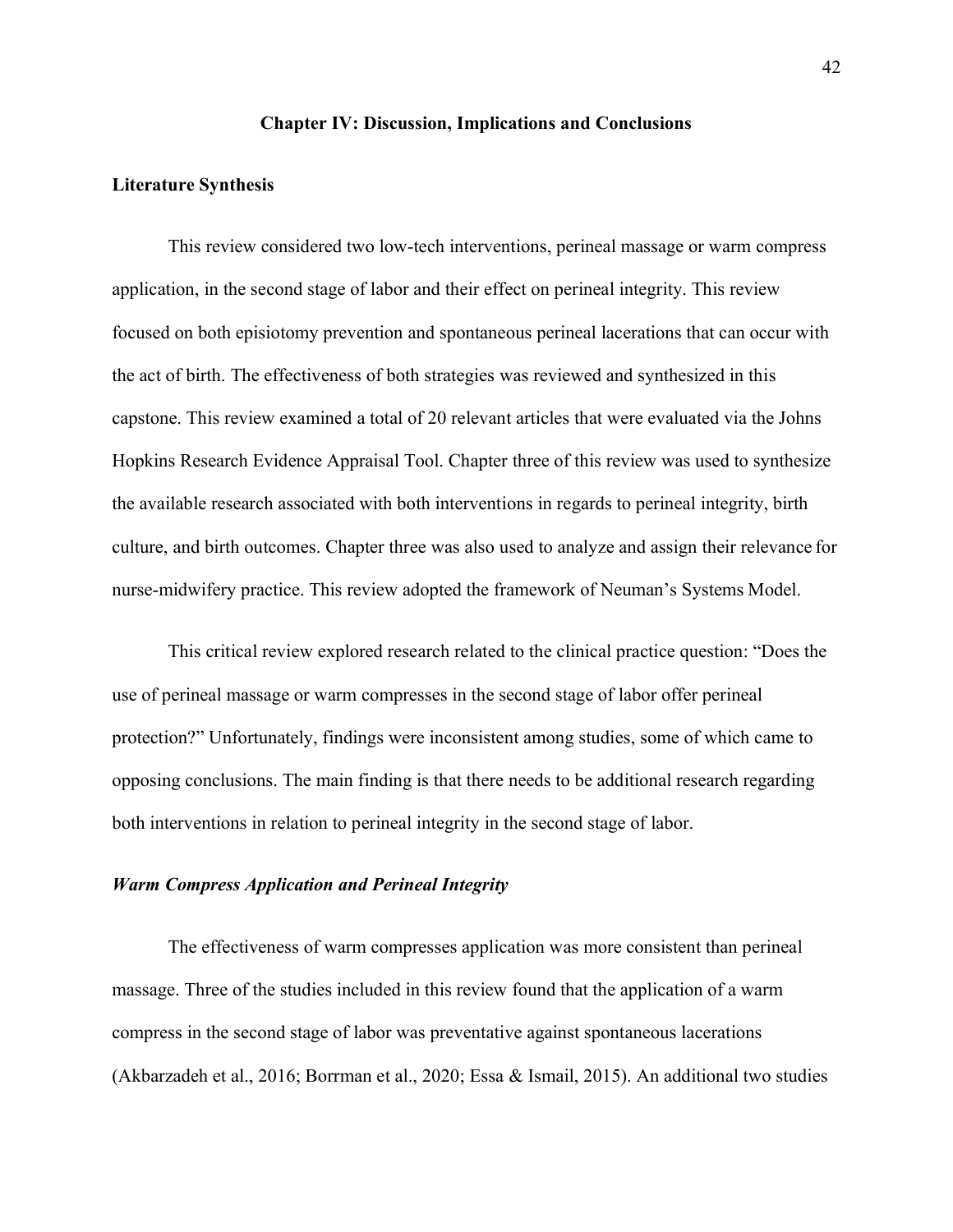determined that warm compress application in the second stage of labor is protective against episiotomies (Alihosseni et al., 2018; Türkmen et al., 2020). However, one study did find that warm compress application may increase first-degree spontaneous lacerations (Terré-Rull et al., 2014). An additional study determined there to be no harm, but also no statistical benefit to warm compress application in the second stage of labor (Ganji et al., 2013). Thus, out of the seven studies that exclusively examined warm compress application to the perineum in the second stage of labor, six indicated benefit or no statistically significant change in regards to perineal integrity.

### *Perineal Massage and Perineal Integrity*

This review also examined perineal massage in the second stage of labor. There were greater inconsistencies in the effectiveness of perineal massage than warm compresses. Of the 20 studies included in this review, only one concluded that perineal massage in the second stage of labor was helpful in maintaining perineal integrity in the form of spontaneous laceration prevention (Fahami et al., 2012). However, six of the studies determined that perineal massage was helpful in episiotomy prevention (Akhalaghi et al., 2019; Demirel & Golbasi, 2015; Geranmayeh et al., 2011; Karaçam et al., 2012; Raja et al., 2019; Romina et al., 2020). Notably, two of these studies reported that while perineal massage was helpful in preventing episiotomies, it increased the occurrence of spontaneous perineal lacerations (Akhalaghi et al., 2019; Geranmayeh et al., 2011). Furthermore, two other studies found that although perineal massage in the second stage of labor did not contribute to perineal trauma, it also provided no benefit (Edqvist et al., 2018; Zare et al., 2014).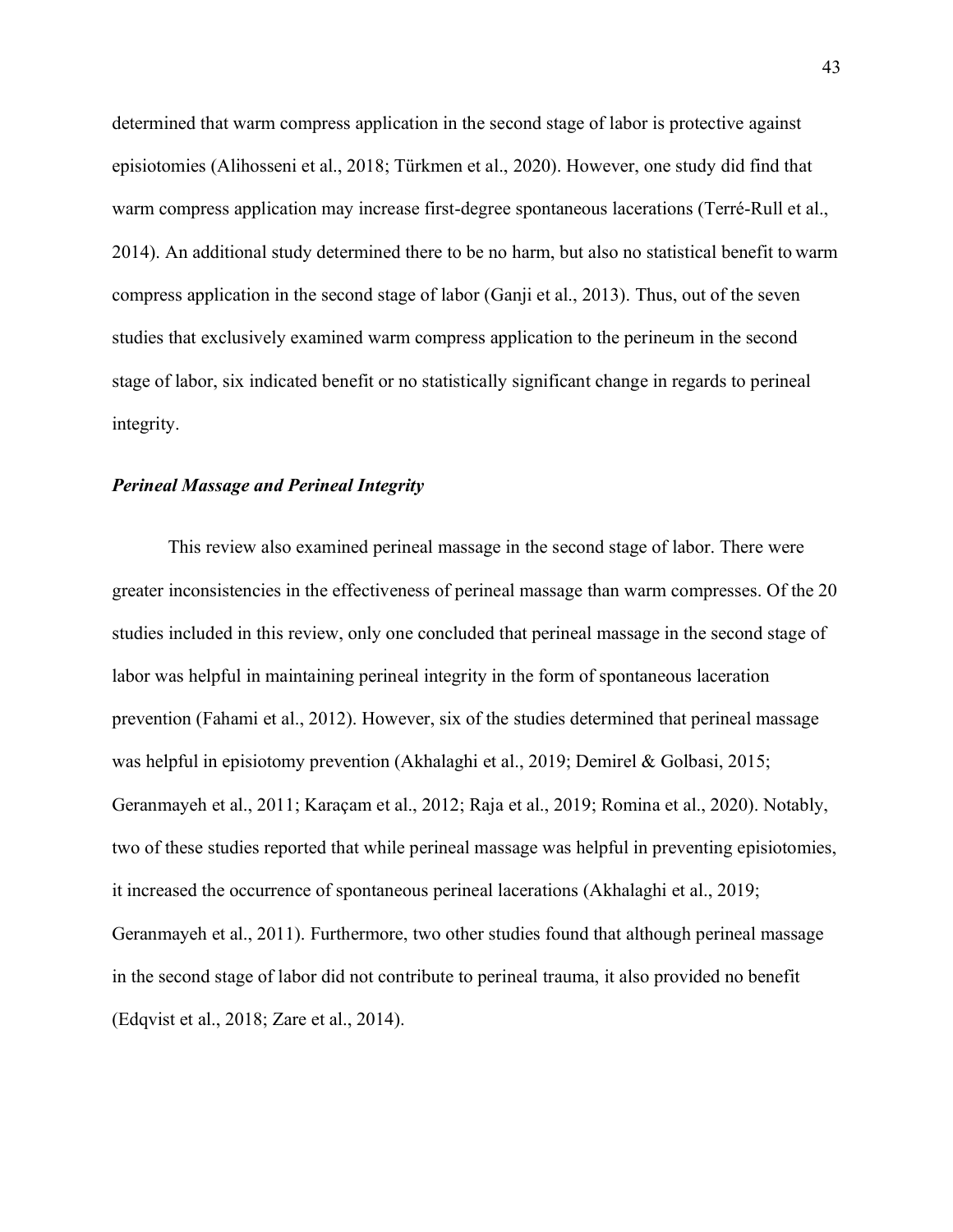## *Comparing Perineal Massage and Warm Compress Application Regarding Perineal Integrity*

Two of the studies included in this review took a comparative perspective, evaluating the effectiveness of warm compress application to perineal massage in the second stage of labor. Researchers wanted to know which method was more effective in maintaining perineal integrity. The results were inconsistent. One study found that perineal massage was more effective in maintaining perineal integrity than either warm compress application or standard care (Ibrahim et al., 2017). In contrast, the other study concluded that warm compresses were more protective against perineal trauma than perineal massage (Mohamed et al., 2011).

## *Use of Specific Oils, Gels, Waxes in Maintaining Perineal Integrity*

This review also considered whether oils or waxes could improve perineal integrity. This review found no evidence that one gel, oil, or wax, would improve perineal integrity compared to another (Ashwal et al., 2016; Harlev et al., 2013).

## *Maternal Pain Perception*

This capstone also studied the effects of perineal massage and warm compresses on maternal pain perception. Of the 20 articles reviewed, nine included maternal pain perception following intervention. Of these, two found that there was no statistically significant benefit from either intervention on maternal pain perception (Geranmayeh et al., 2011; Karaçam et al., 2012). Crucially, no study revealed that either intervention increased maternal pain perception. A majority, however, seven of the nine studies, found statistically significant improvement in maternal pain perception after either intervention (Akbarzadeh et al. 2016; Essa & Ismail, 2015,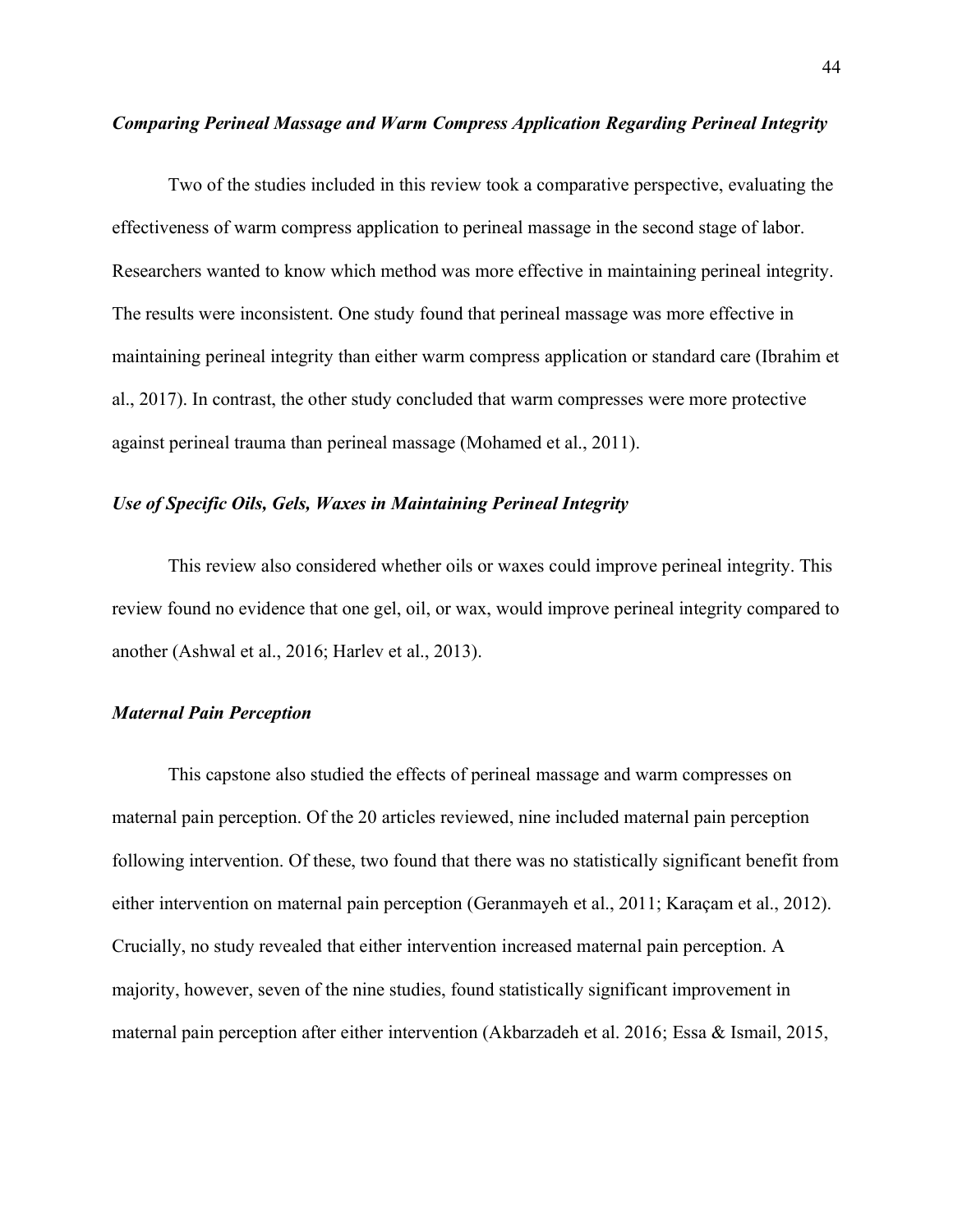Fahami et al., 2012; Ganji et al. 2013; Ibrahim et al., 2017; Raja et al., 2019; Türkmen et al., 2020 ).

## **Current Trends and Gaps in the Literature**

Currently, most of the literature on the topic of warm compress application and perineal massage in the second stage of labor is written outside of the United States. Iran, Turkey, Israel, Spain, Egypt, India, Australia, and Sweden were included in this review. There is very little research conducted domestically within the last ten years. Additionally, the vast majority of studies included in this review examined only nulliparous women. Thus, there is no consistent data on multiparous women regarding the benefits and limitations of these two interventions.

Finally, the American College of Obstetrics and Gynecology recommends restrictive episiotomy over routine use, due to the fact that routine episiotomy offers no immediate or future benefits and is associated with dyspareunia and postpartum anal incontinence (ACOG, 2016). However, the rates of routine episiotomy vary greatly among nations.

The highest rates of episiotomies in this study can be found in Iran, where in teaching hospitals the rates of episiotomy have been reported as high as 97% (Khani et al., 2012). In Turkey, one study found the episiotomy rate to be 93.3% in nulliparous women and 30.2% for multiparous women. In Spain, the rates of episiotomy vary among public and private hospitals, with one study indicating public hospitals averaged 23.6% and private hospitals 30.0% (Escuriet et al., 2015). One study in Israel reported an episiotomy rate of 21% (Steiner et al., 2012). In Australia, the episiotomy rate is reported as 16.9%; however, there is great variation between Australian-born women, with an episiotomy rate of 15.1%, and Vietnamese-born women, with an episiotomy rate of 29.9% (Trinh et al., 2013). In a study conducted in India, the episiotomy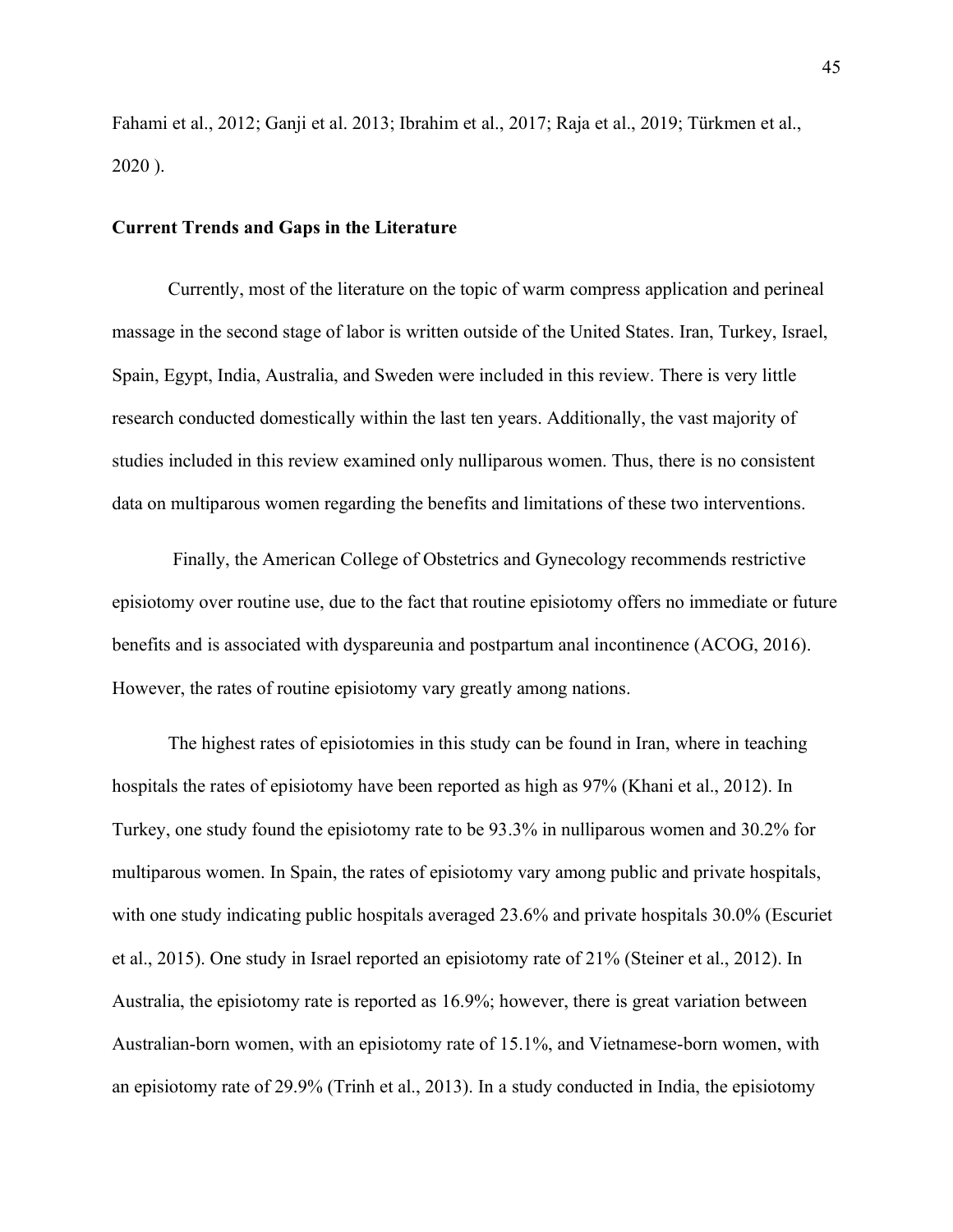rate was as high as 93.3% in nulliparous women (Raja et al., 2019). The nation with the lowest episiotomy rates included in this study is Sweden, with an episiotomy rate of 6.6% (Rodrigues et al., 2019). Interestingly, the Swedish study found that, while not harmful, there was no benefit to performing perineal massage in the second stage of labor to promote perineal integrity (Edqvist et al., 2018).

Finally, in Egypt, some studies suggest the episiotomy rate is as high as 97% (Ibrahim et al., 2017). Yet the applicability of Egypt's findings in the United States are limited. According to the World Health Organization, in 2003, 94.6% of married women in Egypt experienced some degree of female genital mutilation, which refers to partial or complete cutting of the female external genitalia for non-medical reasons (Tag-Eldin et al., 2008). Thus, there remains a persistent third variable problem in studies conducted where female genital mutilation is widespread.

Furthermore, it is difficult to find comparative national episiotomy rates. Barring a few exceptions, this information is not well documented. The lack of research on this topic, both internationally and within the United States, places women at risk of receiving unnecessary interventions during birth.

#### **Implications for Nurse-Midwifery Practice**

According to the hallmarks for midwifery that are defined by ACNM, nurse-midwives promote the empowerment of women and people as partners in their own healthcare by incorporating evidenced based care into clinical practice. They do this by informed consent and skillful communication (ACNM, 2020). Given the findings of the matrix synthesis, the research for warm compress application is more consistent and can be recommended for nurse-midwives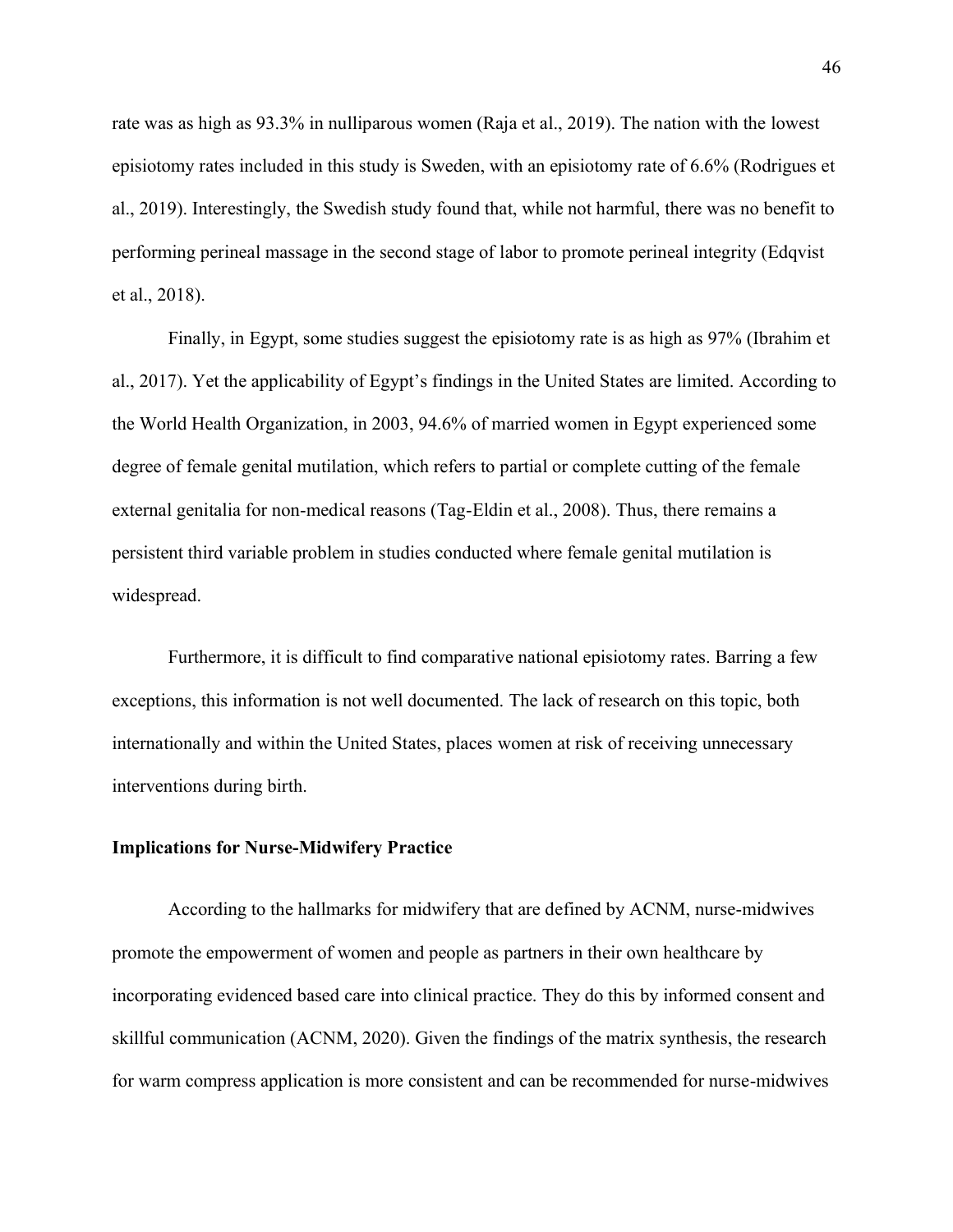to utilize in the second stage of labor. The research for perineal massage is less consistent. However, the available data suggests it is safe for the newborn and has been shown to be helpful in episiotomy prevention. Thus, nurse-midwives can make this decision on a case-by-case basis if the birthing person desires this intervention, or if the nurse-midwife is concerned about the possibility of a necessary episiotomy. Ultimately, nurse-midwives work to promote physiologic birth through low-tech and high-touch interventions while also supporting the birthing person as a whole and this practice can be implemented in a variety of ways including the studied interventions.

### **Recommendations for Future Research**

Given the limited research in the United States, large randomized controlled trials are needed to discover if these low-risk interventions are useful in maintaining perineal integrity. Additionally, the effectiveness of these two interventions must be studied in both primiparous and multiparous women. Due to the low-risk nature of warm compress application in the second stage of labor, this practice can be recommended for birth providers. Perineal massage in the second stage of labor has more inconsistent data, but has been shown to be safe in terms of newborn health. Thus, if desired by a laboring mother, this intervention may be performed with the act of shared decision making. As aforementioned, episiotomy rates by nation need to be recorded and easily accessible in order to achieve optimal rates worldwide.

### **Integration of Neuman's System Theory**

Nurse-midwives view birth as a state of wellness. Neuman's System Theory can be integrated into the midwife's role of maintaining perineal integrity in the second stage of labor, and therefore assist birthing women with enhancing wellness. Neuman's theory states the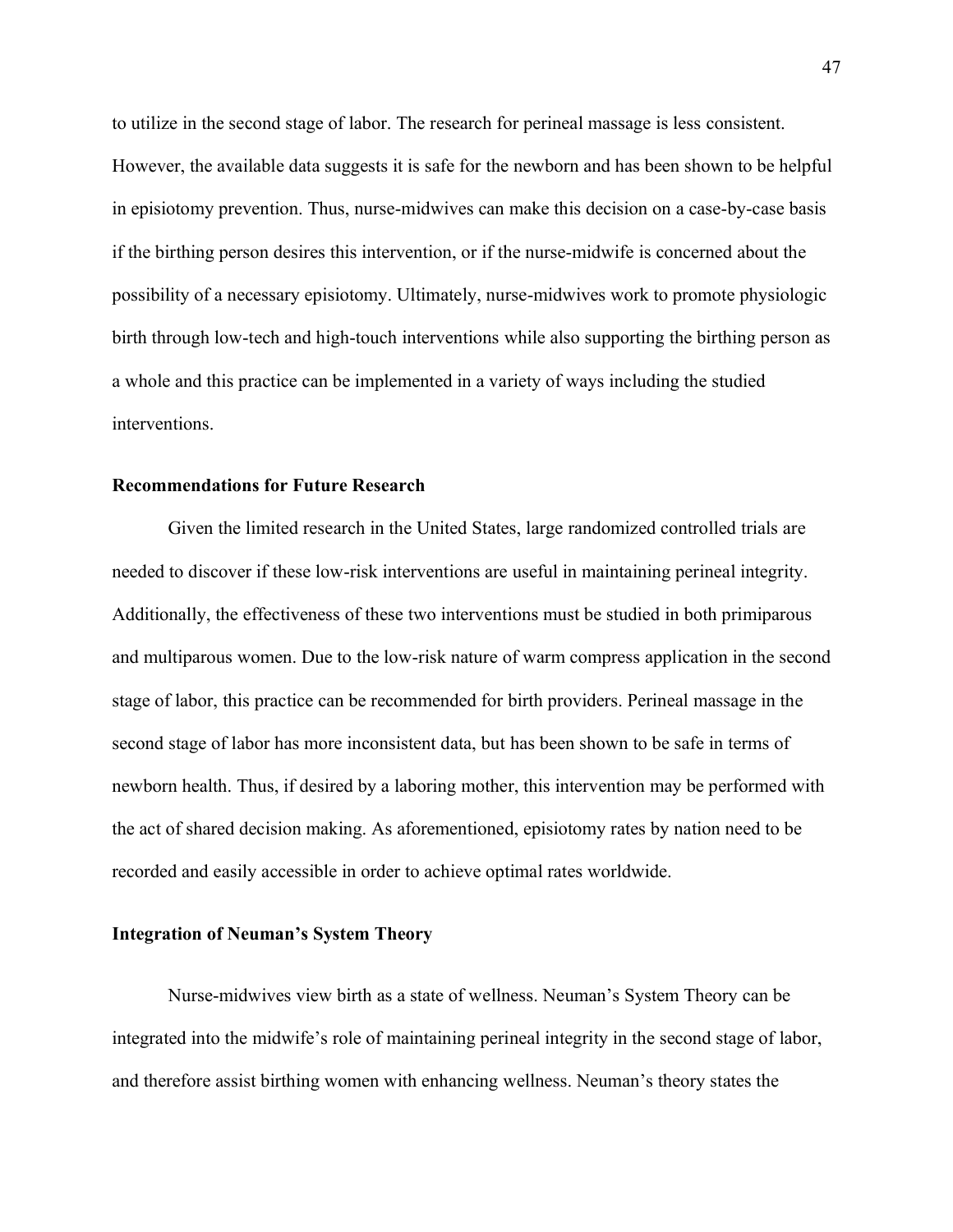following: "Each patient has evolved a normal range of responses to the environment referred to as the normal line of defense. It can be used as a standard by which to measure health deviation" (Petiprin, 2020). Neuman's theory recognizes that each patient possesses individual variables that can be protective in maintaining health, but if stressed, may result in illness. By remembering these principles, nurse-midwives can enhance the "line of defense" by promoting perineal integrity in the second stage of labor. Neuman's theory recognizes the multifaceted existence of each woman. While each laboring woman will present in labor with their own stressors, nurse-midwives should promote interventions to reduce stress. Nurse-midwives can honor shared decision making by presenting women with two low-tech and high-touch interventions as well as summarizing the associated research available. This step will enable a mutual decision on such interventions within the second stage of labor and will strengthen the line of defense for laboring women, promoting physiologic birth and maintaining perineal integrity (Petiprin, 2020).

## **Conclusion**

This critical review of the literature analyzed the use of warm compresses and perineal massage in the second stage of labor. These two interventions were reviewed in the context of maintaining perineal integrity. Findings suggest that there are inconsistencies among the available data regarding these interventions, which may be partly explained by the fact that most current research occurs internationally. However, in all 20 of the articles included in this review, neonatal outcomes were unaffected by either intervention. Additionally, pain may be improved with either interventions and thus, overall improve maternal satisfaction. Additionally, birth culture has been found to play an active role in perineal integrity measures taken by providers.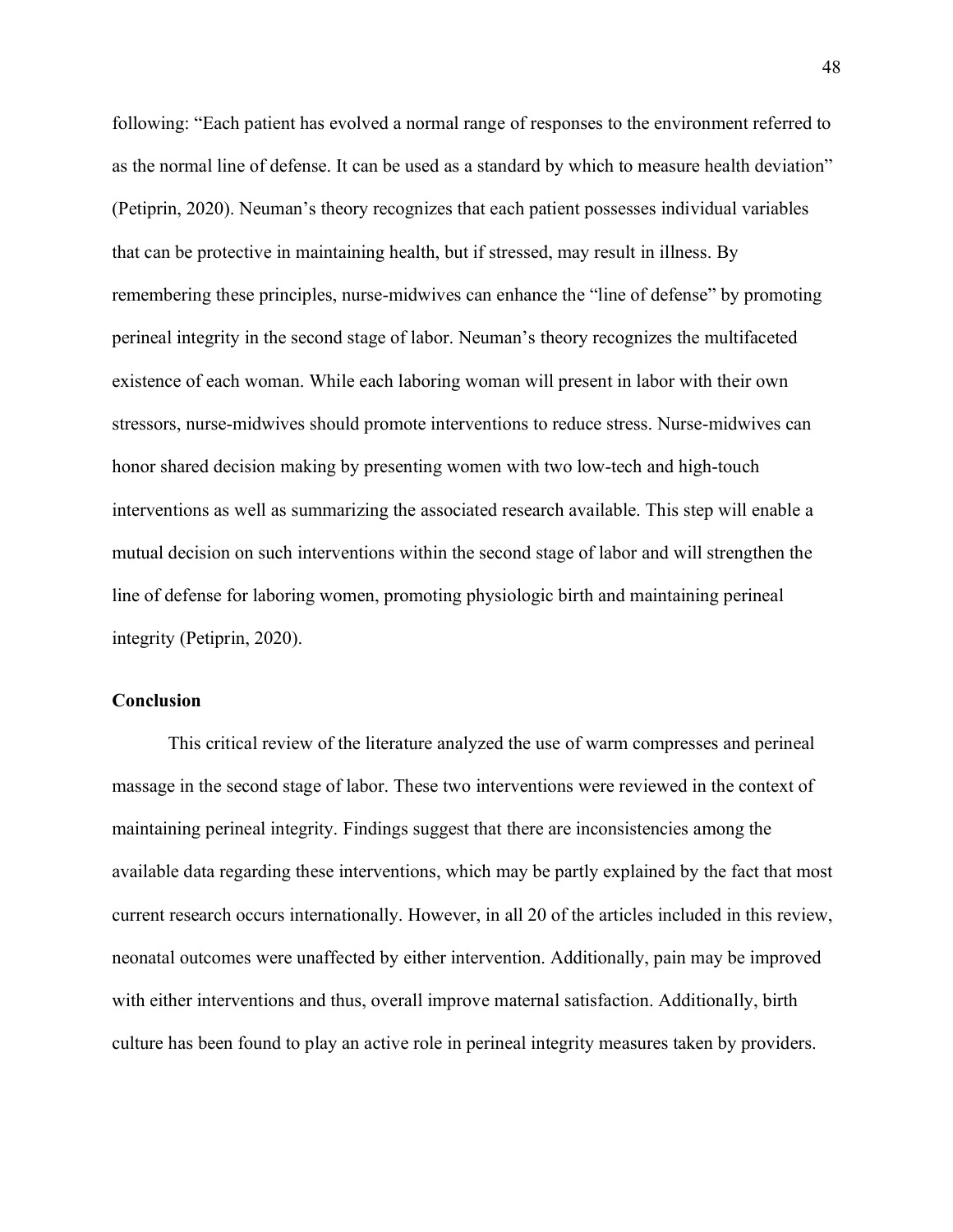The findings for warm compress use were more consistent than that of perineal massage. Thus, warm compresses should be offered to women in the second stage of labor. As the research is inconsistent, perineal massage may be offered on a case-by-case basis, though it may be particularly useful in episiotomy prevention. If the nurse-midwife has suspicion that an episiotomy may be necessary for a safe birth, perineal massage may be offered prior to a more invasive intervention. Additionally, the available research finds that warm compress application and perineal massage in the second stage of labor offers decreased maternal pain perception.

The goal of this capstone is to reveal low-tech and high-touch interventions that can be utilized to promote physiologic birth as a state of wellness and maintain perineal integrity in the act of birth. Nurse-midwives believe in shared decision making and the right to selfdetermination for all women. The research examined can be shared with women to empower their educated decisions on interventions in the second stage of labor with the goal of maintaining perineal integrity.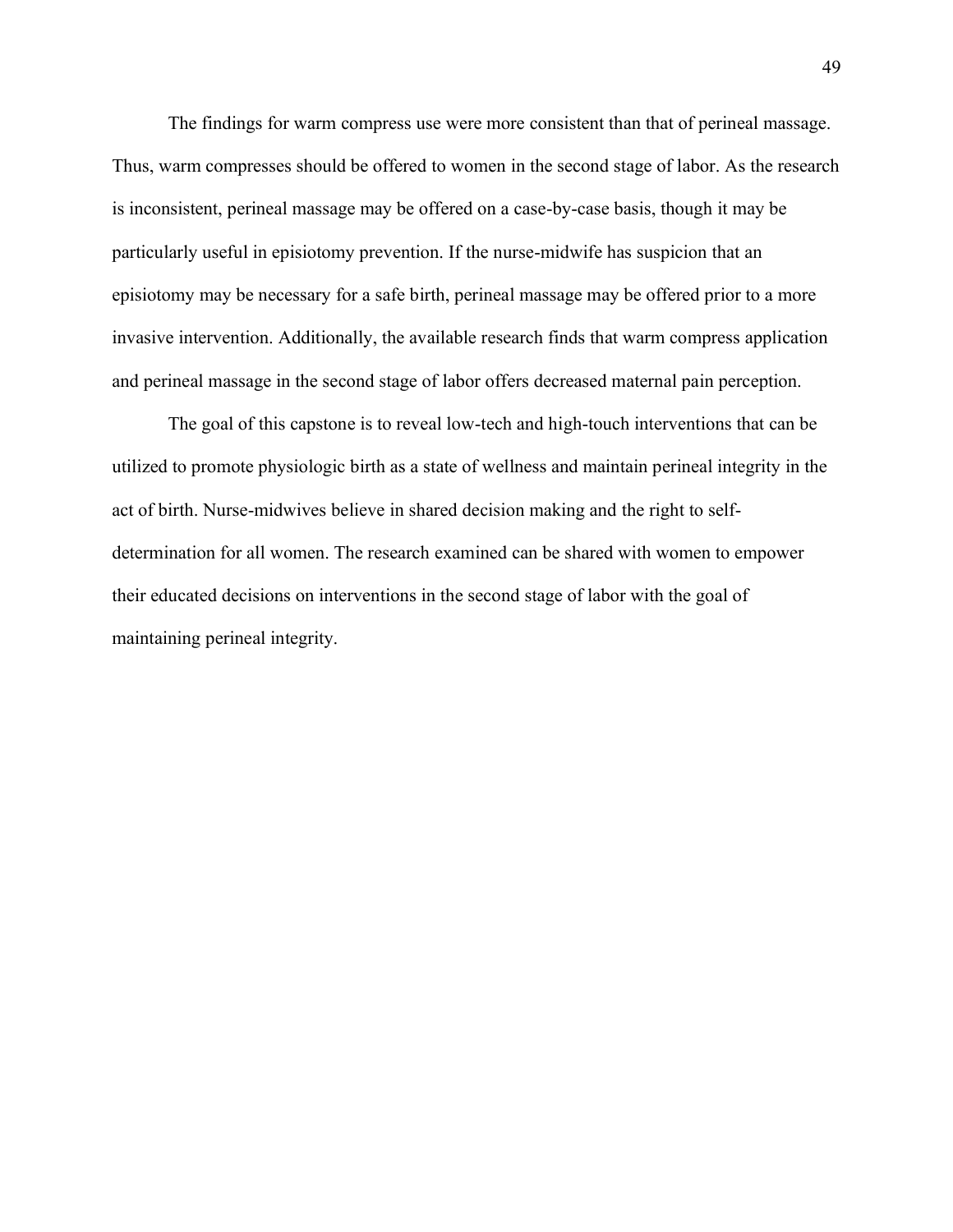### **References**

- Abedzadeh-Kalahroudi, M., Talebian, A., Sadat, Z., & Mesdaghinia, E. (2019). Perineal trauma: Incidence and its risk factors. *Journal of Obstetrics and Gynaecology*, *39*(2), 206–211. <https://doi.org/10.1080/01443615.2018.1476473>
- Akbarzadeh;, M., Vaziri, F., Farahmand, M., Masoudi, Z., Amooee, S., & Zare, N. (2016). The effect of warm compress bistage intervention on the rate of episiotomy, perineal trauma, and postpartum pain intensity in primiparous women with delayed Valsalva maneuver referring to the selected hospitals of Shiraz University of Medical Sciences in 2012-2013. *Advances in Skin & Wound Care*, *29*(2), 79–84.

<https://doi.org/10.1097/01.asw.0000476073.96442.91>

- Akhlaghi, F., Sabeti Baygi, Z., Miri, M., & Najaf Najafi, M. (2019). Effect of perineal massage on the rate of episiotomy. *Journal of Family & Reproductive Health, 13*(3), 160-166. <https://doi.org/10.18502/jfrh.v13i3.2130>
- Alihosseni, F., Abedi, P., Afshary, P., Haghighi, M., & Hazeghi, N. (2018). Investigating the effect of perineal heating pad on the frequency of episiotomies and perineal tears in primiparous females. *Medical - Surgical Nursing Journal*, *7*(1), 1–5. <https://doi.org/10.5812/msnj.82588>
- American College of Nurse-Midwives. (2012). *Midwifery: Evidence based practice* [issue brief]. [http://www.midwife.org/acnm/files/cclibraryfiles/filename/000000002128/midwifery](http://www.midwife.org/acnm/files/cclibraryfiles/filename/000000002128/midwifery%20evidence-based%20practice%20issue%20brief%20finalmay%202012.pdf) [evidence-based practice issue brief finalmay 2012.pdf](http://www.midwife.org/acnm/files/cclibraryfiles/filename/000000002128/midwifery%20evidence-based%20practice%20issue%20brief%20finalmay%202012.pdf)

American College of Nurse-Midwives. (2016, February). *Fact sheet: Essential facts about midwives*.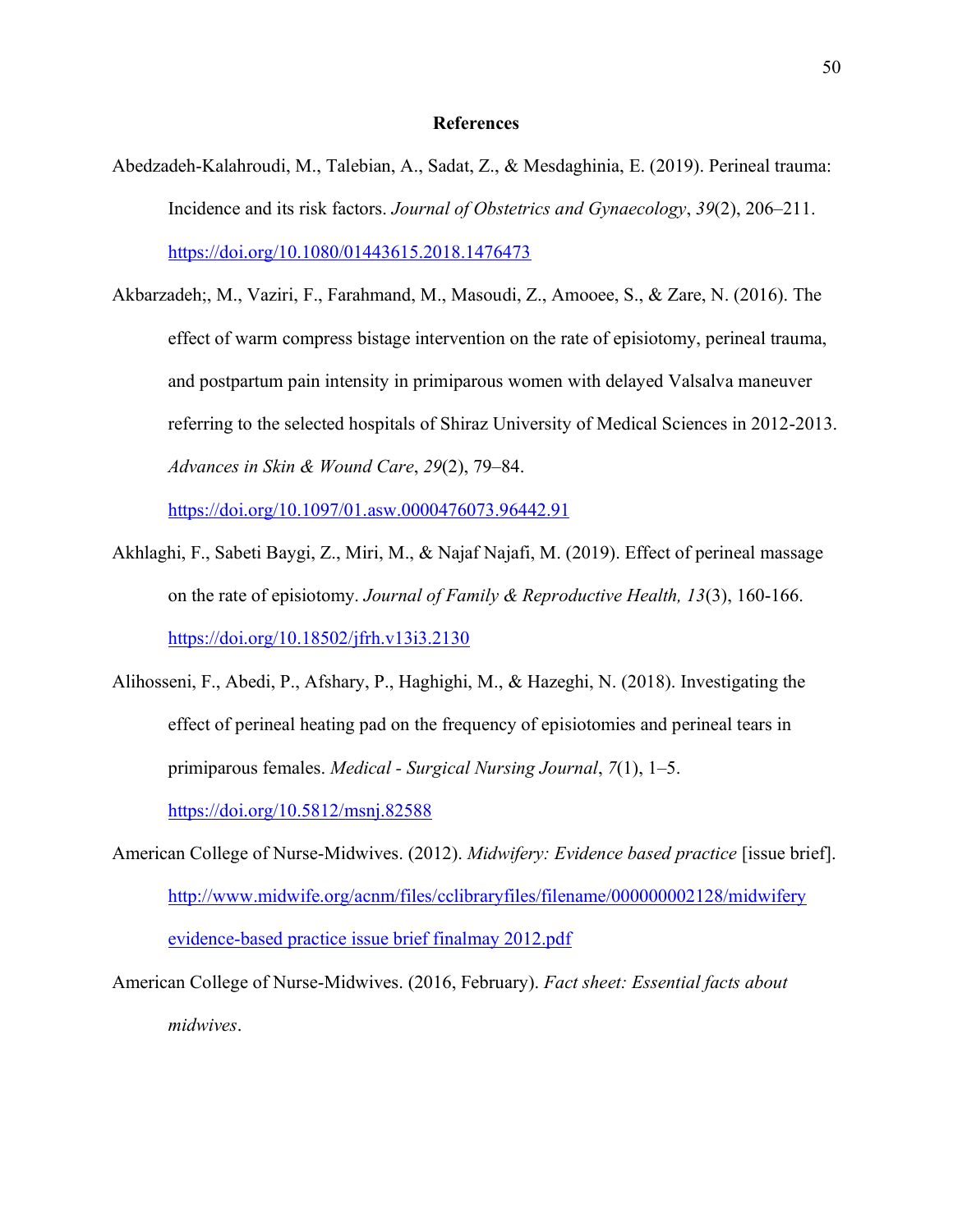[http://www.midwife.org/acnm/files/ccLibraryFiles/Filename/000000005948/EssentialFac](http://www.midwife.org/acnm/files/ccLibraryFiles/Filename/000000005948/EssentialFactsAboutMidwives-021116FINAL.pdf) [tsAboutMidwives-021116FINAL.pdf](http://www.midwife.org/acnm/files/ccLibraryFiles/Filename/000000005948/EssentialFactsAboutMidwives-021116FINAL.pdf)

American College of Nurse-Midwives. (2020). Core competencies for basic midwifery practice. *ACNM Core Competencies*, 1–10.

[https://www.midwife.org/acnm/files/acnmlibrarydata/uploadfilename/000000000050/AC](https://www.midwife.org/acnm/files/acnmlibrarydata/uploadfilename/000000000050/ACNMCoreCompetenciesMar2020_final.pdf) [NMCoreCompetenciesMar2020\\_final.pdf](https://www.midwife.org/acnm/files/acnmlibrarydata/uploadfilename/000000000050/ACNMCoreCompetenciesMar2020_final.pdf)

- The American College of Obstetricians and Gynecologists. (2018). ACOG practice bulletin no. 198: Prevention and management of obstetric lacerations at vaginal delivery. *Obstetrics & Gynecology*, *132*(3), e87–e102. <https://doi.org/10.1097/aog.0000000000002841>
- Ashwal, E., Aviram, A., Wertheimer, A., Krispin, E., Kaplan, B., & Hiersch, L. (2016). The impact of obstetric gel on the second stage of labor and perineal integrity: A randomized controlled trial. *The Journal of Maternal-Fetal & Neonatal Medicine*, *29*(18), 3024– 3029.<https://doi.org/10.3109/14767058.2015.1114079>
- Ben Natan, M., & Ehrenfeld, M. (2011). Nursing and midwifery education, practice, and issues in Israel. *Nursing & Health Sciences*, *13*(1), 1–3. [https://doi.org/10.1111/j.1442-](https://doi.org/10.1111/j.1442-2018.2011.00582.x) [2018.2011.00582.x](https://doi.org/10.1111/j.1442-2018.2011.00582.x)
- Berkowitz, L., & Foust-Wright, C. (2020, April 1). *Approach to episiotomy*. UpToDate. Retrieved March 19, 2021, from [https://www.uptodate.com/contents/approach-to](https://www.uptodate.com/contents/approach-to-episiotomy?search=spontaneous%20laceration&source=search_result&selectedTitle=1%7E150&usage_type=default&display_rank=1&H1701129412)[episiotomy?search=spontaneous%20laceration&source=search\\_result&selectedTitle=1~1](https://www.uptodate.com/contents/approach-to-episiotomy?search=spontaneous%20laceration&source=search_result&selectedTitle=1%7E150&usage_type=default&display_rank=1&H1701129412) [50&usage\\_type=default&display\\_rank=1#H1701129412](https://www.uptodate.com/contents/approach-to-episiotomy?search=spontaneous%20laceration&source=search_result&selectedTitle=1%7E150&usage_type=default&display_rank=1&H1701129412)
- Borrman, M. J., Davis, D., Porteous, A., & Lim, B. (2020). The effects of a severe perineal trauma prevention program in an Australian tertiary hospital: An observational study. *Women and Birth*, *33*(4), e371–e376.<https://doi.org/10.1016/j.wombi.2019.07.301>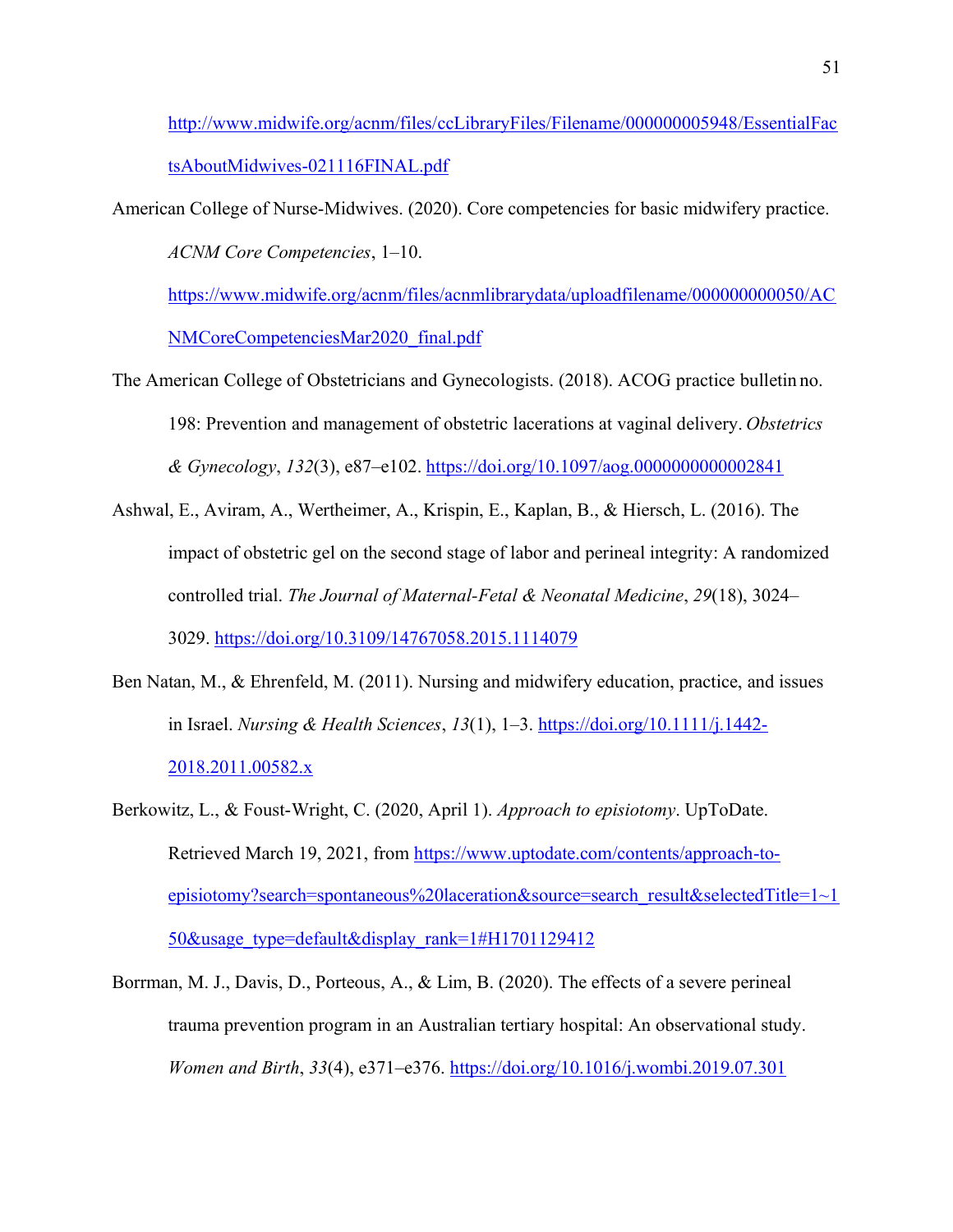- Central Intelligence Agency. (2021, March 8). *Explore all countries—World*. The World Factbook.<https://www.cia.gov/the-world-factbook/countries/world/>
- Cunningham, F. G., Leveno, K. J., Bloom, S. L., Spong, C. Y., Dashe, J. S., Hoffman, B. L., Casey, B. M., & Sheffield, J. S. (2014). *Williams Obstetrics* (24th ed.). McGraw-Hill.
- Dang, D., & Dearholt, S. L. (2018). *Johns Hopkins nursing evidence-based practice: Model and guidelines* (3rd ed.). Sigma Theta Tau International.
- Demirel, G., & Golbasi, Z. (2015). Effect of perineal massage on the rate of episiotomy and perineal tearing. *International Journal of Gynecology & Obstetrics*, *131*(2), 183–186. <https://doi.org/10.1016/j.ijgo.2015.04.048>
- Edqvist, M., Rådestad, I., Lundgren, I., Mollberg, M., & Lindgren, H. (2018). Practices used by midwives during the second stage of labor to facilitate birth: Are they related to perineal trauma? *Sexual & Reproductive Healthcare*, *15*, 18–22.

<https://doi.org/10.1016/j.srhc.2017.11.003>

Ejder Apay, S., Kanbur, A., Özdemir, F., & Pasinlioglu, T. (2012). Midwifery education in Turkey. *Collegium Antropologicum*, *36*(4), 1453–1456.

https://www.researchgate.net/publication/235420925 Midwifery education in Turkey

Escuriet, R., Pueyo, M. J., Perez-Botella, M., Espada, X., Salgado, I., Gómez, A., Biescas, H., Espiga, I., White, J., Fernandez, R., Fusté, J., & Ortún, V. (2015). Cross-sectional study comparing public and private hospitals in Catalonia: Is the practice of routine episiotomy changing? *BMC Health Services Research*, *15*(1). [https://doi.org/10.1186/s12913-015-](https://doi.org/10.1186/s12913-015-0753-z)  $0753-z$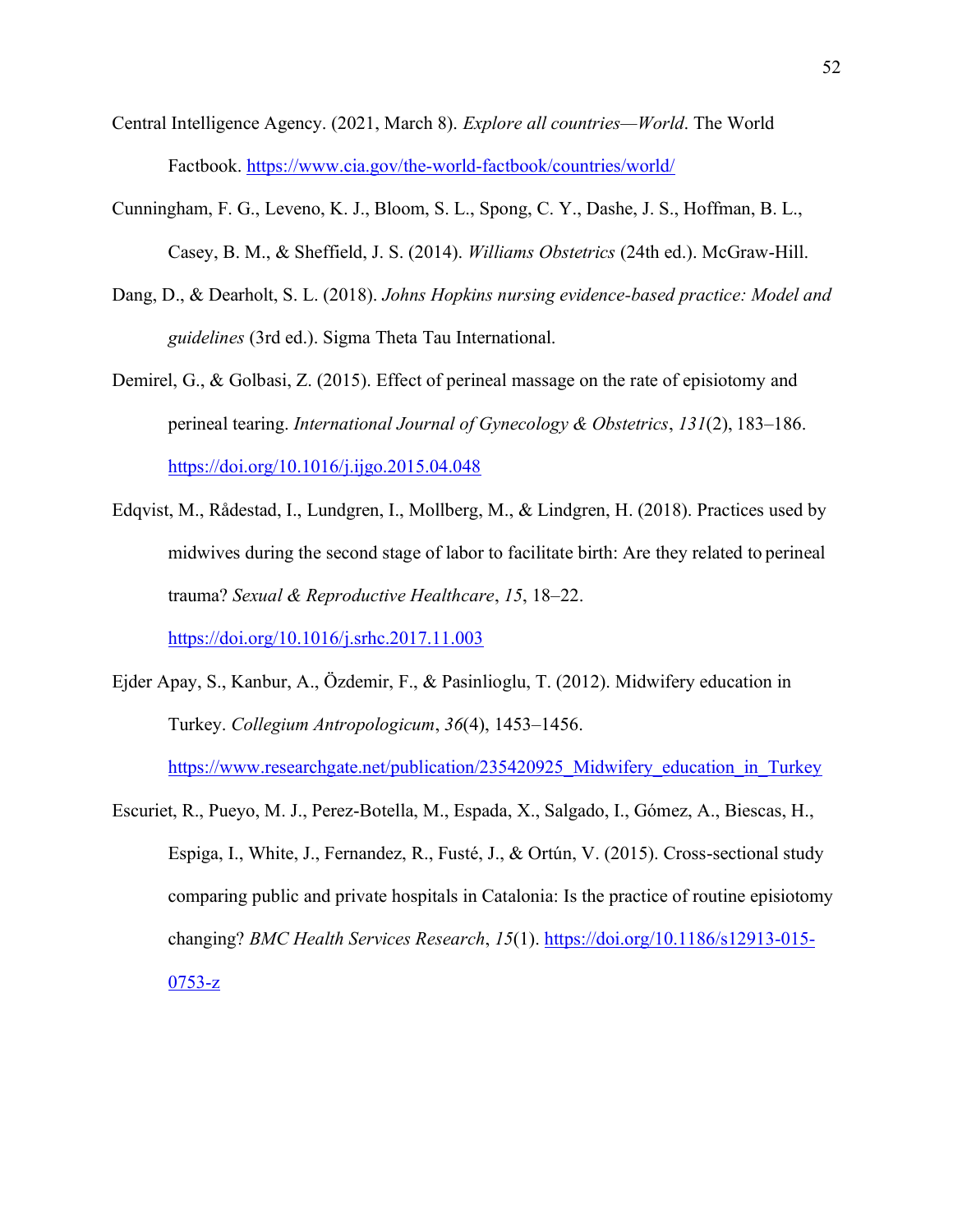- Essa, R., & Ismail, N. (2015). Effect of second stage perineal warm compresses on perineal pain and outcome among primiparae. *Journal of Nursing Education and Practice*, *6*(4), 48–58. <https://doi.org/10.5430/jnep.v6n4p48>
- Fahami, F., Shokoohi, Z., & Kianpour, M. (2012). The effects of perineal management techniques on labor complications. *Iranian Journal of Nursing and Midwifery Research*, *17*(1), 52–57. https://doi.org/https:/[/www.ncbi.nlm.nih.gov/pmc/articles/PMC3590696/](http://www.ncbi.nlm.nih.gov/pmc/articles/PMC3590696/)
- Gabbe, S. (2002). Classic pages from the American Journal of Obstetrics and Gynecology. *American Journal of Obstetrics and Gynecology*, *187*(1), 254–255. <https://doi.org/10.1067/mob.2002.123205>
- Ganji, Z., Shirvani, M., Rezaei-Abhari, F., & Danesh, M. (2013). The effect of intermittent local heat and cold on labor pain and child birth outcome. *Iranian Journal of Nursing and Midwifery Research*, *18*(4), 298–303.

<https://www.ncbi.nlm.nih.gov/pmc/articles/PMC3872865/>

- Geranmayeh, M., Rezaei Habibabadi, Z., Fallahkish, B., Farahani, M., Khakbazan, Z., & Mehran, A. (2011). Reducing perineal trauma through perineal massage with Vaseline in second stage of labor. *Archives of Gynecology and Obstetrics*, *285*(1), 77–81. <https://doi.org/10.1007/s00404-011-1919-5>
- Harlev, A., Pariente, G., Kessous, R., Aricha-Tamir, B., Weintraub, A. Y., Eshkoli, T., Dukler, D., Ayun, S., & Sheiner, E. (2013). Can we find the perfect oil to protect the perineum? A randomized-controlled double-blind trial. *The Journal of Maternal-Fetal & Neonatal Medicine*, *26*(13), 1328–1331.<https://doi.org/10.3109/14767058.2013.784261>
- Hermansson, E., & Mårtensson, L. B. (2013). The evolution of midwifery education at the master's level: A study of Swedish midwifery education programs after the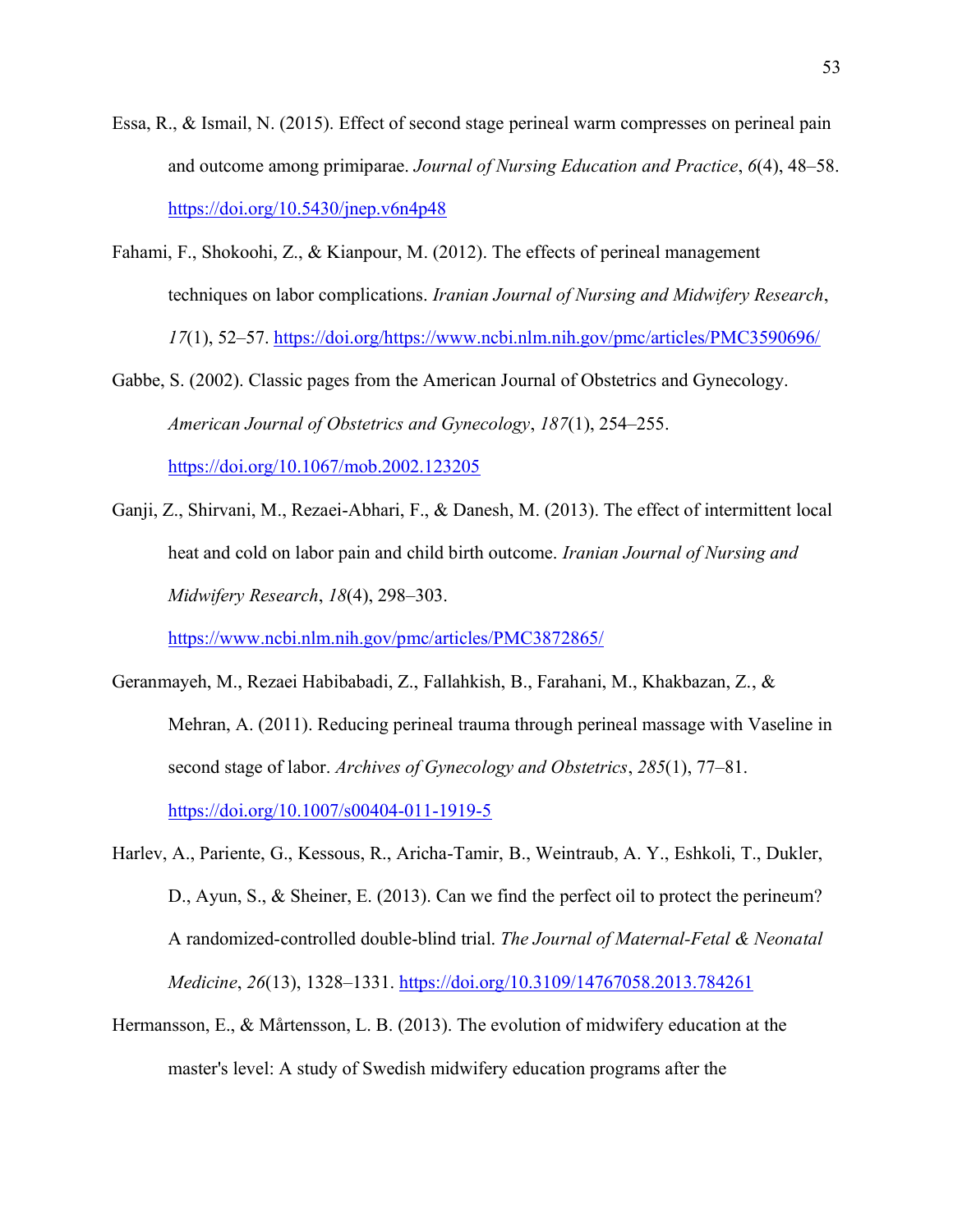implementation of the bologna process. *Nurse Education Today*, *33*(8), 866–872. <https://doi.org/10.1016/j.nedt.2012.09.015>

- Ibrahim, H.-F., Elgzar, W., & Hassan, H. (2017). Effect of warm compresses versuslubricated massage during the second stage of labor on perineal outcomes among primiparous women. *Journal of Nursing and Health Science*, *6*(4), 64–76. <https://doi.org/10.9790/1959-0604056476>
- Karaçam, Z., Ekmen, H., & Çalişir, H. (2012). The use of perineal massage in the second stage of labor and follow-up of postpartum perineal outcomes. *Health Care for Women International*, *33*(8), 697–718.<https://doi.org/10.1080/07399332.2012.655385>
- Khani, S., Zare, K., & Ramezannezhad, S. (2012). The frequency of episiotomy and its related factors. *Iran Journal of Nursing*, *24*(74), 45–52. [http://ijn.iums.ac.ir/article-1-1056](http://ijn.iums.ac.ir/article-1-1056-en.html) [en.html](http://ijn.iums.ac.ir/article-1-1056-en.html)
- King, T. L., Brucker, M. C., Osborne, K., & Jevitt, C. M. (2019). *Varney's midwifery* (6th ed.). Jones & Bartlett Learning.
- King, T. L., & Pinger, W. (2014). Evidence-based practice for intrapartum care: The pearls of midwifery. *Journal of Midwifery & Women's Health*, *59*(6), 572–585. <https://doi.org/10.1111/jmwh.12261>
- Leal, N. V., Amorim, M. M., Franca-Neto, A. H., Leite, D. F., Melo, F. O., & Alves, J. N. (2014). Factors associated with perineal lacerations requiring suture in vaginal births without episiotomy. *Obstetrics & Gynecology*, *123*(Supplement 1), 63S-64S.<https://doi.org/10.1097/01.aog.0000447369.00977.4c>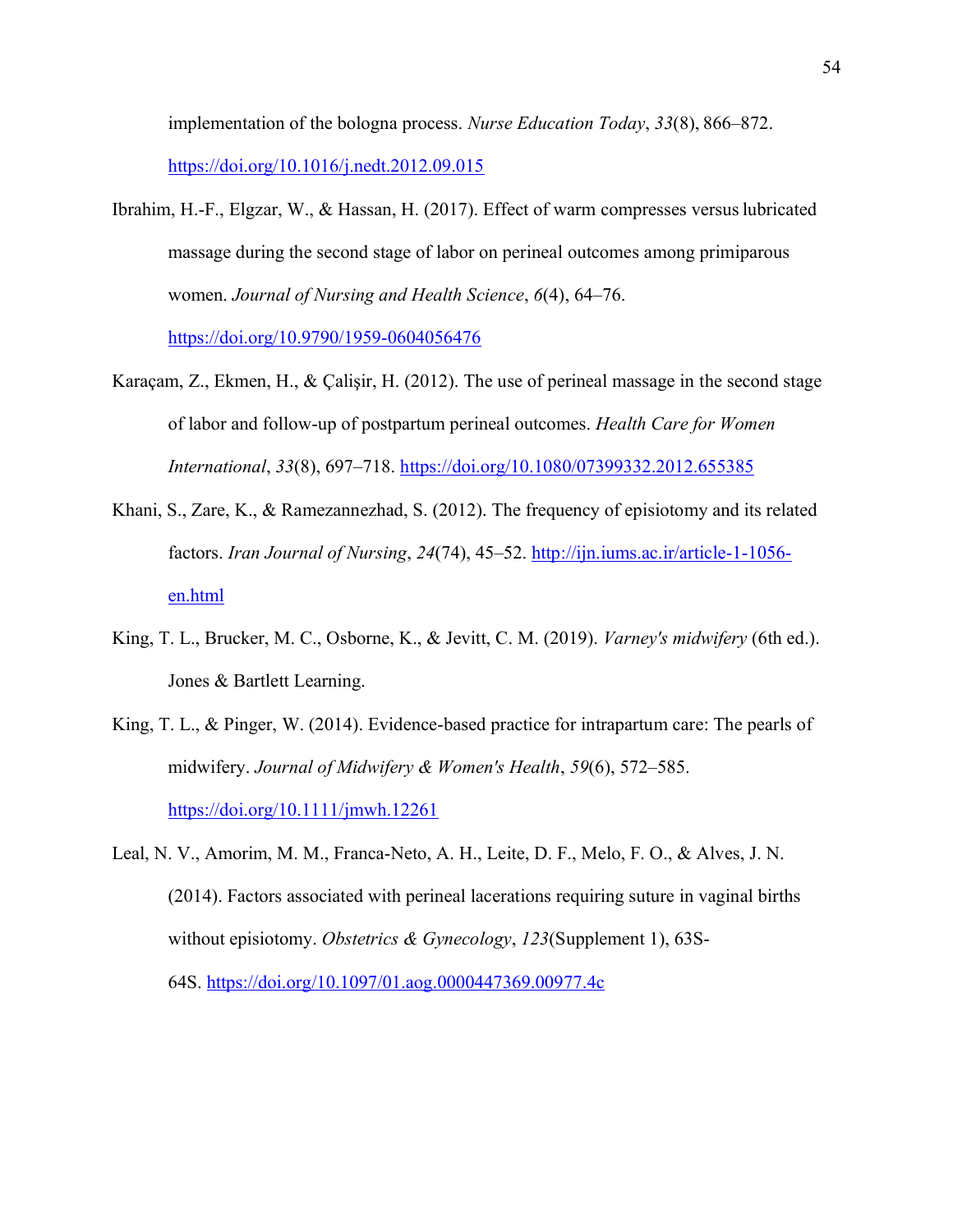Leeman, L., Rogers, R., Borders, N., Teaf, D., & Qualls, C. (2016). The effect of perineal lacerations on pelvic floor function and anatomy at 6 months postpartum in a prospective cohort of nulliparous women. *Birth*, *43*(4), 293–302.<https://doi.org/10.1111/birt.12258>

Meehan-Ryan, N. (2013, December 12). *Midwifery in Spain*. Prezi. <https://prezi.com/8fsradnhuuyc/midwifery-in-spain/->

- Mohamed, M., Mohamed, S., & Gonied, A. (2011). Comparative study between two perineal management techniques used to reduce perineal trauma during 2nd stage of labor. *Journal of American Science*, *7*(11), 228–232. [http://www.americanscience.org.](http://www.americanscience.org./)
- Petiprin, A. (2020). *Neuman's systems model*. [https://nursing-theory.org/theories-and](https://nursing-theory.org/theories-and-models/neuman-systems-model.php)[models/neuman-systems-model.php](https://nursing-theory.org/theories-and-models/neuman-systems-model.php)
- Raja, A., Pallavee, P., & Samal, R. (2019). Effect of perineal massage in the second stage of labor, on the incidence of episiotomy and perineal tears. *International Journal of Reproduction, Contraception, Obstetrics and Gynecology*, *8*(4), 1387–1392. <https://doi.org/10.18203/2320-1770.ijrcog20191186>
- Rodrigues, S., Silva, P., Agius, A., Rocha, F., Castanheira, R., Gross, M., & Agius, J. (2019). Intact perineum: What are the predictive factors in spontaneous vaginal birth? *Materia Socio Medica*, *31*(1), 25–30.<https://doi.org/10.5455/msm.2019.31.25-30>
- Romina, S., Ramezani, F., Falah, N., Mafi, M., & Ranjkesh, F. (2020). Effect of perineal massage with ostrich oil on the episiotomy and lacerations in nulliparous women: A randomized controlled clinical trial. *Iranian Journal of Nursing and Midwifery Research*, *25*(2), 134–138. [https://doi.org/10.4103/ijnmr.ijnmr\\_76\\_19](https://doi.org/10.4103/ijnmr.ijnmr_76_19)
- Sharma, B., Hildingsson, I., Johansson, E., Prakasamma, M., Ramani, K., & Christensson, K. (2015). Do the pre-service education programs for midwives in India prepare confident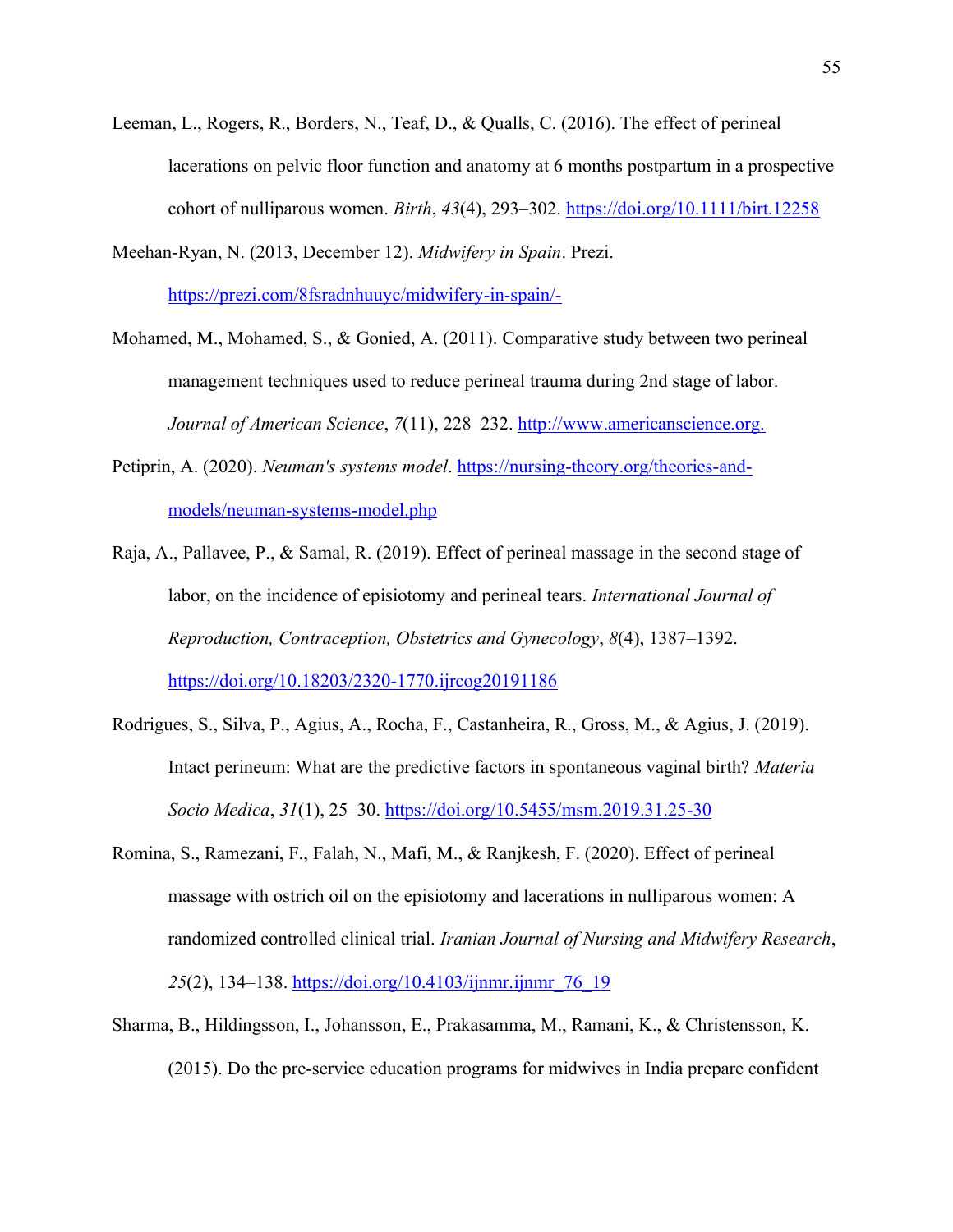'registered midwives'? A survey from India. *Global Health Action*, *8*(1), 29553.

<https://doi.org/10.3402/gha.v8.29553>

- *The state of the world's midwifery 2014: A universal pathway. A woman's right to health*. (2014). United Nations Population Fund.<https://www.unfpa.org/sowmy>
- Steiner, N., Weintraub, A. Y., Wiznitzer, A., Sergienko, R., & Sheiner, E. (2012). Episiotomy: The final cut? *Archives of Gynecology and Obstetrics*, *286*(6), 1369–1373. <https://doi.org/10.1007/s00404-012-2460-x>
- Tag-Eldin, M. A., Gadallah, M. A., Al-Tayeb, M. N., Abdel-Aty, M., Mansour, E., & Sallem, M. (2008). Prevalence of female genital cutting among Egyptian girls. *Bulletin of the World Health Organization*, *86*(4), 269–274.<https://doi.org/10.2471/blt.07.042093>
- Terré-Rull, C., Beneit-Montesinos, J., Gol-Gómez, R., Garriga-Comas, N., Ferrer-Comalat, A., & Salgado-Poveda, I. (2014). Application of perineum heat therapy during partum to reduce injuries that require post-partum stitches. *Enfermería Clínica*, *24*(4), 241–247. <https://doi.org/10.1016/j.enfcli.2014.03.007>
- Tierney, O., Sweet, L., Houston, D., & Ebert, L. (2018). A historical account of the governance of midwifery education in Australia and the evolution of the continuity of care experience. *Women and Birth*, *31*(3), e210–e215.

<https://doi.org/10.1016/j.wombi.2017.09.009>

Toglia, M. R. (2020, April 1). *Repair of perineal and other lacerations associated with childbirth*. UpToDate. Retrieved March 19, 2021, from [https://www.uptodate.com/contents/repair-of-perineal-and-other-lacerations-associated](https://www.uptodate.com/contents/repair-of-perineal-and-other-lacerations-associated-with-childbirth?source=related_link&H3)[with-childbirth?source=related\\_link#H3](https://www.uptodate.com/contents/repair-of-perineal-and-other-lacerations-associated-with-childbirth?source=related_link&H3)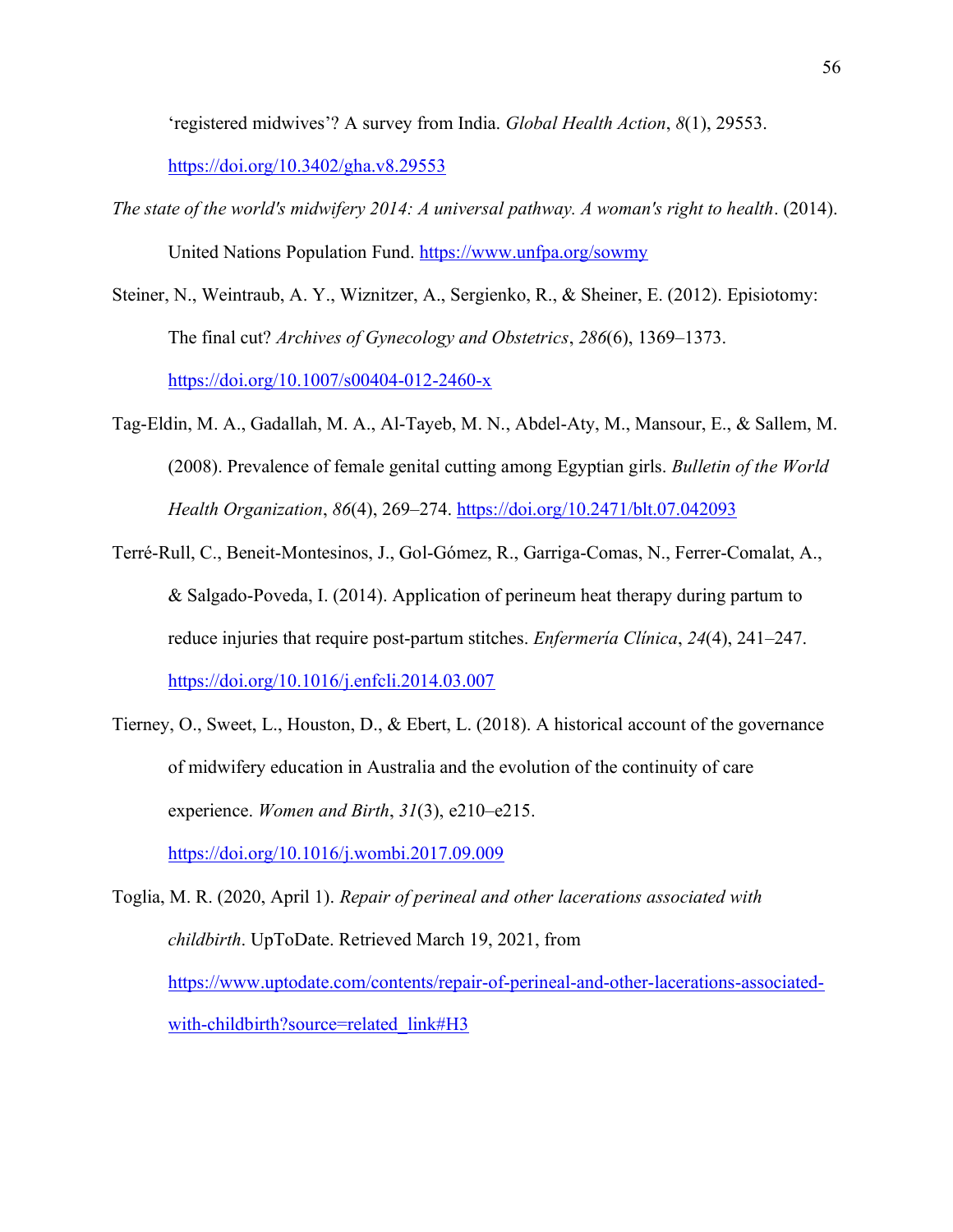- TorkZahrani, S. (2008). Commentary: Childbirth education in Iran. *Journal of Perinatal Education*, *17*(3), 51–54.<https://doi.org/10.1624/105812408x329601>
- Trinh, A. T., Khambalia, A., Ampt, A., Morris, J. M., & Roberts, C. L. (2013). Episiotomy rate in Vietnamese-born women in Australia: Support for a change in obstetric practice in Vietnam. *Bulletin of the World Health Organization*, *91*(5), 350–356.

<https://doi.org/10.2471/blt.12.114314>

- Türkmen, H., Çetinkaya, S., Apay, E., Karamüftüoğlu, D., & Kılıç, H. (2020). The effect of perineal warm application on perineal pain, perineal integrity, and postpartum comfort in the second stage of labor: Randomized clinical trial. *Complementary Medicine Research*, *28*(1), 23–30.<https://doi.org/10.1159/000507605>
- United Nations Population Fund. (2014). *Egypt: The state of the world's midwifery*. <https://www.unfpa.org/data/sowmy/EG>
- Willyard, C. (2019, April 30). Episiotomy rates are dropping, but some doctors still snip. *The New York Times.* <https://www.nytimes.com/2020/04/17/parenting/episiotomy.html>
- World Health Organization. (2018). *WHO recommendations: Intrapartum care for a positive childbirth experience* [PDF].

<https://apps.who.int/iris/bitstream/handle/10665/272447/WHO-RHR-18.12-eng.pdf>

Zare, O., Pasha, H., & Faramarzi, M. (2014). Effect of perineal massage on the incidence of episiotomy and perineal laceration. *Health*, *6*(1), 10–14.

<https://doi.org/10.4236/health.2014.61003>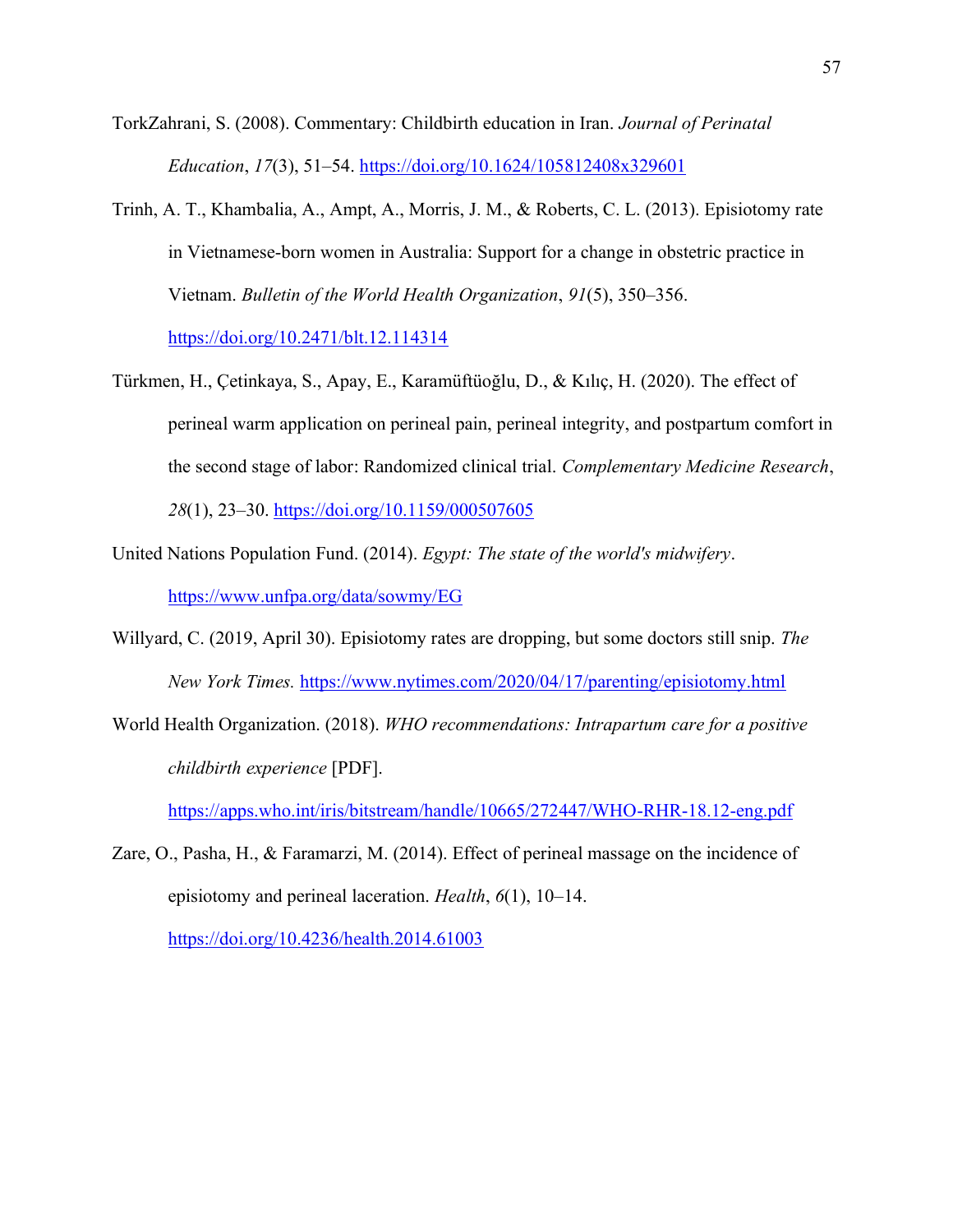# **Appendix: Matrix of the Literature**

**Source:** Akbarzadeh;, M., Vaziri, F., Farahmand, M., Masoudi, Z., Amooee, S., & Zare, N. (2016). The effect of warm compress bistage intervention on the rate of episiotomy, perineal trauma, and postpartum pain intensity in primiparous women with delayed valsalva maneuver referring to the selected hospitals of shiraz university of medical sciences in 2012-2013. *Advances in Skin & Wound Care*, *29*(2), 79–84.<https://doi.org/10.1097/01.asw.0000476073.96442.91>

| <b>Purpose/Sample</b> | Design                  | <b>Results</b>                           | <b>Strengths/Limitations</b>                           |
|-----------------------|-------------------------|------------------------------------------|--------------------------------------------------------|
|                       | (Method/Instruments)    |                                          |                                                        |
| Purpose: To           | Randomized Control      | The results revealed a significant       | <b>Strengths:</b>                                      |
| investigate the       | Trial                   | difference between the intervention      | Randomized Controlled Trial                            |
| effect of warm        | 150 women were          | and control groups regarding the         |                                                        |
| compress bistage      | randomly divided into   | frequency of intact perineum (27%        | The data were analyzed with SPSS statistical           |
| intervention on       | 2 groups: intervention  | vs. 6.7%) and the frequency of           | software (version 16) using $\chi^2$ test, t test, and |
| the rate of           | and control. The        | episiotomy (45% vs. 90.70%). In          | odds ratio.                                            |
| episiotomy,           | intervention group      | addition, the frequency of the           | In order to reduce bias, the perinea were              |
| perineal trauma,      | received warm           | location of rupture ( $p = .019$ ), mean | examined by an experienced midwife after               |
| and postpartum        | compress bistage        | length of episiotomy incision ( $P =$    | delivery.                                              |
| pain intensity in     | intervention at 7-cm    | .002), and mean intensity of pain the    | Thermotherapy is a simple, safe, effective,            |
| the primiparous       | and 10-cm dilation and  | day after delivery ( $p < .001$ ) were   | and inexpensive non-pharmacological                    |
| woman with            | zero position during    | significantly lower in the               | analgesia method that does not require any             |
| delayed Valsalva      | the first and second    | intervention group compared with         | specific skills.                                       |
| maneuver.             | stages of labor for 15  | the control group. However, the rate     | Limitations: Episiotomy was performed                  |
|                       | to 20 minutes, whereas  | of ruptures was higher in the            | based on the opinion of the instructor or the          |
| Sample/Setting:       | the control group       | intervention group.                      | midwives.                                              |
| 150 primiparous       | received the hospitals' |                                          | The study was not blinded to the provider or           |
| women;                | routine care.           | <b>Conclusion:</b>                       | the patient.                                           |
| hospitals in          | Additionally, in the    | Warm compress bistage intervention       | Another study limitation was the difference            |
| Shiraz, Iran,         | intervention group,     | was effective in reducing                | among the pregnant women's tissues, which              |
| from July 2012        | Valsalva maneuver was   | episiotomies and the mean length of      | was almost controlled by random allocation             |
| to March 2013         | delayed until the       | episiotomy incision, reducing pain       | of the women into 2 groups.                            |
|                       | pregnant woman felt     | after delivery, and increasing the rate  | The pregnant women's pain thresholds were              |
| Level of              | spontaneous straining.  | of intact perineum. However, the rate    | also different, which was again controlled by          |
| evidence: Level       | After delivery, the     | of ruptures slightly increased in the    | randomly dividing the participants into 2              |
|                       | prevalence of           | intervention group compared with         | groups.                                                |
|                       | episiotomy; intact      | the control group. They also noted a     |                                                        |
| <b>Quality of</b>     | perineum; location,     | slightly increased rate of lacerations.  |                                                        |
| evidence:             | degree, and length of   | Warm compress bistage showed no          |                                                        |
| Quality B             | rupture; and            | negative effects on delivery             |                                                        |
|                       | postpartum pain         | outcomes and it may increase             |                                                        |
|                       | intensity were assessed | women's satisfaction.                    |                                                        |
|                       | in the 2 groups.        |                                          |                                                        |

**Author Recommendations:** The present study findings revealed that warm compress bistage intervention increased the rate of intact perineum, reduced the rate of episiotomy and postpartum pain, and slightly increased the rate of lacerations. In addition, this method had no negative effects on delivery outcomes, including fetal health, instrumental delivery, and uterine contractions. Therefore, this method may increase women's satisfaction and encourage them to select natural vaginal delivery. Thermotherapy is a simple, safe, effective, and inexpensive non-pharmacological analgesic method that does not require any specific skills. Therefore, it can play a key role in a woman's satisfaction with the delivery experience.

**Summary for current clinical practice question:** When applying the results of this trial to the clinical practice question of: do women who have active management of the second stage of labor, such as perineal massage or superficial heat have less perineal trauma than women who receive standard care, it can be concluded that this intervention of warm compress decreases episiotomies and the mean length of episiotomy incision, reducing pain after delivery, and increasing the rate of intact perineum. Therefore, this could result in less trauma.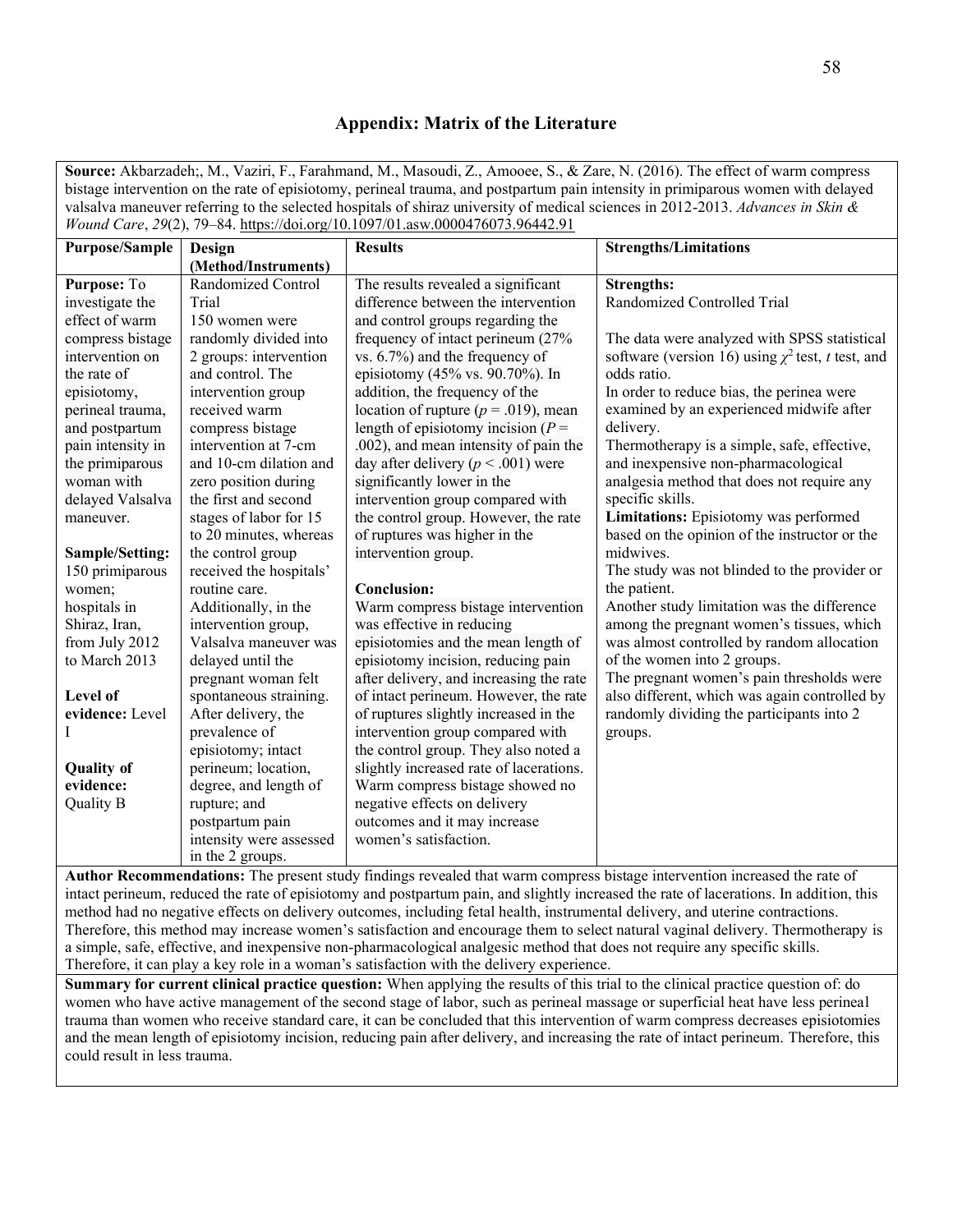*Journal of Family & Reproductive Health, 13*(3), 160–166[. https://doi.org/10.18502/jfrh.v13i3.2130](https://doi.org/10.18502/jfrh.v13i3.2130) **Purpose/ Sample Design (Method/Instruments) Results Strengths/Limitations Purpose:**  The aim of study was to investigate the need for perineal massage (PM) during labor on the need for episiotomies. **Sample/ Setting:**  99 nulliparous women Um-al-Banin Educational-Therapeutic Hospital in Mashhad **Level of evidence:**  Level I **Quality of evidence:**  Quality B Randomized double-blind clinical Trial The PM was performed on all women in the intervention group from 6cm–10cm and then during the second stage until delivery. All participants lied in the lithotomy position and the PM was performed between contractions. The researchers rubbed two drops of lubricants onto the inner vaginal wall with fingers 2–3 cm and pressed both sides of the vaginal wall for 2 minutes. Each woman had a minimum of 30 minutes of rest before the next massage session. Four sessions were performed during the first stage of labor and at the start of the second stage of labor each participant received a 10-minute massage. Control group women received the routine care of the hospital and underwent routine care. The two groups were examined for frequency of episiotomy, perineal lacerations, and their degrees as well as the duration of the first and second stages of labor, the newborn's weight, and head circumference. Need for episiotomy: Control: 12.2%, PM: 28%. The need for episiotomy was significantly lower in the PM group than in the control group ( $p = 0.05$ ). Spontaneous perineal tears were significantly higher in mothers of the PM group ( $p = 0.05$ ). The spontaneous tear degree in the 20 mothers who did not require episiotomy  $(p = 0.5)$  and the degree of perineal tear in mothers who needed an episiotomy ( $N = 79$ ;  $p = 0.1$ ) were not significantly different in the two groups. In the PM group members who did not require episiotomy  $(N = 14)$  and the mother underwent a spontaneous tear, first-degree tears were more frequent than second-degree ones. The median duration of the active stage of labor: lower in the PM group than in the control group. The median of the second stage duration in the control and intervention groups were 55 and 45 minutes, respectively where the difference was significant  $(p = 0.002)$ , and the median time of completion of the active stage until delivery in the PM group had reduced. **Conclusion**: The results of this study indicated that PM is effective in reducing the need for an episiotomy. However, the results also showed that among the PM mothers who did tear, first-degree tear of the perineum was of a higher frequency than the second-degree tear. The median duration of the second stage of labor was also significantly reduced in the PM group. **Strengths:**  Randomized Controlled Trial All the massages were given by one of the research colleagues so that the manner and strength of the massage would be similar. The study was double blinded and the midwife doing the delivery was not aware of the group allocation. There were no significant differences between the two groups in terms of demographic and confounding variables. Appropriate methods were used for statistical analysis. **Limitations:** The study was not blinded. The decision for performing episiotomy during childbirth in both groups was made at the discretion of the midwife, regarding the diagnosed childbirth factor and indications of episiotomy. The sample size was smaller than other comparable studies.

**Source:** Akhlaghi, F., Sabeti Baygi, Z., Miri, M., & Najaf Najafi, M. (2019). Effect of perineal massage on the rate of episiotomy.

59

**Author Recommendations:** It is also recommended that researchers study the effect of PM in the third trimester of pregnancy on the frequency of episiotomy and perineal tear during labor in nulliparous women.

**Summary for current clinical practice question:** Perineal massage decreased the rates of episiotomy as well as lessened the severity of spontaneous perineal lacerations. Perineal massage may shorten the second stage of labor compared to standard care. When considering if women who have active management of the second stage of labor, such as perineal massage and superficial heat, have less perineal trauma than women who receive standard care, this study provides evidence that women who have perineal massage during labor may have lower instances of episiotomy.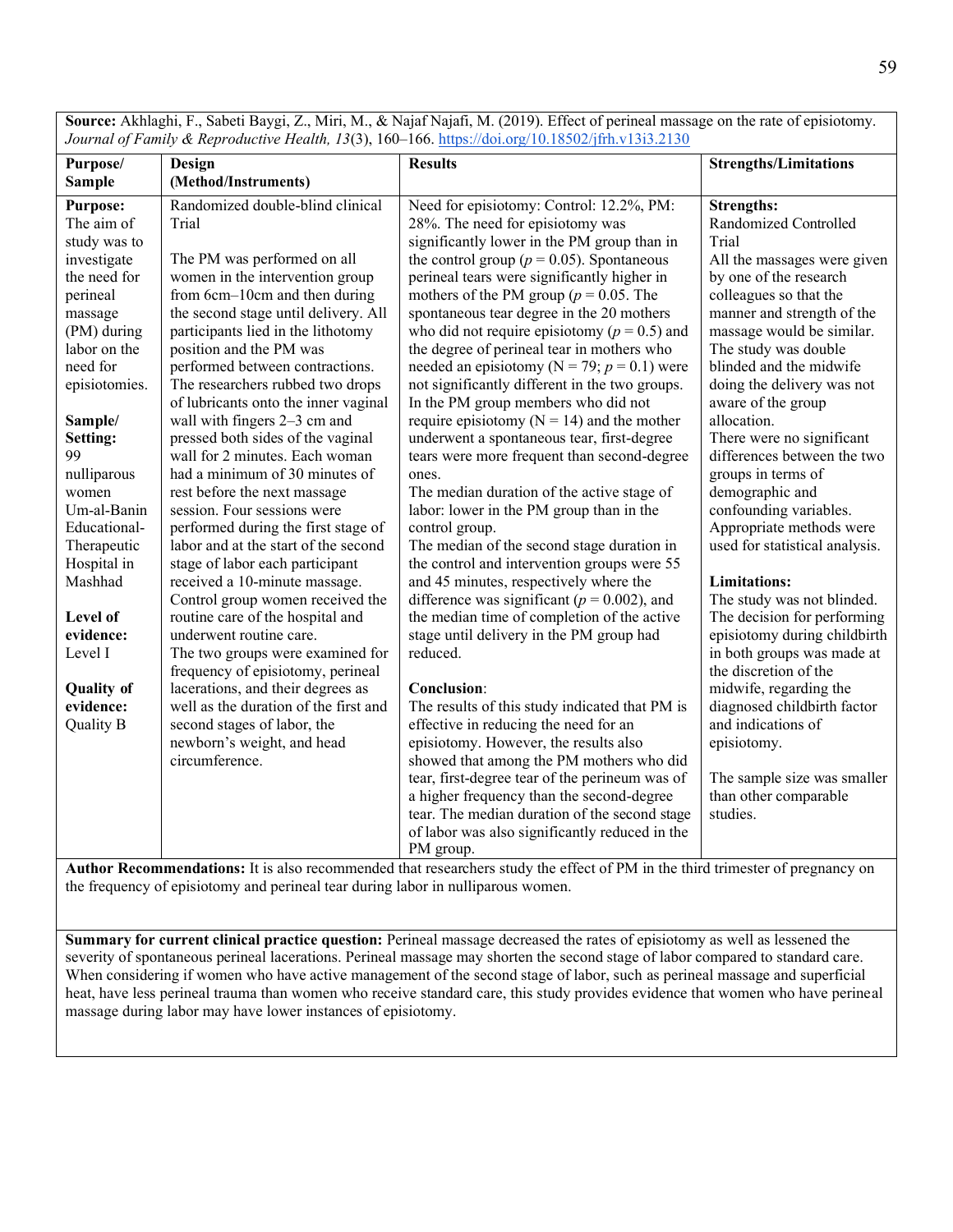**Source:** Alihosseni, F., Abedi, P., Afshary, P., Haghighi, M., & Hazeghi, N. (2018). Investigating the effect of perineal heating pad on the frequency of episiotomies and perineal tears in primiparous females. *Medical - Surgical Nursing Journal, 7*(1), 1– 5.<https://doi.org/10.5812/msnj.82588>

| (Method/Instruments)<br>Randomized single-blind<br>Perineum Intact: 15% and 26% in control<br>and intervention respectively. This is not<br>statistically significant ( $p = 0.512$ ).<br>Episiotomy: 41% and 21% in control and<br>The heating pads were<br>used in the intervention<br>intervention respectively. This is<br>group with the start of<br>statistically significant ( $p = 0.025$ ).<br>the second stage of labor<br>First-degree tears: 24% and 26% in | <b>Strengths:</b><br>Randomized Controlled Trial-Single<br>Blinded<br>The midwife was blinded on if the<br>warm compress had been applied or                                                                                                                                                                                                                                             |
|-------------------------------------------------------------------------------------------------------------------------------------------------------------------------------------------------------------------------------------------------------------------------------------------------------------------------------------------------------------------------------------------------------------------------------------------------------------------------|------------------------------------------------------------------------------------------------------------------------------------------------------------------------------------------------------------------------------------------------------------------------------------------------------------------------------------------------------------------------------------------|
|                                                                                                                                                                                                                                                                                                                                                                                                                                                                         |                                                                                                                                                                                                                                                                                                                                                                                          |
|                                                                                                                                                                                                                                                                                                                                                                                                                                                                         |                                                                                                                                                                                                                                                                                                                                                                                          |
|                                                                                                                                                                                                                                                                                                                                                                                                                                                                         | not at the time of delivery. All of the                                                                                                                                                                                                                                                                                                                                                  |
| control and intervention respectively.<br>This is not statistically significant ( $p =$<br>$0.25$ ).                                                                                                                                                                                                                                                                                                                                                                    | participants received the Ritgen's<br>Maneuver to control the delivery of<br>the head.                                                                                                                                                                                                                                                                                                   |
| control and intervention respectively.<br>This is not statically significant ( $p =$<br>0.23)<br>Between the two groups: the perineum<br>was more likely to be intact and less                                                                                                                                                                                                                                                                                          | Data analysis was carried out using<br>chi-square and independent T-test<br>using the SPSS software version 19.<br>P values of $\leq 0.05$ were considered<br>significant.                                                                                                                                                                                                               |
| likely to have a second- or third-degree<br>tear in the intervention groups, but none<br>of the results were statistically<br>significant.                                                                                                                                                                                                                                                                                                                              | Overall, no complications have ever<br>been mentioned in all the limited<br>studies conducted on non-drug<br>perineal treatment methods,<br>including the local heating of the                                                                                                                                                                                                           |
| <b>Conclusion:</b> The results of the current<br>study revealed that the use of perineal<br>heating pad during the second stage can<br>rate and also reduce the probability of<br>perineal tears in primiparous females.                                                                                                                                                                                                                                                | perineum.<br>Limitations:<br>Decisions on whether to practice<br>episiotomy or not were made based<br>on the mother's situation and/or the<br>experience and opinion of the                                                                                                                                                                                                              |
|                                                                                                                                                                                                                                                                                                                                                                                                                                                                         | process was routinely<br>carried out in the control<br>Second-degree tears: 17% and 13% in the<br>intervention. All of the<br>participants received the<br>Ritgen's Maneuver to<br>control the baby's head<br>at delivery. The data<br>collection tool was a<br>form on demographic<br>characteristics of the<br>research subjects, as well<br>be effective in decreasing the episiotomy |

**Author Recommendations**: Since there are a few studies in this regard, it is recommended that researchers carry out further research in this field and other interventions affecting perineal tear and the episiotomy rate.

**Summary for current clinical practice question**: When applying the results of this trial to the clinical practice question of: do women who have active management of the second stage of labor, such as perineal massage or superficial heat have less perineal trauma than women who receive standard care, warm compresses during the second stage of labor may decrease trauma by decreasing likelihood of an episiotomy and also reduces the probability of perineal tears in primiparous females; therefore, the intervention decreases the likelihood of trauma.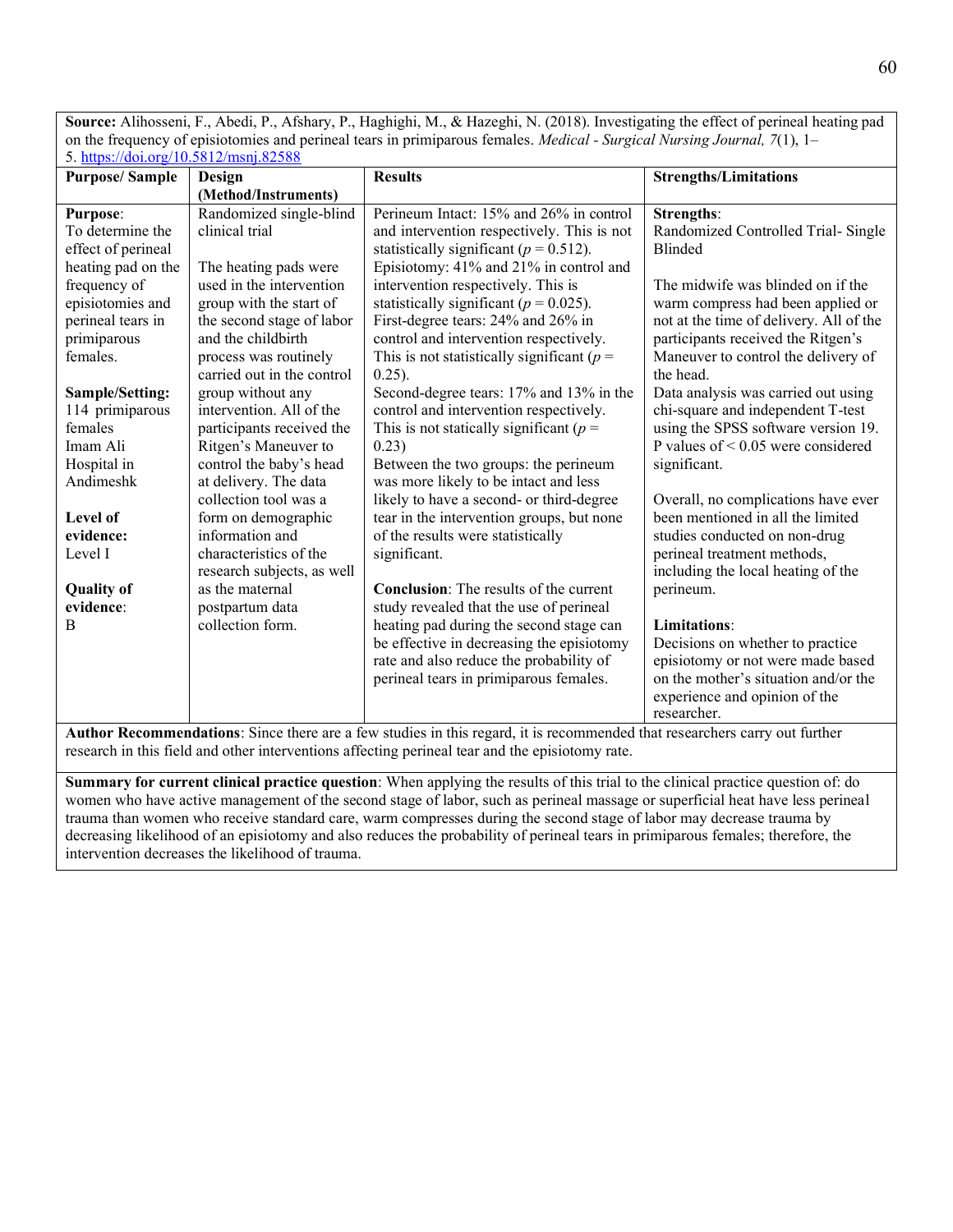**Source:** Ashwal, E., Aviram, A., Wertheimer, A., Krispin, E., Kaplan, B., & Hiersch, L. (2016). The impact of obstetric gel on the second stage of labor and perineal integrity: A randomized controlled trial. *The Journal of Maternal-Fetal & Neonatal Medicine, 29*(18), 3024-3029.<https://doi.org/10.3109/14767058.2015.1114079>

| <b>Purpose/Sample</b>                                                            | Design                                           | <b>Results</b>          | <b>Strengths/Limitations</b>                                                                                                    |
|----------------------------------------------------------------------------------|--------------------------------------------------|-------------------------|---------------------------------------------------------------------------------------------------------------------------------|
|                                                                                  | (Method/Instruments)                             |                         |                                                                                                                                 |
| <b>Purpose:</b>                                                                  | Randomized Control Trial                         | <b>Results:</b>         | <b>Strengths:</b>                                                                                                               |
| The researchers aimed to                                                         |                                                  | There was no            | Single center, improving internal                                                                                               |
| discover if gel application                                                      | Eligible women were randomly                     | statistically increased | validity. One of the first large RCTs to                                                                                        |
| in the second stage would                                                        | assigned to either labor                         | difference between      | investigate safety and impact of a                                                                                              |
| decrease the incidence of                                                        | management without using                         | the two groups on       | specific obstetric gel.                                                                                                         |
| perineal trauma and                                                              | obstetric gel, or labor management               | perineal integrity or   |                                                                                                                                 |
| decrease labor duration.                                                         | using intermittent application of                | labor duration.         | <b>Limitations:</b>                                                                                                             |
| The safety of this particular                                                    | obstetric gel into the birth canal,              |                         | Blinded or placebo-controlled study                                                                                             |
| gel was also studied.                                                            | starting at 4 cm of dilation upon                | <b>Conclusion:</b>      | was impossible to carry out due to the                                                                                          |
|                                                                                  | SVE.                                             | Until additional        | nature of the intervention. There was                                                                                           |
| Sample/Setting:                                                                  |                                                  | research is available   | lack of data surrounding the women                                                                                              |
| 200 nulliparous and                                                              | Dianatal is a bio-adhesive gliding               | on Dianatal gel,        | included in this study such as maternal                                                                                         |
| multiparous women                                                                | film which reduces the opposing                  | while it is safe for    | pre-pregnancy BMI, the amount of gel                                                                                            |
|                                                                                  | force to vaginal birth.                          | newborns and            | used by the birth provider, and the                                                                                             |
| Rabin Medical Center,                                                            |                                                  | mothers, it provides    | dose of oxytocin used for                                                                                                       |
| Petha-Tiqua, Israel                                                              |                                                  | no statistical benefit  | augmentation.                                                                                                                   |
|                                                                                  |                                                  | on labor duration or    |                                                                                                                                 |
| Level of evidence:                                                               |                                                  | perineal integrity.     |                                                                                                                                 |
| Level I                                                                          |                                                  |                         |                                                                                                                                 |
|                                                                                  |                                                  |                         |                                                                                                                                 |
| <b>Quality of evidence:</b>                                                      |                                                  |                         |                                                                                                                                 |
| Quality B<br>. Also as $\mathbf D$ is a constructed of the second $\mathbf T$ is | $1.001 - 1.001 - 1.001 - 11.011 - 1.001 - 1.001$ | $-1$ $-1$ $+$ $ -$      | $\mathbf{1}$ and $\mathbf{N}^*$ and $\mathbf{1}$ and $\mathbf{1}$ and $\mathbf{1}$ and $\mathbf{1}$ and $\mathbf{1}$<br>1.1.1.1 |

**Author Recommendations:** Larger randomized controlled trials are needed to suggest that Dianatal gel is helpful in maintaining perineal integrity or in shorter labor duration.

**Summary for current clinical practice question:** When applying the results of this trial to the clinical practice question of: do women who have active management of the second stage of labor, such as perineal massage and superficial heat have less perineal trauma than women who receive standard care, it can be concluded that obstetric gel provided no benefit to preserving the perineum.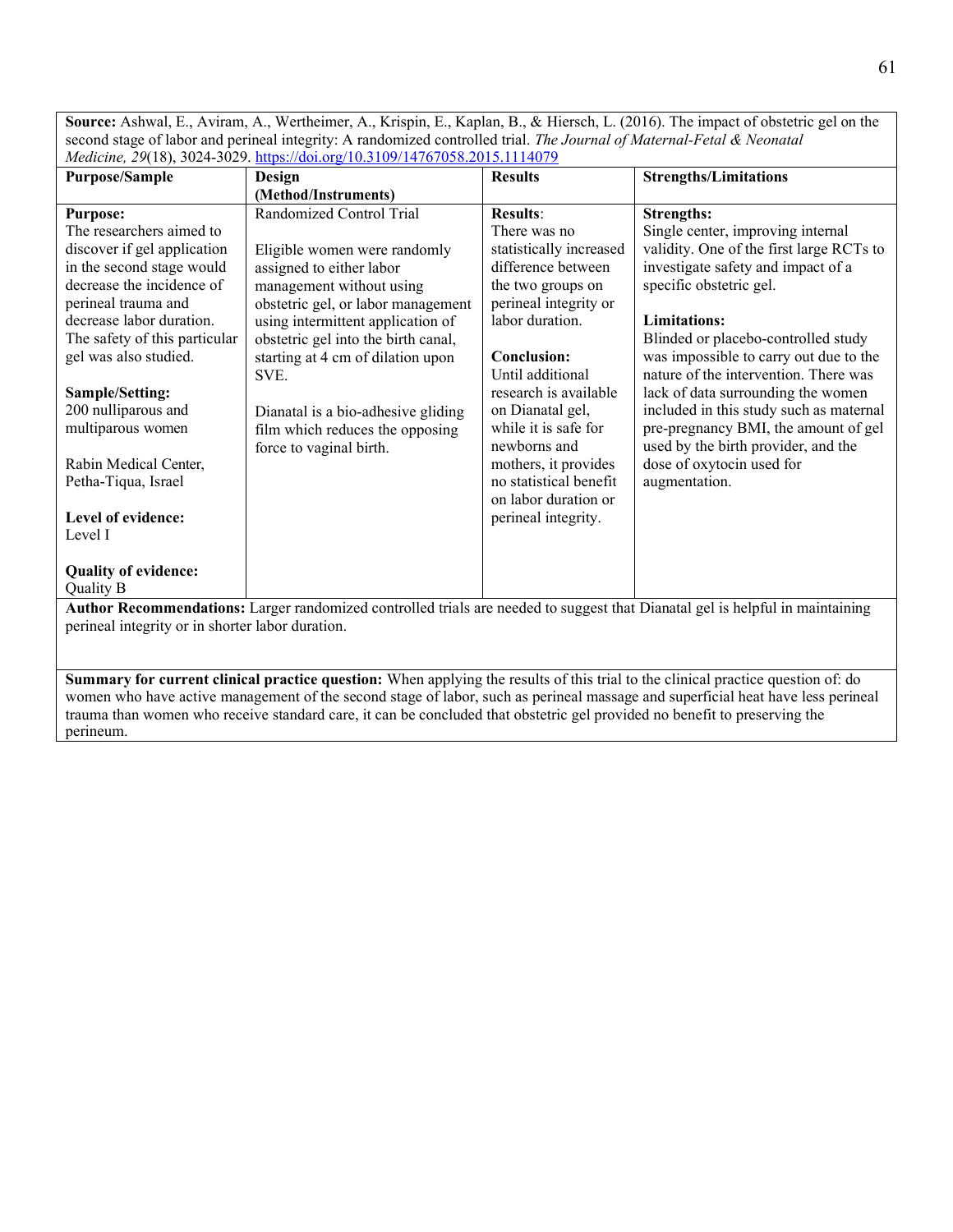**Source:** Borrman, M. J., Davis, D., Porteous, A., & Lim, B. (2020). The effects of a severe perineal trauma prevention program in an Australian tertiary hospital: An observational study. *Women and Birth: Journal of the Australian College of Midwives*, *33*(4), e371–e376.<https://doi.org/10.1016/j.wombi.2019.07.301>

| Purpose/                                                                                                                                                                                                                                                                                                                                                                                                                                                                  | Design                                                                                                                                                                                                                                                                                                                                                                                                                                                                                                                                                                                                                                                                                                                                                                                                                    | <b>Results</b>                                                                                                                                                                                                                                                                                                                                                                                                       | <b>Strengths/Limitations</b>                                                                                                                                                                                                                                                                                                                                                                                                                                                                                                                                                                                                                                                                                                                                                                                                                                                                                                                                                                                                                                                                                                                                                                                                                                                                                                                                                                               |
|---------------------------------------------------------------------------------------------------------------------------------------------------------------------------------------------------------------------------------------------------------------------------------------------------------------------------------------------------------------------------------------------------------------------------------------------------------------------------|---------------------------------------------------------------------------------------------------------------------------------------------------------------------------------------------------------------------------------------------------------------------------------------------------------------------------------------------------------------------------------------------------------------------------------------------------------------------------------------------------------------------------------------------------------------------------------------------------------------------------------------------------------------------------------------------------------------------------------------------------------------------------------------------------------------------------|----------------------------------------------------------------------------------------------------------------------------------------------------------------------------------------------------------------------------------------------------------------------------------------------------------------------------------------------------------------------------------------------------------------------|------------------------------------------------------------------------------------------------------------------------------------------------------------------------------------------------------------------------------------------------------------------------------------------------------------------------------------------------------------------------------------------------------------------------------------------------------------------------------------------------------------------------------------------------------------------------------------------------------------------------------------------------------------------------------------------------------------------------------------------------------------------------------------------------------------------------------------------------------------------------------------------------------------------------------------------------------------------------------------------------------------------------------------------------------------------------------------------------------------------------------------------------------------------------------------------------------------------------------------------------------------------------------------------------------------------------------------------------------------------------------------------------------------|
| <b>Sample</b>                                                                                                                                                                                                                                                                                                                                                                                                                                                             | (Method/Instruments)                                                                                                                                                                                                                                                                                                                                                                                                                                                                                                                                                                                                                                                                                                                                                                                                      |                                                                                                                                                                                                                                                                                                                                                                                                                      |                                                                                                                                                                                                                                                                                                                                                                                                                                                                                                                                                                                                                                                                                                                                                                                                                                                                                                                                                                                                                                                                                                                                                                                                                                                                                                                                                                                                            |
| <b>Purpose:</b><br>To compare the<br>proportion of<br>women<br>experiencing<br>severe perineal<br>trauma<br>before and<br>after<br>implementation<br>of prevention<br>strategy.<br>Secondary aim<br>is to<br>understand<br>factors<br>associated with<br>severe perineal<br>trauma.<br>Sample/<br>Setting:<br>4128<br>nulliparous<br>women<br>A tertiary<br>hospital in<br>Australia<br>Level of<br><b>Evidence:</b><br>Ш<br><b>Quality of</b><br><b>Evidence:</b><br>A/B | Retrospective observational study<br>Compares outcomes two years<br>before and two years after the<br>implementation of a<br>multidisciplinary severe perineal<br>trauma prevention program. The<br>interventions promoted include<br>antenatal perineal massage;<br>avoidance of instrumental birth (if<br>not possible, vacuum rather than<br>forceps); warm compress in the<br>second stage of labor; controlled<br>birth of the fetal head (with<br>communication OR hands on<br>technique); restricted episiotomy<br>medio-lateral episiotomy (if<br>episiotomy required); and avoidance<br>of lithotomy position wherever<br>possible.<br>Staff members attended workshops<br>to discuss prevention<br>recommendations. Data was then<br>collected and assessed prior to and<br>post prevention strategy education. | <b>Results:</b><br>Differences between<br>the two groups<br>show: women in the<br>group after staff<br>education on<br>prevention strategies<br>experienced equal<br>rates of instrument<br>assisted birth.<br>However, fewer<br>women experienced<br>a forceps birth.<br>Most importantly,<br>the proportion of<br>women<br>with severe perineal<br>trauma was reduced<br>by 37% for all types<br>of vaginal birth. | <b>Strengths:</b><br>Large sample size<br>Nulliparous women only included improving<br>internal validity.<br>Data was validated regularly by the system<br>administrator.<br>Categorical data were analyzed using the chi-<br>squared statistic. Continuous data were analyzed<br>using Student's t-test after checking for normality.<br>All tests were two-tailed, and significance was set<br>at $p < 0.05$ .<br>Negative outcomes, such as increase in<br>episiotomies after implementation, is fully<br>discussed, lending to study transparency.<br><b>Limitations:</b><br>Where prevention strategies include a "bundle" of<br>interventions it is difficult to identify the element<br>of combination of elements that may have made a<br>difference.<br>The use of historical controls means that changes<br>in practice (other than the intervention) could<br>have occurred over time, impacting the results<br>found.<br>This study found an association between time<br>period and rates of severe perineal trauma (SPT)<br>and this should not be interpreted as a cause and<br>effect relationship.<br>As there were many prevention strategies<br>implemented, it is difficult to determine which<br>element made a positive impact on SPT<br>prevention.<br>Author Recommendations: Future studies would benefit from rigorous documentation. Of note, the hospital the study occurred in |

reported higher rates of baseline SPT than other maternity services in Australia.

**Summary for current clinical practice question:** When applying the results of this trial to the clinical practice question of: do women who have active management of the second stage of labor, such as perineal massage or superficial heat have less perineal trauma than women who receive standard care, it can be concluded that this trial shows that the use of warm packs on the perineum during the second stage of labor may reduce the occurrence of perineal lacerations. However, the evidence is weak since it is done in combination with other interventions and therefore it is difficult to know its true impact.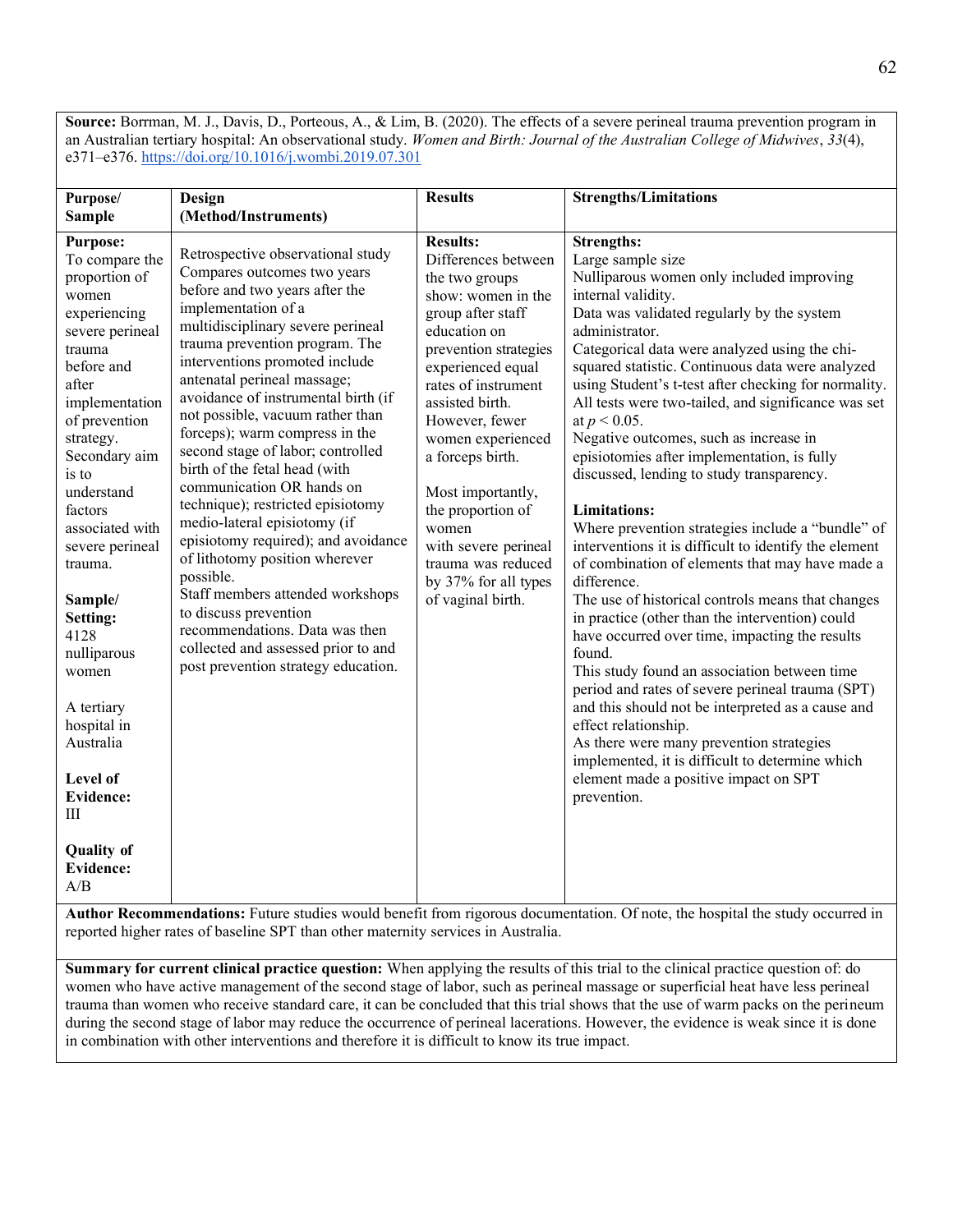**Source:** Demirel, G., & Golbasi, Z. (2015). Effect of perineal massage on the rate of episiotomy and perineal tearing. *International Journal of Gynecology & Obstetrics*, *131*(2), 183–186.<https://doi.org/10.1016/j.ijgo.2015.04.048>

| <b>Purpose/Sample</b><br>Purpose: To examine the<br>effects of perineal massage<br>during active labor on the<br>frequency of episiotomy<br>and perineal tearing, and to<br>assess the effect of<br>massage on the duration of<br>the second stage of labor.<br>Sample/Setting:<br>284 women met the<br>inclusion criteria and<br>agreed to participate<br>Sivas State Hospital, Sivas,<br>Turkey<br>Healthy pregnant women<br>presenting for their first or<br>second delivery at 37-42<br>weeks of pregnancy were<br>enrolled during the first<br>stage of labor.<br>Level of evidence:<br>Level I<br>Quality of evidence:<br>Quality B | Design<br>(Method/Instruments)<br>Randomized Control Trial<br>Participants were randomly assigned<br>$(1:1)$ to the massage group $(10-)$<br>minute perineal massage with<br>glycerol four times during the first<br>stage and once during the second<br>stage of labor) or control group<br>(routine care). The frequency of<br>episiotomy and perineal tearing were<br>compared between the groups.<br>Participants and investigators were<br>not masked to group assignment.<br>The results of length of second stage<br>were also separated between<br>primiparous women and multiparous<br>women. | <b>Results</b><br>Both groups<br>contained 142<br>participants.<br>Episiotomy was<br>performed among<br>44 (31.0%) women<br>in the massage<br>group and 99<br>$(69.7%)$ in the<br>control group ( $p =$<br>0.001). Lacerations<br>were recorded<br>among 13 (9.2%)<br>women in the<br>massage group and<br>$6(4.2%)$ in the<br>control group ( $p =$<br>$0.096$ ).<br><b>Conclusion:</b><br>Application of<br>perineal massage<br>during active labor<br>decreased the<br>frequency of<br>episiotomy<br>procedures. | <b>Strengths/Limitations</b><br><b>Strengths: Randomized Controlled</b><br>Trial<br>The population was well defined and<br>the control and intervention groups<br>have well defined roles within the<br>methods of the study.<br>Both the control and the intervention<br>groups had equal parts primiparous<br>and multiparous women.<br><b>Limitations:</b><br>Participants and investigators were<br>not blinded to group assignment.<br>Midwives and doctors had the<br>prerogative to choose episiotomy and<br>they are routinely performed in the<br>country of Turkey.<br>Since the results of the length of the<br>second stage were separated between<br>primiparous and multiparous women,<br>the sample size in this regard is<br>actually smaller than proposed.<br>However, in both populations, the<br>intervention proposed shortened the<br>duration of labor in both groups, so<br>this result may be applied to all<br>women in general that fit the<br>description of the study.<br>Because the present sample included<br>only healthy pregnant women having<br>their first or second birth, the results<br>cannot be generalized to the whole |
|-------------------------------------------------------------------------------------------------------------------------------------------------------------------------------------------------------------------------------------------------------------------------------------------------------------------------------------------------------------------------------------------------------------------------------------------------------------------------------------------------------------------------------------------------------------------------------------------------------------------------------------------|--------------------------------------------------------------------------------------------------------------------------------------------------------------------------------------------------------------------------------------------------------------------------------------------------------------------------------------------------------------------------------------------------------------------------------------------------------------------------------------------------------------------------------------------------------------------------------------------------------|---------------------------------------------------------------------------------------------------------------------------------------------------------------------------------------------------------------------------------------------------------------------------------------------------------------------------------------------------------------------------------------------------------------------------------------------------------------------------------------------------------------------|--------------------------------------------------------------------------------------------------------------------------------------------------------------------------------------------------------------------------------------------------------------------------------------------------------------------------------------------------------------------------------------------------------------------------------------------------------------------------------------------------------------------------------------------------------------------------------------------------------------------------------------------------------------------------------------------------------------------------------------------------------------------------------------------------------------------------------------------------------------------------------------------------------------------------------------------------------------------------------------------------------------------------------------------------------------------------------------------------------------------------------------------------------------------|
|                                                                                                                                                                                                                                                                                                                                                                                                                                                                                                                                                                                                                                           |                                                                                                                                                                                                                                                                                                                                                                                                                                                                                                                                                                                                        |                                                                                                                                                                                                                                                                                                                                                                                                                                                                                                                     | population. However, the findings still<br>have implications for perineal                                                                                                                                                                                                                                                                                                                                                                                                                                                                                                                                                                                                                                                                                                                                                                                                                                                                                                                                                                                                                                                                                          |
|                                                                                                                                                                                                                                                                                                                                                                                                                                                                                                                                                                                                                                           |                                                                                                                                                                                                                                                                                                                                                                                                                                                                                                                                                                                                        |                                                                                                                                                                                                                                                                                                                                                                                                                                                                                                                     | complications associated with labor.                                                                                                                                                                                                                                                                                                                                                                                                                                                                                                                                                                                                                                                                                                                                                                                                                                                                                                                                                                                                                                                                                                                               |

**Author Recommendations:** Perineal massage is recommended because it improves the elasticity of the perineal muscles, ensures perineal flexibility during delivery, and thereby reduces both spontaneous lacerations and the need for episiotomy.

**Summary for current clinical practice question:** When applying the results of this trial to the clinical practice question of: do women who have active management of the second stage of labor, such as perineal massage or superficial heat have less perineal trauma than women who receive standard care, it can be concluded that perineal massage during the first and second stage of active labor could decrease the rate of episiotomy procedures and shorten the duration of the second stage and therefore could result in decreased perineal trauma.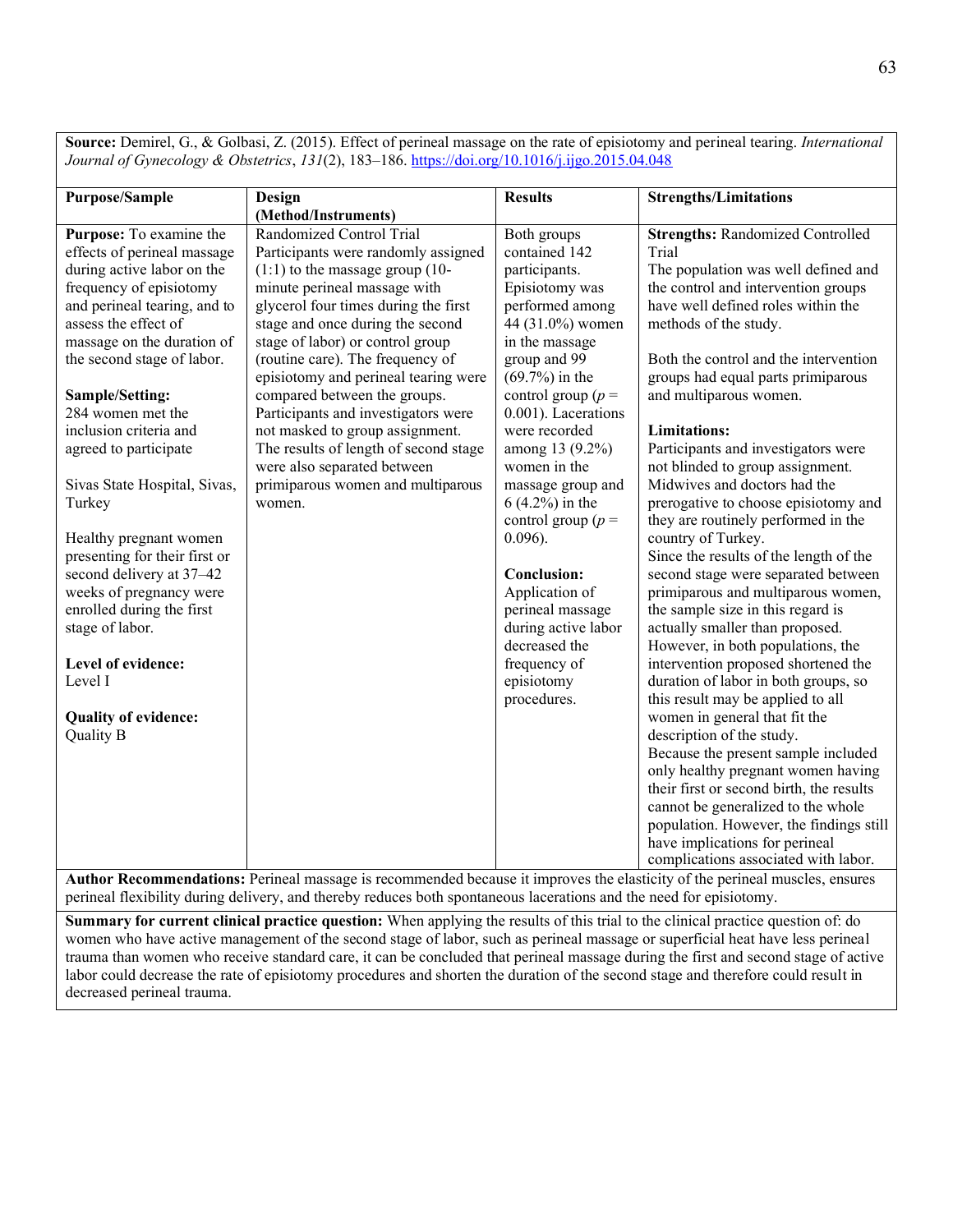**Source:** Edqvist, M., Rådestad, I., Lundgren, I., Mollberg, M., & Lindgren, H. (2018). Practices used by midwives during the second stage of labor to facilitate birth: Are they related to perineal trauma? *Sexual & Reproductive Healthcare*, *15*, 18–22. <https://doi.org/10.1016/j.srhc.2017.11.003>

|                                                                                                                                                                                                                                                                                                                                                                   |                                                                                                                                                                                                                                                                                                                                                                                                                                                                                                                                                                                                                                                                                                                                                                                                                                                                                                                                                                                            | <b>Results</b>                                                                                                                                                                                                                                                                                                                                                                                                                                                                                                                                                                                                                                                                  |                                                                                                                                                                                                                                                                                                                                                                                                                                                                                                                                                                                                                                      |
|-------------------------------------------------------------------------------------------------------------------------------------------------------------------------------------------------------------------------------------------------------------------------------------------------------------------------------------------------------------------|--------------------------------------------------------------------------------------------------------------------------------------------------------------------------------------------------------------------------------------------------------------------------------------------------------------------------------------------------------------------------------------------------------------------------------------------------------------------------------------------------------------------------------------------------------------------------------------------------------------------------------------------------------------------------------------------------------------------------------------------------------------------------------------------------------------------------------------------------------------------------------------------------------------------------------------------------------------------------------------------|---------------------------------------------------------------------------------------------------------------------------------------------------------------------------------------------------------------------------------------------------------------------------------------------------------------------------------------------------------------------------------------------------------------------------------------------------------------------------------------------------------------------------------------------------------------------------------------------------------------------------------------------------------------------------------|--------------------------------------------------------------------------------------------------------------------------------------------------------------------------------------------------------------------------------------------------------------------------------------------------------------------------------------------------------------------------------------------------------------------------------------------------------------------------------------------------------------------------------------------------------------------------------------------------------------------------------------|
| Purpose/                                                                                                                                                                                                                                                                                                                                                          | Design                                                                                                                                                                                                                                                                                                                                                                                                                                                                                                                                                                                                                                                                                                                                                                                                                                                                                                                                                                                     |                                                                                                                                                                                                                                                                                                                                                                                                                                                                                                                                                                                                                                                                                 | Strengths/<br><b>Limitations</b>                                                                                                                                                                                                                                                                                                                                                                                                                                                                                                                                                                                                     |
| <b>Sample</b>                                                                                                                                                                                                                                                                                                                                                     | (Method/Instruments)                                                                                                                                                                                                                                                                                                                                                                                                                                                                                                                                                                                                                                                                                                                                                                                                                                                                                                                                                                       |                                                                                                                                                                                                                                                                                                                                                                                                                                                                                                                                                                                                                                                                                 |                                                                                                                                                                                                                                                                                                                                                                                                                                                                                                                                                                                                                                      |
| <b>Purpose:</b><br>To assess if<br>various<br>techniques<br>utilized by nurse-<br>midwives in the<br>second stage of<br>labor affect<br>perineal<br>integrity.<br><b>Sample/Setting:</b><br>704 nulliparous<br>women<br>Maternity units<br>in Stockholm<br>Sweden<br>Level of<br><b>Evidence:</b><br>Ш<br><b>Quality of</b><br><b>Evidence:</b><br>Quality<br>A/B | A secondary analysis with data from an<br>experimental prospective cohort study<br>Methods: Compared an intervention during the<br>second stage with the aim of perineal integrity.<br>The interventional study had two parts as<br>routine care is seldom recorded via midwives.<br>Thus, a baseline measurement at the two<br>maternity wards was conducted before the start<br>of the interventional aspect of the study. Data<br>was synthesized via questionnaires completed<br>by the midwives for baseline measurement.<br>The midwives measured the tear and<br>the perineum using a sterile measure stick in<br>cm. The measurements and the methods used<br>during the second stage of labor were recorded<br>in a study questionnaire. If other methods than<br>those discussed on the questionnaire were used,<br>midwives could define those interventions.<br>Descriptive statistics was used to discuss<br>characteristics and outcomes, such as severe<br>perineal trauma. | <b>Results:</b><br>Most common interventions:<br>directed pushing, towel trick,<br>levator pressure (perineal massage),<br>manipulation of symphysis pubis,<br>and fundal pressure. Approx 33%<br>gave birth on the birth seat, the<br>least common position was hands<br>and knees. Levator pressure was<br>used 41.4% of the time for women<br>giving birth seated and 70.6% of<br>the time in lithotomy position.<br>The utilized techniques were not<br>associated with second degree tears<br>or more severe perineal trauma.<br>Conclusion: Directed pushing,<br>digital stretching, and manual<br>stretching of the perineum was not<br>associated with perineal trauma. | <b>Strengths:</b><br>Consisted of a<br>detailed study<br>questionnaire with a<br>large sample size of<br>only nulliparous<br>women, who are more<br>likely to experience<br>perineal trauma.<br>The midwives<br>measured perineal<br>trauma with a ruler,<br>limiting bias.<br>Variables such as<br>birth position were<br>discussed.<br><b>Limitations:</b><br>A limitation is that<br>not all eligible<br>women were recruited<br>to the study, which<br>means that there<br>might be a potential<br>risk of bias.<br>The midwives were<br>not asked why they<br>used various<br>interventions in the<br>second stage of<br>labor. |

**Author Recommendations:** More research is needed before it is safe to conclude that directed practices do not cause perineal trauma. Additionally, research on a mother's experiences of the second stage and interventions in the second stage require more research.

**Summary for current clinical practice question:** When applying the results of this trial to the clinical practice question of: do women who have active management of the second stage of labor, such as perineal massage and superficial heat have less perineal trauma than women who receive standard care, it can be concluded that this trial shows that perineal massage may be effective in decreasing perineal trauma.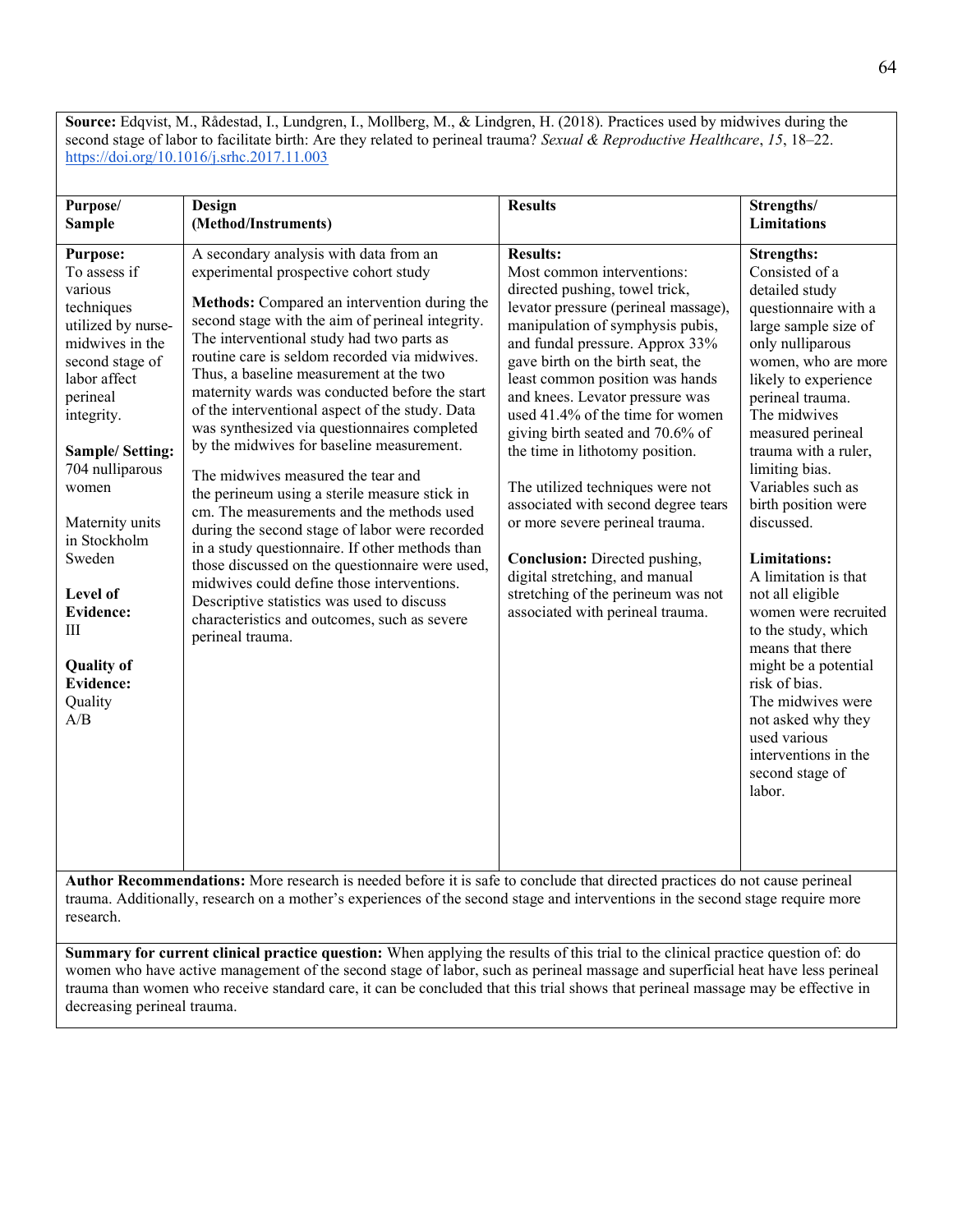**Source**: Essa, R., & Ismail,. N. (2015). Effect of second stage perineal warm compresses on perineal pain and outcome among primiparae. *Journal of Nursing Education and Practice*, *6*(4), 48–58[. https://doi.org/10.5430/jnep.v6n4p48](https://doi.org/10.5430/jnep.v6n4p48)

|                       |                         | philiparac. Journal of two sing Baucation and Fractice, $\sigma(\tau)$ , $\tau_0$ 30. <u>https://aor.org/10.3430/jitep.com-ip-ro</u> |                                 |
|-----------------------|-------------------------|--------------------------------------------------------------------------------------------------------------------------------------|---------------------------------|
| <b>Purpose/Sample</b> | Design                  | <b>Results</b>                                                                                                                       | <b>Strengths/Limitations</b>    |
|                       | (Method/                |                                                                                                                                      |                                 |
|                       | Instruments)            |                                                                                                                                      |                                 |
| Purpose: To           | Randomized              | The results were statistically significant in relation                                                                               | <b>Strengths: Randomized</b>    |
| determine the         | Controlled Trial        | to the pain scales between the two groups. 62.5%                                                                                     | Control Trial                   |
| effect of second      |                         | of the study had severe pain before the                                                                                              |                                 |
| stage perineal        | The warm compresses     | intervention and only 10% reported such pain                                                                                         | The tools to collect data were  |
| warm compresses       | group had received      | after. This is compared to 57.5% and 65% of the                                                                                      | either developed or modified    |
| on perineal pain      | usual care during labor | control group. 17.5% of the study group reported                                                                                     | after reviewing relevant        |
| and outcome           | until the second stage  | unbearable pain before the intervention and 0%                                                                                       | literature, and checked for     |
| among primipara.      | of labor then warm      | remained after. This compared to 10% and 15% of                                                                                      | content validity by a jury of 7 |
|                       | perineal compress       | the control group that experienced unbearable pain                                                                                   | experts in the field.           |
| Sample/Setting:       | were applied by the     | before and after the intervention.                                                                                                   | Statistical analysis was done   |
| 160 parturient        | researchers during the  | Intact Perineum: Study group: 62.5% Control                                                                                          | after collection of data by     |
| National Medical      | entire second stage.    | group: $2.5\%$                                                                                                                       | methods described in the        |
| Institution in        | The method              | No vaginal or perineal tear: Control group: 65%                                                                                      | study                           |
| Damanhour,            | and temperatures were   | and 68.7% Study group: 95% and 97.5%                                                                                                 | A pilot study was carried out   |
| Albehera              | further described       | Episiotomy: Control group: 62.5% Study group:                                                                                        | on 16 women who were            |
| Governorate,          | within the study.       | 32.5%                                                                                                                                | excluded from the study.        |
| Egypt.                | The control group       | 3 <sup>rd</sup> degree perineal tears: Control group: 48%, 0%                                                                        | The results of the present      |
|                       | received routine        | in the study group                                                                                                                   | study agree with the results    |
| Level of              | hospital care during    | Genital tract repair: Study group: 32.5%, Control                                                                                    | of at least five other studies. |
| evidence:             | the second stage of     | group: 97.5%                                                                                                                         |                                 |
| Level I               | labor.                  | Labial tears: Study group: 2.5%, Control group:                                                                                      | Limitations:                    |
|                       | Data collection tools:  | 7.5%                                                                                                                                 | In the present study            |
| <b>Quality of</b>     | 1. Sociodemographic     |                                                                                                                                      | performing an episiotomy is     |
| evidence:             | and clinical data       | Conclusion: Based on the findings of this study, it                                                                                  | a routine intervention nearly   |
| Quality B             | structured interview    | can be concluded that second stage perineal warm                                                                                     | for all primiparous births.     |
|                       | schedule. 2. Numerical  | compresses had better effects on perineal pain and                                                                                   | This may be an issue with the   |
|                       | Pain Rating Score       | perineal outcome, specifically on the perineal pain                                                                                  | study setting and is a          |
|                       | (NPRS) 3. A modified    | intensity, behavioral pain responses, and on                                                                                         | limitation to the               |
|                       | Behavioral Pain Scale   | decreasing the episiotomy rate, vaginal and                                                                                          | generalization of results.      |
|                       | (BPS) 4. Assessment     | perineal tear rates, and the need to repair rated. It                                                                                |                                 |
|                       | tool on second stage    | also lowered the overall degree of perineal tears.                                                                                   |                                 |
|                       | and perineal outcome    |                                                                                                                                      |                                 |

**Author Recommendations:** There were many recommendations but they all focused on raising awareness among women and providers about perineal warm compresses for management of the second stage of labor.

Perineal warm compresses should be incorporated into perineal pain relief and perineal maintaining options available to women during the second stage of labor. It can be encouraged as a beneficial non-medical approach in obstetric practice since it was found to be well accepted by laboring women.

Further research is also recommended to assess for the effect of warm compresses on other pain encountered during the maternity cycle, and for the assessment of laboring women's satisfaction with the use of perineal warm compresses for management of second stage of labor. The researchers also recommend replication of the present study at different settings and among different subjects.

**Summary for current clinical practice question**: When applying the results of this trial to the clinical practice question of: do women who have active management of labor, such as perineal massage, superficial heat, and guiding, have less perineal trauma than women who receive standard care, it can be concluded that this trial shows that warm compresses had better effects on perineal pain and perineal outcome, specifically on the perineal pain intensity, behavioral pain responses, and on decreasing the episiotomy rate, vaginal and perineal tear rates, and the need to repair rates. It also lowered the overall degree of perineal tears; therefore, the result is overall, less trauma.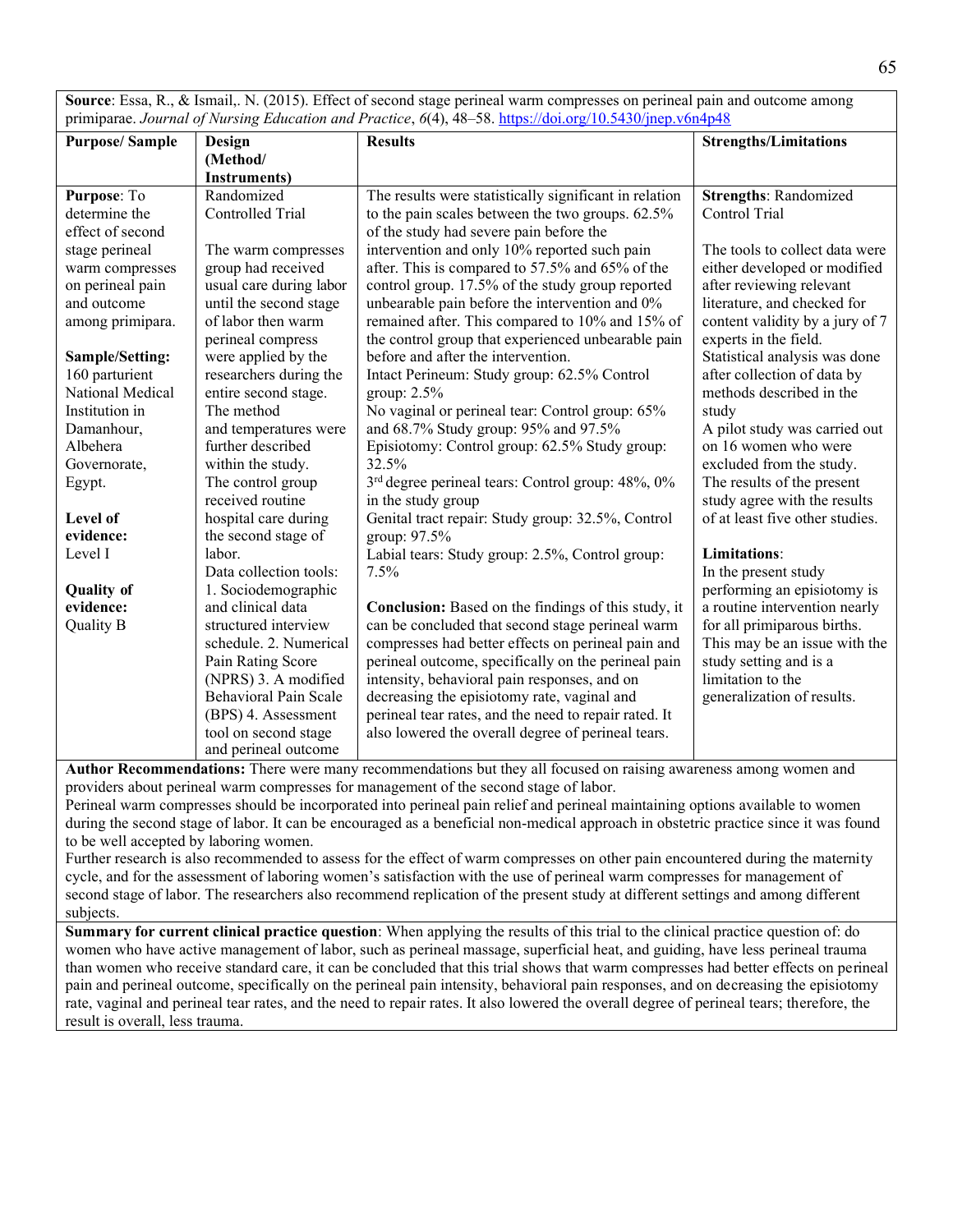**Source**: Fahami, F., Shokoohi, Z., & Kianpour, M. (2012). The effects of perineal management techniques on labor complications. *Iranian Journal of Nursing and Midwifery Research, 17*(1), 52-57. Retrieved from <https://www.ncbi.nlm.nih.gov/pmc/articles/PMC3590696/>

| <b>Purpose/Sample</b>                                                                                                                                                                                                                                                                                                                                                                                                  | Design                                                                                                                                                                                                                                                                                                                                                                                                                                                                                                                                                                                                                                                                                                                        | <b>Results</b>                                                                                                                                                                                                                                                                                                                                                                                                                                                                                                                                                                                                                                                                | <b>Strengths/Limitations</b>                                                                                                                                                                                                                                                                                                                                                                                                                                                                                                                                                                                                                                                                                                                                                                                                                       |
|------------------------------------------------------------------------------------------------------------------------------------------------------------------------------------------------------------------------------------------------------------------------------------------------------------------------------------------------------------------------------------------------------------------------|-------------------------------------------------------------------------------------------------------------------------------------------------------------------------------------------------------------------------------------------------------------------------------------------------------------------------------------------------------------------------------------------------------------------------------------------------------------------------------------------------------------------------------------------------------------------------------------------------------------------------------------------------------------------------------------------------------------------------------|-------------------------------------------------------------------------------------------------------------------------------------------------------------------------------------------------------------------------------------------------------------------------------------------------------------------------------------------------------------------------------------------------------------------------------------------------------------------------------------------------------------------------------------------------------------------------------------------------------------------------------------------------------------------------------|----------------------------------------------------------------------------------------------------------------------------------------------------------------------------------------------------------------------------------------------------------------------------------------------------------------------------------------------------------------------------------------------------------------------------------------------------------------------------------------------------------------------------------------------------------------------------------------------------------------------------------------------------------------------------------------------------------------------------------------------------------------------------------------------------------------------------------------------------|
|                                                                                                                                                                                                                                                                                                                                                                                                                        | (Method/Instruments)                                                                                                                                                                                                                                                                                                                                                                                                                                                                                                                                                                                                                                                                                                          |                                                                                                                                                                                                                                                                                                                                                                                                                                                                                                                                                                                                                                                                               |                                                                                                                                                                                                                                                                                                                                                                                                                                                                                                                                                                                                                                                                                                                                                                                                                                                    |
| <b>Purpose:</b><br>This study aimed to<br>compare the effects of<br>perineal management<br>techniques (hands-off<br>technique, Ritgen's<br>maneuver, and perineal<br>massage using a lubricant<br>during delivery) on the<br>labor complications.<br><b>Sample/Setting:</b><br>99 primiparous women<br>Daran Hospital,<br>Isfahan, Iran<br><b>Level of Evidence:</b><br>Level II<br><b>Quality of evidence:</b><br>A/B | Quasi-experimental Clinical<br>Trial<br>The participants were selected<br>using a convenience sampling<br>and randomly assigned to three<br>groups of Ritgen's maneuver,<br>"hands-off" technique, and<br>perineal massage with<br>lubricant. A questionnaire was<br>used to determine the<br>demographic characteristics of<br>the participants and<br>complications after birth. The<br>short form of McGill Pain<br>Questionnaire and the visual<br>analogue scale for pain were<br>also used.<br>The incidence and degree of<br>perineal tears were evaluated<br>immediately after delivery.<br>Additionally, the incidence and<br>severity of perineal pain were<br>assessed at both 24 hours and 6<br>weeks postpartum. | <b>Results:</b><br>78.8% of patients in the<br>massage group experienced<br>spontaneous perineal tearing<br>and 21.2% remained intact.<br>Women who experience<br>perineal massage were<br>slightly more likely to<br>experience less pain at 6 weeks<br>postpartum than the Ritgen's<br>maneuver. The highest pain<br>rates were reported with<br>Ritgen's Maneuver.<br>However, there was no<br>statistical difference in tearing<br>between the non-touch group<br>and the perineal massage<br>group.<br>The frequency of genital pain<br>was higher in the Ritgen's<br>maneuver group but not<br>statistically different between<br>non-touching and perineal<br>massage. | <b>Strengths:</b><br>Patients were randomly assigned<br>to groups.<br>Participants self-identified pain<br>and complications after birth.<br>Episiotomies were not<br>performed by providers in this<br>study.<br>Perineal tears were assessed<br>immediately after delivery by a<br>provider, followed by self-<br>reporting 24 hours and 6 weeks<br>post-delivery.<br><b>Limitations:</b><br>All participants were roughly of<br>the same age (averaging 23<br>years), BMI, and education. The<br>study took place in a single<br>facility. Generalizability of this<br>study is difficult with a<br>homogeneous sample.<br>The same birth provider<br>assessed perineal tears, which<br>could create bias. However, this<br>could be considered a strength<br>as variability is limited.<br>Additionally, this study is a<br>small sample size. |
|                                                                                                                                                                                                                                                                                                                                                                                                                        | Author Recommendations: "By recognizing the satisfactory effects of periped non-touching technique on reducing periped                                                                                                                                                                                                                                                                                                                                                                                                                                                                                                                                                                                                        |                                                                                                                                                                                                                                                                                                                                                                                                                                                                                                                                                                                                                                                                               |                                                                                                                                                                                                                                                                                                                                                                                                                                                                                                                                                                                                                                                                                                                                                                                                                                                    |

**Author Recommendations:** "By recognizing the satisfactory effects of perineal non-touching technique on reducing perineal complications following labor, it appears that in connection with physiological vaginal delivery this method can be used for the delivery of fetal head and also the training of the medical and midwifery students. It can be expected that the mentioned method is also associated with the mothers' greater satisfaction and establishes a positive attitude. This method reduces the mothers' pain severity, therefore, less painkiller medications can be prescribed and this promotes the general health of the mother."

**Summary for current clinical practice question:** When applying the results of this trial to the clinical practice question of: do women who have active management of the second stage of labor, such as perineal massage or superficial heat have less perineal trauma than women who receive standard care, it can be concluded that perineal massage is more helpful than harmful in terms of postpartum pain, but there was no statistically significant difference in perineal integrity between the perineal massage group and the hands-off group. Therefore, this study finds that perineal massage in the second stage of labor does not lessen perineal trauma.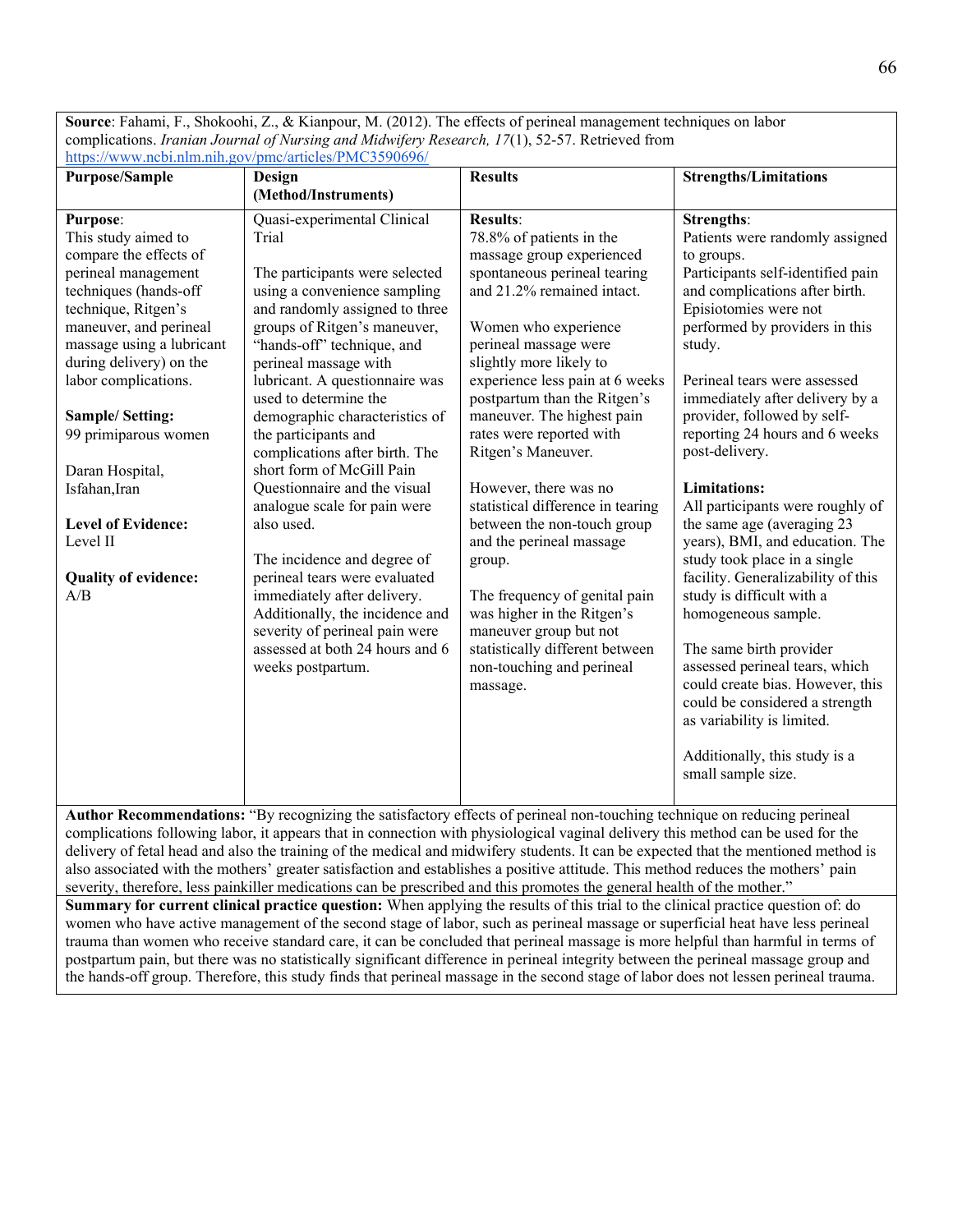**Source:** Ganji, Z., Shirvani, M., Rezaei-Abhari, F., & Danesh, M. (2013). The effect of intermittent local heat and cold on labor pain and child birth outcome. *Iranian Journal of Nursing and Midwifery Research*, *18*(4), 298–303. <https://www.ncbi.nlm.nih.gov/pmc/articles/PMC3872865/>

| <b>Purpose/Sample</b>                                                                                                                                                                                                                                                                                                                                                                                                                                                | Design                                                                                                                                                                                                                                                                                                                                                                                                                                                                                                                                                                              | <b>Results</b>                                                                                                                                                                                                                                                                                                                                                                                                                                                                                                                                                                                                                                                                                                                                                                                                                                                                                                                                                                                                                                                                                                                                          | <b>Strengths/Limitations</b>                                                                                                                                                                                                                                                                                                                                                                                                                                                                                                                                                                                                                                                                                                                                                                                                                                                                                                                              |  |
|----------------------------------------------------------------------------------------------------------------------------------------------------------------------------------------------------------------------------------------------------------------------------------------------------------------------------------------------------------------------------------------------------------------------------------------------------------------------|-------------------------------------------------------------------------------------------------------------------------------------------------------------------------------------------------------------------------------------------------------------------------------------------------------------------------------------------------------------------------------------------------------------------------------------------------------------------------------------------------------------------------------------------------------------------------------------|---------------------------------------------------------------------------------------------------------------------------------------------------------------------------------------------------------------------------------------------------------------------------------------------------------------------------------------------------------------------------------------------------------------------------------------------------------------------------------------------------------------------------------------------------------------------------------------------------------------------------------------------------------------------------------------------------------------------------------------------------------------------------------------------------------------------------------------------------------------------------------------------------------------------------------------------------------------------------------------------------------------------------------------------------------------------------------------------------------------------------------------------------------|-----------------------------------------------------------------------------------------------------------------------------------------------------------------------------------------------------------------------------------------------------------------------------------------------------------------------------------------------------------------------------------------------------------------------------------------------------------------------------------------------------------------------------------------------------------------------------------------------------------------------------------------------------------------------------------------------------------------------------------------------------------------------------------------------------------------------------------------------------------------------------------------------------------------------------------------------------------|--|
|                                                                                                                                                                                                                                                                                                                                                                                                                                                                      | (Method/Instruments)                                                                                                                                                                                                                                                                                                                                                                                                                                                                                                                                                                |                                                                                                                                                                                                                                                                                                                                                                                                                                                                                                                                                                                                                                                                                                                                                                                                                                                                                                                                                                                                                                                                                                                                                         |                                                                                                                                                                                                                                                                                                                                                                                                                                                                                                                                                                                                                                                                                                                                                                                                                                                                                                                                                           |  |
| <b>Purpose:</b><br>To investigate the<br>effect of<br>intermittent heat<br>and cold on pain<br>severity, as well as<br>various birth<br>outcomes<br>including length of<br>stage of labor and<br>perineal integrity.<br><b>Sample/Setting:</b><br>64 nulliparous<br>women<br>A labor unit in<br>Emam Ali and<br>Shahid Rajai<br>Hospitals (north of<br>Iran, 2011).<br><b>Level of</b><br>evidence:<br>Level I<br><b>Quality of</b><br>evidence:<br><b>Quality B</b> | Randomized Control Trial<br>In the second stage of<br>labor, heat was on the<br>perineum for 15 minutes<br>followed by five minutes of<br>the ice pack.<br>Pain intensity was assessed.<br>Data-gathering instruments<br>were used for the<br>evaluation of pain severity.<br>The control group received<br>routine care.<br>Additionally, the time of<br>each stage of labor (1st, 2nd,<br>and 3rd) was observed for<br>each group.<br>Mothers reported their<br>satisfaction with labor at<br>the end of delivery.<br>Author Recommendations: The authors had no recommendations. | The difference in pain severity was<br>statistically significant between<br>two groups at the end of the<br>acceleration phase.<br>The second stage of labor was<br>shorter in the intervention group.<br>The application of heat and cold<br>had no statistical effect on perineal<br>integrity or newborn health as<br>evidenced by Apgar scores.<br>Mothers in the intervention group<br>rated their birth experience as high<br>and very high, with 43.8%<br>reporting a high satisfaction<br>and 12.5% reporting very high<br>satisfaction.<br>In the control group 65.6% of<br>mothers reported low satisfaction,<br>and 18.8% were dissatisfied.<br><b>Conclusions:</b><br>Intermittent cold and warm packs<br>provide comfort measures and<br>reduce the first and third stage of<br>labor. However, there is no benefit<br>to perineal integrity. Additionally,<br>there are no negative effects on<br>delivery outcomes. Intermittent<br>heat and cold application is safe,<br>effective, and inexpensive. It<br>provides pain management when<br>pharmacological options are either<br>not available or not desired by a<br>laboring mother. | <b>Strengths:</b><br>Internal validity is high due to controlled<br>inclusion/exclusion criteria.<br>A second strength is descriptive tests<br>(frequency, mean, and standard<br>deviation), chi square, and t-test were<br>utilized for data analysis.<br>Limitations:<br>Due to the nature of the study, double<br>blinding is impossible.<br>External validity is low. Most women in<br>the United States receive<br>pharmacological pain management. This<br>limits the number of women this study is<br>useful for. Additionally, in terms of<br>satisfaction, it does not note if women in<br>the control group received the same<br>amount of attention and time from the<br>midwife. This study may be<br>unintentionally finding evidence for the<br>importance of having a labor support<br>person rather than the intervention.<br>Additionally, women with psychological,<br>anatomic, obstetric, or medical disorders<br>were also excluded. |  |
|                                                                                                                                                                                                                                                                                                                                                                                                                                                                      |                                                                                                                                                                                                                                                                                                                                                                                                                                                                                                                                                                                     |                                                                                                                                                                                                                                                                                                                                                                                                                                                                                                                                                                                                                                                                                                                                                                                                                                                                                                                                                                                                                                                                                                                                                         | Summary for current clinical practice question: When applying the results of this trial to the clinical practice question of: do                                                                                                                                                                                                                                                                                                                                                                                                                                                                                                                                                                                                                                                                                                                                                                                                                          |  |
|                                                                                                                                                                                                                                                                                                                                                                                                                                                                      |                                                                                                                                                                                                                                                                                                                                                                                                                                                                                                                                                                                     |                                                                                                                                                                                                                                                                                                                                                                                                                                                                                                                                                                                                                                                                                                                                                                                                                                                                                                                                                                                                                                                                                                                                                         |                                                                                                                                                                                                                                                                                                                                                                                                                                                                                                                                                                                                                                                                                                                                                                                                                                                                                                                                                           |  |
| women who have active management of the second stage of labor, such as perineal massage and superficial heat have less perineal<br>toring their incorporate and the standard search conditional distributional the interaction of common company accept                                                                                                                                                                                                              |                                                                                                                                                                                                                                                                                                                                                                                                                                                                                                                                                                                     |                                                                                                                                                                                                                                                                                                                                                                                                                                                                                                                                                                                                                                                                                                                                                                                                                                                                                                                                                                                                                                                                                                                                                         |                                                                                                                                                                                                                                                                                                                                                                                                                                                                                                                                                                                                                                                                                                                                                                                                                                                                                                                                                           |  |

trauma than women who receive standard care, it can be concluded that although the intervention of warm compress may improve maternal satisfaction for non-medicated vaginal birth, this study finds that there appears to be no benefit of using warm/ cold compress to preserve perineal integrity.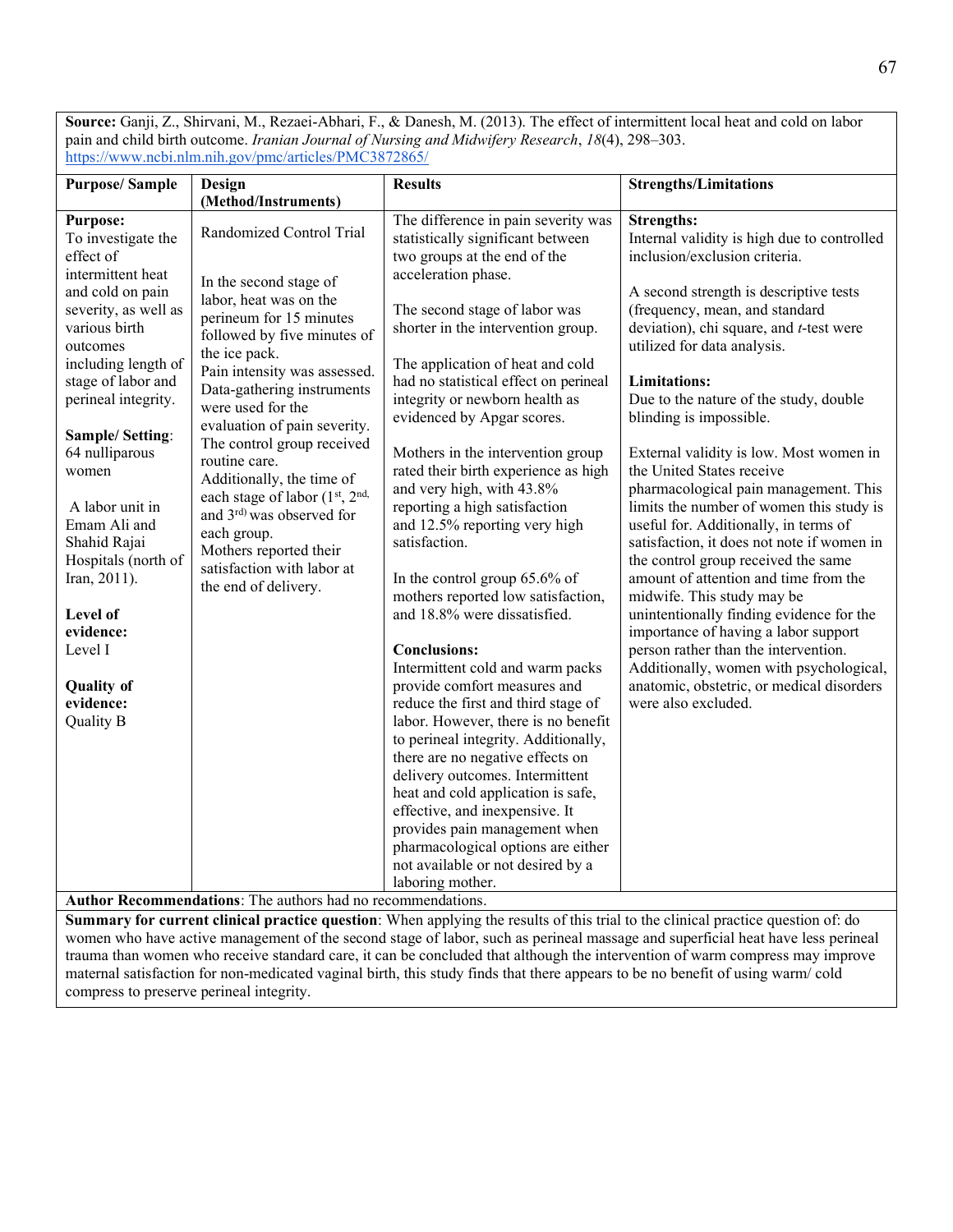**Source:** Geranmayeh, M., Rezaei Habibabadi, Z., Fallahkish, B., Farhani, M., Khakbazan, Z., & Mehran, A. (2011). Reducing perineal trauma through perineal massage with Vaseline in second stage of labor. *Archives of Gynecology and Obstetrics*, *285*(1), 77–81.<https://doi.org/10.1007/s00404-011-1919-5>

| Purpose/                                                                                                                                                                                                                                                                                                                                                                                                                  | Design                                                                                                                                                                                                                                                                                                                                                                                                                                                          | <b>Results</b>                                                                                                                                                                                                                                                                                                                                                                                                                                                                                                                                                                                                                                                                                                                                                                                                                                                                                                                                                                                                                                                                                                                                                                                                                                                                      | <b>Strengths/Limitations</b>                                                                                                                                                                                                                                                                                                                                                                                                                                                                                                                                                                                                                                                                                                                                                                                                                                                                                                                                                                                                                                                                                                                                                                                                        |
|---------------------------------------------------------------------------------------------------------------------------------------------------------------------------------------------------------------------------------------------------------------------------------------------------------------------------------------------------------------------------------------------------------------------------|-----------------------------------------------------------------------------------------------------------------------------------------------------------------------------------------------------------------------------------------------------------------------------------------------------------------------------------------------------------------------------------------------------------------------------------------------------------------|-------------------------------------------------------------------------------------------------------------------------------------------------------------------------------------------------------------------------------------------------------------------------------------------------------------------------------------------------------------------------------------------------------------------------------------------------------------------------------------------------------------------------------------------------------------------------------------------------------------------------------------------------------------------------------------------------------------------------------------------------------------------------------------------------------------------------------------------------------------------------------------------------------------------------------------------------------------------------------------------------------------------------------------------------------------------------------------------------------------------------------------------------------------------------------------------------------------------------------------------------------------------------------------|-------------------------------------------------------------------------------------------------------------------------------------------------------------------------------------------------------------------------------------------------------------------------------------------------------------------------------------------------------------------------------------------------------------------------------------------------------------------------------------------------------------------------------------------------------------------------------------------------------------------------------------------------------------------------------------------------------------------------------------------------------------------------------------------------------------------------------------------------------------------------------------------------------------------------------------------------------------------------------------------------------------------------------------------------------------------------------------------------------------------------------------------------------------------------------------------------------------------------------------|
| <b>Sample</b>                                                                                                                                                                                                                                                                                                                                                                                                             | (Method/                                                                                                                                                                                                                                                                                                                                                                                                                                                        |                                                                                                                                                                                                                                                                                                                                                                                                                                                                                                                                                                                                                                                                                                                                                                                                                                                                                                                                                                                                                                                                                                                                                                                                                                                                                     |                                                                                                                                                                                                                                                                                                                                                                                                                                                                                                                                                                                                                                                                                                                                                                                                                                                                                                                                                                                                                                                                                                                                                                                                                                     |
|                                                                                                                                                                                                                                                                                                                                                                                                                           | <b>Instruments</b> )                                                                                                                                                                                                                                                                                                                                                                                                                                            |                                                                                                                                                                                                                                                                                                                                                                                                                                                                                                                                                                                                                                                                                                                                                                                                                                                                                                                                                                                                                                                                                                                                                                                                                                                                                     |                                                                                                                                                                                                                                                                                                                                                                                                                                                                                                                                                                                                                                                                                                                                                                                                                                                                                                                                                                                                                                                                                                                                                                                                                                     |
| Purpose: to<br>investigate the<br>effect of perineal<br>massage with<br>Vaseline on the<br>rate of<br>episiotomy<br>procedures and<br>perineal tears.<br>Sample/<br>Setting:<br>Ninety<br>primiparous<br>women between<br>18 and 30<br>between 38- and<br>42-weeks<br>gestation.<br>Imam Sajjad<br>Hospital in<br>Shahryar,<br>Tehran.<br>Level of<br>evidence:<br>Level I<br><b>Quality of</b><br>evidence:<br>Quality B | Randomized<br>Control Trial<br>Participants<br>were randomly<br>assigned to 2<br>groups.<br>Intervention<br>group included<br>perineal<br>massage with<br>Vaseline. In<br>the<br>intervention<br>group, perineal<br>massage was<br>performed in<br>the second<br>stage of<br>delivery. The<br>perineum was<br>examined after<br>the delivery in<br>terms of<br>episiotomy or<br>tear and its<br>severity<br>degree.<br>Control group<br>had no<br>intervention. | The second stage of delivery was<br>significantly shorter in the massage group<br>than the control group and the massage<br>group had significantly more intact<br>perineum ( $p = 0.004$ ). In addition, lower<br>episiotomy and higher first- and second-<br>degree perineal tears were seen in the<br>massage group in comparison with the<br>control one ( $p < 0.001$ ). Neither of the<br>groups suffered from third- or fourth-degree<br>tears.<br>The length of the second stage of birth was<br>significantly shorter in the massage group<br>compared with the control one.<br>Furthermore, in a follow-up within 10 days<br>of delivery, the massage group showed no<br>side effects associated with Vaseline. Less<br>than 10% of mothers in both groups<br>experienced effects such as burning, pain,<br>and inflammation at perineum, rates of<br>which were not significantly different<br>between the two groups ( $p = 0.528$ ).<br><b>Conclusion:</b><br>The findings showed that the perineal<br>massage with Vaseline in the second stage<br>of labor increased perineal integrity and<br>decreases perineal traumas (episiotomy and<br>tears). So, it seems that the perineal<br>massage could be an effective way to<br>preserve an intact perineum in labor. | <b>Strengths: Randomized Controlled Trial</b><br>The two groups were homogeneous in terms<br>of demographic data, weight gain during<br>pregnancy, gestational age, abortion history,<br>and fetal weight.<br>The sample size was sufficient for the study<br>design and there was a control group that had<br>no intervention. The results were consistent<br>with other trials discussed.<br><b>Limitations:</b><br>Performing an episiotomy is a decision made<br>by the midwife and is not controlled within<br>the study. This decision may have been<br>delayed due to massage being an assuring<br>method for the delivery agent. The results of<br>this note the perineal massage could be an<br>assuring method for the provider which could<br>decrease the effects of episiotomy and other<br>associated effects.<br>Iran has a high prevalence of episiotomy<br>which could affect study results or may make<br>results difficult to generalize to other<br>populations.<br>Despite random assignment of participants,<br>the pre-pregnancy weight in the massage<br>group was higher than that of the control<br>group, but the weight gain and fetal weight<br>were not significantly different in the two<br>groups. |

**Author Recommendations:** The findings showed that the perineal massage with Vaseline in the second stage of labor increases perineal integrity and decreases perineal traumas (episiotomy and tears.) Perineal massage could be an effective way to preserve an intact perineum in labor.

**Summary for current clinical practice question:** When applying the results of this trial to the clinical practice question of: do women who have active management of the second stage of labor, such as perineal massage or superficial heat have less perineal trauma than women who receive standard care, it can be concluded that perineal massage with Vaseline in the second stage of labor increases the integrity of the perineum and reduces traumas (episiotomy and tears).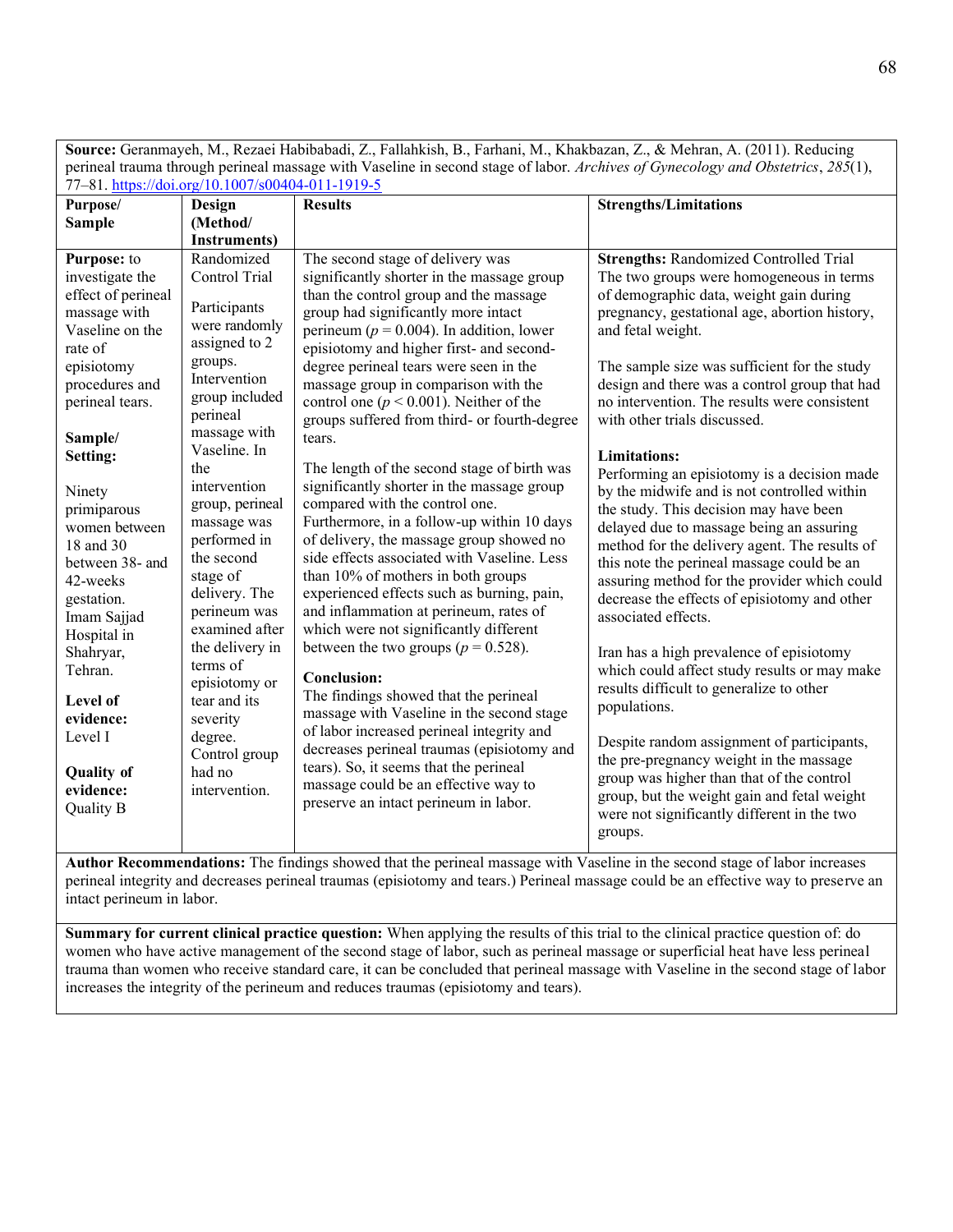**Source:** Harlev, A., Pariente, G., Kessous, R., Aricha-Tamir, B., Weintraub, A. Y., Eshkoli, T., Dukler, D., Ayun, S., & Sheiner, E. (2013). Can we find the perfect oil to protect the perineum? A randomized-controlled double-blind trial. *The Journal of Maternal-Fetal & Neonatal Medicine*, *26*(13), 1328–1331.<https://doi.org/10.3109/14767058.2013.784261>

| <b>Purpose/Sample</b>                                                                                                                                                                                                                                                                   | <b>Design</b>                                                                                                                                                                                                                                                        | <b>Results</b>                                                                                                                                                                                                                                                                                                                       | <b>Strengths/Limitations</b>                                                                                                                                                                                                                                                                                                                                                |
|-----------------------------------------------------------------------------------------------------------------------------------------------------------------------------------------------------------------------------------------------------------------------------------------|----------------------------------------------------------------------------------------------------------------------------------------------------------------------------------------------------------------------------------------------------------------------|--------------------------------------------------------------------------------------------------------------------------------------------------------------------------------------------------------------------------------------------------------------------------------------------------------------------------------------|-----------------------------------------------------------------------------------------------------------------------------------------------------------------------------------------------------------------------------------------------------------------------------------------------------------------------------------------------------------------------------|
|                                                                                                                                                                                                                                                                                         | (Method/Instruments)                                                                                                                                                                                                                                                 |                                                                                                                                                                                                                                                                                                                                      |                                                                                                                                                                                                                                                                                                                                                                             |
| Purpose: To determine<br>whether perineal massage<br>during the second stage of<br>labor using oil enriched<br>with vitamins increases the<br>chances of delivering with<br>an intact perineum as<br>compared to perineal<br>massage using pure liquid<br>wax.<br>We also evaluated the | Randomized Controlled<br>Trial<br>A prospective,<br>randomized, double-blind<br>study was conducted.<br>Women were assigned to<br>liquid wax (jojoba oil)<br>versus purified formula<br>of almond and olive oil,<br>enriched with vitamin<br>B1, B2, B6, E and fatty | No significant differences<br>regarding perineal lacerations,<br>number of sutures, and length<br>of suturing were noted<br>between the two groups.<br>Likewise, while analyzing<br>separately nulliparous and<br>multiparous women, no<br>significant differences were<br>noted. Controlling for birth<br>weight 44000 g, using the | <b>Strengths:</b><br>Randomized Controlled Trial<br>An important strength of the study was<br>the design of a randomized control trial.<br>Neither the parturient nor the caregivers<br>(i.e. midwives and physicians) knew<br>what type of oil was used.<br>Limitations: As a limitation we note<br>that the researchers did not create a<br>third arm of women who had no |
| effects of perineal massage<br>on specific tear location,<br>the severity of perineal<br>tears, and the amount of<br>suture material required<br>for repair.                                                                                                                            | acids. The caregivers<br>used the oils during the<br>second stage of labor.                                                                                                                                                                                          | Mantel-Haenszel technique,<br>no association was noted<br>between perineal lacerations<br>and the type of oil used<br>(weighted OR 1/4 0.9, 95% CI<br>0.3-2.4; $p \frac{1}{4}$ 0.818).                                                                                                                                               | perineal massage during the second<br>stage. The two main reasons include;<br>first, the benefit of using a lubricant<br>during the second stage was already<br>proven as noted above. Second, the<br>wide use of oil during the second stage<br>in our delivery room by all staff                                                                                          |
| Sample/Setting:                                                                                                                                                                                                                                                                         |                                                                                                                                                                                                                                                                      | <b>Conclusion:</b>                                                                                                                                                                                                                                                                                                                   | members was difficult to restrict.                                                                                                                                                                                                                                                                                                                                          |
| 164 women-82 in each<br>group.<br>Soroka University Medical<br>Center Delivery Room                                                                                                                                                                                                     |                                                                                                                                                                                                                                                                      | The type of the oil used<br>during the second stage of<br>labor for prevention of<br>perineal tears has no effect on<br>the integrity of the perineum.                                                                                                                                                                               |                                                                                                                                                                                                                                                                                                                                                                             |
| Level of evidence:<br>Level I                                                                                                                                                                                                                                                           |                                                                                                                                                                                                                                                                      | Accordingly, it seems that                                                                                                                                                                                                                                                                                                           |                                                                                                                                                                                                                                                                                                                                                                             |
|                                                                                                                                                                                                                                                                                         |                                                                                                                                                                                                                                                                      | there is no perfect oil.                                                                                                                                                                                                                                                                                                             |                                                                                                                                                                                                                                                                                                                                                                             |
| <b>Quality of evidence:</b><br>Quality B                                                                                                                                                                                                                                                |                                                                                                                                                                                                                                                                      |                                                                                                                                                                                                                                                                                                                                      |                                                                                                                                                                                                                                                                                                                                                                             |

**Author Recommendations:** The synergistic effect of the use of both antenatal perineal massage along with perineal massage during the second stage of delivery by an enriched oil cannot be excluded and requires further investigation.

**Summary for current clinical practice question:** The ingredients in the oil does not prove to make a difference in outcomes. Additionally, there was no difference in the specific tear location, the severity of perineal tears, and the amount of suture material required for repair.

When applying the results of this trial to the clinical practice question of: do women who have active management of the second stage of labor, such as perineal massage or superficial heat have less perineal trauma than women who receive standard care, it can be concluded that this trial shows inconclusive evidence in the specific tear location, decreasing the severity of perineal tears and the amount of suture material required for repair, therefore the likelihood of trauma is inconclusive.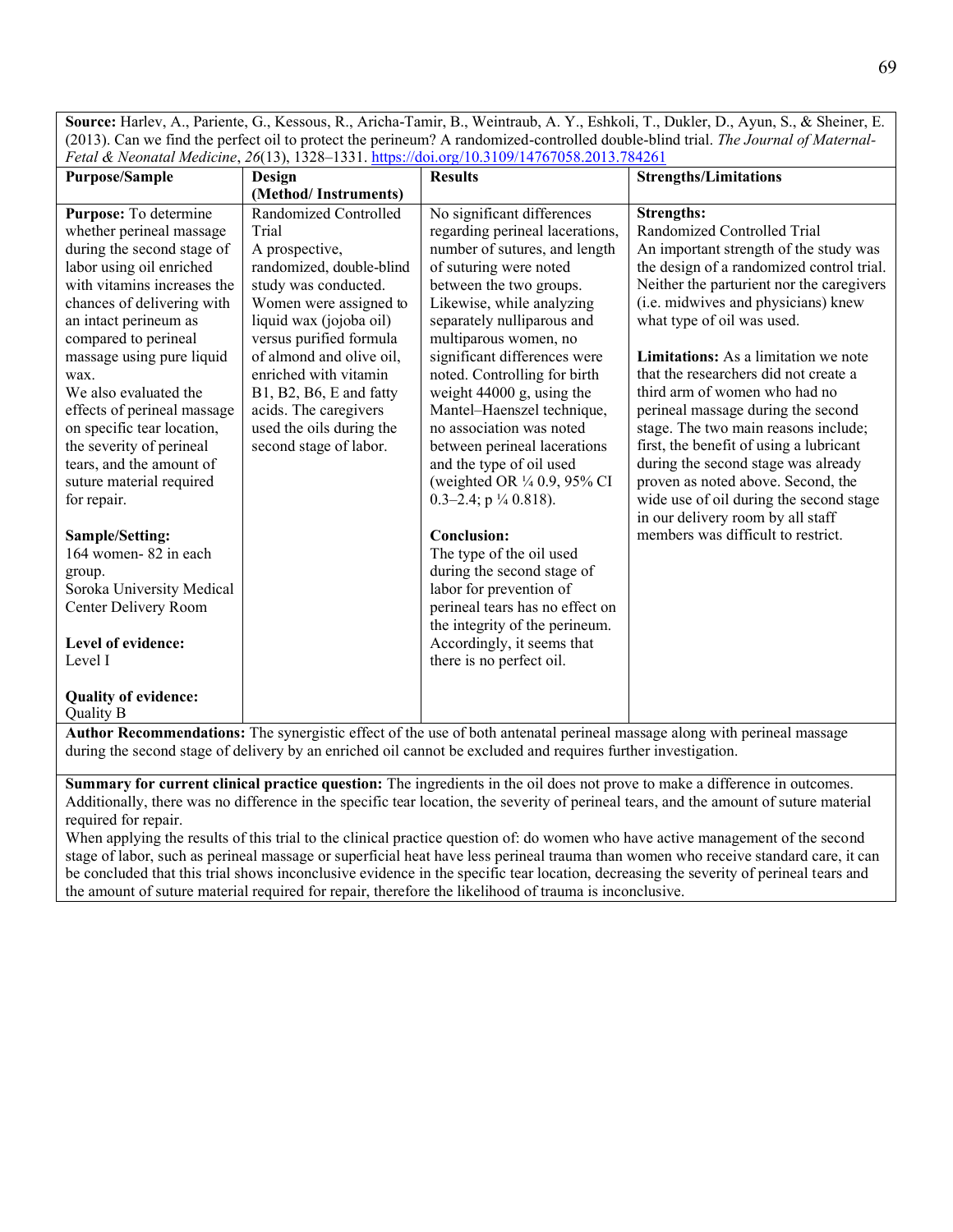**Source:** Ibrahim, H.-F., Elgzar, W., & Hassan, H. (2017). Effect of warm compresses versus lubricated massage during the second stage of labor on perineal outcomes among primiparous women. *Journal of Nursing and Health Science*, *6*(4), 64– 76.<https://doi.org/10.9790/1959-0604056476>

| <b>Purpose/Sample</b>                                         | Design                   | <b>Results</b>                                                                          | <b>Strengths/Limitations</b>                  |
|---------------------------------------------------------------|--------------------------|-----------------------------------------------------------------------------------------|-----------------------------------------------|
|                                                               | (Method/Instruments)     |                                                                                         |                                               |
| Purpose: To                                                   | Randomized Controlled    | There were no significant differences                                                   | <b>Strengths: Randomized Controlled Trial</b> |
| compare the effect                                            | Trial                    | among the three groups regarding the                                                    |                                               |
| of warm                                                       |                          | rate of intact perineum, spontaneous                                                    | A pilot study was performed to test           |
| compresses versus                                             | The participants were    | tears not requiring repair, tears                                                       | clarity and applicability of the study        |
| lubricated massage                                            | randomly assigned to     | requiring repair, and episiotomy ( $p =$                                                | tools. Additionally, all tools were tested    |
| during the second                                             | three groups: warm       | $0.174, 0.111, 0.114,$ and $0.660$ )                                                    | for content validity and reliability.         |
| stage of labor on                                             | compresses group (102    | respectively. In contrast, a significant                                                |                                               |
| perineal outcomes                                             | women), lubricated       | difference was observed between the                                                     | The sample size was sufficient for the        |
| among primiparous                                             | massage group (102       | lubricated massage, warm                                                                | study design and there was a control          |
| women.                                                        | women), and control      | compresses, and control groups in                                                       | group that had no intervention as well as     |
|                                                               | group (100 women).       | favor of the former regarding the                                                       | two intervention comparison groups. The       |
| Sample/Setting:                                               | Three tools were used    | degree of tears ( $p = 0.012$ ). Perineal                                               | results were consistent with other trials     |
| 304 parturient                                                | for data collection; 1)  | pain intensity and behavioral                                                           | discussed.                                    |
| women undergoing                                              | structured interview     | response parameters significantly                                                       |                                               |
| normal vaginal                                                | schedule to collect data | reduced among the warm compress                                                         | <b>Limitations:</b>                           |
| delivery                                                      | about the women's        | and lubricated massage groups 15                                                        |                                               |
| Beni- Suef general                                            | demographic data, and    | minutes after starting the intervention                                                 | Performing an episiotomy is a decision        |
| hospital, Beni-Suef                                           | their current pregnancy  | $(p = 0.000)$ with a significant                                                        | made by the provider and is not               |
| city                                                          | profile; 2) second stage | difference among the three groups.                                                      | controlled within the study.                  |
|                                                               | and perineal outcome     |                                                                                         |                                               |
| Level of evidence:                                            | assessment sheet; and    | <b>Conclusion:</b>                                                                      | There was no information on providers or      |
| Level II                                                      | 3) pain assessment tools | Perineal warm compresses and                                                            | any other standardization of care within      |
|                                                               | withtwo parts, pain      | lubricated massage didn't                                                               | the trial.                                    |
| <b>Quality of</b>                                             | analogue scale and       | significantly decrease the rate of                                                      |                                               |
| evidence:                                                     | behavioral pain scale.   | episiotomy and genital tract tears, but                                                 | Epidural and pain management options          |
| <b>Quality B</b>                                              |                          | they significantly reduced the degree                                                   | are extraneous variables that may not be      |
|                                                               |                          | of tears and the degree of extension                                                    | accounted for within the trial.               |
|                                                               |                          | of episiotomy when compared to the                                                      |                                               |
|                                                               |                          | control group. Lubricated massage                                                       | Egypt has a high prevalence of                |
|                                                               |                          | was more effective than warm                                                            | episiotomy which could affect study           |
|                                                               |                          | compresses in this respect. Perineal                                                    | results or may make results difficult to      |
|                                                               |                          | pain intensity and behavioral pain                                                      | generalize to other populations.              |
|                                                               |                          | response parameters had significantly                                                   |                                               |
|                                                               |                          | reduced in lubricated massage and                                                       |                                               |
|                                                               |                          | warm compresses groups than the                                                         |                                               |
| $\lambda$ uthor Decommendational $\lambda$ <sup>11</sup> agus |                          | control group.<br>experience of the characteristic experience of the common the setting | $\sim$                                        |

**Author Recommendations:** All governmental hospitals should provide adequately planned in-service training programs for maternity nurses regarding the benefits of warm compresses and lubricated massage during the second stage of labor in order to develop their best practice. The researchers also recommended nursing curriculum revisions and further studies to assess patient satisfaction.

**Summary for current clinical practice question:** When addressing the research question of: do women who have active management of the second stage of labor, such as perineal massage and superficial heat have less perineal trauma than women who receive standard care, this study did not find significant evidence that warm compress and perineal massage decreased episiotomy and tears, but they did decrease the degree of tears and the degree of episiotomy extension. In this case, perineal massage decreases tears more than warm compress. Perineal pain intensity and behavioral pain response parameters had significantly reduced in lubricated massage and warm compresses groups than the control group. Overall, this results in less perineal trauma.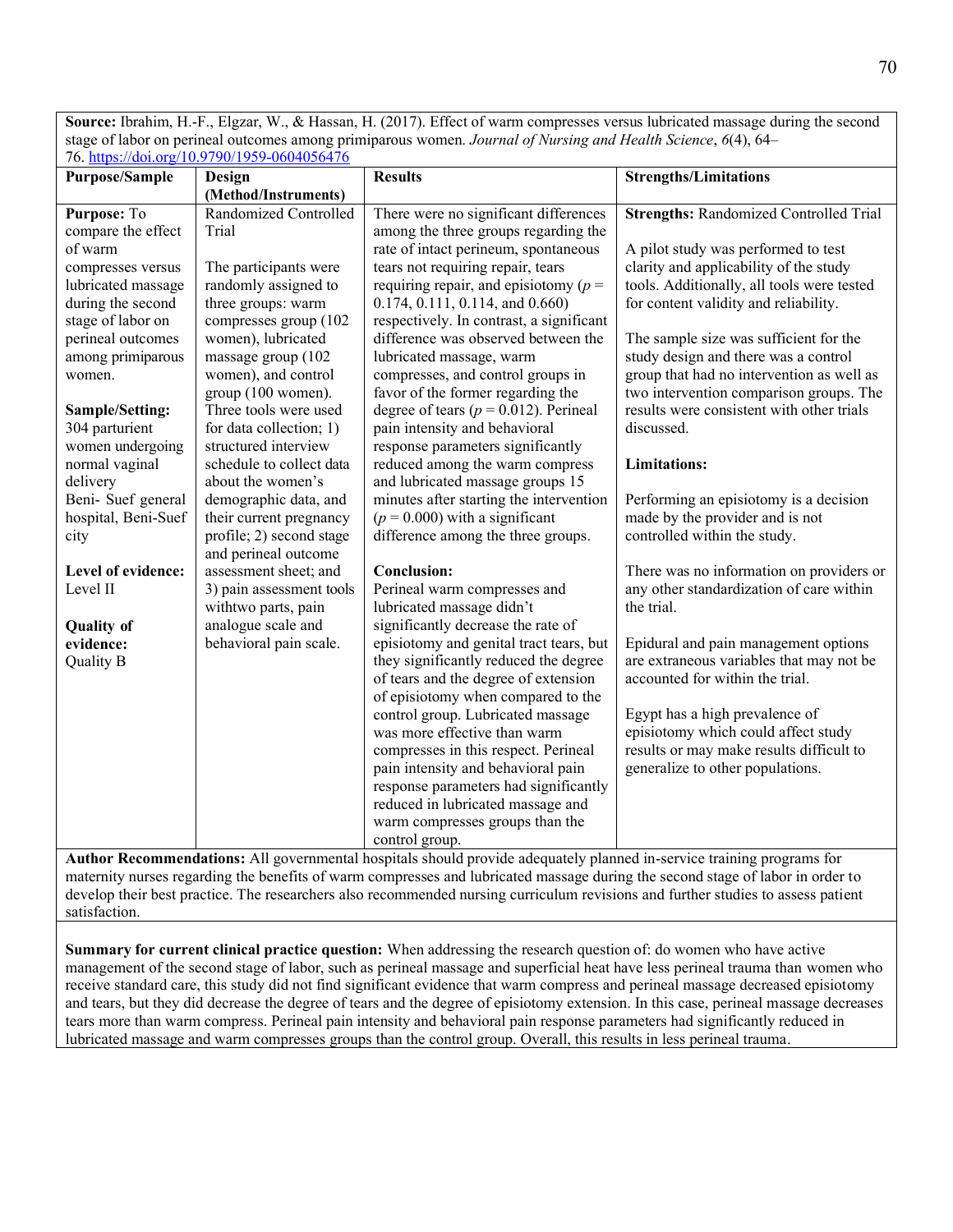**Source:** Karaçam, Z., Ekmen, H., & Çalişir, H. (2012). The use of perineal massage in the second stage of labor and follow-up of postpartum perineal outcomes. *Health Care for Women International*, *33*(8), 697– 718.<https://doi.org/10.1080/07399332.2012.655385>

| Purpose/            | Design                     | <b>Results</b>                                  | <b>Strengths/Limitations</b>                  |
|---------------------|----------------------------|-------------------------------------------------|-----------------------------------------------|
| <b>Sample</b>       | (Method/                   |                                                 |                                               |
|                     | <b>Instruments</b> )       |                                                 |                                               |
| Purpose: To         | Randomized                 | More than one-half of the gravidas in both      | <b>Strengths: Randomized Controlled Trial</b> |
| investigate         | Controlled Trial           | the massage and the control groups              | where both the control group and the          |
| whether perineal    | Data were collected        | underwent episiotomies (massage, 52.0%          | intervention group were statistically         |
| massage during      | via a questionnaire,       | [N = 03]; control, 60.6% [N = 120]). A low      | similar.                                      |
| labor decreased     | a labor observation        | percentage of the women had intact perinea      | The sample size was sufficient for the        |
| perineal trauma     | form, and first-day,       | (massage, 3.5% $[n = 7]$ ; control, 3.5% $[N =$ | design of the study.                          |
| and trauma-         | third-week, and            | 7]), however, and a high percentage had         |                                               |
| related             | first-year                 | spontaneous lacerations (massage, 44.4%         | <b>Limitations:</b>                           |
| problems            | postpartum survey.         | $[n = 88]$ ; control, 35.9% [N = 71]). A        | Midwives and doctors had the prerogative      |
|                     | Perineal massage           | significantly lower percentage of the           | to choose episiotomy and they are             |
| Sample/             | was initiated when         | gravidas in the massage group had               | routinely performed at this birthing site.    |
| Setting:            | the cervix was             | episiotomies together with spontaneous          | All of the spontaneous lacerations were       |
| 396 pregnant        | dilated $\geq$ 8 cm in the | lacerations (7.6% [N = 15] vs. 15.7% [N =       | sutured to decrease the risk of bleeding      |
| women who           | massage group. The         | 31]). Only a low percentage of the gravidas     | and infection and to facilitate wound         |
| were giving         | midwife wore               | in both groups had second-degree                | healing. This may have altered results.       |
| birth for the first | gloves, placed her         | lacerations (massage, $4.6\%$ [N = 9];          | The randomization of the women was not        |
| time, between       | index and middle           | control, $2.0\%$ [N = 7]), however, and none    | blinded and was performed by one of the       |
| March 2007 and      | fingers within the         | of the gravidas developed third-degree          | researchers.                                  |
| February 2009,      | vagina, moved from         | lacerations. Spontaneous lacerations mostly     | The healing status of perineal trauma and     |
| in Turkey           | the perineal floor         | occurred in the posterior and anterior          | the presence of infections, as well as the    |
| 37-42 weeks/        | toward the lateral         | regions of the vagina.                          | data regarding urinary and bowel control,     |
| age 18-35           | aspect in half             | No significant difference was seen in           | were assessed according to the women's        |
| Aydin State         | circles, provided a        | spontaneous laceration of the anterior          | self-reporting.                               |
| Hospital,           | continuous light           | regions or perineal pain at day 1 and 3         | The results of the study concerning           |
| Turkey              | pressure, and              | weeks post-delivery.                            | episiotomies, perineal trauma, duration of    |
|                     | pressed the                |                                                 | the first and second stages of labor, and     |
| Level of            | perineum                   | <b>Conclusion:</b>                              | recovery time might have been affected        |
| evidence:           | downward toward            | Perineal massage decreases the amount of        | by the routine practices at this hospital     |
| Level I             | the rectum. When           | suture material required for episiotomy and     | such as oxytocin administration,              |
|                     | the woman felt             | thereby the size of the episiotomy and the      | amniotomy, lithotomy position, using          |
| <b>Quality of</b>   | uncomfortable, the         | rate of episiotomies and lacerations.           | stirrups, manual fundal pressure, as well     |
| evidence:           | massage was                | Perineal massage in the second stage of         | as the individual knowledge and skill of      |
| Quality B           | discontinued.              | labor did not decrease perineal trauma and      | the researcher midwife.                       |
|                     |                            | short- and long-lasting postnatal problems,     | The internal consistency quotient could       |
|                     |                            | but it decreased the rate of episiotomies and   | not be computed because of the                |
|                     |                            | spontaneous lacerations and the amount of       | difference in the characteristics of the      |
|                     |                            | suture material required.                       | questions comprising the data collection      |
|                     |                            |                                                 | tools in the present study.                   |

#### **Author Recommendations:**

It is recommended that midwives develop training programs according to national and international standards to address revision of usual practices regarding perineal massage, episiotomy, supine position, stirrups, fundal pressure, and induction of labor, which have an influence on perineal trauma. The birthing women should be encouraged and assisted to make their own decision on these practices. In addition, further studies on other techniques likely to reduce the risk of perineal trauma and trauma-related factors are warranted.

**Summary for current clinical practice question:** When applying the results of this trial to the clinical practice question of: do women who have active management of the second stage of labor, such as perineal massage or superficial heat have less perineal trauma than women who receive standard care, it can be concluded that this trial of perineal massage decreased the rate of episiotomies and spontaneous lacerations and the amount of suture material required; therefore, this could result in less trauma.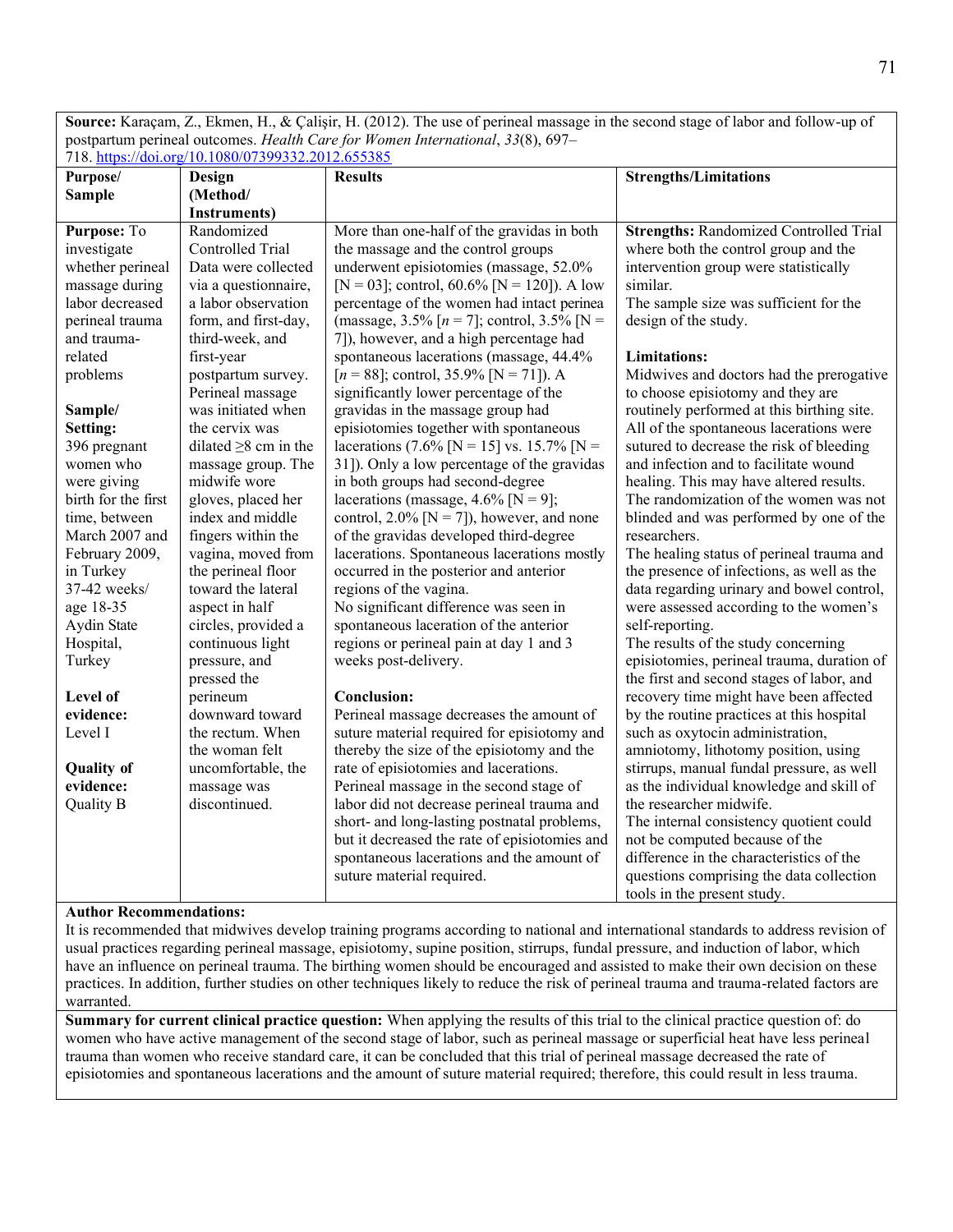**Source**: Mohamed, M., Mohamed, S., & Gonied, A. (2011). Comparative study between two perineal management techniques used to reduce perineal trauma during 2nd stage of labor. *Journal of American Science*, 7(11), 228–232[. http://jofamericanscience.org](http://jofamericanscience.org/)

|                       |                                                                                                                           | <b>Results</b>                     |                                     |
|-----------------------|---------------------------------------------------------------------------------------------------------------------------|------------------------------------|-------------------------------------|
| <b>Purpose/Sample</b> | <b>Design</b><br>(Method/Instruments)                                                                                     |                                    | <b>Strengths/Limitations</b>        |
|                       | Randomized Control Trial                                                                                                  |                                    |                                     |
| <b>Purpose:</b>       |                                                                                                                           | An intact perineum and tears       | <b>Strengths:</b>                   |
| compared the effect   |                                                                                                                           | were observed in 68.0% and         | Participants were randomly          |
| of two methods        | Group 1 (perineal warm                                                                                                    | 10.0% respectively among           | assigned to 3 groups-2              |
| used to reduce        | compresses) received usual care                                                                                           | perineal warm compresses group     | intervention groups and 1 control   |
| perineal trauma in    | during labor until the baby's head                                                                                        | and in 47.0% and 23.0%             | group in order provide an unbiased  |
| the second stage of   | began to distend the perineum                                                                                             | respectively among perineal        | comparison for the results.         |
| labor to determine    | (Crowning). A sterile metal jug                                                                                           | massage with lubricant group.      |                                     |
| which method was      | filled with heated tap water was                                                                                          | There were no significant          | There were not statically           |
| more effective in     | used to soak a sterile perineal pad,                                                                                      | differences between the studied    | significant differences between the |
| reducing perineal     | which was wrung out before being                                                                                          | groups as regards episiotomy $(p)$ | study groups.                       |
| trauma with           | placed gently on the perineum                                                                                             | $= 0.19$ ).                        | There was no statistically          |
| vaginal birth and to  | during contractions. The pad was                                                                                          | According to parity, perineal      | significant difference between the  |
| find out the relation | re-soaked to maintain warmth                                                                                              | trauma in warm compresses          | two groups when considering         |
| between the           | between contractions. The water in                                                                                        | group was 62.9% compared to        | mode of vaginal delivery or the     |
| prevalence of         | the jug was replaced every 15                                                                                             | 85.7% in perineal massage with     | duration of the expulsive period.   |
| perineal trauma and   | minutes until delivery                                                                                                    | lubricant group in primiparous     | The fetal expulsion was on          |
| the various factors.  | Group 2 (perineal massage with                                                                                            | women.                             | average, a little longer in the     |
|                       | lubricant) was done using gentle,                                                                                         | While perineal trauma occurred     | perineal massage with lubricant     |
| Sample/Setting:       | slow massage with two fingers of                                                                                          | in 15.4% in warm compresses        | group (16.5 minutes versus 13.6     |
| 200 women who         | the midwife's gloved hand,                                                                                                | group compared to 35.4% in the     | minutes in the perineal warm        |
| were 37 weeks         | moving from side to side, just                                                                                            | perineal massage with lubricant    | compresses group) and birth         |
| gestation or more     | inside the patient's vagina. Mild,                                                                                        | group of multiparous women.        | weight between the groups.          |
| Labor unit at Beni    | downward pressure (toward the                                                                                             |                                    | The study size was large for an     |
| Suif and Zagazig      | rectum) was applied with steady,                                                                                          | Conclusion:                        | intervention study.                 |
| University            | lateral strokes, which lasted one                                                                                         | The results show that the use of   |                                     |
| Hospitals             | second in each direction. A sterile,                                                                                      | warm packs in the perineum         | <b>Limitations:</b>                 |
|                       | water-soluble lubricant was used.                                                                                         | during the expulsive period does   | Some inconsistent findings with     |
| Level of evidence:    | Massage was continued during and                                                                                          | reduce the occurrence of perineal  | cited comparative studies.          |
| Level I               | between pushes.                                                                                                           | laceration when compared to the    |                                     |
|                       |                                                                                                                           | use of perineal massage.           |                                     |
| <b>Quality of</b>     |                                                                                                                           |                                    |                                     |
| evidence:             |                                                                                                                           |                                    |                                     |
| B                     |                                                                                                                           |                                    |                                     |
|                       | Author Recommendations: These results support the use of perineal warm compresses techniques by trained birth attendants. |                                    |                                     |

**Summary for current clinical practice question**: When applying the results of this trial to the clinical practice question of: do women who have active management of labor, such as perineal massage or superficial heat have less perineal trauma than women who receive standard care, it can be concluded that this trial shows that the use of warm packs on the perineum during the second stage of labor may reduce the occurrence of perineal lacerations more than the use of perineal massage.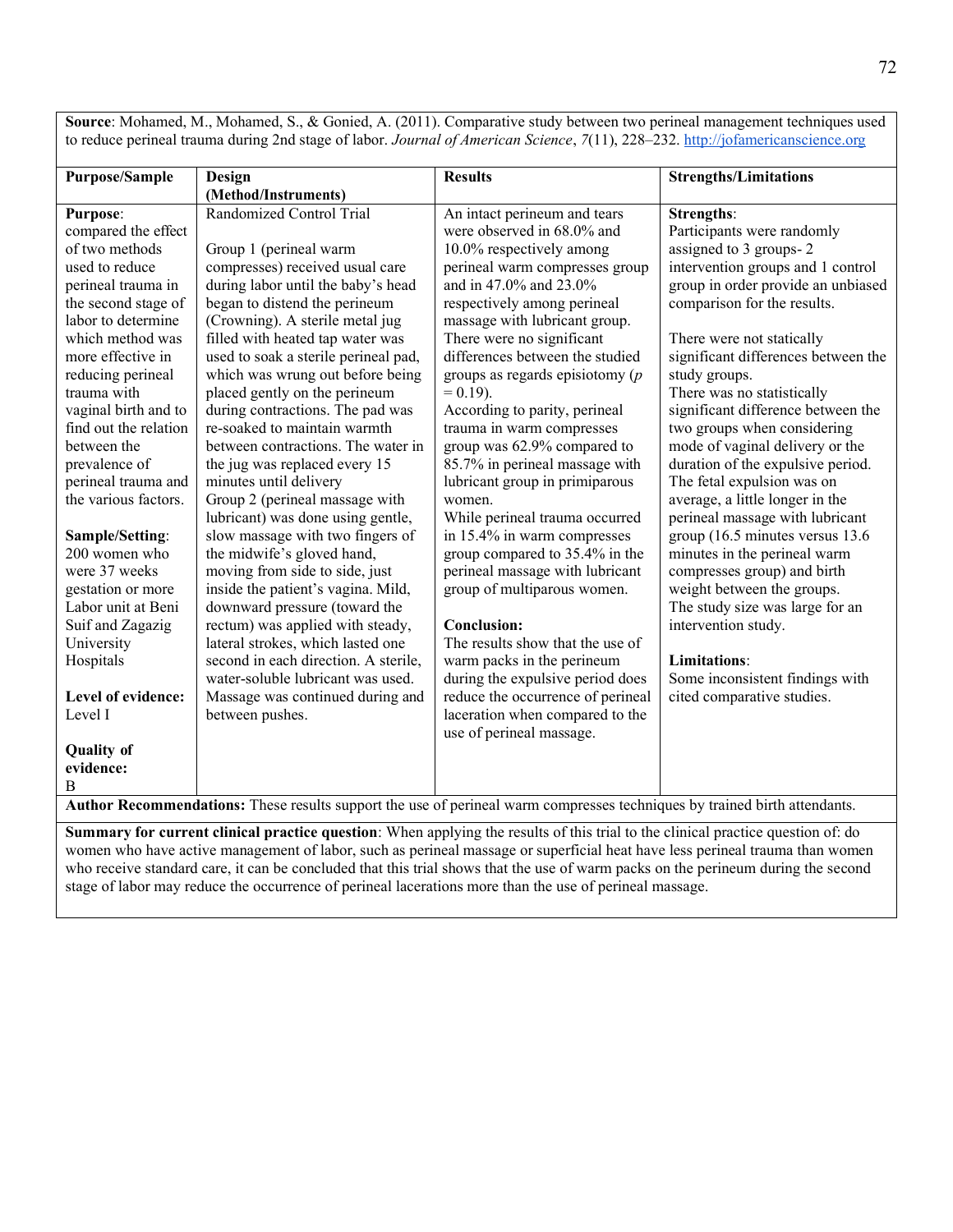**Source:** Raja, A., P., P., & Samal, R. (2019). Effect of perineal massage in the second stage of labour, on the incidence of episiotomy and perineal tears. *International Journal of Reproduction, Contraception, Obstetrics and Gynecology, 8*(4), 1387. <https://doi.org/10.18203/2320-1770.ijrcog20191186>

| <b>Purpose/Sample</b>                                                                                                                                                                                                                                                                                                                                                                     | Design                                                                                                                                                                                                                                                                                                                                                                                                         | <b>Results</b>                                                                                                                                                                                                                                                                                                                                                                                                                                                                                                                                                                                                                                                                                                                                                                                                                                                                                                                                                                                  | <b>Strengths/Limitations</b>                                                                                                                                                                                                                                                                                                                                                                                                                                                                |
|-------------------------------------------------------------------------------------------------------------------------------------------------------------------------------------------------------------------------------------------------------------------------------------------------------------------------------------------------------------------------------------------|----------------------------------------------------------------------------------------------------------------------------------------------------------------------------------------------------------------------------------------------------------------------------------------------------------------------------------------------------------------------------------------------------------------|-------------------------------------------------------------------------------------------------------------------------------------------------------------------------------------------------------------------------------------------------------------------------------------------------------------------------------------------------------------------------------------------------------------------------------------------------------------------------------------------------------------------------------------------------------------------------------------------------------------------------------------------------------------------------------------------------------------------------------------------------------------------------------------------------------------------------------------------------------------------------------------------------------------------------------------------------------------------------------------------------|---------------------------------------------------------------------------------------------------------------------------------------------------------------------------------------------------------------------------------------------------------------------------------------------------------------------------------------------------------------------------------------------------------------------------------------------------------------------------------------------|
|                                                                                                                                                                                                                                                                                                                                                                                           | (Method/Instruments)                                                                                                                                                                                                                                                                                                                                                                                           |                                                                                                                                                                                                                                                                                                                                                                                                                                                                                                                                                                                                                                                                                                                                                                                                                                                                                                                                                                                                 |                                                                                                                                                                                                                                                                                                                                                                                                                                                                                             |
| <b>Purpose:</b><br>To investigate whether<br>perineal massage during<br>the second stage of labor<br>could decrease perineal<br>trauma in the form of<br>episiotomy and perineal<br>tears.<br>Sample:<br>150 primigravida women<br>Mahatma Gandhi Medical<br>College and Research<br>Institute, Pondicherry.<br>Level of evidence:<br>Level I<br><b>Quality of evidence:</b><br>Quality B | Randomized Control Trial<br>Perineal massage was<br>administered by the primary<br>investigator to all women in the<br>massage (intervention) group<br>during the second stage of<br>labor.<br>The control group did not<br>receive perineal massage in the<br>second stage of labor.<br>Author Decommondational The outhors grosset that national messages son he portiodly nuclearly health anofassionals to | <b>Results:</b><br>The incidence of episiotomy<br>was significantly higher ( $p =$<br>$0.016$ ) in the control group<br>(93.3%) than in the massage<br>group (80%) The incidence<br>of perineal tears in the<br>massage group $(16%)$ and<br>control group (9.4%) were<br>similar.<br>The incidence of intact<br>perineum in the massage<br>group $(4%)$ was not<br>significantly different ( $p =$<br>0.08) from those in the<br>control group ( $N = 0$ ).<br>The event rate of episiotomy<br>was 0.933 in the control<br>group and 0.8 in the massage<br>group. The risk of getting an<br>episiotomy in the massage<br>group was 0.874 times less<br>than in the control group.<br>Risk difference for perineal<br>tear was 0.066.<br><b>Conclusions</b><br>The study authors conclude<br>that perineal massage<br>significantly reduces the<br>incidence of episiotomy,<br>However, it does not affect<br>the frequency of perineal<br>tears and intact perineum at<br>the end of delivery. | <b>Strengths:</b><br>Variables were controlled by<br>exclusion criteria.<br>Participants were randomly<br>assigned.<br><b>Limitations:</b><br>Double blinding is impossible due<br>to the nature of the study.<br>The participants' demographics,<br>such as age and BMI are not<br>discussed.<br>Women receiving an epidural<br>were not included in this study.<br>This very much limits<br>generalizability as epidurals for<br>pain management are very<br>common in the United States. |

**Author Recommendations:** The authors suggest that perineal massage can be routinely practiced by health professionals to improve quality of life in women post vaginal delivery. Additional studies are warranted.

**Summary for current clinical practice question:** When applying the results of this trial to the clinical practice question of: do women who have active management of the second stage of labor, such as perineal massage and superficial heat have less perineal trauma than women who receive standard care, it can be concluded that perineal massage may be effective in lowering the rate of episiotomies. Additionally, it may be protective against third- and fourth-degree lacerations and thus results in overall less perineal trauma.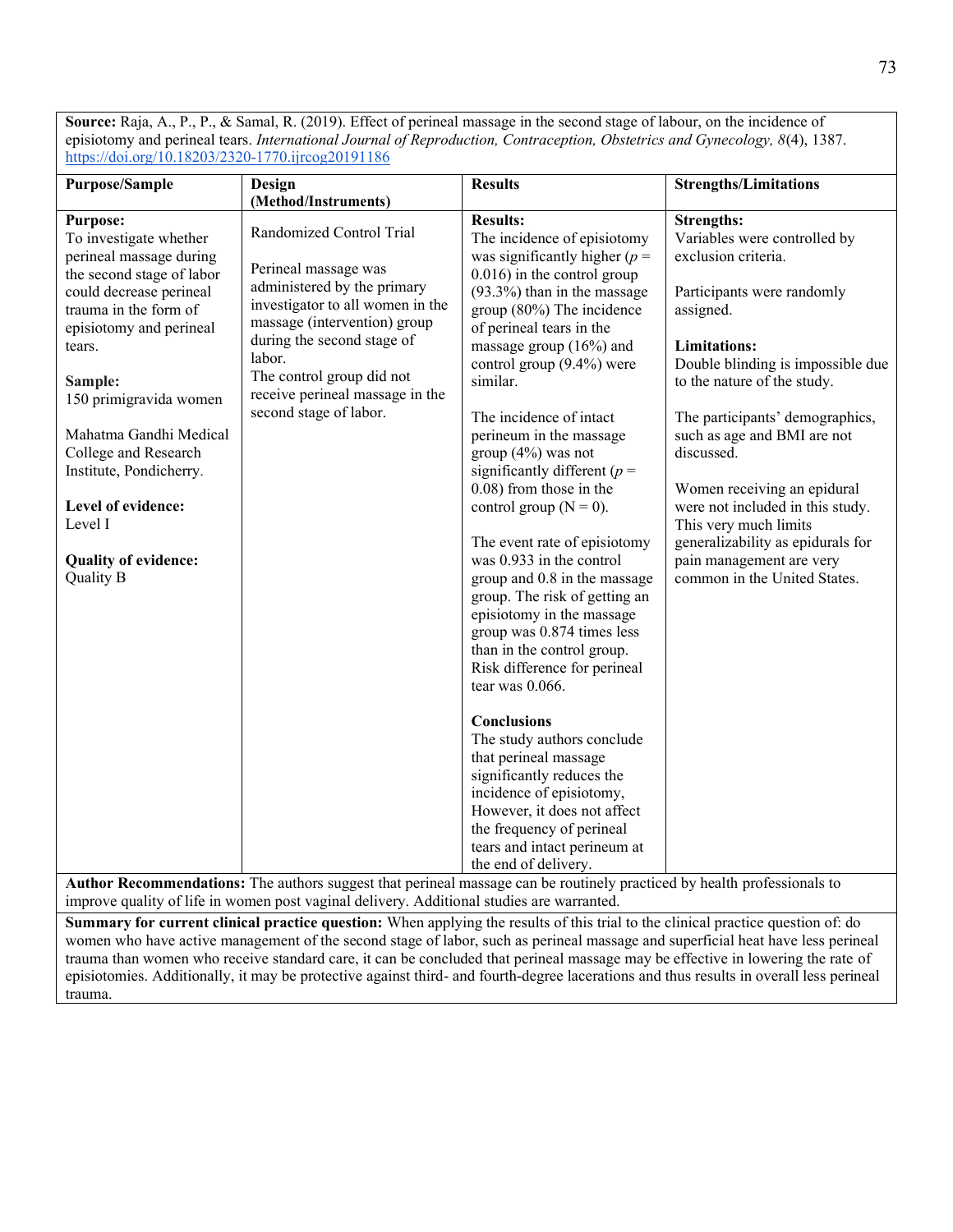**Source**: Romina, S., Ramezani, F., Falah, N., Mafi, M., & Ranjkesh, F. (2020). Effect of perineal massage with ostrich oil on the episiotomy and lacerations in nulliparous women: A randomized controlled clinical trial. *Iranian Journal of Nursing and Midwifery Research*, *25*(2), 134–138. [https://doi.org/10.4103/ijnmr.IJNMR\\_76\\_19](https://doi.org/10.4103/ijnmr.IJNMR_76_19)

| <b>Purpose/Sample</b>                | <u> Research, 29(2), 194–198. https://doi.org/10.4103/11hmr.1JNMR_/6_19</u><br><b>Design</b> | <b>Results</b>                 | <b>Strengths/Limitations</b>                    |
|--------------------------------------|----------------------------------------------------------------------------------------------|--------------------------------|-------------------------------------------------|
|                                      | (Method/Instruments)                                                                         |                                |                                                 |
| Purpose: The aim of                  | Single-blind Randomized                                                                      | Perineal massage with          | Strengths: One of the strengths of this study   |
| this study was to                    | Control Trial                                                                                | ostrich oil in the             | is repeated massage at least 4 times during the |
| examine the effect of                |                                                                                              |                                |                                                 |
| perineal massage with                | For the intervention                                                                         | intervention group             | first and second stages of labor.               |
|                                      |                                                                                              | significantly decreased        |                                                 |
| ostrich oil on the rates             | group, in addition to the                                                                    | the rate of episiotomy         | The participants of this study were assigned    |
| of episiotomy and                    | routine labor care and                                                                       | compared to the control        | into the intervention and control groups by     |
| lacerations in<br>nulliparous women. | Ritgen's maneuver,                                                                           | group ( $\chi^2$ = 18.32, df = | block randomization technique.                  |
|                                      | perineal massage with                                                                        | $1, p < 0.001$ ). However,     |                                                 |
|                                      | ostrich oil was carried out                                                                  | there was no statistically     | The collected data were analyzed by the SPSS    |
| Sample/Setting:                      | in the active phase of                                                                       | significant difference in      | version 24. Kolmogorov-Smirnov test was         |
| 77 nulliparous women                 | labor for $5-10$ min. every                                                                  | perineal lacerations           | used to examine normal distribution of the      |
|                                      | 1 hour, and also in the                                                                      | between the two groups.        | data. T-test, chi square, and Mann-Whitney      |
| Razi Hospital in Qazvin              | second stage of labor for                                                                    |                                | analyses were used to compare the two           |
| (Iran)                               | 5-10 min every 30 min.                                                                       | <b>Conclusion:</b>             | groups.                                         |
|                                      | For the control group, the                                                                   |                                |                                                 |
| Level of evidence:                   | routine labor care and                                                                       | The results revealed that      | Both groups were homogeneous in terms of        |
| Level I                              | Ritgen's maneuver were                                                                       | perineal massage with          | demographic characteristics, history of any     |
|                                      | performed during the                                                                         | ostrich oil could be           | diseases, and pregnancy at the beginning of     |
| <b>Quality of evidence:</b>          | second stage of labor.                                                                       | recommended as an              | the study.                                      |
| Quality B                            |                                                                                              | effective, safe, and           |                                                 |
|                                      |                                                                                              | inexpensive method to          | Both groups received Ritgen's maneuver to       |
|                                      |                                                                                              | decrease the rate of           | control the fetal head in order to compare the  |
|                                      |                                                                                              | episiotomy in vaginal          | two groups most distinctly.                     |
|                                      |                                                                                              | delivery. Perineal             |                                                 |
|                                      |                                                                                              | massage can be                 | Limitations: One of the weaknesses of this      |
|                                      |                                                                                              | performed by midwives in       | study was unnecessary interventions in the      |
|                                      |                                                                                              | the first and second stages    | delivery process by the treatment team.         |
|                                      |                                                                                              | of labor.                      |                                                 |
|                                      |                                                                                              |                                | The most important limitation of the present    |
|                                      |                                                                                              |                                | study was the exclusion of high-risk cases      |
|                                      |                                                                                              |                                | from the study, which may increase the          |
|                                      |                                                                                              |                                | episiotomy and perineal lacerations.            |
|                                      |                                                                                              |                                |                                                 |
|                                      |                                                                                              |                                | Another limitation of this study was the        |
|                                      |                                                                                              |                                | researchers did not find oil unlikely to have   |
|                                      |                                                                                              |                                | effect for use in the placebo group.            |
|                                      |                                                                                              |                                |                                                 |

**Author Recommendations:** It is suggested that researchers conduct further studies to determine the effect of perineal massage with ostrich oil on high-risk pregnancies.

Further research is suggested to compare the impact of different oils on episiotomy rates.

**Summary for current clinical practice question:** Based on the results of this study, perineal massage using ostrich oil during labor is a simple, safe, and low-cost measure that could reduce the perineal injuries. This study demonstrates that perineal massage in the second stage of labor with ostrich oil may decrease rates of episiotomies, thus reducing perineal trauma. Reducing perineal injuries may ultimately promote maternal health and provide safe conditions for physiological delivery.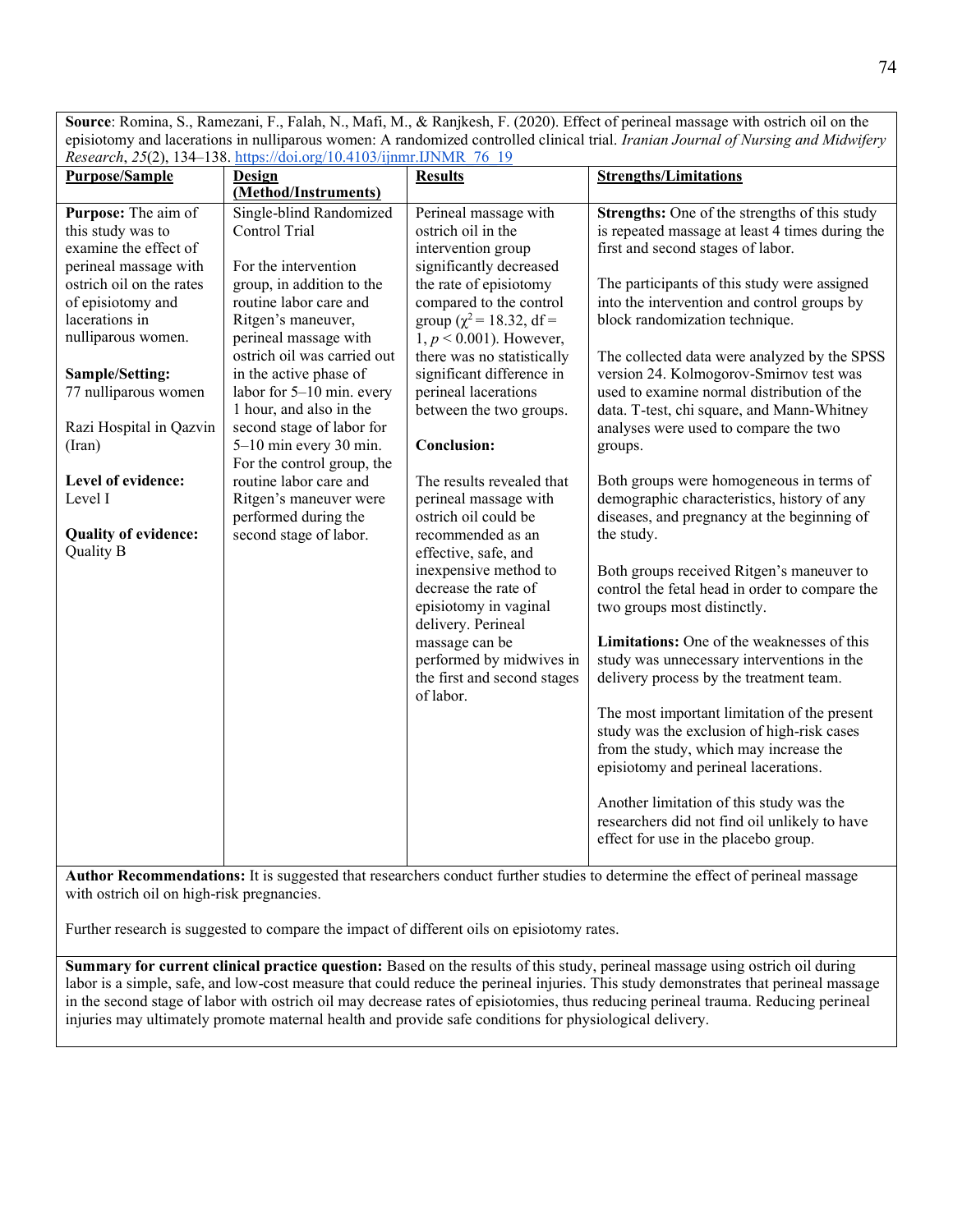**Source**: Terré-Rull, C., Beneit-Montesinos, J., Gol-Gómez, R., Garriga-Comas, N., Ferrer-Comalat, A., & Salgado-Poveda, I. (2014). Application of perineum heat therapy during partum to reduce injuries that require post-partum stitches. *Enfermería Clínica, 24*(4), 241–247.<https://doi.org/10.1016/j.enfcli.2014.03.007>

| Purpose/          | Design                                                     | <b>Results</b>                                                      | <b>Strengths/Limitations</b>                                                               |
|-------------------|------------------------------------------------------------|---------------------------------------------------------------------|--------------------------------------------------------------------------------------------|
| <b>Sample</b>     | (Method/Instruments)                                       |                                                                     |                                                                                            |
| <b>Purpose:</b>   | Randomized Control Trial                                   | Intact perineum: 37.8% in CG,                                       | Strengths:                                                                                 |
| Evaluate the      | The pregnant women were                                    | 24.2% in MHG and 31.8% in                                           | Randomized Controlled Trial                                                                |
| effectiveness     | randomized to three study                                  | DHG. 1 <sup>st</sup> degree laceration:                             | The care protocol was only applied to                                                      |
| of heat, moist    | groups: moist heat (MHG),                                  | 18.2% in CG, 47.0% in MHG and                                       | pregnant women who experienced natural to                                                  |
| or dry, to the    | dry heat (DHG), and control                                | 30.3% in DHG. 2 <sup>nd</sup> degree                                | childbirth without the use of epidural                                                     |
| perineum          | (CG). Usual care of the                                    | laceration: 24.2% in CG, 21.2%                                      | analgesia since it was considered that the use                                             |
| during            | perineum was performed                                     | in MHG and 22.7% in DHG. 3rd                                        | of analgesia could be a confounding factor in                                              |
| delivery          | during labor in all groups                                 | degree laceration: 3.0% in CG,                                      | perineal distension and could affect perineal                                              |
| in order to       | and MHG or DHG was also                                    | $0.0\%$ in MHG and $0.0\%$ in DHG.                                  | outcomes.                                                                                  |
| reduce            | applied to the perineum in                                 | Episiotomy: 16.7% in CG, 7.6%                                       | All pregnant women who made up the study                                                   |
| injuries          | the intervention groups.                                   | in MHG and 15.2% in DHG.                                            | sample were women without risk factors who                                                 |
| requiring         | When the fetal station                                     | There were no 4 <sup>th</sup> degree                                | gave birth through a normal delivery in a                                                  |
| perineal          | reached the third plane of                                 | lacerations in any group.                                           | natural way, that is, respecting the physiology,                                           |
| suturing after    | Hodge, the MHG was                                         | Perineum that required no                                           | performing minimal obstetric intervention,                                                 |
| birth, and to     | applied with wet heat to the                               | suturing: MHG 71.2%,                                                | and without anesthesia.                                                                    |
| assess its        | perineum by compress with                                  | DHG62.1% and Control Group                                          | Limitations:                                                                               |
| safety in         | water warmed to 45 degrees                                 | 56.1% Perineum requiring suture:                                    | All of the studies reviewed in this study refer                                            |
| relation to the   | and drained. The DHG was                                   | MHG: 28.8%, DHG: 37.9% and                                          | to the application of moist heat, but the study                                            |
| adaptation of     | applied with hot gel packs                                 | CG:43.9%                                                            | itself divided the heat into two groups: moist                                             |
| the newborn       | that were heated in the                                    | <b>Conclusion:</b>                                                  | and dry.                                                                                   |
| to                | microwave to 600W for 30                                   | The application of thermotherapy                                    | Neither the participants nor the midwives                                                  |
| extrauterine      | seconds and wrapped in a                                   | in the perineum during the second                                   | could be blinded.                                                                          |
| life.             | dry space. During                                          | stage of labor does not modify the                                  | The study notes that the results of this study                                             |
|                   | application, the compresses                                | number of perineal injuries that                                    | could be attributed to the study participants                                              |
| Sample/           | were replaced to maintain                                  | require postpartum suture. The                                      | and not the interventions and may have been                                                |
| Setting:          | temperature and cleanliness.                               | two applications of                                                 | selective to the pregnant women who received                                               |
| 5 Catalan         | The coloration of the skin                                 | thermotherapy, wet or dry,                                          | care. If this is the case, these characteristics                                           |
| Hospitals.        | was also assessed to prevent                               | are equally effective in modifying                                  | have limited the results of the study. The                                                 |
| 198 pregnant      | burning. The time of the                                   | the number of injuries that require                                 | researchers believe that the application of                                                |
| women             | application ranged between<br>a minimum of 10 minutes      | suturing. However, they see better                                  | thermotherapy could improve perineal<br>outcomes in other studies where the                |
| Level of          | and a maximum of 30                                        | results with wet thermotherapy.<br>The application of thermotherapy |                                                                                            |
| evidence:         | minutes. At the end of stage                               | in the perineum does not hinder                                     | population studies are not so favorable.<br>Episiotomies are performed at the discretion   |
| Level I           |                                                            | adaptation to extrauterine life of                                  |                                                                                            |
|                   | two of labor, the status of<br>the perineum was evaluated. | the newborn measured using the                                      | of the provider. In this study, all midwives<br>who participated showed great dexterity in |
| <b>Quality of</b> |                                                            | Apgar test score.                                                   | perineal protection and had                                                                |
| evidence:         |                                                            |                                                                     | experience and interest in minimizing perineal                                             |
| <b>Quality B</b>  |                                                            |                                                                     | lacerations; thus episiotomy was used                                                      |
|                   |                                                            |                                                                     | selectively.                                                                               |

**Author Recommendations**: We believe the application of thermotherapy could improve perineal results in other areas where the particularities of pregnant women and obstetric conditions are not as favorable. This proposal could represent the continuation of this research line.

**Summary for current clinical practice question**: In the study population, the application of heat therapy to the perineum during labor did not significantly reduce perineal suturing after birth. However, better perineal results were observed with moist heat. Heat therapy does not alter neonatal outcomes measured by Apgar score. The authors noted that no harm was done from the application of heat therapy. Additionally, they noted that the results may be different when used with higher risk populations, as these women were low risk, delivering without epidural anesthesia with midwives who rarely used episiotomies.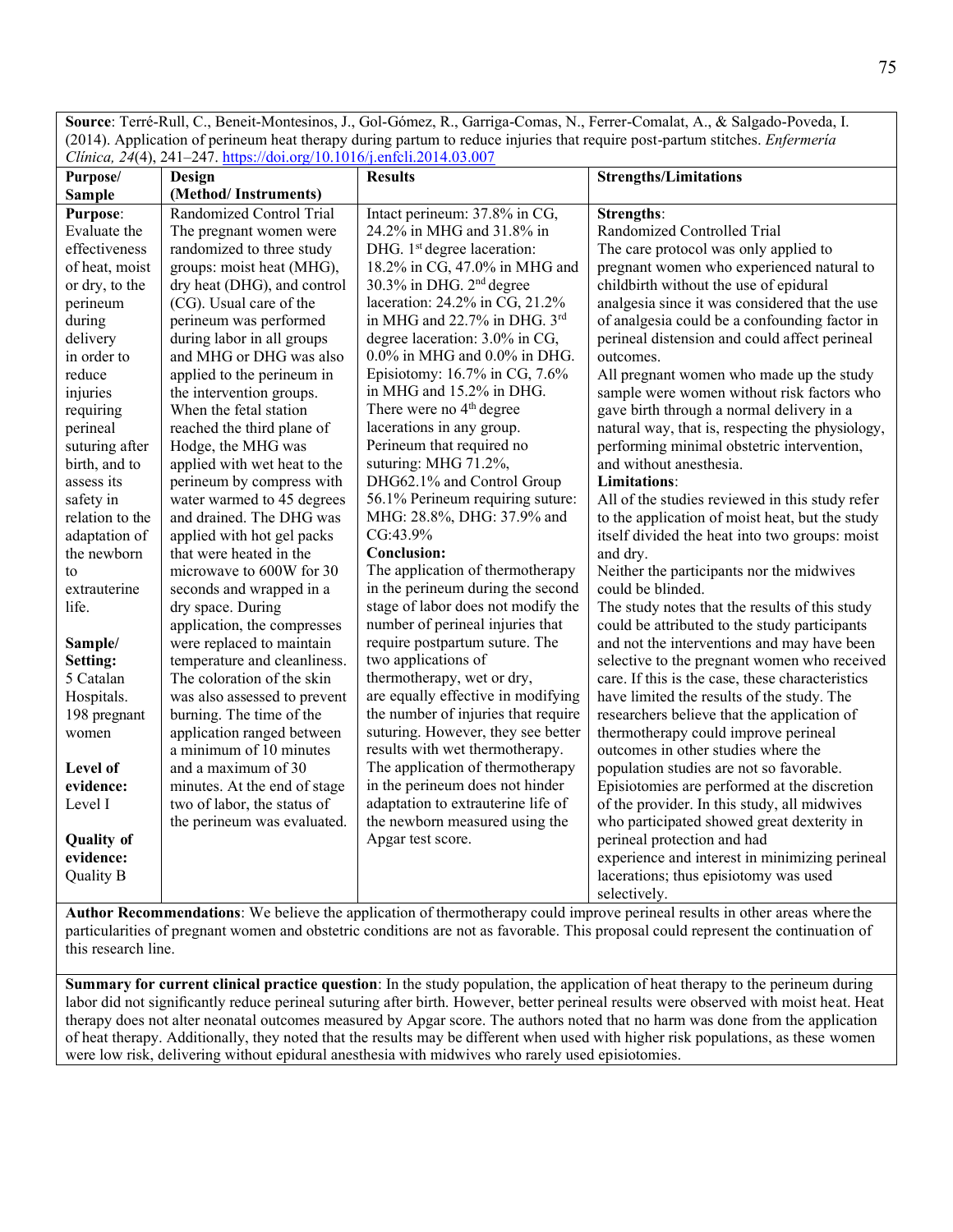**Source:** Türkmen, H., Çetinkaya, S., Apay, E., Karamüftüoğlu, D., & Kılıç, H. (2020). The effect of perineal warm application on perineal pain, perineal integrity, and postpartum comfort in the second stage of labor: Randomized clinical trial. *Complementary Medicine Research*, 1–8. Advance online publication[. https://doi.org/10.1159/000507605](https://doi.org/10.1159/000507605)

| <b>Purpose/Sample</b>                                                                                                                                                                                                                                                                                                                                             | Design                                                                                                                                                                                                                                                                                                                                                                                                                                                                                                                                                                                                                                                                                                                               | <b>Results</b>                                                                                                                                                                                                                                                                                                                                                                                                                                                                                                                                                                                                                                                                                                                                                                                                                                                                                                                                                                                                                                                                                                                                                                                                                                                                     | <b>Strengths/Limitations</b>                                                                                                                                                                                                                                                                                                                                                                                                                                                                                                                                                                                                                               |
|-------------------------------------------------------------------------------------------------------------------------------------------------------------------------------------------------------------------------------------------------------------------------------------------------------------------------------------------------------------------|--------------------------------------------------------------------------------------------------------------------------------------------------------------------------------------------------------------------------------------------------------------------------------------------------------------------------------------------------------------------------------------------------------------------------------------------------------------------------------------------------------------------------------------------------------------------------------------------------------------------------------------------------------------------------------------------------------------------------------------|------------------------------------------------------------------------------------------------------------------------------------------------------------------------------------------------------------------------------------------------------------------------------------------------------------------------------------------------------------------------------------------------------------------------------------------------------------------------------------------------------------------------------------------------------------------------------------------------------------------------------------------------------------------------------------------------------------------------------------------------------------------------------------------------------------------------------------------------------------------------------------------------------------------------------------------------------------------------------------------------------------------------------------------------------------------------------------------------------------------------------------------------------------------------------------------------------------------------------------------------------------------------------------|------------------------------------------------------------------------------------------------------------------------------------------------------------------------------------------------------------------------------------------------------------------------------------------------------------------------------------------------------------------------------------------------------------------------------------------------------------------------------------------------------------------------------------------------------------------------------------------------------------------------------------------------------------|
|                                                                                                                                                                                                                                                                                                                                                                   | (Method/Instruments)                                                                                                                                                                                                                                                                                                                                                                                                                                                                                                                                                                                                                                                                                                                 |                                                                                                                                                                                                                                                                                                                                                                                                                                                                                                                                                                                                                                                                                                                                                                                                                                                                                                                                                                                                                                                                                                                                                                                                                                                                                    |                                                                                                                                                                                                                                                                                                                                                                                                                                                                                                                                                                                                                                                            |
| <b>Purpose:</b><br>To determine if<br>warm compresses<br>provide perineal<br>protection in the<br>second stage of<br>labor as well as<br>provide pain<br>management.<br><b>Sample/Setting:</b><br>100 primiparous<br>women<br>delivery room of a<br>public hospital in<br>Turkey.<br>Level of evidence:<br>Level I<br><b>Quality of</b><br>evidence:<br>Quality B | Randomized Control Trial<br>The intervention group was<br>given a damp and warm<br>application to the perineal<br>region during the second stage<br>of labor. The control group<br>received standard care. Pregnant<br>Introductory Form was used in<br>the collection of data. Perineal<br>pain level was measured prior to<br>and after the intervention, after<br>delivery, and 2 hr. from delivery<br>by means of Visual Analogue<br>Scale. In the postpartum period,<br>the perineal condition was<br>evaluated by the midwife with a<br>questionnaire to determine the<br>perineal condition. Two hours<br>after the delivery, Postpartum<br>Comfort Questionnaire was<br>used to determine the comfort<br>level of the women. | It was found that there was a decrease in<br>the pain levels of the warm application<br>group compared to pre-intervention pain<br>levels ( $p < 0.0001$ ). When the warm<br>application and control groups were<br>compared, there was also statistically<br>significant differences between the pain<br>levels immediately after the intervention<br>(perineal pain: $8.54 \pm 1.38$ vs. $9.56 \pm 0.57$ ,<br>$p < 0.0001$ ), after delivery (perineal pain:<br>$2.20 \pm 1.72$ vs. $3.64 \pm 2.07$ , p < 0.0001),<br>and 2 hr. after delivery (perineal pain: 0.30<br>$\pm$ 0.78 vs. 0.68 $\pm$ 0.98, p = 0.028). Perineal<br>integrity was significantly higher in the<br>warm application group compared to the<br>control group ( $p = 0.003$ ). The need for<br>perineal repair was significantly higher in<br>the control group than in the warm<br>application group ( $p = 0.016$ ). In the study,<br>the physical comfort level of the warm<br>application group was found to be<br>significantly higher than the control group<br>$(56.06 \pm 4.61 \text{ vs. } 54.30 \pm 4.73, p = 0.012).$<br><b>Conclusions:</b><br>In the second stage of labor, warm<br>compresses decreased perineal pain and<br>provided perineal protection and<br>postpartum pain management. | <b>Strengths:</b><br>Only primiparous and<br>healthy women were<br>included. Primiparous<br>women are more likely to<br>experience perineal<br>trauma. Additionally, this<br>increases internal validity.<br>No funding was accepted<br>or conflicts of interest<br>identified.<br><b>Limitations:</b><br>Due to the nature of the<br>study, double blinding<br>could not occur.<br>Generalizability is limited<br>by a homogenous sample<br>size.<br>Episiotomy was used when<br>the perineal tissue was<br>overstretched during<br>delivery. This is very<br>limiting to generalizability,<br>as this is not common<br>practice in the United<br>States. |

**Author Recommendations:** The results of the study support the hypothesis that perineal integrity was better maintained in the warm application group compared to the control group.

Based on these results, it can be argued that perineal warm application can be used safely as an effective midwifery intervention to reduce the perception of pain and provide positive comfort. Additionally, further studies are needed to evaluate the effect of perineal warm application in the second stage of labor, to evaluate the reduction in the pain perception, maintenance of perineum integrity, and the increase in comfort level after birth.

**Summary for current clinical practice question:** When applying the results of this trial to the clinical practice question of: do women who have active management of the second stage of labor, such as perineal massage or superficial heat have less perineal trauma than women who receive standard care, it can be concluded that warm compresses may preserve perineal integrity and reduce maternal pain, thus resulting in less perineal trauma.